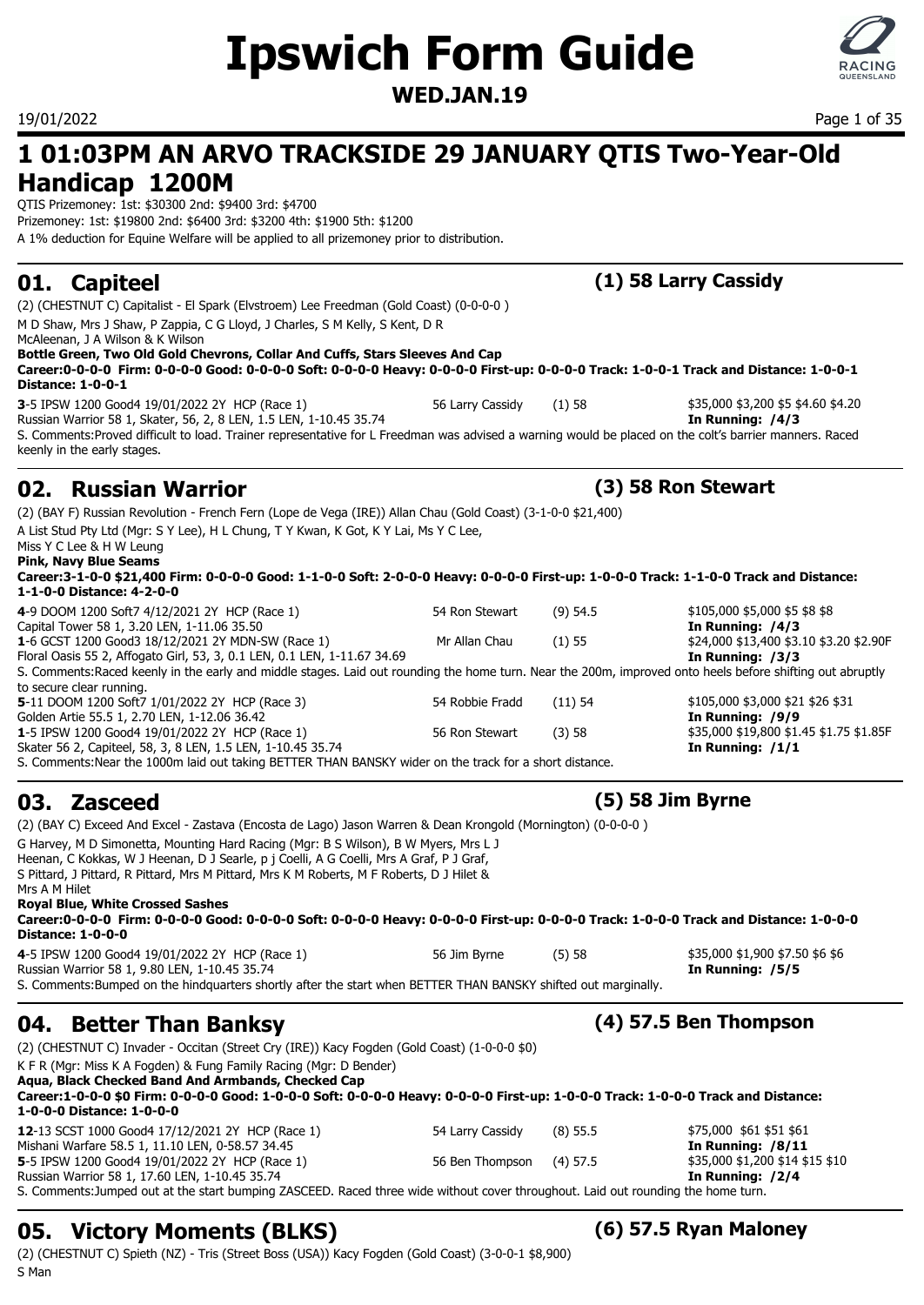| Pink, White Blue Sky Bloodstock Band<br>Career:3-0-0-1 \$8,900 Firm: 0-0-0-0 Good: 1-0-0-0 Soft: 2-0-0-1 Heavy: 0-0-0-0 First-up: 2-0-0-0 Track: 0-0-0-0 Track and Distance:<br>0-0-0-0 Distance: 0-0-0-0                                                                                                    |                                  |                   |                                                             |
|--------------------------------------------------------------------------------------------------------------------------------------------------------------------------------------------------------------------------------------------------------------------------------------------------------------|----------------------------------|-------------------|-------------------------------------------------------------|
| 10-13 RAND 1000 Good4 2/10/2021 BRDRS PLTE (Race 3)<br>Sejardan 56 1, 5.80 LEN, 0-57.99 34.40                                                                                                                                                                                                                | G3 Tim Clark                     | (7)56             | \$162,000 \$3,500 \$4.20 \$4.80 \$4.80F<br>In Running: /7/7 |
| 5-8 SCST 1000 Soft7 3/12/2021 2Y-SW (Race 3)<br>Sneaky Starter 55 1, 6.60 LEN, 0-58.39 34.37                                                                                                                                                                                                                 | Ben Thompson                     | (2) 57            | \$105,000 \$3,000 \$5 \$9 \$9<br>In Running: /3/4           |
| 3-5 GCST 1100 Soft7 26/12/2021 2Y HCP (Race 2)<br>Perfect Mission 58 1, Wild Botanica, 56, 2, 3 LEN, 0.1 LEN, 1-04.36 34.23                                                                                                                                                                                  | 54 Sean Cormack                  | $(3)$ 57.5        | \$25,000 \$2,400 \$15 \$17 \$15<br>In Running: /3/4         |
| S. Comments: Raced keenly during the early and middle stages. Had some difficulty obtaining clear running in the early stages of the home straight when<br>attempting a narrow run and then was placed in restricted room near the 200m when PERFECT MISSION laid in.                                        |                                  |                   |                                                             |
| 06. <u>Eus</u> Skater                                                                                                                                                                                                                                                                                        |                                  |                   | (2) 56 Mark Du Plessis                                      |
| *QTIS* (2) (BAY F) Jabali - Skating Away (Bradbury's Luck) Michael Nolan (Toowoomba) (1-0-0-0 \$500)<br>Dr K McCasker<br><b>Gold, Blue Diamonds And Hooped Sleeves</b><br>Career:1-0-0-0 \$500 Firm: 0-0-0-0 Good: 0-0-0-0 Soft: 0-0-0-0 Heavy: 1-0-0-0 First-up: 1-0-0-0 Track: 2-0-1-0 Track and Distance: |                                  |                   |                                                             |
| 2-0-1-0 Distance: 2-0-1-0<br>7-10 IPSW 1200 Heavy8 8/01/2022 2Y MDN-SW (Race 1)                                                                                                                                                                                                                              | Ms Alex Patis                    | $(4)$ 55 $(53.5)$ | \$26,000 \$500 \$18 \$21 \$31                               |
| Wild Botanica 53 1, 3 LEN, 1-12.28 36.14                                                                                                                                                                                                                                                                     |                                  |                   | In Running: /10/7                                           |
| 2-5 IPSW 1200 Good4 19/01/2022 2Y HCP (Race 1)                                                                                                                                                                                                                                                               | 56 Mark Du Plessis               | (2)56             | \$35,000 \$6,400 (\$4,500), \$10 \$12<br>\$10               |
| Russian Warrior 58 1, Capiteel 58 3, 8 LEN, 1.5 LEN, 1-10.45 35.74                                                                                                                                                                                                                                           |                                  |                   | In Running: /3/2                                            |
|                                                                                                                                                                                                                                                                                                              |                                  |                   |                                                             |
| <b>Match Ups:</b>                                                                                                                                                                                                                                                                                            |                                  |                   |                                                             |
| 19/01/2022 IPSW 2Y HCP (Race 1) 1,200M                                                                                                                                                                                                                                                                       |                                  |                   |                                                             |
| <b>Russian Warrior</b><br>$1 - 5$                                                                                                                                                                                                                                                                            | (3)58                            |                   |                                                             |
| Skater<br>$2 - 5$                                                                                                                                                                                                                                                                                            | (2) 56 8LEN                      |                   |                                                             |
| $3 - 5$<br>Capiteel<br>$4 - 5$<br>Zasceed                                                                                                                                                                                                                                                                    | $(1)$ 58 9.5LEN<br>(5) 58 9.8LEN |                   |                                                             |
| Better Than Banksy<br>$5 - 5$                                                                                                                                                                                                                                                                                | (4) 57.5 17.6LEN                 |                   |                                                             |
|                                                                                                                                                                                                                                                                                                              |                                  |                   |                                                             |

19/01/2022 Page 2 of 35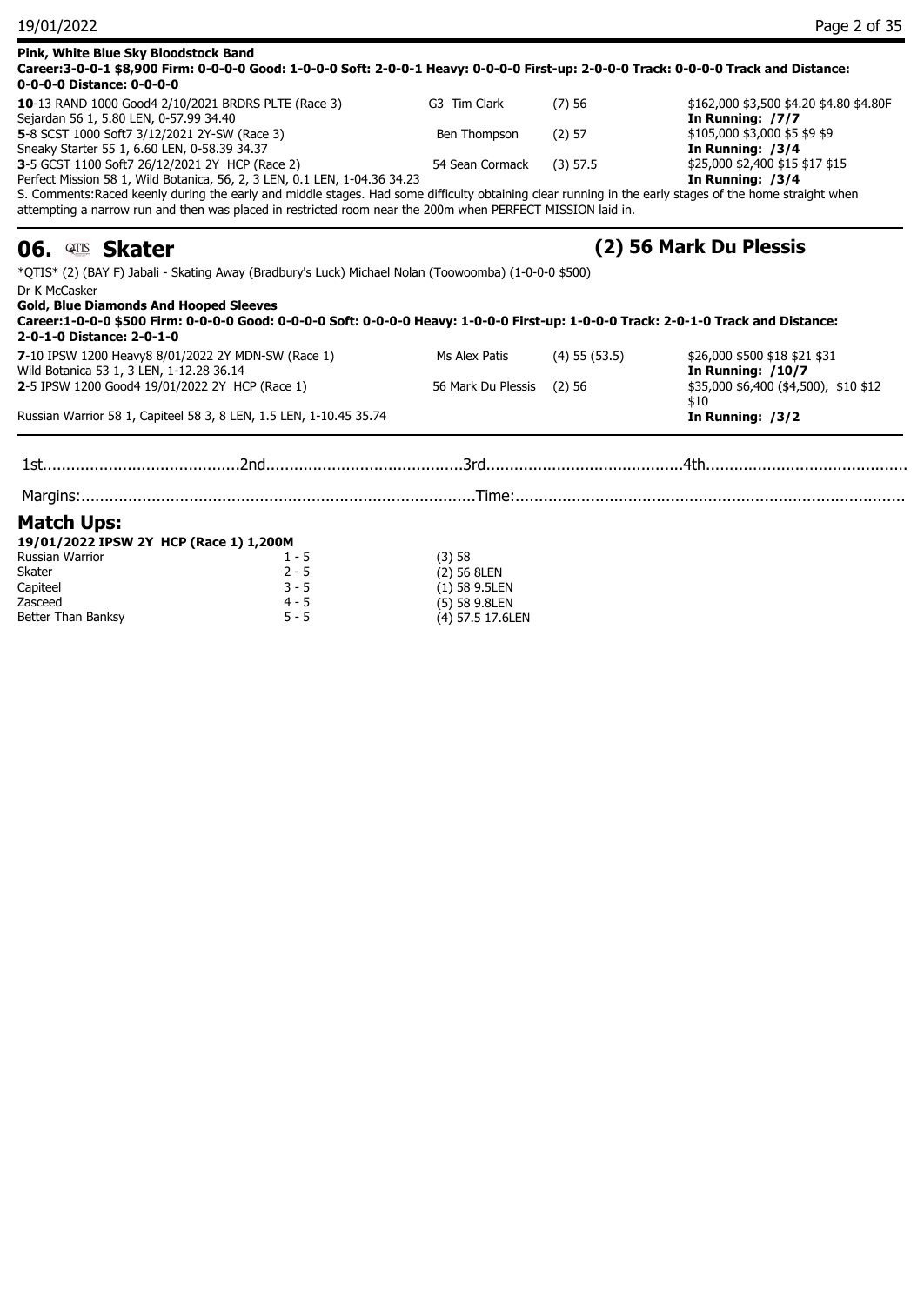### **2 01:38PM DINNER AT THE BARN FAMILY RESTAURANT Maiden Plate 1690M**

Prizemoney: 1st: \$20700 2nd: \$6800 3rd: \$3400 4th: \$1900 5th: \$1200 A 1% deduction for Equine Welfare will be applied to all prizemoney prior to distribution.

### **01. A Devil's Chance (BLKS) (6) 57.5 Micheal Hellyer**

(4) (BAY OR BROWN G) All American - Ready in Waiting (More Than Ready (USA)) Jan Aitkenhead (Deagon) (10-0-0-0 \$3,850) T D Smith

**Pale Blue, White Diagonal Stripes, Pale Blue Sleeves, White Cap Career:10-0-0-0 \$3,850 Firm: 0-0-0-0 Good: 6-0-0-0 Soft: 3-0-0-0 Heavy: 1-0-0-0 First-up: 3-0-0-0 Track: 1-0-0-0 Track and Distance: 1-0-0-0 Distance: 2-0-0-0**

| 6-10 GCST 1400 Good4 12/06/2021 3Y MDN (Race 2)              | 54 Andrew Spinks   | $(10)$ 54  | \$25,000 \$500 \$31 \$41 \$51   |
|--------------------------------------------------------------|--------------------|------------|---------------------------------|
| Bien Cuit 57.5 1, 4.80 LEN, 1-25.73 34.53                    |                    |            | In Running: $/10/9$             |
| S. Comments: Steadied from the heels of FOCUS near the 900m. |                    |            |                                 |
| <b>15-16 SCST 1200 Good4 12/12/2021 MDN (Race 4)</b>         | 54 Jackson Murphy  | (2) 54     | \$24,000 \$61 \$91 \$151        |
| Not Another 54.5 1, 5.70 LEN, 1-12.32 35.30                  |                    |            | <b>In Running: /10/10</b>       |
| 4-10 SCST 1400 Good4 17/12/2021 CG&E MDN-SW (Race 5)         | Micheal Hellyer    | $(6)$ 57   | \$27,000 \$1,350 \$71 \$61 \$71 |
| Pedal To The Metal 57 1, 4.20 LEN, 1-25.78 37.04             |                    |            | <b>In Running: /10/10</b>       |
| <b>8-11 DOOM 1640 Soft5 5/01/2022 MDN (Race 1)</b>           | 54 Micheal Hellyer | $(1)$ 54   | \$37,000 \$600 \$31 \$41        |
| Style Seeker (NZ) 56.5 1, 3.90 LEN, 1-40.38 36.12            |                    |            | In Running: 8/8/8               |
| 8-10 IPSW 1690 Good3 19/01/2022 MDN-SW (Race 2)              | Micheal Hellyer    | $(6)$ 57.5 | \$37,000 \$600 \$51 \$61        |
| North Rocks 57.5 1, 17.40 LEN, 1-42.75 35.58                 |                    |            | In Running: 9/9/8               |
| S. Comments: Jumped out at the start and bumped ROC DE CAVI. |                    |            |                                 |

## **02. Conquering Dreams (BLKS) (3) 57.5 Ryan Wiggins**

(4) (BAY G) Love Conquers All - Satin Dream (Clang) Garnett Taylor (Sunshine Coast) (5-0-0-2 \$8,950) Ms A T Durrington & B H Durrington **A B H** Durrington **A Security 1999 Ms** A T Durington & B H Durrington **A** Security 1999 **Ms** A Security 1999 **Ms** A Security 1999 **Ms** A Security 1999 **Ms** A Security 1999 **Ms** A Secur **Purple, White Braces And Sleeves Career:5-0-0-2 \$8,950 Firm: 0-0-0-0 Good: 1-0-0-0 Soft: 3-0-0-2 Heavy: 1-0-0-0 First-up: 2-0-0-0 Track: 1-0-0-0 Track and Distance: 1-0-0-0 Distance: 1-0-0-0 4**-8 SCST 1400 Soft6 16/05/2021 3Y MDN (Race 1) 54 Ben Thompson (8) 58 \$22,000 \$1,050 \$26 \$31 \$51 Square Dance 53.5 1, 5.10 LEN, 1-26.14 35.57 **In Running: /8/6** S. Comments:Made contact with the fence en route to the barriers, underwent a veterinary examination after arriving at the barriers and was cleared to start. **3**-10 SCST 1600 Soft5 4/06/2021 3Y MDN-SW (Race 2) Ryan Wiggins (1) 57 \$22,000 \$2,100 (\$1,200), \$5 \$6.50 \$7.50<br>**In Running: 5/4/4** Spirit's Charm 55 1, Chelimo, 57, 2, 1.5 LEN, 0.5 LEN, 1-37.85 37.03 **3**-9 SCST 1800 Soft6 18/06/2021 3Y MDN-SW (Race 1) Ryan Wiggins (2) 57 \$25,000 \$2,400 (\$1,200), \$4.40 \$5 \$4.20 Chelimo 57 1, Victoria Park, 57, 2, 1.5 LEN, 4.5 LEN, 1-49.98 37.46 **In Running: 3/3/3<br>
<b>7**-10 SCST 1400 Heavy9 2/01/2022 CG&E MDN (Race 2) 54 Ben Thompson (4) 58.5 \$26,000 \$500 \$500 \$5.50 \$6 \$4.20 **7**-10 SCST 1400 Heavy9 2/01/2022 CG&E MDN (Race 2) 54 Ben Thompson (4) 58.5 \$26,000 \$500 \$5.50 \$5.50 \$5.50 \$5.50 \$5.50 \$26,000 \$500 \$5.50 \$5.50 \$26,000 \$500 \$5.50 \$5.50 \$5.50 \$5.50 \$26,000 \$500 \$5.50 \$5.50 \$5.50 \$5.50 \$5. Richunclemoneybags 57 1, 5.20 LEN, 1-26.37 37.29 **4**-10 IPSW 1690 Good3 19/01/2022 MDN-SW (Race 2) Ryan Wiggins (3) 57.5 \$37,000 \$1,900 \$9.50 \$10 \$12 North Rocks 57.5 1, 3.60 LEN, 1-42.75 35.58 **In Running: 4/6/3** S. Comments:Over-raced in the early stages. Raced three wide with cover from the 900m.

## **03. Fletcher's Mutiny (NZ) (BLKS) (1) 57.5 Mark Du Plessis**

(5) (BAY G) Dissident - Turning Tables (NZ) (High Chaparral (IRE)) Kerry Baumann (Ipswich) (9-0-0-1 \$7,980) R Baumann & K Baumann

### **Purple, Gold Braces, Seams And Cap Career:9-0-0-1 \$7,980 Firm: 0-0-0-0 Good: 4-0-0-0 Soft: 4-0-0-1 Heavy: 1-0-0-0 First-up: 3-0-0-0 Track: 4-0-0-1 Track and Distance: 3-0-0-1 Distance: 3-0-0-1 5**-9 IPSW 1700 Soft7 15/10/2021 MDN (Race 1) 54 Anthony Allen (6) 57 \$27,000 \$1,000 \$12 \$18 \$16 Kercharmer 54 1, 6.90 LEN, 1-46.30 35.97 **In Running: 9/8/7** S. Comments:Slow to begin. Approaching the 600m steadied when awkwardly placed at the heels of KEATON which shifted out to improve.<br>6-8 GCST 1800 Good4 30/10/2021 MDN (Race 1) 54 Anthony Allen (8) 58 \$ \$27,000 \$500 \$14 \$15 **6**-8 GCST 1800 Good4 30/10/2021 MDN (Race 1) 54 Anthony Allen (8) 58 Lipeansass 59 1, 14.80 LEN, 1-49.90 36.14 **In Running: 1/1/4** S. Comments:After being caught wide in the early stages, was allowed to stride forward by its rider to obtain the leading position near the 1300m. **4**-9 WARW 1350 Soft5 28/12/2021 MDN-SW (Race 2) Ms Lilli Barr (5) 57.5 (54.5) \$17,000 \$800 \$8 \$9 \$10 Avoca 57.5 1, 3.50 LEN, 1-20.49 36.90 **In Running: /3/4** S. Comments:Jumped out at the start and bumped ZABCAN. Raced in restricted room for a short distance near the 1000m. **7**-11 IPSW 1350 Heavy8 8/01/2022 MDN (Race 7) 54 Micheal Hellyer (2) 54 \$26,000 \$500 \$21 \$26<br>King's Contract 54.5 1, 9.20 LEN, 1-22.30 36.71 King's Contract 54.5 1, 9.20 LEN, 1-22.30 36.71 **6**-10 IPSW 1690 Good3 19/01/2022 MDN-SW (Race 2) Mark Du Plessis (1) 57.5 \$37,000 \$600 \$91 \$61 \$61 \$61 \$61 \$61<br>North Rocks 57.5 1, 6.40 LEN, 1-42.75 35.58 North Rocks 57.5 1, 6.40 LEN, 1-42.75 35.58 S. Comments:Slow to begin.

## **04. North Rocks (BLKS) (2) 57.5 Boris Thornton**

(4) (CHESTNUT G) All Too Hard - Mirjulisa Lass (Danasinga) Scott Morrisey (Gold Coast) (11-0-0-1 \$11,600) Gundaroo Stud (Mgrs: L Hoyle & R K Lees)

**Yellow, Blue Diamonds, Red Sleeves, Red And Yellow Quartered Cap**

**Career:11-0-0-1 \$11,600 Firm: 0-0-0-0 Good: 8-0-0-0 Soft: 3-0-0-1 Heavy: 0-0-0-0 First-up: 4-0-0-0 Track: 2-1-0-0 Track and Distance: 1-1-0-0 Distance: 5-1-0-0**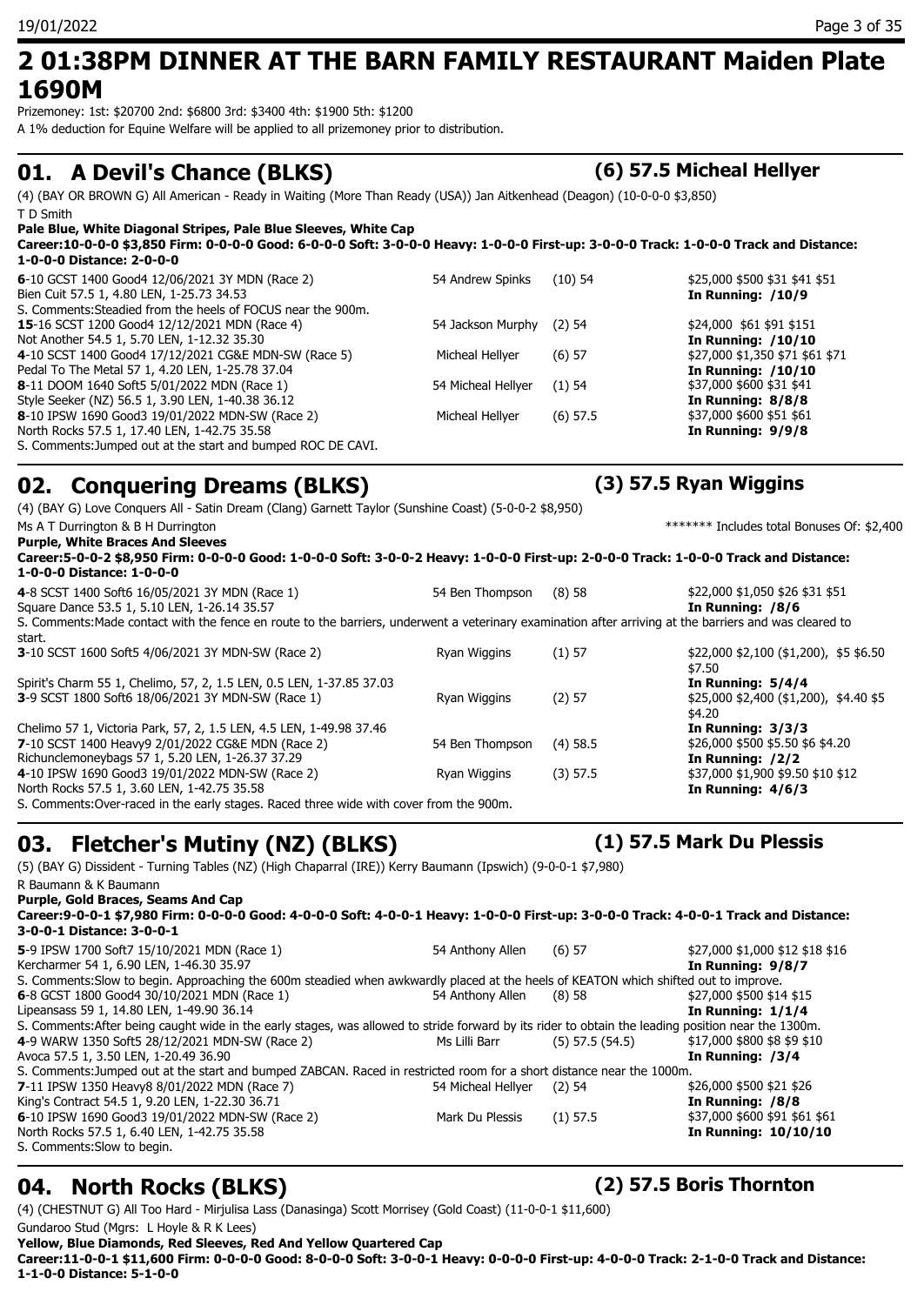| 19/01/2022                                                                |                       |                 | Page 4 of 35                     |
|---------------------------------------------------------------------------|-----------------------|-----------------|----------------------------------|
| 8-8 DOOM 1660 Soft5 26/09/2021 MDN (Race 5)                               | 54 Robbie Fradd       | $(7)$ 54        | \$37,000 \$600 \$5.50 \$7 \$8    |
| Kirkeby 57.5 1, 8.70 LEN, 1-41.99 35.06                                   |                       |                 | In Running: $5/5/5$              |
| 4-10 DOOM 1650 Good4 6/10/2021 MDN (Race 4)                               | 54 Robbie Fradd       | (1)54           | \$37,000 \$1,900 \$17 \$19 \$21  |
| Volunteer 58.5 1, 0.70 LEN, 1-40.06 36.58                                 |                       |                 | In Running: 9/8/9                |
| 3-9 DOOM 2240 Soft6 13/10/2021 CL1-SW (Race 6)                            | Robbie Fradd          | (3)56           | \$35,000 \$3,200 \$14 \$17 \$15  |
| Khaalis (IRE) 59 1, Heeya, 54.5, 2, 1.5 LEN, 4.3 LEN, 2-22.45 36.85       |                       |                 | In Running: 7/7/7                |
| 6-12 DOOM 1640 Soft5 17/11/2021 4UP MDN-SW (Race 2)                       | Jaden Llovd           | $(9)$ 57 $(55)$ | \$37,000 \$600 \$11 \$17 \$19    |
| Giveitallali 55 1, 2 LEN, 1-40.12 35.72                                   |                       |                 | In Running: $7/7/6$              |
| 1-10 IPSW 1690 Good3 19/01/2022 MDN-SW (Race 2)                           | <b>Boris Thornton</b> | $(2)$ 57.5      | \$37,000 \$20,700 \$17 \$19 \$19 |
| Laraina 55.5 2, Dreaming Jeanie, 55.5, 3, 1.8 LEN, 1.0 LEN, 1-42.75 35.58 |                       |                 | In Running: $7/7/4$              |

### **05. Pushkin (10) 57.5 James Orman**

(4) (BROWN OR BLACK G) Poet's Voice (GB) - Mrs Cranedriver (Tiger Hill (IRE)) Barry Lockwood (Eagle Farm) (5-0-1-1 \$11,600) Dr B J Hudson, M R Tudehope, Ms L S Amitrano-Hudson, Mrs C M Tudehope , A C Tory & R G Freer **White, Green Mice, Hooped Sleeves And Cap Career:5-0-1-1 \$11,600 Firm: 0-0-0-0 Good: 4-0-0-1 Soft: 0-0-0-0 Heavy: 1-0-1-0 First-up: 2-0-1-0 Track: 4-0-0-1 Track and Distance: 2-0-0-1 Distance: 2-0-0-1 3**-9 IPSW 1690 Good4 8/05/2021 3Y MDN-SW (Race 4) <br>
Loveisabattlefield 55 1, Zoudica (NZ), 57, 2, 0.1 LEN, 2.8 LEN, 1-45.26 34.80 <br> **In Running: 3/4/4 In Running: 3/4/4** Loveisabattlefield 55 1, Zoudica (NZ), 57, 2, 0.1 LEN, 2.8 LEN, 1-45.26 34.80 **7**-11 IPSW 2210 Good4 19/05/2021 3Y HCP (Race 6) 54 Mark Du Plessis (1) 54 \$50,000 \$1,000 \$21 \$19 \$17 Fortified (NZ) 58 1, 12.20 LEN, 2-17.90 36.20 **In Running: 5/5/7** S. Comments:Raced keenly approaching the 1700m and had to be restrained. **2**-12 DOOM 1350 Heavy8 10/12/2021 MDN-SW (Race 4) Baylee Nothdurft (12) 57.5 \$37,000 \$6,800 \$16 \$17 \$18 Day Day Supreme 54.5 1, Critical Thinker 57.5 3, 2 LEN, 2.5 LEN, 1-20.78 36.64 **In Running: /10/9** S. Comments:Difficulty obtaining clear running rounding the home turn. **5**-10 IPSW 1350 Good4 29/12/2021 MDN (Race 1) 54 Jaden Lloyd (2) 59 (57) \$37,000 \$1,200 \$2.30 \$2.20 \$2.45F Carneros 56 1, 2.10 LEN, 1-20.74 35.03 **In Running: /5/5**

**06. Roc De Cavi (NZ) (BLKS)**

(4) (BROWN G) Roc De Cambes (NZ) - Cavestani (NZ) (Duelled) Matt Kropp (Toowoomba) (8-0-1-0 \$6,795)

R J Hovey & Mrs S J Hovey **Gold And Purple Quarters, Hooped Sleeves, Quartered Cap Career:8-0-1-0 \$6,795 Firm: 0-0-0-0 Good: 4-0-1-0 Soft: 4-0-0-0 Heavy: 0-0-0-0 First-up: 2-0-0-0 Track: 2-0-1-0 Track and Distance: 2-0-1-0 Distance: 3-0-1-0 6**-11 SCST 1800 Good4 1/08/2021 MDN (Race 3) 54 Mark Du Plessis (11) 56 \$22,000 \$400 \$13 \$12 \$12 Craiglea Clinkers 52 1, 1.80 LEN, 1-50.85 37.20 **In Running: 3/3/4** S. Comments:After J Orman had made a submission to ride the gelding ½ kg over, trainer M Kropp was granted permission to engage M Du Plessis to ride ROC DE CAVI at the advertised weight. Bumped with BIG HITTER near the 300 metres. **12**-13 TWBA 1200 Soft7 27/11/2021 MDN (Race 5) 54 Zac Lloyd (2) 57.5 (55.5) \$22,000 \$8 \$7.50 \$10 Piccannini 55 1, 8.10 LEN, 1-16.50 39.20 **In Running: /10/12** S. Comments:Tightened for room at the start. Near the 150m when weakening momentarily placed in restricted room **6**-10 TWBA 1625 Good4 11/12/2021 MDN (Race 8) 54 Ms Isabella (1) 56.5 (53.5) Rabjones (1) 56.5 (53.5) \$22,000 \$400 \$5.50 \$17 \$19 Path Ahead 53 1, 5.90 LEN, 1-41.31 37.58 **In Running: 4/4/4 9**-11 SCST 1800 Soft7 27/12/2021 MDN-SW (Race 3) Larry Cassidy (2) 57.5 \$24,000 \$470 \$16 \$15 \$19 Dotned 55.5 1, 17.10 LEN, 1-55.12 36.39 **In Running: 8/9/10 7**-10 IPSW 1690 Good3 19/01/2022 MDN-SW (Race 2) Ms Montanna (7) 57.5 (54.5) Savva (7) 57.5 (54.5) \$37,000 \$600 \$101 \$101 North Rocks 57.5 1, 11.90 LEN, 1-42.75 35.58 **In Running: 8/8/9** S. Comments:Bumped at the start. Raced three wide for the majority.

**5**-10 IPSW 1690 Good3 19/01/2022 MDN-SW (Race 2) James Orman (10) 57.5 \$37,000 \$1,200 \$3.30 \$3.90 \$3.30

North Rocks 57.5 1, 4.90 LEN, 1-42.75 35.58 **In Running: 2/4/5**

### **07. Windom (8) 56 Les Tilley**

### (3) (BROWN G) Whittington - Vydonna (NZ) (Don Eduardo (NZ)) Sharryn Livingstone (Deagon) (4-0-0-1 \$4,700) S Dowling **EXECUTE:**  $******$  Includes total Bonuses Of: \$1,500

| Red, Orange Diagonal Stripes<br>Career:4-0-0-1 \$4,700 Firm: 0-0-0-0 Good: 1-0-0-0 Soft: 2-0-0-1 Heavy: 1-0-0-0 First-up: 2-0-0-0 Track: 1-0-0-0 Track and Distance:<br>1-0-0-0 Distance: 1-0-0-0 |                    |                     |                                                |
|---------------------------------------------------------------------------------------------------------------------------------------------------------------------------------------------------|--------------------|---------------------|------------------------------------------------|
| 6-11 WARW 800 Good4 20/05/2021 2Y MDN-SW (Race 1)                                                                                                                                                 | Corey Bayliss      | (3) 57              | \$17,000 \$300 \$61 \$51                       |
| Blue Pacific 57 1, 7.20 LEN, 0-45.52 00.00                                                                                                                                                        |                    |                     | In Running: //5                                |
| 7-11 SCST 1000 Soft5 4/06/2021 2Y MDN (Race 3)                                                                                                                                                    | 55 Corey Bayliss   | $(3)$ 57.5          | \$22,000 \$400 \$151 \$151                     |
| Sweet Margot May 56 1, 4.10 LEN, 0-59.20 35.31                                                                                                                                                    |                    |                     | In Running: /8/8                               |
| <b>10-</b> 11 DOOM 1200 Heavy10 10/12/2021 3Y MDN (Race 1)                                                                                                                                        | 54.5 Ms Alex Patis | $(9)$ 57.5 $(54.5)$ | \$37,000 \$600 \$41 \$61 \$81                  |
| Chief Artie 56.5 1, 13.10 LEN, 1-11.14 35.71                                                                                                                                                      |                    |                     | In Running: /7/                                |
| S. Comments:Raced wide throughout.                                                                                                                                                                |                    |                     |                                                |
| <b>3-10 GATT 1400 Soft7 1/01/2022 3Y MDN (Race 2)</b>                                                                                                                                             | 55 Les Tilley      | (9) 57              | $$21,000$ \$1,900 (\$1,500), \$15 \$10<br>\$10 |
| My Sweet Honey 55 1, Birague, 59, 2, 0.5 LEN, 2.0 LEN, 1-25.15 00.00                                                                                                                              |                    |                     | In Running: /8/8                               |
| S. Comments: Bumped with another runner on jumping.                                                                                                                                               |                    |                     |                                                |
| 9-10 IPSW 1690 Good3 19/01/2022 MDN-SW (Race 2)                                                                                                                                                   | Les Tilley         | (8)56               | \$37,000 \$600 \$26 \$21 \$26                  |
| North Rocks 57.5 1, 20.20 LEN, 1-42.75 35.58                                                                                                                                                      |                    |                     | In Running: $6/2/7$                            |

### **(7) 57.5 Ms Montanna Savva (a3)**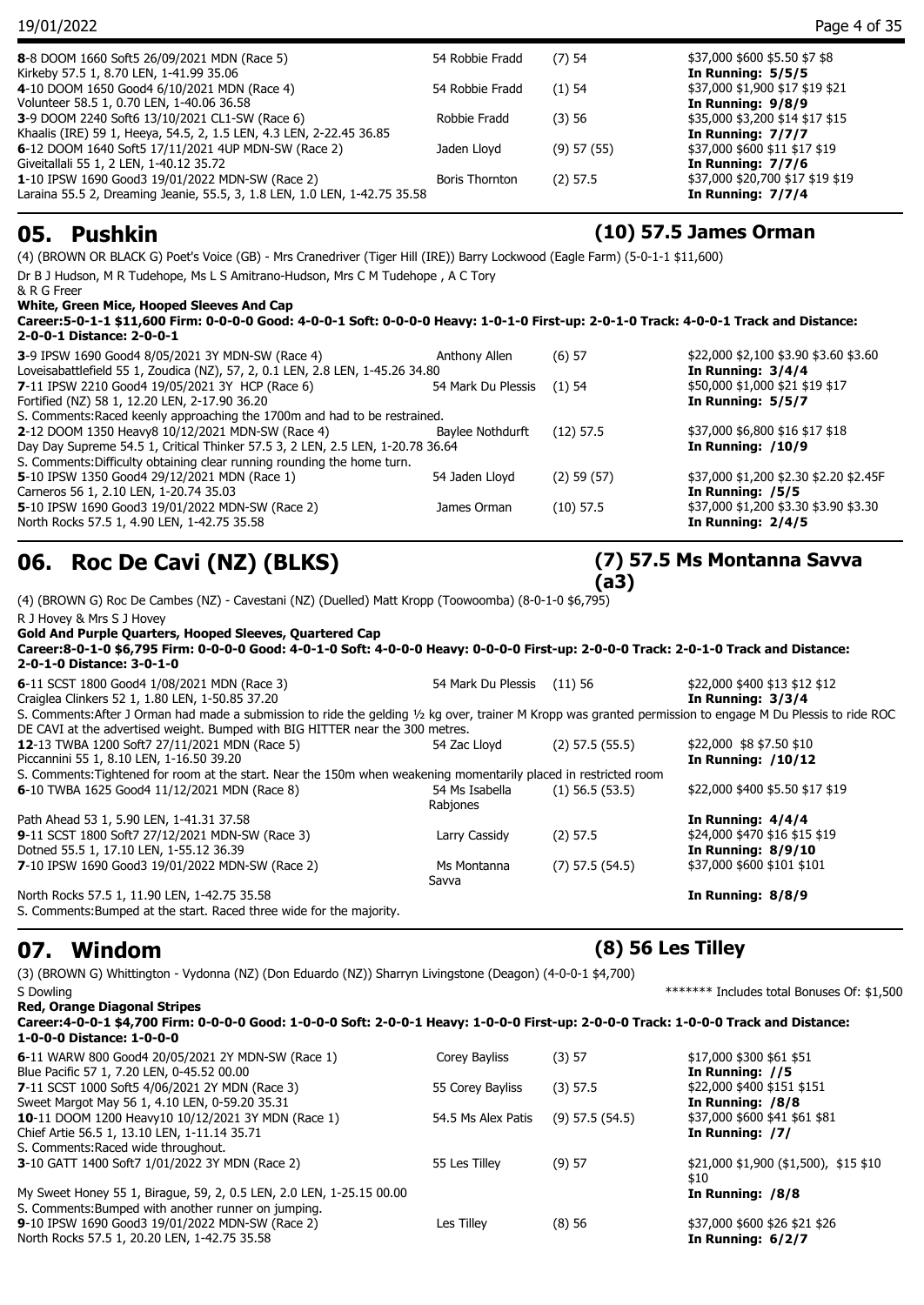S. Comments:Caught four wide in the early stages before progressing forward to race outside the leader from the 900m. Rider L Tilley reported the gelding resented the cross over noseband and this contributed to WINDOM weakening from the home turn. Trainer S Livingstone advised she would now experiment with gear changes going forward.

### **08. Dreaming Jeanie (BLKS) (9) 55.5 Jim Byrne**

(4) (BROWN M) Deep Field - Alyssa Jean (Dodge) Desleigh Forster (Eagle Farm) (4-0-1-1 \$10,675) B M Nolan

### **Red, Green Quarters, Yellow Sleeves, Red Cap**

**Career:4-0-1-1 \$10,675 Firm: 0-0-0-0 Good: 1-0-0-1 Soft: 2-0-1-0 Heavy: 1-0-0-0 First-up: 2-0-0-0 Track: 2-0-0-1 Track and Distance: 1-0-0-1 Distance: 2-0-1-1 7**-10 SCST 1000 Soft5 18/06/2021 MDN (Race 3) 54 Ms Georgina (6) 57  $$25,000$   $$500$   $$14$   $$12$   $$18$ 

| $\sim$ 10 303 F 1000 3010 10/00/2021 F 1011 (Truck 3)                                                                                                     | $3113$ CCOI 91110      | 10131             | \$LJ,000 \$J00 \$1 ! \$1L \$10         |
|-----------------------------------------------------------------------------------------------------------------------------------------------------------|------------------------|-------------------|----------------------------------------|
|                                                                                                                                                           | Cartwright             |                   |                                        |
| With Edge 57.5 1, 4 LEN, 0-59.21 34.65                                                                                                                    |                        |                   | In Running: /8/7                       |
| 4-8 IPSW 1100 Heavy8 3/12/2021 MDN-SW (Race 2)                                                                                                            | Ms Alex Patis          | $(3)$ 55.5 $(54)$ | \$24,000 \$1,075 \$5.50 \$9.50 \$9.50  |
| CELTIC PRINCESS 54 1, 2.20 LEN, 1-05.58 34.35                                                                                                             |                        |                   | In Running: /7/7                       |
| 3-10 SCST 1400 Good4 19/12/2021 F&M MDN-SW (Race 3)                                                                                                       | <b>Taylor Marshall</b> | $(4)$ 57          | \$24,000 \$2,300 \$10 \$9.50 \$8.50    |
| Gap Year 55.5 1, Laraina, 55, 2, 0.1 LEN, 1.5 LEN, 1-25.24 35.96                                                                                          |                        |                   | In Running: $/6/7$                     |
| S. Comments: Overraced in the early and middle stages. Passing the 700m was obliged to shift wider to avoid heels and raced wide for the remainder of the |                        |                   |                                        |
| event.                                                                                                                                                    |                        |                   |                                        |
| 2-11 DOOM 1640 Soft5 5/01/2022 MDN (Race 1)                                                                                                               | 54 Jim Byrne           | $(5)$ 56.5        | \$37,000 \$6,800 \$3.20 \$3.30 \$2.45F |
| Style Seeker (NZ) 56.5 1, Critical Thinker 59 3, 0.80 LEN, 1.2 LEN, 1-40.38 36.12                                                                         |                        |                   | In Running: $9/9/6$                    |
| S. Comments: Slow to begin. Inclined to lay in under pressure in the home straight.                                                                       |                        |                   |                                        |
| 3-10 IPSW 1690 Good3 19/01/2022 MDN-SW (Race 2)                                                                                                           | Jim Byrne              | $(9)$ 55.5        | \$37,000 \$3,400 \$2.05 \$2 \$2.50F    |
| North Rocks 57.5 1, Laraina, 55.5, 2, 1.8 LEN, 1.0 LEN, 1-42.75 35.58                                                                                     |                        |                   | In Running: $1/1/1$                    |
| S. Comments: Clous to begin, Baced three wide in the early stages before pregnecing fenuard to lead the event from the 1200m. Bider 1 Burne reported it   |                        |                   |                                        |

S. Comments:Slow to begin. Raced three wide in the early stages before progressing forward to lead the event from the 1300m. Rider J Byrne reported it was not his intention to lead however after being slow to begin and caught wide, combined with the slow early pace of the race, he therefore elected to progress forward. He added that in his opinion the mare is better suited when ridden with cover.

### **09. Laraina (5) 55.5 Andrew Spinks**

(4) (BAY M) Excelebration (IRE) - All the Angels (Falvelon) Lorraine Erhart (Eagle Farm) (6-0-3-0 \$19,200) Mrs L M Erhart

**Lime Green, Red Diamond And Cap**

**Career:6-0-3-0 \$19,200 Firm: 0-0-0-0 Good: 3-0-2-0 Soft: 2-0-1-0 Heavy: 1-0-0-0 First-up: 2-0-1-0 Track: 3-0-3-0 Track and Distance: 1-0-1-0 Distance: 1-0-1-0**

| 8-9 DOOM 1350 Good4 31/03/2021 3Y MDN (Race 4)                               | 54 Ms Wendy Peel     | $(4)$ 55.5 $(52.5)$ | \$35,000 \$500 \$21 \$20 \$21         |
|------------------------------------------------------------------------------|----------------------|---------------------|---------------------------------------|
| Real Empress 55.5 1, 8.40 LEN, 1-21.19 35.53                                 |                      |                     | In Running: /6/8                      |
| S. Comments: Raced three wide without cover for majority of the event.       |                      |                     |                                       |
| <b>2-12 IPSW 1100 Soft5 29/09/2021 MDN (Race 6)</b>                          | 54 Ms Wendy Peel     | $(3)$ 54.5 $(51.5)$ | \$37,000 \$6,800 \$26 \$21            |
| Single Dizire 54.5 1, Macquarie Star 53 3, 0.50 LEN, 0.5 LEN, 1-04.99 35.36  |                      |                     | In Running: $/1/1$                    |
| 2-10 IPSW 1200 Good4 27/10/2021 MDN (Race 2)                                 | 54 Ms Wendy Peel     | $(5)$ 55 $(52)$     | \$37,000 \$6,800 \$7.50 \$8.50 \$8.50 |
| Mount Fuji 59 1, Da Party Gal 54 3, 1.80 LEN, 0.2 LEN, 1-10.72 34.91         |                      |                     | In Running: $/3/3$                    |
| 2-10 SCST 1400 Good4 19/12/2021 F&M MDN-SW (Race 3)                          | Zac Lloyd            | $(2)$ 57 $(55)$     | \$24,000 \$4,100 \$5 \$4.40 \$5.50    |
| Gap Year 55.5 1, Dreaming Jeanie 57 3, 0.10 LEN, 1.5 LEN, 1-25.24 35.96      |                      |                     | In Running: $/3/3$                    |
| S. Comments: Shifted out when placed under pressure in the straight.         |                      |                     |                                       |
| 2-10 IPSW 1690 Good3 19/01/2022 MDN-SW (Race 2)                              | <b>Andrew Spinks</b> | $(5)$ 55.5          | \$37,000 \$6,800 \$4.80 \$5 \$4       |
| North Rocks 57.5 1, Dreaming Jeanie 55.5 3, 1.80 LEN, 1.0 LEN, 1-42.75 35.58 |                      |                     | In Running: $3/5/2$                   |
| S. Comments: Laid out rounding the home turn.                                |                      |                     |                                       |

### **10. Single Charge (BLKS) (4) 55.5 Michael Schrapel**

(5) (BAY M) Charge Forward - Just One Time (Encosta de Lago) Sharon Pomerenke (Tara) (18-0-1-2 \$12,810)

S D Pomerenke & Mrs S C Pomerenke

**Brown, Gold Horseshoe, Sleeves and Cap**

**Career:18-0-1-2 \$12,810 Firm: 2-0-0-0 Good: 8-0-1-0 Soft: 5-0-0-2 Heavy: 3-0-0-0 First-up: 4-0-1-0 Track: 1-0-0-0 Track and Distance: 1-0-0-0 Distance: 1-0-0-0 7**-10 TWBA 1050 Good4 20/11/2021 MDN-SW (Race 4) Ms Cecily Eaton (3) 55.5 \$22,000 \$400 \$31 \$41 \$51 Tisani Emperor 55.5 1, 5.10 LEN, 1-03.49 35.48 **In Running: /4/3 7**-10 DALB 1200 Good4 16/12/2021 F&M MDN-SW (Race 1) Michael Schrapel (9) 57 \$19,000 \$400 \$26 \$20 \$18 Milagro 55 1, 8.40 LEN, 1-10.37 36.04 **In Running: /10/10** S. Comments:Tightened for room and lost ground. Inclined to hang out rounding the home turn. Jumped a section of track near the 250m. **3**-9 WARW 1350 Soft5 28/12/2021 MDN-SW (Race 2) Michael Schrapel (7) 55.5 \$17,000 \$1,650 \$11 \$19 \$21 Avoca 57.5 1, Infinite Joy, 55.5, 2, 2.8 LEN, 0.5 LEN, 1-20.49 36.90 **In Running: /1/1 5**-10 BELL 1300 Firm2 8/01/2022 2UP MDN-SW (Race 1) Michael Schrapel (10) 56.5 \$9,500 \$4.40 Zabcan 58.5 1, 2.60 LEN, 1-18.70 00.00 **In Running: //**

**10**-10 IPSW 1690 Good3 19/01/2022 MDN-SW (Race 2) Michael Schrapel (4) 55.5 \$37,000 \$600 \$101 \$91 \$101 North Rocks 57.5 1, 20.30 LEN, 1-42.75 35.58 **In Running: 5/3/6**

S. Comments:Raced three wide for the majority. Weakened from the 400m.

## **11. Virtuosity (BLKS) (11) 54 Larry Cassidy**

(3) (CHESTNUT F) American Pharoah (USA) - Miss Fearless (Snitzel) Chris Waller (Gold Coast) (3-0-1-1 \$8,150) Star Thoroughbreds Pty Ltd, Mystery Downs, Mrs C M Cook, Boeara Holdings, Paramount Racing, W J Peterson, R B T Aurisch, Mrs H A Aurisch, Felgate Holdings, I R Reid, Alby & Jamie Racing, R B West, M F McMahon, Mrs S M McMahon, Nick Vass Bloodstock & Mrs M H Roberts **Purple, White Stars And Cap**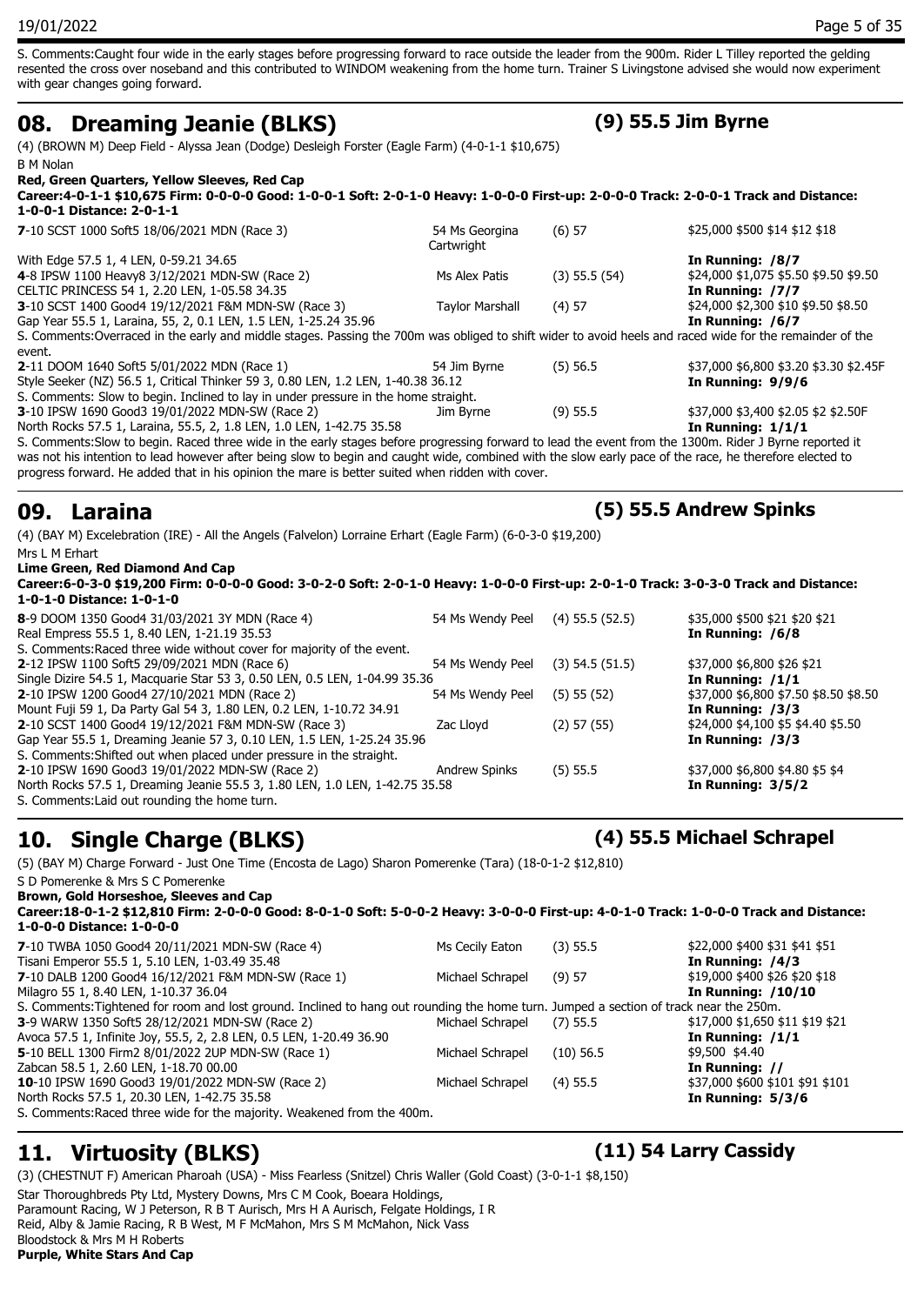| 19/01/2022                                                                                                                                            |                                                                                                                                      |                           |                 | Page 6 of 35                                               |
|-------------------------------------------------------------------------------------------------------------------------------------------------------|--------------------------------------------------------------------------------------------------------------------------------------|---------------------------|-----------------|------------------------------------------------------------|
| 1-0-1-0 Distance: 1-0-1-0                                                                                                                             | Career:3-0-1-1 \$8,150 Firm: 0-0-0-0 Good: 0-0-0-0 Soft: 1-0-0-1 Heavy: 2-0-1-0 First-up: 1-0-0-0 Track: 1-0-1-0 Track and Distance: |                           |                 |                                                            |
| 5-12 DOOM 1350 Heavy8 10/12/2021 MDN-SW (Race 4)<br>Day Day Supreme 54.5 1, 5.40 LEN, 1-20.78 36.64<br>S. Comments: Steadied shortly after the start. |                                                                                                                                      | Jim Byrne                 | (5) 54          | \$37,000 \$1,200 \$8.50 \$9 \$8<br>In Running: /9/8        |
| 3-12 GCST 1300 Soft7 26/12/2021 3Y MDN-SW (Race 4)<br>S. Comments: Over raced during the middle stages                                                | Mishani Esprit 52 1, Speed Map, 57, 2, 1.5 LEN, 0.8 LEN, 1-17.85 34.87                                                               | Glen Colless              | $(4)$ 55 $(56)$ | \$27,000 \$2,550 \$6 \$7.50 \$8<br>In Running: /10/9       |
| 2-8 IPSW 1680 Heavy8 8/01/2022 3Y MDN (Race 2)                                                                                                        | Tarex (NZ) 58.5 1, Birague 58 3, 2.30 LEN, 2.3 LEN, 1-43.97 36.03                                                                    | 54 Travis Wolfgram (8) 56 |                 | \$26,000 \$4,400 \$4.20 \$5.50 \$4.60<br>In Running: 8/8/8 |
|                                                                                                                                                       |                                                                                                                                      |                           |                 |                                                            |
|                                                                                                                                                       |                                                                                                                                      |                           |                 |                                                            |
| <b>Match Ups:</b>                                                                                                                                     |                                                                                                                                      |                           |                 |                                                            |
| 19/01/2022 IPSW MDN-SW (Race 2) 1,690M                                                                                                                |                                                                                                                                      |                           |                 |                                                            |
| North Rocks                                                                                                                                           | 1 - 10                                                                                                                               | $(2)$ 57.5                |                 |                                                            |
| Laraina                                                                                                                                               | $2 - 10$                                                                                                                             | (5) 55.5 1.8LEN           |                 |                                                            |
| Dreaming Jeanie                                                                                                                                       | $3 - 10$                                                                                                                             | (9) 55.5 2.8LEN           |                 |                                                            |
| <b>Conquering Dreams</b>                                                                                                                              | $4 - 10$                                                                                                                             | (3) 57.5 3.6LEN           |                 |                                                            |
| Pushkin                                                                                                                                               | $5 - 10$                                                                                                                             | (10) 57.5 4.9LEN          |                 |                                                            |
| Fletcher's Mutiny (NZ)                                                                                                                                | $6 - 10$                                                                                                                             | $(1)$ 57.5 6.4LEN         |                 |                                                            |
| Roc De Cavi (NZ)                                                                                                                                      | $7 - 10$                                                                                                                             | (7) 57.5 11.9LEN          |                 |                                                            |
| A Devil's Chance                                                                                                                                      | $8 - 10$                                                                                                                             | (6) 57.5 17.4LEN          |                 |                                                            |
| Windom                                                                                                                                                | $9 - 10$                                                                                                                             | (8) 56 20.2LEN            |                 |                                                            |
| Single Charge                                                                                                                                         | $10 - 10$                                                                                                                            | (4) 55.5 20.3LEN          |                 |                                                            |
| 5/01/2022 DOOM MDN (Race 1) 1,640M                                                                                                                    |                                                                                                                                      |                           |                 |                                                            |
| Dreaming Jeanie                                                                                                                                       | $2 - 11$                                                                                                                             | (5) 56.5 0.8LEN           |                 |                                                            |
| A Devil's Chance                                                                                                                                      | $8 - 11$                                                                                                                             | $(1)$ 54 3.9LEN           |                 |                                                            |
| 28/12/2021 WARW MDN-SW (Race 2) 1,350M                                                                                                                |                                                                                                                                      |                           |                 |                                                            |
| Single Charge                                                                                                                                         | $3 - 9$                                                                                                                              | (7) 55.5 3.3LEN           |                 |                                                            |
| Fletcher's Mutiny (NZ)                                                                                                                                | 4 - 9                                                                                                                                | (5) 57.5 3.5LEN           |                 |                                                            |
| 19/12/2021 SCST F&M MDN-SW (Race 3) 1,400M                                                                                                            |                                                                                                                                      |                           |                 |                                                            |
| Laraina                                                                                                                                               | $2 - 10$                                                                                                                             | (2) 57 0.1LEN             |                 |                                                            |
| Dreaming Jeanie                                                                                                                                       | $3 - 10$                                                                                                                             | (4) 57 1.6LEN             |                 |                                                            |
| 10/12/2021 DOOM MDN-SW (Race 4) 1,350M                                                                                                                |                                                                                                                                      |                           |                 |                                                            |
| Pushkin                                                                                                                                               | 2 - 12                                                                                                                               | (12) 57.5 2LEN            |                 |                                                            |
| Virtuosity                                                                                                                                            | $5 - 12$                                                                                                                             | (5) 54 5.4LEN             |                 |                                                            |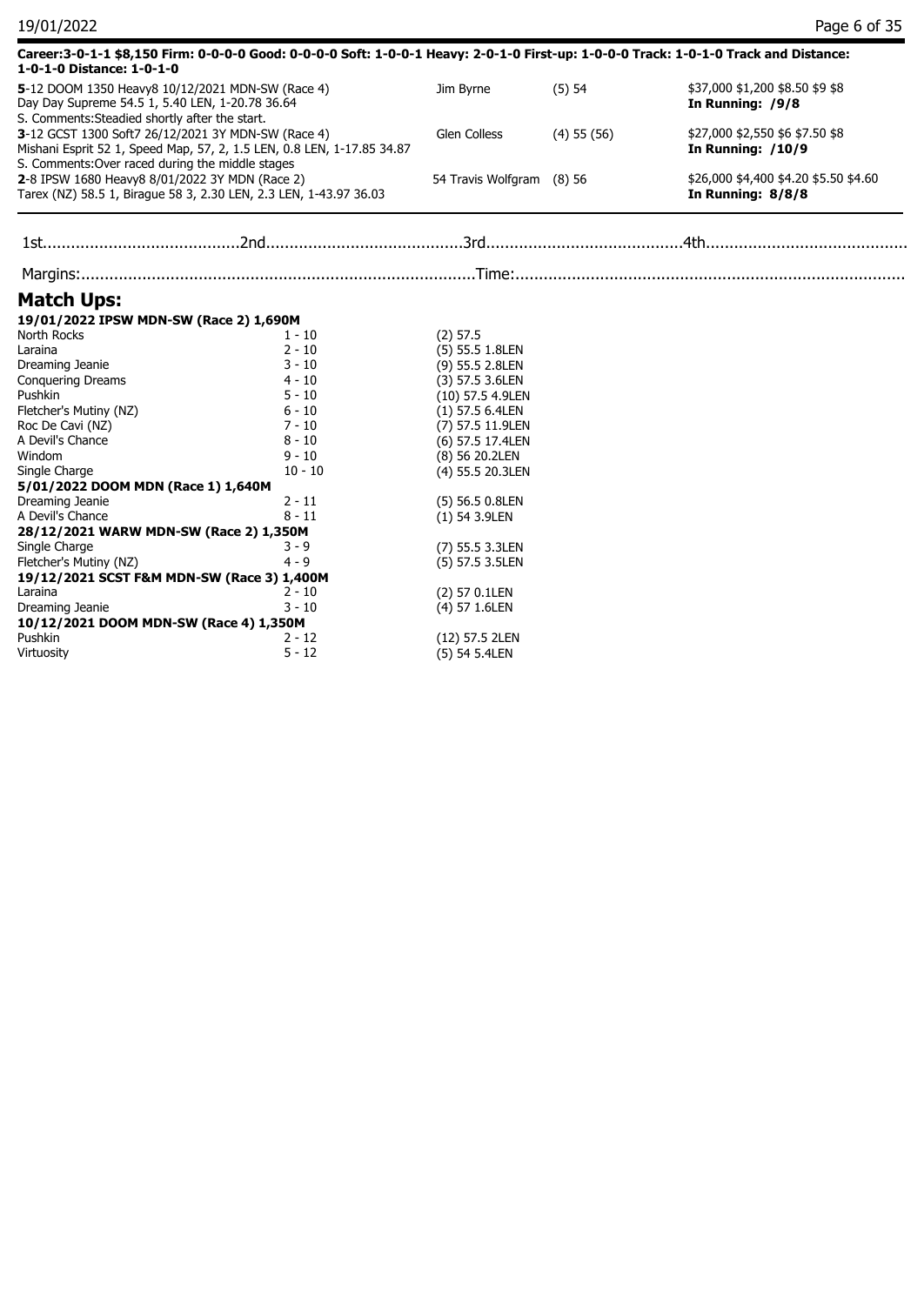Prizemoney: 1st: \$19800 2nd: \$6400 3rd: \$3200 4th: \$1900 5th: \$1200

A 1% deduction for Equine Welfare will be applied to all prizemoney prior to distribution.

(6) (BROWN G) Red Element - Not to Share (Al Maher) Desleigh Forster (Eagle Farm) (39-8-6-4 \$443,525) M P Sherrin \*\*\*\*\*\*\* Includes total Bonuses Of: \$29,200

| <b>Red, Orange Hoops, Diamonds Sleeves</b>                                                                                      |                    |                         |                                    |
|---------------------------------------------------------------------------------------------------------------------------------|--------------------|-------------------------|------------------------------------|
| Career:39-8-6-4 \$443,525 Firm: 0-0-0-0 Good: 28-6-5-2 Soft: 10-2-1-1 Heavy: 1-0-0-1 First-up: 7-0-2-2 Track: 1-0-1-0 Track and |                    |                         |                                    |
| Distance: 1-0-1-0 Distance: 21-6-3-2                                                                                            |                    |                         |                                    |
| 5-10 E FM 1300 Good4 5/06/2021 GOLD JEWEL (Race 3)                                                                              | 54 Jim Byrne       | $(2)$ 59 R94            | \$200,000 \$5,500 \$4 \$5 \$5      |
| Tumbler Ridge 54 1, 3.30 LEN, 1-16.85 34.90                                                                                     |                    |                         | In Running: /4/3                   |
| 6-6 E FM 1200 Good4 17/07/2021 HCP (Race 4)                                                                                     | 54 Marnu Potgieter | $(6)$ 58.5 $(55.5)$ R93 | \$75,000 \$1,000 \$6.50 \$7 \$6    |
| Boomsara RETIRED 2021 56.5 1, 8.30 LEN, 1-11.63 35.74                                                                           |                    |                         | In Running: $/6/6$                 |
| <b>3-11 DOOM 1350 Soft5 4/12/2021 TATTS RECOGNIT (Race 7)</b>                                                                   | G4 54 Jim Byrne    | $(2)$ 54 R91            | \$130,000 \$9,100 \$26 \$31        |
| Tambo's Mate RETIRED 2022 59 1, Tumbler Ridge, 54, 2, 0.2 LEN, 0.8 LEN, 1-19.41 34.14                                           |                    |                         | In Running: /5/6                   |
| 11-11 E FM 1400 Good4 18/12/2021 LOUGH NEAGH (Race 8)                                                                           | G4 54 Jim Byrne    | $(11)$ 54 R92           | \$150,000 \$9.50 \$9 \$15          |
| Stampe 54 1, 12.60 LEN, 1-22.85 35.06                                                                                           |                    |                         | In Running: /2/3                   |
| <b>2-6 IPSW 1350 Good3 19/01/2022 HCP (Race 3)</b>                                                                              | 54 Jim Byrne       | $(3)$ 59.5 R91          | \$35,000 \$6,400 \$3.90 \$4.60 \$5 |
| Zigallene (NZ) 54 1, Goodonya Sonja 51.5 3, 0.80 LEN, 0.5 LEN, 1-19.57 33.98                                                    |                    |                         | In Running: $/4/4$                 |

### **02. Bold Warrior (BLKS) (1) 55 Sean Cormack R82**

(6) (BAY G) Spirit of Boom - Veralini (Bernardini (USA)) Gary Doughty (Gold Coast) (41-9-3-7 \$230,950) Miss J E Clark \*\*\*\*\*\* Includes total Bonuses Of: \$16,700 **White, Black Crescent Career:41-9-3-7 \$230,950 Firm: 0-0-0-0 Good: 25-6-2-6 Soft: 14-3-0-1 Heavy: 2-0-1-0 First-up: 6-1-2-1 Track: 3-2-0-0 Track and Distance: 3-2-0-0 Distance: 29-9-1-4**

| 4-11 DOOM 1350 Soft7 10/07/2021 BM85 (Race 8)                                                                                                      | 54 Jaq<br>Guthmann-Chester | $(6)$ 56.5 R80      | \$75,000 \$3,500 \$14 \$17 \$19        |
|----------------------------------------------------------------------------------------------------------------------------------------------------|----------------------------|---------------------|----------------------------------------|
| At Witz End 57 1, 2.90 LEN, 1-22.36 37.49                                                                                                          |                            |                     | In Running: /8/8                       |
| S. Comments: Raced three wide with cover throughout.                                                                                               |                            |                     |                                        |
| 3-7 GCST 1200 Good4 24/07/2021 HCP (Race 6)                                                                                                        | 54 Ms Alannah<br>Fancourt  | $(4)$ 54.5 R80      | \$22,000 \$2,100 \$5.50 \$6 \$7.50     |
| Bring It Home Pop 56 1, Peppi La Few, 54, 2, 0.3 LEN, 1.5 LEN, 1-09.49 34.46                                                                       |                            |                     | In Running: /5/5                       |
| S. Comments: Contacted on the hindguarters shortly after the start.                                                                                |                            |                     |                                        |
| 7-8 GCST 1400 Good4 7/08/2021 HCP (Race 5)                                                                                                         | 54 Ms Alannah              | (8) 56 R80          | \$22,000 \$400 \$3 \$3.20 \$2.80       |
|                                                                                                                                                    | Fancourt                   |                     |                                        |
| Shijin 51 1, 4 LEN, 1-21.92 34.92                                                                                                                  |                            |                     | In Running: $/2/2$                     |
| S. Comments:Performed below market expectation. Rider reported the gelding may have come to the end of its preparation,, trainer reported that the |                            |                     |                                        |
| gelding would now be spelled. A post-race veterinary examination failed to reveal any abnormalities.                                               |                            |                     |                                        |
| 1-9 GCST 1400 Soft7 26/12/2021 HCP (Race 5)                                                                                                        | 54 Sean Cormack            | $(4)$ 54.5 (55) R79 | \$25,000 \$14,000 \$4 \$7 \$6          |
| Zigallene (NZ) 54 2, Ozark, 54, 3, 1.3 LEN, 1.2 LEN, 1-23.08 34.95                                                                                 |                            |                     | In Running: /3/3                       |
| 4-6 IPSW 1350 Good3 19/01/2022 HCP (Race 3)                                                                                                        | 54 Sean Cormack            | (1) 55 R82          | \$35,000 \$1,900 \$2.90 \$2.60 \$3.30F |
| Zigallene (NZ) 54 1, 1.50 LEN, 1-19.57 33.98                                                                                                       |                            |                     | In Running: /3/3                       |

S. Comments:Over-raced in the early and middle stages.

## **03. Goodonya Sonja (BLKS)**

**(4) 54.5 Ms Wendy Peel (a3) R85**

(7) (GREY-BROWN M) Captain Sonador - Glittering Affair (Telesto (NZ)) Lindsay Gough (Eagle Farm) (34-8-1-4 \$316,150) M P A Bliss, Mrs V A Bliss, N A Brown, Ms T R Cremin, G S Miles, H J Gough, G H Keane, C N Bell, D A Heskett, G L Thorne, W C King, Mrs J L King, M T Flynn, D B Flynn, P A Smith, J Duignan, G J Morthorpe, G Black, M J Ball & Mrs D J Ball \*\*\*\*\*\*\* Includes total Bonuses Of: \$51,300 **Red, Purple And White Checked Band, Checked Armband And Checked Cap Career:34-8-1-4 \$316,150 Firm: 0-0-0-0 Good: 27-5-1-4 Soft: 5-2-0-0 Heavy: 2-1-0-0 First-up: 6-1-1-0 Track: 1-0-0-1 Track and Distance: 1-0-0-1 Distance: 5-1-0-1 1**-10 E FM 1400 Good4 20/02/2021 BM85 (Race 9) 54 James Orman (2) 56 R82 \$75,000 \$42,700 \$16 \$19 \$19<br>Sea Raider 57 2, Stuttering, 56, 3, 0.3 LEN, 0.8 LEN, 1-23.87 35.19 **54 James Orman** (2) 56 R82 **In Running: /4/4** Sea Raider 57 2, Stuttering, 56, 3, 0.3 LEN, 0.8 LEN, 1-23.87 35.19 **5**-7 E FM 1400 Good4 6/03/2021 BM90 (Race 4) 554 Justin Huxtable (2) 58.5 (57) R87 \$75,000 \$2,100 \$5 \$6.50 \$6.50<br>She Za Boss 54.5 1, 1.20 LEN, 1-23.94 34.34 She Za Boss 54.5 1, 1.20 LEN, 1-23.94 34.34 **6**-7 E FM 1000 Good4 18/12/2021 BM85 (Race 6) 54 Ms Wendy Peel (7) 58 (55) R87 \$75,000 \$1,000 \$13 \$20 \$26<br>Aleysa's Dream 53 1, 5.30 LEN, 0-57.38 33.16 Aleysa's Dream 53 1, 5.30 LEN, 0-57.38 33.16<br>**7**-10 DOOM 1200 Soft7 1/01/2022 0 - 90 (Race 4) 54 Ms Stephanie **7**-10 DOOM 1200 Soft7 1/01/2022 0 - 90 (Race 4) 54 Ms Stephanie (5) 55 R86 **Thornton** (5) 55 R86 \$125,000 \$1,875 \$26 \$21 \$21 Dr Why Not 54 1, 3.60 LEN, 1-10.78 34.96 **In Running: /2/2 3**-6 IPSW 1350 Good3 19/01/2022 HCP (Race 3) 54 Ms Wendy Peel (4) 54.5 (51.5) R85 \$35,000 \$3,200 \$3.90 \$4.20 \$3.80 Zigallene (NZ) 54 1, Red Chase, 59.5, 2, 0.8 LEN, 0.5 LEN, 1-19.57 33.98 **In Running: /2/2** S. Comments:Began awkwardly. Laid in under pressure in the early stages of the home straight.

(5) (CHESTNUT M) Ghibellines - Zigalong (NZ) (Danzighill) Harold Norman (Gold Coast) (37-8-5-5 \$199,225) J M Arnott, H J Norman, J R Maisey, M S Anttilla, Ms J Harvey, I J Ganderton, Mrs T M Ganderton, P C Wigham & Mrs C J Wigham **Pink, White Braces, Blue Cap**

### **04. Zigallene (NZ) (5) 54 Ms Rikki Jamieson R81**

### **01. Red Chase (3) 59.5 Jim Byrne R91**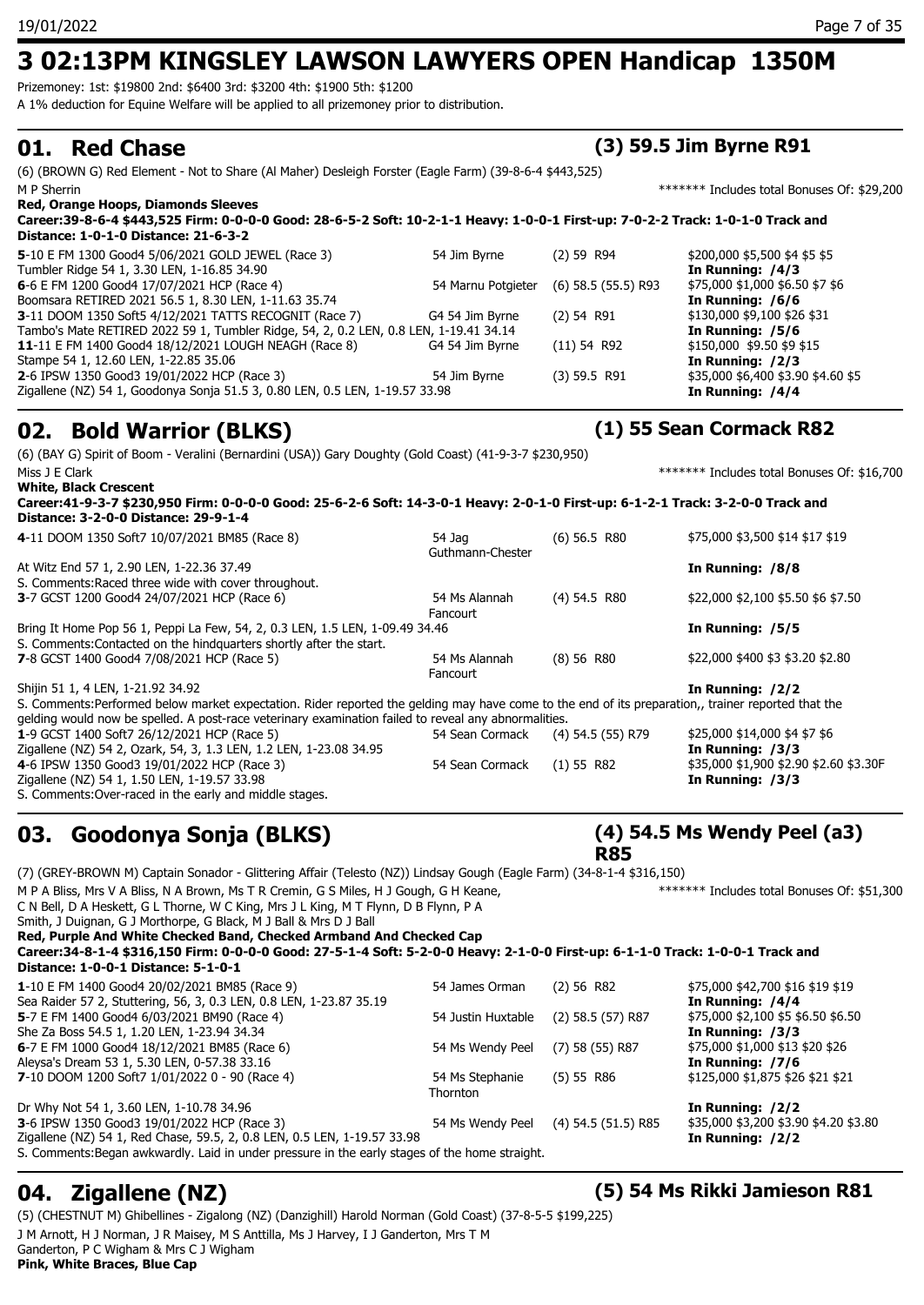| Jamieson                                                                        |              |                                  |
|---------------------------------------------------------------------------------|--------------|----------------------------------|
|                                                                                 |              |                                  |
| 54 Ms Rikki                                                                     | $(5)$ 54 R81 | \$35,000 \$19,800 \$9 \$10 \$10  |
|                                                                                 |              | In Running: $/1/1$               |
| <b>Jamieson</b>                                                                 |              |                                  |
| 54 Ms Rikki                                                                     | $(5)$ 54 R81 | \$25,000 \$4,200 \$10 \$11 \$10  |
|                                                                                 |              | In Running: $1/1/2$              |
| Jamieson                                                                        |              |                                  |
| 54 Ms Rikki                                                                     | $(4)$ 54 R82 | \$125,000 \$1,875 \$21 \$20 \$26 |
| London Banker (NZ) 59 1, Milk Man (USA), 53, 2, 0.2 LEN, 1.3 LEN, 2-04.03 34.60 |              | In Running: $1/1/2$              |
| <b>Jamieson</b>                                                                 |              |                                  |
| 54 Ms Rikki                                                                     | $(3)$ 54 R82 | \$75,000 \$7,350 \$10 \$8 \$9.50 |
|                                                                                 |              | In Running: $1/1/1$              |
| Jamieson                                                                        |              |                                  |
|                                                                                 |              | \$75,000 \$2,100 \$21 \$26 \$26  |
|                                                                                 | 54 Ms Rikki  | $(4)$ 54 R82                     |

### **05. Exclusive (BLKS) (6) 54 Ben Thompson R80**

(6) (GREY G) Written Tycoon - Talkin' About (Commands) Lee Freedman (Gold Coast) (30-8-5-0 \$164,420)

L J Sullivan, Ms S A Reid, M K Mcqueen, G L Hughes, S J Bennett, A K Mcqueen & G J Mason **Pink, Black And White Checked Sash, Pink And White Striped Sleeves, White Cap**

**Career:30-8-5-0 \$164,420 Firm: 0-0-0-0 Good: 20-7-3-0 Soft: 10-1-2-0 Heavy: 0-0-0-0 First-up: 7-0-1-0 Track: 1-0-0-0 Track and Distance: 1-0-0-0 Distance: 9-3-1-0**

| 2-13 GRAF 1190 Soft5 27/06/2021 JOHN CARLTON (Race 8)                   | 55 Kirk Matheson | $(1)$ 61 R89        | \$27,000 \$4,770 \$14 \$16 \$18       |
|-------------------------------------------------------------------------|------------------|---------------------|---------------------------------------|
| Northern Knight 55.5 1, Bugalugs 59 3, 0.10 LEN, 1.1 LEN, 1-08.84 35.06 |                  |                     | In Running: /5/4                      |
| 14-15 GRAF 1200 Soft5 7/07/2021 RAMORNIE (Race 7)                       | G4 54 Kirk       | $(6)$ 54 R74        | \$200,000 \$101 \$101                 |
|                                                                         | Matheson         |                     |                                       |
| Southern Lad 55 1, 7.80 LEN, 1-08.52 34.05                              |                  |                     | In Running: $/11/12$                  |
| 6-9 E FM 1400 Good4 21/08/2021 1MW (Race 4)                             | 54 Kyle          | $(8)$ 59 $(56)$ R83 | \$75,000 \$1,000 \$11 \$9 \$8         |
|                                                                         | Wilson-Taylor    |                     |                                       |
| Vinco 56 1, 9.90 LEN, 1-24.16 35.22                                     |                  |                     | In Running: /8/8                      |
| 5-8 DOOM 1200 Soft5 5/01/2022 BM75 (Race 4)                             | 54 Kvle          | $(5)$ 62 (6) R81    | \$35,000 \$1,200 \$31 \$26            |
|                                                                         | Wilson-Taylor    |                     |                                       |
| Fanaar (NZ) 57.5 1, 1.60 LEN, 1-10.59 34.50                             |                  |                     | In Running: /4/3                      |
| 5-6 IPSW 1350 Good3 19/01/2022 HCP (Race 3)                             | 54 Ben Thompson  | $(6)$ 54 R80        | \$35,000 \$1,200 \$4.40 \$3.60 \$3.60 |
| Zigallene (NZ) 54 1, 1.70 LEN, 1-19.57 33.98                            |                  |                     | In Running: /6/5                      |

S. Comments:As L Cassidy was to be overweight, Stewards permitted B Thompson to ride the gelding. L Cassidy was reprimanded pursuant to AR190(3). Rider B Thompson reported EXCLUSIVE travelled well to the home turn however when placed under pressure failed to respond to his riding and was disappointing.

### **06. POLEMIC (BLKS) (2) 54 Mark Du Plessis R70**

|                                                                                                                                                                                | (8) (BROWN G) Street Cry (IRE) - Disputes (Manton) Stephen Lee (Ballina) (57-6-10-8 \$265,015) |                         |                       |                                                                                |  |  |
|--------------------------------------------------------------------------------------------------------------------------------------------------------------------------------|------------------------------------------------------------------------------------------------|-------------------------|-----------------------|--------------------------------------------------------------------------------|--|--|
| S B Lee, W J Cogan, S G Mccullough, A G Pardavi, S L Dowling, A C Hunt, Mrs K M                                                                                                |                                                                                                |                         |                       | ******* Includes total Bonuses Of: \$10,625                                    |  |  |
| Gaiter, R G C Mather & I J Duncan                                                                                                                                              |                                                                                                |                         |                       |                                                                                |  |  |
| <b>Orange, Black Maltese Cross And Cap</b><br>Career:57-6-10-8 \$265,015 Firm: 0-0-0-0 Good: 40-5-6-5 Soft: 13-1-2-2 Heavy: 4-0-2-1 First-up: 8-0-1-2 Track: 3-0-0-1 Track and |                                                                                                |                         |                       |                                                                                |  |  |
|                                                                                                                                                                                |                                                                                                |                         |                       |                                                                                |  |  |
| Distance: 2-0-0-1 Distance: 10-0-1-3                                                                                                                                           |                                                                                                |                         |                       |                                                                                |  |  |
| 7-14 COFF 2005 Soft5 5/08/2021 KEN HOWARD BM77 (Race 5)                                                                                                                        |                                                                                                | 55 Ms Alysha<br>Collett | $(10)$ 56.5 R68       | \$50,500 \$1,500 \$14 \$12 \$14                                                |  |  |
| Pleased 57.5 1, 3.70 LEN, 2-08.49 37.45                                                                                                                                        |                                                                                                |                         |                       | In Running: 14/14/13                                                           |  |  |
|                                                                                                                                                                                | 9-11 MWBH 2020 Good4 20/08/2021 OPEN BM74 (Race 8)                                             | 55 Koby Jennings        | $(9)$ 57.5 R67        | \$30,000 \$725 \$16 \$20 \$26                                                  |  |  |
| Pleased 58 1, 5.80 LEN, 2-06.33 35.97                                                                                                                                          |                                                                                                |                         |                       | <b>In Running: 11/11/7</b>                                                     |  |  |
| 3-8 LISM 1526 Good3 23/09/2021 ROUSILLON BM84 (Race 4)                                                                                                                         |                                                                                                | 55.5 Ms Yvette<br>Lewis | (6) 55 R65            | \$50,000 \$5,000 \$26 \$26<br>In Running: /5/6<br>\$24,000 \$500 \$9 \$10 \$10 |  |  |
|                                                                                                                                                                                | Magic Charlee 55 1, This is So, 57, 2, 3.5 LEN, 1.6 LEN, 1-30.91 34.84                         |                         |                       |                                                                                |  |  |
| 10-11 GRAF 1410 Good4 26/10/2021 BM66 (Race 6)                                                                                                                                 |                                                                                                | 55 Jasper Franklin      | $(1)$ 60.5 (57.5) R65 |                                                                                |  |  |
| Lobster Noodles 57.5 1, 5.80 LEN, 1-24.05 36.52                                                                                                                                |                                                                                                |                         |                       | <b>In Running: /10/11</b>                                                      |  |  |
| 6-6 IPSW 1350 Good3 19/01/2022 HCP (Race 3)                                                                                                                                    |                                                                                                | 54 Mark Du Plessis      | $(2)$ 54 R70          | \$35,000 \$500 \$71 \$91 \$91                                                  |  |  |
| Zigallene (NZ) 54 1, 4.20 LEN, 1-19.57 33.98                                                                                                                                   |                                                                                                |                         |                       | In Running: /5/6                                                               |  |  |
|                                                                                                                                                                                |                                                                                                |                         |                       |                                                                                |  |  |
|                                                                                                                                                                                |                                                                                                |                         |                       |                                                                                |  |  |
|                                                                                                                                                                                |                                                                                                |                         |                       |                                                                                |  |  |
| <b>Match Ups:</b>                                                                                                                                                              |                                                                                                |                         |                       |                                                                                |  |  |
| 19/01/2022 IPSW HCP (Race 3) 1,350M                                                                                                                                            |                                                                                                |                         |                       |                                                                                |  |  |
| Zigallene (NZ)                                                                                                                                                                 | $1 - 6$                                                                                        | (5) 54                  |                       |                                                                                |  |  |
| <b>Red Chase</b>                                                                                                                                                               | $2 - 6$                                                                                        | (3) 59.5 0.8LEN         |                       |                                                                                |  |  |
| Goodonya Sonja                                                                                                                                                                 | $3 - 6$                                                                                        | (4) 54.5 1.3LEN         |                       |                                                                                |  |  |
| <b>Bold Warrior</b>                                                                                                                                                            | $4 - 6$                                                                                        | $(1)$ 55 1.5LEN         |                       |                                                                                |  |  |
| Exclusive                                                                                                                                                                      | $5 - 6$                                                                                        | (6) 54 1.7LEN           |                       |                                                                                |  |  |
| <b>POLEMIC</b>                                                                                                                                                                 | $6 - 6$                                                                                        | (2) 54 4.2LEN           |                       |                                                                                |  |  |
| 26/12/2021 GCST HCP (Race 5) 1,400M                                                                                                                                            |                                                                                                |                         |                       |                                                                                |  |  |
| <b>Bold Warrior</b>                                                                                                                                                            | $1 - 9$                                                                                        | $(4)$ 54.5              |                       |                                                                                |  |  |
| Zigallene (NZ)                                                                                                                                                                 | $2 - 9$                                                                                        |                         | (5) 54 1.3LEN         |                                                                                |  |  |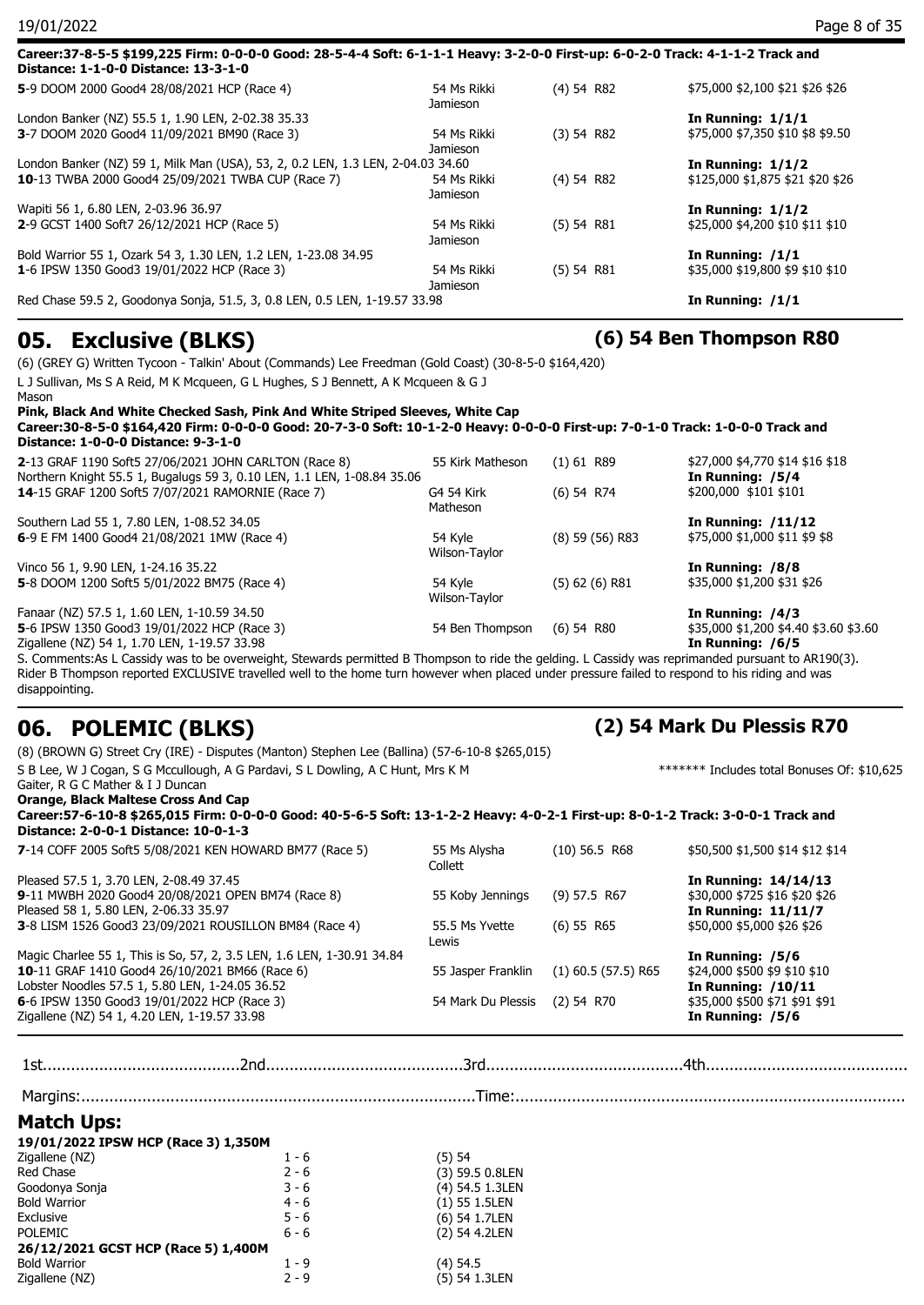## **4 02:48PM SIRROMET Maiden Handicap 1200M**

Prizemoney: 1st: \$20700 2nd: \$6800 3rd: \$3400 4th: \$1900 5th: \$1200

A 1% deduction for Equine Welfare will be applied to all prizemoney prior to distribution.

### **01. Doctor Jack (BLKS) (2) 58.5 Ms Rikki Jamieson**

(4) (BAY G) Star Witness - Streetcar Stella (Blevic) Harold Norman (Gold Coast) (11-0-5-0 \$41,788)

P C Wigham, Mrs C J Wigham, H J Norman, T Pejkovic, I J Ganderton & Mrs T M Ganderton

### **Lime Green And Orange Stripes, Royal Blue Cap**

| Career:11-0-5-0 \$41,788 Firm: 0-0-0-0 Good: 6-0-4-0 Soft: 4-0-1-0 Heavy: 1-0-0-0 First-up: 5-0-2-0 Track: 2-0-0-0 Track and Distance:<br>2-0-0-0 Distance: 7-0-3-0 |                   |            |                                      |
|---------------------------------------------------------------------------------------------------------------------------------------------------------------------|-------------------|------------|--------------------------------------|
| 2-12 BDST 1100 Soft7 30/10/2021 MDN-SW (Race 2)                                                                                                                     | Ms Rikki Jamieson | $(9)$ 57.5 | \$19,000 \$3,300 \$2.15 \$2.10 \$2F  |
| Bankroll Babe 53 1, True Story RETIRED 2021 52.5 3, 0.20 LEN, 1.8 LEN, 1-05.20 35.85                                                                                |                   |            | In Running: /7/6                     |
| 6-10 IPSW 1200 Soft7 10/11/2021 MDN-SW (Race 2)                                                                                                                     | Ms Rikki Jamieson | $(1)$ 57.5 | \$37,000 \$600 \$3.60 \$4.20 \$4.20F |
| Anarchy 57.5 1, 5.40 LEN, 1-11.22 36.03                                                                                                                             |                   |            | In Running: $/6/6$                   |
| S. Comments:Over-raced during the early and middle stages. Rider R Jamieson reported that the gelding failed to handle the rain effected track conditions.          |                   |            |                                      |

Post-race vet examination revealed no significant abnormalities.

| 4-13 SCST 1000 Soft6 5/12/2021 MDN-SW (Race 4)                               | Ms Rikki Jamieson | $(3)$ 57.5 | \$24,000 \$1,075 \$13 \$16 \$11    |
|------------------------------------------------------------------------------|-------------------|------------|------------------------------------|
| Knockknee 55.5 1, 1.80 LEN, 0-58.51 34.11                                    |                   |            | In Running: /8/7                   |
| 2-12 SCST 1200 Good3 22/12/2021 CG&E MDN (Race 5)                            | 54 Ms Rikki       | (4)58      | \$37,000 \$6,800 \$9.50 \$9 \$8.50 |
|                                                                              | Jamieson          |            |                                    |
| LE FORCE 54 1, Daulat Taifun Aziz 57 3, 0.50 LEN, 0.8 LEN, 1-11.27 35.01     |                   |            | In Running: $/3/3$                 |
| S. Comments: Laid in under pressure over the concluding stages of the event. |                   |            |                                    |
| 10-11 IPSW 1200 Good3 19/01/2022 MDN (Race 4)                                | 54 Ms Rikki       | $(2)$ 58.5 | \$37,000 \$600 \$12 \$13 \$15      |
|                                                                              | Jamieson          |            |                                    |
| Miliarense 57 1, 6.30 LEN, 1-09.65 34.60                                     |                   |            | In Running: /7/8                   |

S. Comments:Jumped out at the start and bumped STRADONE LADY.

## **02. Halfahope (8) 57.5 Ms Alannah Fancourt**

(3) (BAY OR BROWN G) Outreach - Long Wink (Stratum) Ben Hull (Gold Coast) (3-0-1-0 \$5,170)

R I Martin, G C Sneesby, B M Hull, T J Haslett, J R Martin, N J Tuckfield, B L Pace, S E

Podlich & I F Lockey

**Hot Pink, Royal Blue Halves And Cap, Hot Pink Pom Pom**

**Career:3-0-1-0 \$5,170 Firm: 0-0-0-0 Good: 2-0-0-0 Soft: 1-0-1-0 Heavy: 0-0-0-0 First-up: 1-0-0-0 Track: 2-0-1-0 Track and Distance: 1-0-0-0 Distance: 2-0-0-0**

**5**-10 GCST 900 Good4 31/07/2021 2Y HCP (Race 1) 54 Ms Alannah (2) 56 Fancourt (2) 56 \$25,000 \$800 \$41 \$31 \$41 Mishani Sniper 56 1, 3.80 LEN, 0-51.84 33.39 **In Running: //8** S. Comments:Reared as the start was affected and lost ground. Overraced throughout. Rounding the home turn and in the early part of the home straight was held up for clear running. Raced greenly in the home straight. **2**-10 IPSW 1100 Soft6 25/08/2021 MDN (Race 1) 54 Michael Cahill (2) 56.5 \$22,000 \$3,900 \$6.50 \$8 \$9<br>Doctor Teekav 59 1, Ascot Express (NZ) 57.5 3, 0.10 LEN, 0.2 LEN, 1-05.86 35.51 (2) 66.50 **In Running: /4/4** Doctor Teekay 59 1, Ascot Express (NZ) 57.5 3, 0.10 LEN, 0.2 LEN, 1-05.86 35.51 **9**-14 SCST 1200 Good4 5/09/2021 MDN-SW (Race 2) **Michael Cahill (13) 55** \$24,000 \$470 \$3.20 \$2.90 \$2.70F<br>Tairua (NZ) 55.5 1, 4.80 LEN, 1-12.31 34.70 Tairua (NZ) 55.5 1, 4.80 LEN, 1-12.31 34.70 S. Comments:Began awkwardly. Raced three wide with cover for the majority of the event. Approaching the 200 metres improved onto the heels of THE CIVILIAN and a short distance later was obliged to shift in to obtain clear running. A post-race veterinary examination revealed no abnormalities. **5**-11 IPSW 1200 Good3 19/01/2022 MDN (Race 4) 54 Ms Alannah (8) 57.5 **Fancourt** (8) 57.5 \$37,000 \$1,200 \$8.50 \$16 \$16 Miliarense 57 1, 2.20 LEN, 1-09.65 34.60 **In Running: /1/2**

### **03. Lucky Exchange (BLKS) (12) 57.5**

(3) (BAY G) Divine Prophet - Bold Beginning (Lookin At Lucky (USA)) Kelly Schweida (Eagle Farm) (0-0-0-0 ) R M Wanless & Mrs J M Wanless

**Wanless Tartan, Yellow Seams, Yellow Pom Pom**

**Career:0-0-0-0 Firm: 0-0-0-0 Good: 0-0-0-0 Soft: 0-0-0-0 Heavy: 0-0-0-0 First-up: 0-0-0-0 Track: 0-0-0-0 Track and Distance: 0-0-0-0 Distance: 0-0-0-0**

**Trial -** 2 0.1L DOOM (Trial 9) Tuesday, January 18, 2022 (MDN) 1000m J Orman Good4 1-00.79 1st-Failed To Mention **Trial -** 4 4.5L DOOM (Trial 20) Tuesday, August 31, 2021 (MDN) 840m J Orman Good4 0-51.54 1st-Groovin' The Moo

## **04. Highland Eagle (BLKS) (10) 57 James Orman**

(3) (BAY G) Air Force Blue (USA) - Harvest Queen (Arena) Desleigh Forster (Eagle Farm) (1-0-0-0 \$400)

21St Century Racing Pty Ltd (Mgr: E Savaglia)

**Orange And Purple Diagonal Stripes, Pink Sleeves And Orange Cap, Purple Pom Pom**

**Career:1-0-0-0 \$400 Firm: 0-0-0-0 Good: 0-0-0-0 Soft: 1-0-0-0 Heavy: 0-0-0-0 First-up: 1-0-0-0 Track: 2-0-0-0 Track and Distance: 1-0-0-0 Distance: 1-0-0-0**

| <b>8-10 IPSW 1100 Soft6 25/08/2021 MDN (Race 2)</b> | 54 Mark Du Plessis (5) 56.5 |           | \$22,000 \$400 \$2.50 \$2.80 \$3F |
|-----------------------------------------------------|-----------------------------|-----------|-----------------------------------|
| Major Nic 58.5 1, 4.30 LEN, 1-06.00 35.80           |                             |           | In Running: 7979                  |
| <b>9-11 IPSW 1200 Good3 19/01/2022 MDN (Race 4)</b> | 54 James Orman              | $(10)$ 57 | \$37,000 \$600 \$31 \$41          |
| Miliarense 57 1, 5.90 LEN, 1-09.65 34.60            |                             |           | In Running: /9/9                  |

### **9**-11 Orman (10) 57 \$37,000 \$600 \$31 \$41 In Running: /9/9

**05. Marleedoone (5) 57 Boris Thornton** 

(4) (GREY-BROWN M) Falvelon - Marlee's Luck (Bradbury's Luck) Steven O'Dea & Matthew Hoysted (Eagle Farm) (5-0-2-0 \$20,000)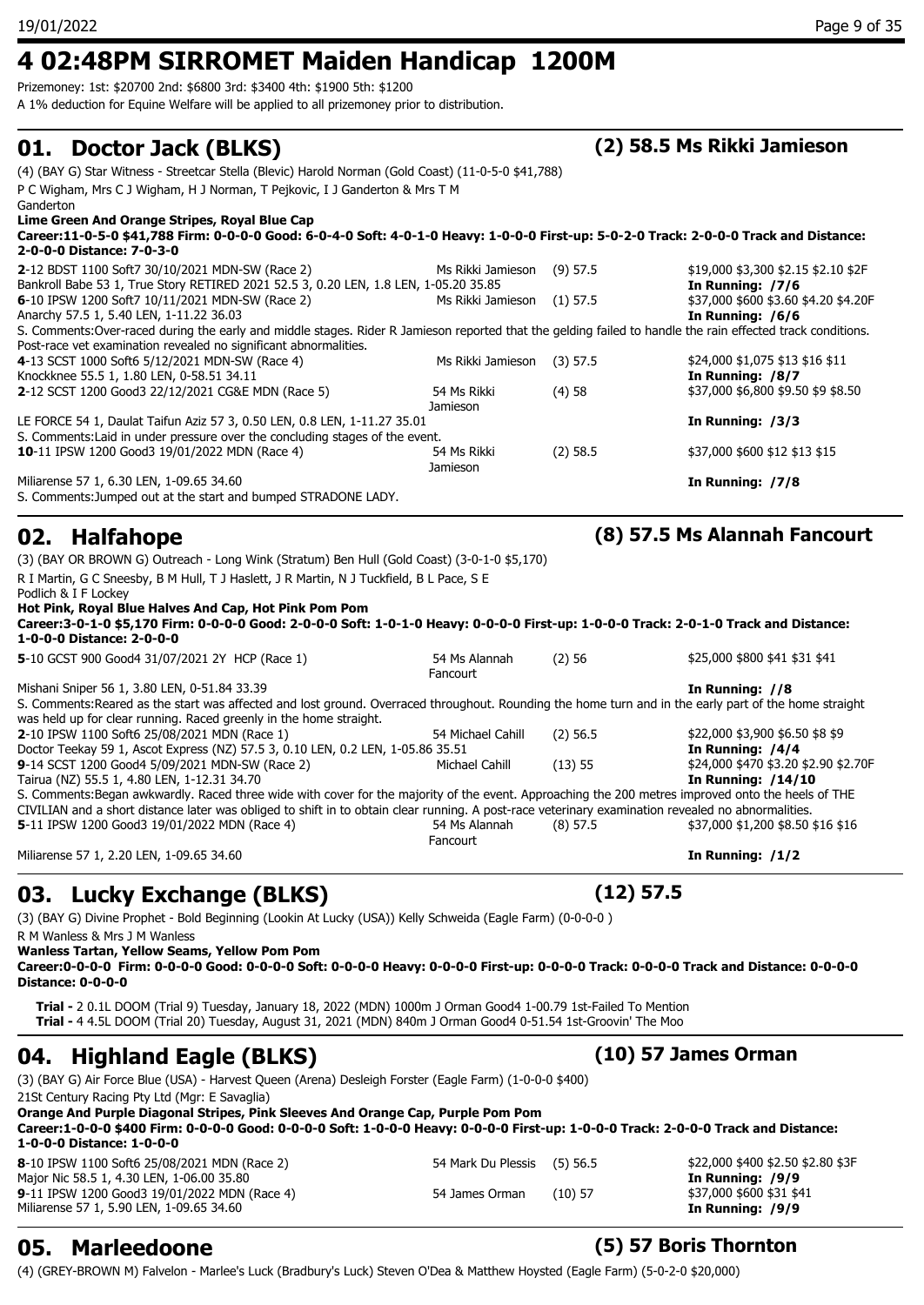| 19/01/2022                                                                                                                                                                                                                                                                                                                                                                                                                                                                                                                                                                                                                                                                                                                                                                                                                                                  |                             |            | Page 10 of 35                                                                 |
|-------------------------------------------------------------------------------------------------------------------------------------------------------------------------------------------------------------------------------------------------------------------------------------------------------------------------------------------------------------------------------------------------------------------------------------------------------------------------------------------------------------------------------------------------------------------------------------------------------------------------------------------------------------------------------------------------------------------------------------------------------------------------------------------------------------------------------------------------------------|-----------------------------|------------|-------------------------------------------------------------------------------|
| Mrs M S Cook<br><b>Purple, Black And White Checked Crossed Sashes</b><br>Career:5-0-2-0 \$20,000 Firm: 0-0-0-0 Good: 3-0-2-0 Soft: 2-0-0-0 Heavy: 0-0-0-0 First-up: 1-0-0-0 Track: 2-0-0-1 Track and Distance:                                                                                                                                                                                                                                                                                                                                                                                                                                                                                                                                                                                                                                              |                             |            | ******* Includes total Bonuses Of: \$6,900                                    |
| 1-0-0-1 Distance: 2-0-0-1                                                                                                                                                                                                                                                                                                                                                                                                                                                                                                                                                                                                                                                                                                                                                                                                                                   |                             |            |                                                                               |
| 5-12 SCST 1400 Soft7 8/01/2021 3Y MDN-SW (Race 2)                                                                                                                                                                                                                                                                                                                                                                                                                                                                                                                                                                                                                                                                                                                                                                                                           | Ms Stephanie<br>Thornton    | (5) 55     | \$25,000 \$800 \$5.50 \$3.80 \$5                                              |
| Zou Zou Kacanarkis 57 1, 1.10 LEN, 1-26.42 37.10<br>2-12 E FM 1400 Good3 21/01/2021 3Y MDN (Race 5)                                                                                                                                                                                                                                                                                                                                                                                                                                                                                                                                                                                                                                                                                                                                                         | 54 Ms Stephanie<br>Thornton | (6)56      | In Running: /6/6<br>\$35,000 \$6,400 (\$3,450), \$8.50 \$9<br>\$7.50          |
| The Cullinan 54 1, Brazen Breccia 58.5 3, 1.30 LEN, 0.2 LEN, 1-25.04 35.84<br>S. Comments: Bumped on jumping. Restrained near the 650 metres. After passing the 400 metres shifted out to improve and contacted TE JINA ROSE.<br>2-11 GCST 1400 Good4 13/02/2021 3Y MDN (Race 4)                                                                                                                                                                                                                                                                                                                                                                                                                                                                                                                                                                            | 54 Jaq<br>Guthmann-Chester  | $(8)$ 56.5 | <b>In Running: /10/10</b><br>\$25,000 \$4,200 (\$3,450), \$3.60<br>\$4.40 \$4 |
| Harlequin Field 58.5 1, That's My Opinion 59 3, 2 LEN, 0.2 LEN, 1-23.17 35.26<br>4-10 IPSW 1666 Soft6 24/02/2021 3Y MDN-SW (Race 4)                                                                                                                                                                                                                                                                                                                                                                                                                                                                                                                                                                                                                                                                                                                         | Ms Stephanie<br>Thornton    | (3) 55     | In Running: /5/4<br>\$22,000 \$1,050 \$1.95 \$2 \$1.85F                       |
| Cartiair 55 1, 3.80 LEN, 1-42.16 37.29<br>S. Comments: Rider S Thornton stated it had been her intention to race closer however had difficulty maintaining a more forward position so therefore elected<br>to allow CARTIAR to shift in at the 1300 metres and follow that runner. She further stated from the 900 metres she niggled her mount to hold its position<br>before applying the whip from the 600 metres, adding that in her opinion MARLEEDOONE would benefit from being sent for a spell. A veterinary examination<br>of the filly revealed mild heat stress and lameness in the off foreleg. Co-trainer M Hoysted was advised the filly would require a veterinary cleara<br>3-11 IPSW 1200 Good3 19/01/2022 MDN (Race 4)<br>Miliarense 57 1, Huriwai, 56.5, 2, 0.8 LEN, 0.4 LEN, 1-09.65 34.60<br>S. Comments: Laid in over the final 100m. | 54 Boris Thornton           | (5) 57     | In Running: 5/6/5<br>\$37,000 \$3,400 \$10 \$9.50 \$13<br>In Running: /8/6    |
| <b>Miliarense (BLKS)</b><br>06.                                                                                                                                                                                                                                                                                                                                                                                                                                                                                                                                                                                                                                                                                                                                                                                                                             |                             |            | (4) 57 Larry Cassidy                                                          |
| (4) (BAY M) Love Conquers All - Praia Vermelha (Dodge) Brian Wakefield (Eagle Farm) (1-0-1-0 \$7,650)<br>Wakefield Racing (Mgr: Mrs N Wakefield), Mrs C A Lumley, Dr J W Lumley, Miss E R<br>Wakefield, Mrs D L Godwin, F R Godwin, Mrs J A Flynn, W B C Flynn, Ms C A Lumley, P<br>A Savage, R G B Racing (Mgr: R W Pugh), D E Hennessy, M F Shine, P R Tedman, Mrs C<br>P Railton & D T Ney<br><b>Pink, Brown Diamonds</b><br>Career:1-0-1-0 \$7,650 Firm: 0-0-0-0 Good: 0-0-0-0 Soft: 1-0-1-0 Heavy: 0-0-0-0 First-up: 1-0-1-0 Track: 1-1-0-0 Track and Distance:<br>1-1-0-0 Distance: 1-1-0-0                                                                                                                                                                                                                                                           |                             |            | ******* Includes total Bonuses Of: \$3,450                                    |
| <b>SB-10 SCST 1000 Soft5 13/06/2021 3YF MDN (Race 2)</b><br>34.51                                                                                                                                                                                                                                                                                                                                                                                                                                                                                                                                                                                                                                                                                                                                                                                           | 54 Larry Cassidy            | (6)59      | \$22,000<br>In Running: //                                                    |
| 2-12 SCST 1000 Soft5 13/07/2021 3Y MDN-SW (Race 4)                                                                                                                                                                                                                                                                                                                                                                                                                                                                                                                                                                                                                                                                                                                                                                                                          | Larry Cassidy               | (12) 55    | \$25,000 \$4,200 (\$3,450), \$4.40<br>\$3.20 \$3.60F                          |
| Adonisea 57 1, Just Gigi RETIRED 2022 53 3, 2 LEN, 2.3 LEN, 0-58.67 34.15<br>1-11 IPSW 1200 Good3 19/01/2022 MDN (Race 4)<br>Huriwai 56.5 2, Marleedoone, 57, 3, 0.8 LEN, 0.4 LEN, 1-09.65 34.60                                                                                                                                                                                                                                                                                                                                                                                                                                                                                                                                                                                                                                                            | 54 Larry Cassidy            | $(4)$ 57   | In Running: /4/5<br>\$37,000 \$20,700 \$5 \$6 \$4.80<br>In Running: $/2/1$    |
| 07. Triple Citizen                                                                                                                                                                                                                                                                                                                                                                                                                                                                                                                                                                                                                                                                                                                                                                                                                                          |                             |            | (13) 57 Chris Meehan                                                          |
| (4) (BROWN OR BLACK M) Domesday - Black Eye (Success Express (USA)) Pat Duff (Deagon) (0-0-0-0)<br>Mrs H Lawrie, Miss P M Kelly & A Lawrie<br>Purple, Yellow Sleeves, White Armbands And Cap<br>Career:0-0-0-0 Firm: 0-0-0-0 Good: 0-0-0-0 Soft: 0-0-0-0 Heavy: 0-0-0-0 First-up: 0-0-0-0 Track: 0-0-0-0 Track and Distance: 0-0-0-0<br><b>Distance: 0-0-0-0</b><br>Trial - 6 5.7L DEAG (Trial 13) Thursday, December 30, 2021 (MDN) 1050m Chris Meehan Soft5 1-01.95 1st-Marleedoone<br>Trial - 5 2L DEAG (Trial 6) Tuesday, December 21, 2021 (MDN) 1050m J W Masters Good4 1-03.92 1st-La Femme De Forte                                                                                                                                                                                                                                                 |                             |            |                                                                               |
|                                                                                                                                                                                                                                                                                                                                                                                                                                                                                                                                                                                                                                                                                                                                                                                                                                                             |                             |            | (7) 56.5 Jim Byrne                                                            |
| <b>Huriwai (BLKS)</b><br>08.<br>(3) (BAY G) I Am Invincible - Tai Tai Tess (Magic Albert) Chris Waller (Gold Coast) (5-0-0-1 \$15,450)<br>N A Greenhalgh, Mrs M T Greenhalgh, Magic Bloodstock Racing, Mystery Downs, Mrs C<br>M Cook, I Bruce, Werrett Bloodstock Pty Ltd, R Smith, K H Warriner, Carpe Diem &<br>Grant Bloodstock Pty Ltd<br>Sky Blue, Gold Hooped Sleeves And Cap<br>Career:5-0-0-1 \$15,450 Firm: 0-0-0-0 Good: 3-0-0-1 Soft: 2-0-0-0 Heavy: 0-0-0-0 First-up: 3-0-0-1 Track: 2-0-1-1 Track and Distance:                                                                                                                                                                                                                                                                                                                               |                             |            |                                                                               |

|     | L-0-T-0 DISIGNCE: 3-0-T-0         |  |  |  |
|-----|-----------------------------------|--|--|--|
|     | 8-9 RAND 1200 Soft7 12/06/2021 2Y |  |  |  |
| . . |                                   |  |  |  |

**8**-9 RAND 1200 Soft7 12/06/2021 2YO HCP (Race 1) 54 Lee Magorrian (5) 55.5 \$125,000 \$3,500 \$12 \$11 \$14 Verne 57 1, 9.20 LEN, 1-11.60 35.40 **In Running: /8/8** 4-11 GOSF 1200 Good4 8/09/2021 3Y MDN (Race 1) 54 Hugh Bowman (5) 57.5 \$50,000 \$3,400 \$21 \$19 \$21 Kooled 59 1, 2.20 LEN, 1-10.65 36.26 **In Running: /9/10 6**-7 KENS 1400 Good3 29/09/2021 3Y MDN-SW (Race 1) Hugh Bowman (7) 57 \$50,000 \$1,650 \$10 \$10 Akhtar 57 1, 5.80 LEN, 1-21.66 34.06 **In Running: /3/3 3**-11 IPSW 1350 Good4 15/12/2021 3Y MDN (Race 2) 54 Jim Byrne (6) 58 \$37,000 \$3,400 \$1.85 \$1.90 \$1.70F Dembe 58 1, Dutch Gold, 58.5, 2, 0.5 LEN, 1.5 LEN, 1-20.44 34.87 **In Running: /4/3 2-11 IPSW 1200 Good3 19/01/2022 MDN (Race 4) 54 Jim Byrne (7) 56.5 \$37,000 \$6,800 \$3.90 \$4.20 \$4.20 \$4.20** Miliarense 57 1, Marleedoone 57 3, 0.80 LEN, 0.4 LEN, 1-09.65 34.60 **In Running: /4/5** S. Comments:Jumped in at the start.

(5) (BAY G) Delago Deluxe - Routine (Zeditave) Jennifer Williams (Toowoomba) (14-0-3-3 \$25,427) G J Claughton, K L Claughton, J J Williams & B J Cash **Red And White Stripes, Royal Blue, White Stars Halves, Red And White Striped Cap, Royal Blue Stars**

### **09. Wilson Won (9) 56 Ben Thompson**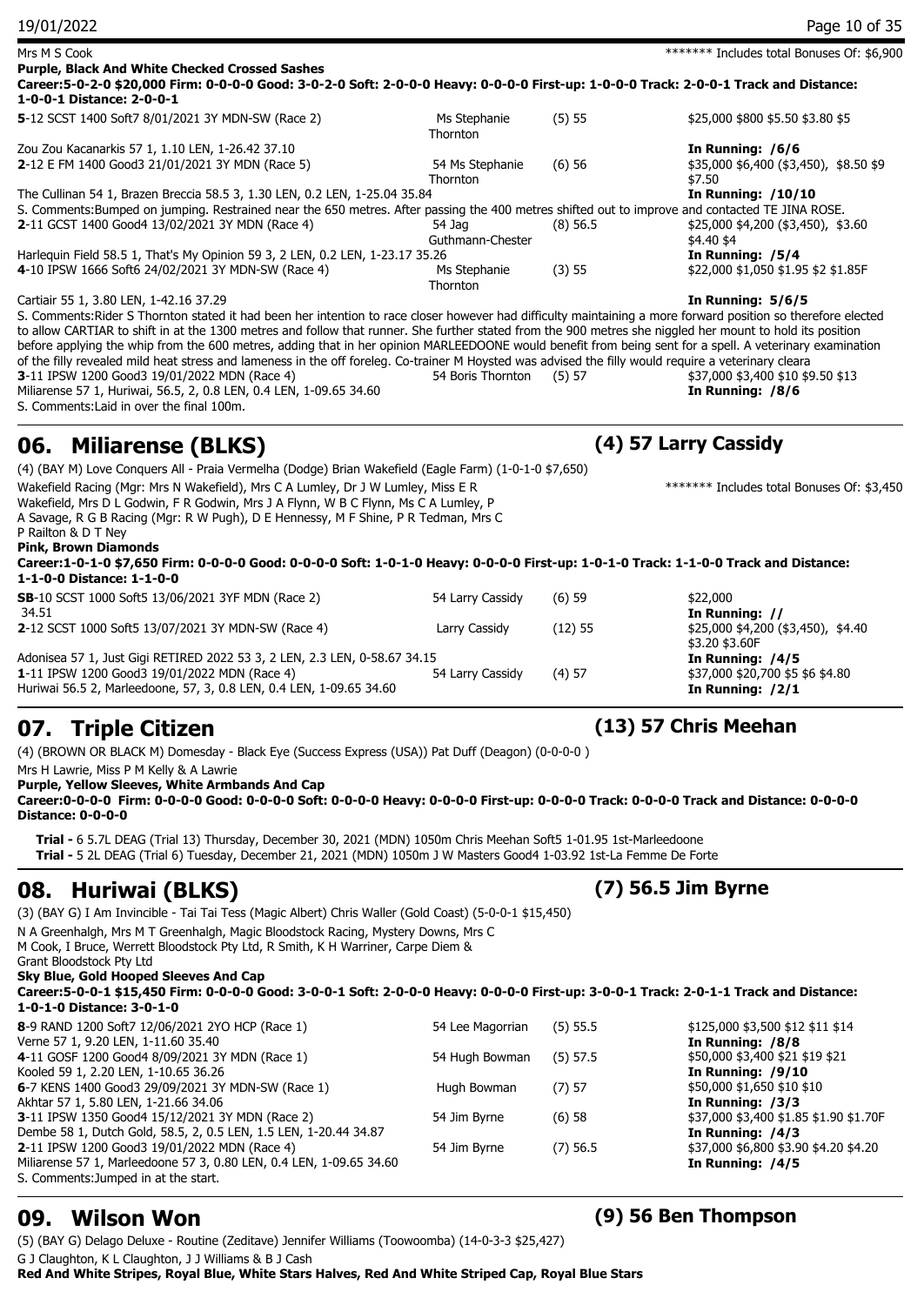| 19/01/2022                                                                                                                                                                                                                                                                                                                                      |                          |                   | Page 11 of 35                                                            |
|-------------------------------------------------------------------------------------------------------------------------------------------------------------------------------------------------------------------------------------------------------------------------------------------------------------------------------------------------|--------------------------|-------------------|--------------------------------------------------------------------------|
| Career:14-0-3-3 \$25,427 Firm: 0-0-0-0 Good: 7-0-2-3 Soft: 6-0-1-0 Heavy: 0-0-0-0 First-up: 3-0-0-2 Track: 2-0-0-0 Track and Distance:<br>1-0-0-0 Distance: 4-0-1-1                                                                                                                                                                             |                          |                   |                                                                          |
| 3-9 TWBA 1300 Good4 8/05/2021 MDN (Race 6)                                                                                                                                                                                                                                                                                                      | 54 Les Tilley            | $(3)$ 57.5        | \$20,000 \$1,900 \$4.20 \$4.60 \$5                                       |
| Divine Roca (NZ) 54.5 1, Laurie, 59, 2, 1 LEN, 0.2 LEN, 1-21.51 37.84<br>7-11 TWBA 1625 Soft5 15/05/2021 MDN (Race 8)<br>Chica Rose 54.5 1, 3.50 LEN, 1-42.18 38.93                                                                                                                                                                             | 54 Chris Meehan          | $(8)$ 57.5        | In Running: /6/6<br>\$20,000 \$400 \$4.60 \$8 \$8<br>In Running: $4/3/2$ |
| <b>2-11 TWBA 1200 Good4 5/06/2021 MDN (Race 5)</b>                                                                                                                                                                                                                                                                                              | 54 Nathan<br>Fazackerley | $(8)$ 56.5 $(55)$ | \$20,000 \$3,500 \$3.70 \$3.60 \$4                                       |
| I'm Hitchin' Bro 58.5 1, Darcie Girl 56 3, 1.30 LEN, 0.5 LEN, 1-15.53 37.93<br>6-10 DOOM 1200 Soft6 16/06/2021 MDN-SW (Race 1)<br>Kaliya 52 1, 4.30 LEN, 1-12.98 35.14<br>S. Comments: Slow to begin.                                                                                                                                           | Robbie Fradd             | $(1)$ 57.5        | In Running: /5/5<br>\$35,000 \$500 \$31 \$26 \$31<br>In Running: /8/8    |
| 7-11 IPSW 1200 Good3 19/01/2022 MDN (Race 4)<br>Miliarense 57 1, 5.20 LEN, 1-09.65 34.60<br>S. Comments: Raced three wide without cover for the majority.                                                                                                                                                                                       | 54 Ben Thompson          | (9)56             | \$37,000 \$600 \$61 \$71 \$81<br>In Running: /3/3                        |
| 10. Argyle Pink                                                                                                                                                                                                                                                                                                                                 |                          |                   | $(1)$ 55.5 Ryan Maloney                                                  |
| Royal Blue And Orange Diagonal Stripes, Orange And Royal Blue Seams Cap<br>Career:3-0-1-0 \$8,925 Firm: 0-0-0-0 Good: 2-0-0-0 Soft: 1-0-1-0 Heavy: 0-0-0-0 First-up: 1-0-0-0 Track: 1-0-0-0 Track and Distance:<br>1-0-0-0 Distance: 2-0-1-0<br>4-13 SCST 1000 Good4 5/11/2021 3YF MDN-SW (Race 2)<br>Royal Nicci 57 1, 2.60 LEN, 0-57.65 33.71 | Ryan Maloney             | $(10)$ 57         | \$27,000 \$1,350 \$13 \$15 \$10<br>In Running: /8/10                     |
| 5-14 SCST 1000 Good4 19/12/2021 F&M MDN (Race 2)<br>Finnicky 59 1, 3.80 LEN, 0-58.28 33.82                                                                                                                                                                                                                                                      | 54 Ryan Maloney          | $(8)$ 56.5        | \$24,000 \$775 \$2.25 \$1.80 \$1.90F<br>In Running: /7/8                 |
| S. Comments: Raced wide throughout the event. Rider R. Maloney reported that his mount made respiratory noises during the event and recommended to                                                                                                                                                                                              |                          |                   |                                                                          |
| connections that a tongue tie should be added to the fillies gear prior to next start. A post-race veterinary examination revealed a poor post-race recovery.<br>2-14 DOOM 1200 Soft5 5/01/2022 MDN-SW (Race 3)<br>Starzam 56.5 1, Allora Enzo (NZ) 57.5 3, 0.10 LEN, 0.4 LEN, 1-11.30 35.10                                                    | Jim Byrne                | (11) 54           | \$37,000 \$6,800 \$9 \$9 \$8<br>In Running: /2/2                         |
| 4-11 IPSW 1200 Good3 19/01/2022 MDN (Race 4)<br>Miliarense 57 1, 2 LEN, 1-09.65 34.60                                                                                                                                                                                                                                                           | 54 Ryan Maloney          | $(1)$ 55.5        | \$37,000 \$1,900 \$2.50 \$2.10 \$2.20F<br>In Running: /5/4               |
| S. Comments: Slow to begin. Had difficulty obtaining clear running rounding the home turn and in the early stages of the home straight and again inside the<br>final 100m when racing in restricted room to the inside of MARLEEDOONE which laid in.                                                                                            |                          |                   |                                                                          |
| 11. Sir Louie (BLKS)                                                                                                                                                                                                                                                                                                                            |                          |                   | (11) 55.5 Kenji Yoshida                                                  |
| (5) (BAY G) Publishing - Zaharian Doll (Zaha (CAN)) Lyn K Thomson (Oakey) (11-0-1-4 \$13,200)                                                                                                                                                                                                                                                   |                          |                   |                                                                          |
| J S Thomson, Ms L K Thomson & Mrs J A Betts<br>Royal Blue, White Checks, Checked Cap                                                                                                                                                                                                                                                            |                          |                   |                                                                          |
| Career:11-0-1-4 \$13,200 Firm: 0-0-0-0 Good: 8-0-0-2 Soft: 3-0-1-2 Heavy: 0-0-0-0 First-up: 2-0-0-0 Track: 2-0-0-0 Track and Distance:<br>1-0-0-0 Distance: 5-0-1-2                                                                                                                                                                             |                          |                   |                                                                          |

| 3-13 WARW 1350 Good4 9/10/2021 MDN (Race 2)                                | 54 Kenji Yoshida | $(2)$ 56.5  | \$17,000 \$1,650 \$4.40 \$8.50 \$8.50 |
|----------------------------------------------------------------------------|------------------|-------------|---------------------------------------|
| Vladking 54 1, CANNY CAT, 57, 2, 0.5 LEN, 2.3 LEN, 1-20.85 35.97           |                  |             | In Running: /5/5                      |
| 3-10 TWBA 1200 Soft5 30/10/2021 MDN-SW (Race 2)                            | Kenji Yoshida    | $(1)$ 57.5  | \$22,000 \$2,100 \$9.50 \$11 \$9      |
| Black Monaco 53.5 1, Boom By By, 56, 2, 0.1 LEN, 1.0 LEN, 1-13.89 37.39    |                  |             | In Running: /5/5                      |
| 7-11 TWBA 1050 Good4 18/12/2021 MDN-SW (Race 6)                            | Kenji Yoshida    | $(5)$ 57.5  | \$22,000 \$400 \$20 \$21 \$26         |
| Turboart 56.5 1, 5.10 LEN, 1-03.47 35.83                                   |                  |             | In Running: /9/9                      |
| <b>3-10 TWBA 1110 Soft5 1/01/2022 MDN-SW (Race 6)</b>                      | Kenji Yoshida    | $(7)$ 57.5  | \$23,500 \$2,250 \$21 \$26            |
| Autumn Daze 52.5 1, Dream Decision, 54, 2, 0.5 LEN, 1.5 LEN, 1-09.08 37.95 |                  |             | In Running: $/9/10$                   |
| 8-11 IPSW 1200 Good3 19/01/2022 MDN (Race 4)                               | 54 Kenji Yoshida | $(11)$ 55.5 | \$37,000 \$600 \$101 \$101 \$101      |
| Miliarense 57 1, 5.60 LEN, 1-09.65 34.60                                   |                  |             | In Running: $/11/10$                  |
| C. Comments: Regan awkwardly. Daced three wide with cover for the majority |                  |             |                                       |

S. Comments:Began awkwardly. Raced three wide with cover for the majority.

## **12. Star Of Couteau**

(3) (BAY F) Stratum Star - Couteau (Sebring) Kevin Kemp (Toowoomba) (3-0-0-1 \$3,925)

G K Adrian **Red And White Checks, Lime Green Sleeves And Cap**

**Career:3-0-0-1 \$3,925 Firm: 0-0-0-0 Good: 2-0-0-0 Soft: 1-0-0-1 Heavy: 0-0-0-0 First-up: 1-0-0-0 Track: 1-0-0-0 Track and Distance: 1-0-0-0 Distance: 1-0-0-0 10**-14 ECHA 1000 Good4 2/11/2021 MDN-SW (Race 1) Will Gordon (13) 56 \$25,000 \$625 \$17 \$19 \$21<br>Gerald 58 1, 5.40 LEN, 0-59.10 34.72 **In Running: 17/8** Gerald 58 1, 5.40 LEN, 0-59.10 34.72 **4**-11 TWBA 1050 Good4 18/12/2021 MDN-SW (Race 6) Ms Wendy Peel (11) 54 (52) \$22,000 \$1,050 \$21 \$26 Turboart 56.5 1, 3.70 LEN, 1-03.47 35.83 **In Running: /8/7 3**-10 TWBA 1110 Soft5 1/01/2022 MDN-SW (Race 7) Ms Montanna (1) 54 (53) Savva (1) 54 (53) \$23,500 \$2,250 \$9 \$8 \$7 Pryce 54 1, Sunshines, 54, 2, 2 LEN, 0.1 LEN, 1-09.21 36.99 **In Running: /3/4 6**-11 IPSW 1200 Good3 19/01/2022 MDN (Race 4) 54 Ms Montanna (6) 54.5 (51.5) Savva \$37,000 \$600 \$31 \$41 \$61 Miliarense 57 1, 4.70 LEN, 1-09.65 34.60 **In Running: /6/7**

S. Comments:Hampered on jumping when HURIWAI jumped in. Raced three wide with cover for the majority.

**(6) 54.5 Ms Montanna Savva** 

**(a3)**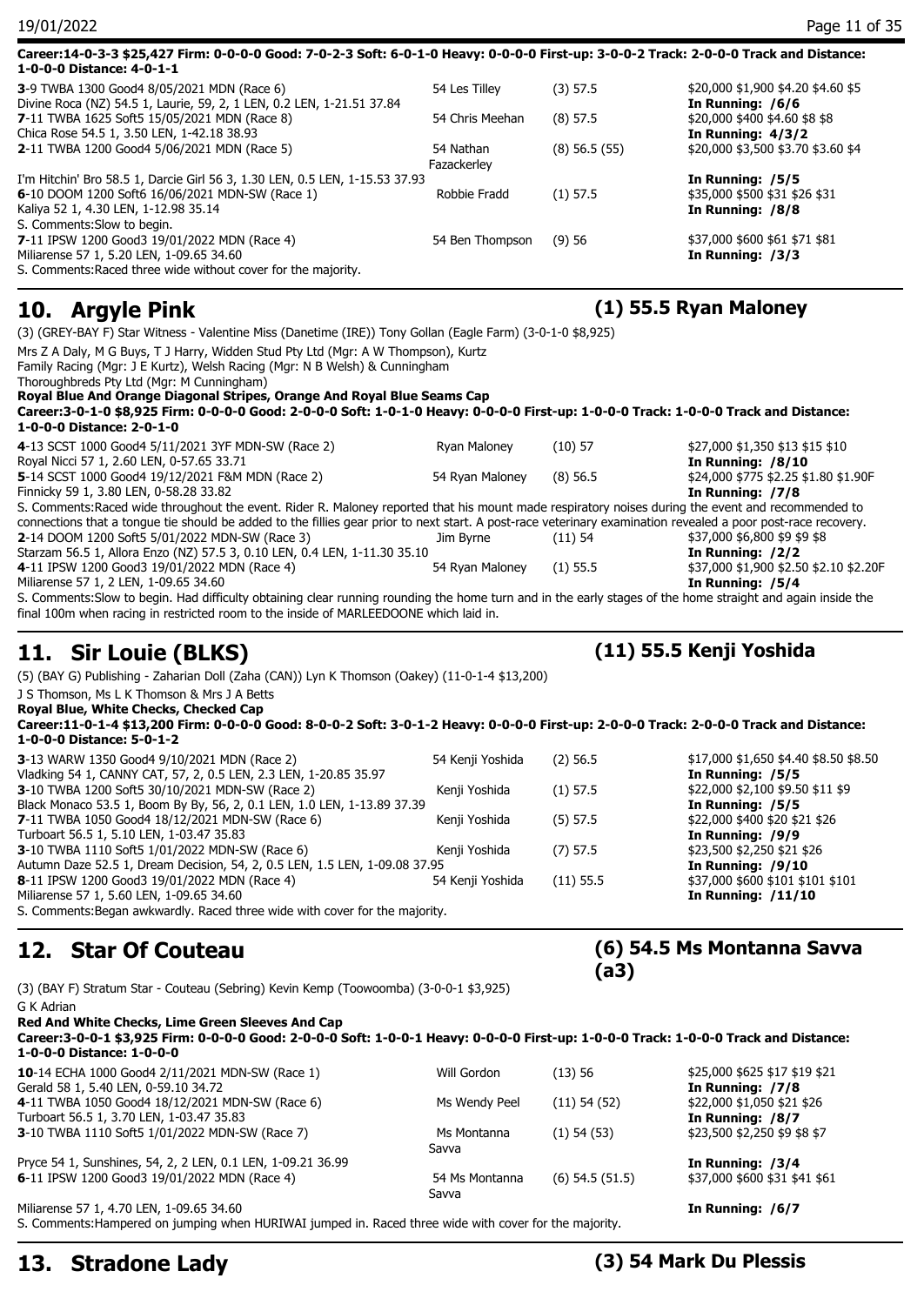| (3) (BAY F) Outreach - Misa Eire (Genuine (JPN)) Naomi Hemmings (Warwick) (4-0-0-0 \$1,000)                                                            |                         |                  |                                            |
|--------------------------------------------------------------------------------------------------------------------------------------------------------|-------------------------|------------------|--------------------------------------------|
| PD&PM Gray                                                                                                                                             |                         |                  |                                            |
| Dark Green, Purple Sleeves, Quartered Cap                                                                                                              |                         |                  |                                            |
| Career:4-0-0-0 \$1,000 Firm: 0-0-0-0 Good: 2-0-0-0 Soft: 1-0-0-0 Heavy: 1-0-0-0 First-up: 1-0-0-0 Track: 1-0-0-0 Track and Distance:                   |                         |                  |                                            |
| 1-0-0-0 Distance: 2-0-0-0                                                                                                                              |                         |                  |                                            |
| 8-13 WRRN 1400 Good4 7/11/2021 MDN-SW (Race 1)                                                                                                         | Ms Rachael<br>Murrav    | $(8)$ 55.5       | \$24,000 \$500 \$61 \$51                   |
| Girragulang 57.5 1, 7.40 LEN, 1-23.95 00.00                                                                                                            |                         |                  | In Running: /2/3                           |
| 12-12 NCLE 1350 Soft6 23/11/2021 F&M MDN (Race 3)                                                                                                      | 55 Ms Rachael<br>Murray | $(12)$ 56.5      | \$24,000 \$81 \$61 \$91                    |
| Angelical 57.5 1, 14.90 LEN, 1-22.98 36.67                                                                                                             |                         |                  | <b>In Running: /12/12</b>                  |
| 10-12 SCNE 1300 Heavy9 10/12/2021 MDN (Race 2)                                                                                                         | 55 Ms Rachael<br>Murray | (6) 55           | \$24,000 \$500 \$101 \$101                 |
| Test The Waters 57.5 1, 17.40 LEN, 1-18.49 36.16                                                                                                       |                         |                  | In Running: $/1/3$                         |
| 11-13 WARW 1200 Good4 15/01/2022 3Y MDN (Race 4)                                                                                                       | 54 Ms Isabella Teh      | $(12)$ 54 $(52)$ | \$21,000 \$26 \$26                         |
| Delaney's Girl 55.5 1, 8.30 LEN, 1-10.81 35.95                                                                                                         |                         |                  | In Running: /4/5                           |
| 11-11 IPSW 1200 Good3 19/01/2022 MDN (Race 4)                                                                                                          | 54 Mark Du Plessis      | $(3)$ 54         | \$37,000 \$201 \$201                       |
| Miliarense 57 1, 10.60 LEN, 1-09.65 34.60                                                                                                              |                         |                  | <b>In Running: /10/11</b>                  |
| S. Comments: Trainer N Hemmings was reprimanded pursuant to LR67 for the late declaration of rider on that filly. Bumped at the start and lost ground. |                         |                  |                                            |
| <b>14. That's A Miracle</b>                                                                                                                            |                         | (11) 54          |                                            |
| (3) (BAY G) Falvelon - Dont Call Me Crazy (Jet Spur) Pat Duff (Deagon) (14-0-0-3 \$21,915)                                                             |                         |                  |                                            |
| Ramsay Family (Mgr: G D Ramsay)                                                                                                                        |                         |                  | ******* Includes total Bonuses Of: \$3,900 |
| Purple, Gold Braces, Armbands And Cap                                                                                                                  |                         |                  |                                            |
|                                                                                                                                                        |                         |                  |                                            |

| 4-12 SCST 1200 Good4 19/09/2021 3Y MDN (Race 2)                                 | 55 Bobby El-Issa | $(7)$ 56.5        | \$24,000 \$1,075 \$14 \$8 \$9                     |
|---------------------------------------------------------------------------------|------------------|-------------------|---------------------------------------------------|
| Devastating 58.5 1, 3.30 LEN, 1-11.58 34.40                                     |                  |                   | In Running: /6/4                                  |
| S. Comments: Raced three wide without cover for the majority of the event.      |                  |                   |                                                   |
| 3-11 GCST 1400 Good4 25/09/2021 3Y MDN (Race 2)                                 | 54 Ms Kate Cowan | $(11)$ 56.5 (55)  | $$24,000$ \$2,300 (\$1,500), \$8.50<br>\$9.50 \$8 |
| Will He Foxtrot 58 1, Await The Storm, 58.5, 2, 0.8 LEN, 0.7 LEN, 1-23.76 35.03 |                  |                   | In Running: /4/4                                  |
| 4-8 DOOM 1350 Good4 6/10/2021 3YCG MDN-SW (Race 1)                              | Ms Kate Cowan    | $(1)$ 57 $(54)$   | \$37,000 \$1,900 \$21 \$21                        |
| Pentito 57 1, 4.20 LEN, 1-19.59 34.88                                           |                  |                   | In Running: /4/5                                  |
| 9-10 GCST 1400 Heavy9 16/10/2021 3Y MDN (Race 5)                                | 54.5 Ms Tiffani  | $(2)$ 57          | \$24,000 \$470 \$15                               |
|                                                                                 | <b>Brooker</b>   |                   |                                                   |
| Await The Storm 59 1, 5.80 LEN, 1-25.69 36.41                                   |                  |                   | In Running: /6/9                                  |
| S. Comments: Steadied when placed in restricted room leaving the 300m.          |                  |                   |                                                   |
| 7-8 SCST 1600 Good4 22/10/2021 3Y MDN-SW (Race 7)                               | Ms Kate Cowan    | $(5)$ 57 $(55.5)$ | \$24,000 \$470 \$7.50 \$13 \$13                   |
| Natalieann 55 1, 8.50 LEN, 1-38.42 36.07                                        |                  |                   | In Running: $2/3/5$                               |

1st..........................................2nd..........................................3rd..........................................4th............................................ Margins:....................................................................................Time:....................................................................................

### **Match Ups:**

| 19/01/2022 IPSW MDN (Race 4) 1,200M    |           |                    |
|----------------------------------------|-----------|--------------------|
| Miliarense                             | $1 - 11$  | (4) 57             |
| Huriwai                                | $2 - 11$  | $(7)$ 56.5 0.8LEN  |
| Marleedoone                            | $3 - 11$  | (5) 57 1.2LEN      |
| Argyle Pink                            | $4 - 11$  | $(1)$ 55.5 2LEN    |
| Halfahope                              | $5 - 11$  | (8) 57.5 2.2LEN    |
| Star Of Couteau                        | $6 - 11$  | (6) 54.5 4.7LEN    |
| Wilson Won                             | $7 - 11$  | (9) 56 5.2LEN      |
| Sir Louie                              | 8 - 11    | $(11)$ 55.5 5.6LEN |
| <b>Highland Eagle</b>                  | $9 - 11$  | $(10)$ 57 5.9LEN   |
| Doctor Jack                            | $10 - 11$ | $(2)$ 58.5 6.3LEN  |
| Stradone Lady                          | $11 - 11$ | (3) 54 10.6LEN     |
| 18/12/2021 TWBA MDN-SW (Race 6) 1,050M |           |                    |
| Star Of Couteau                        | $4 - 11$  | $(11)$ 54 3.7LEN   |
| Sir Louie                              | 7 - 11    | (5) 57.5 5.1LEN    |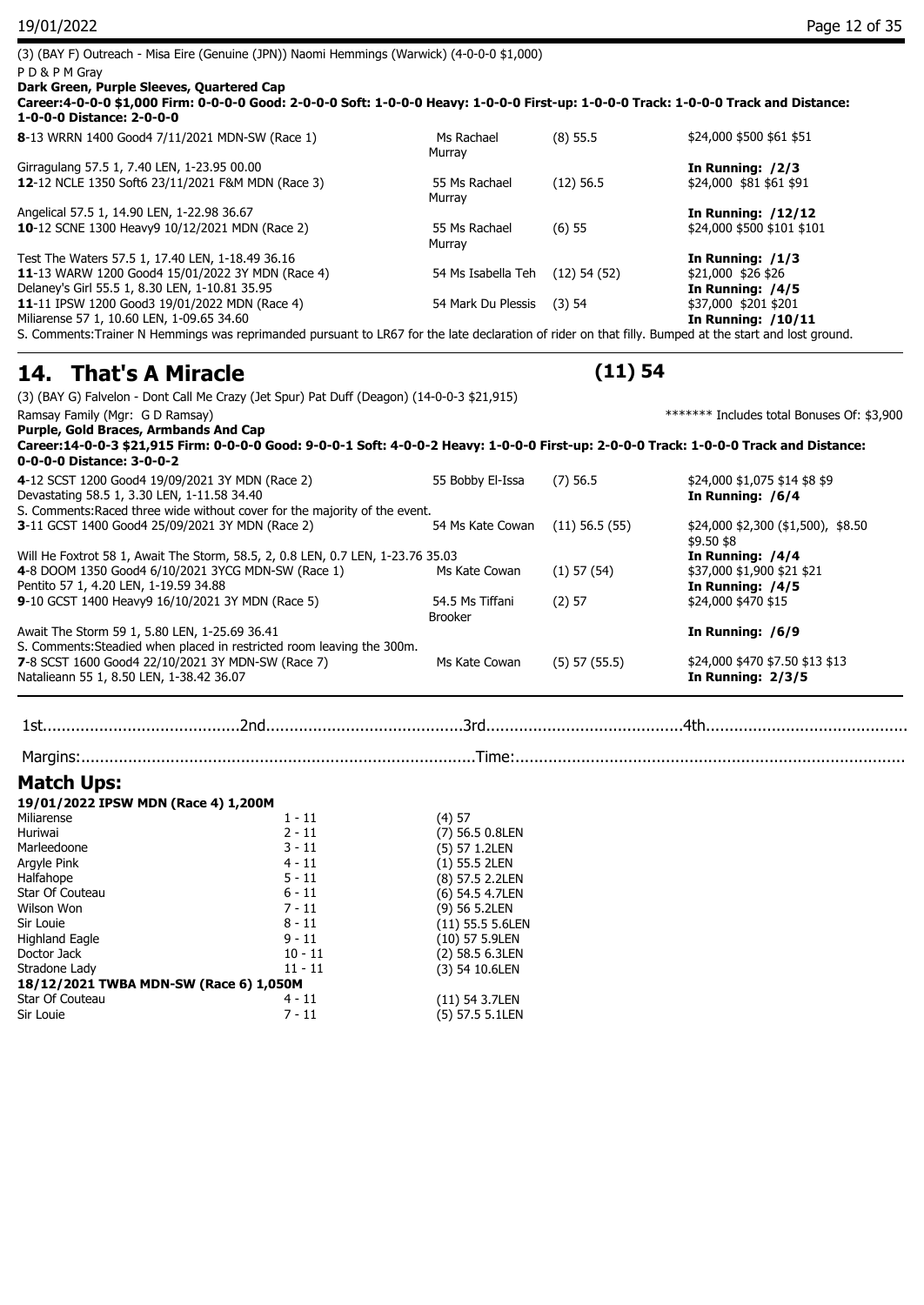## **5 03:23PM SCHWEPPES Maiden Handicap 1200M**

Prizemoney: 1st: \$20700 2nd: \$6800 3rd: \$3400 4th: \$1900 5th: \$1200

A 1% deduction for Equine Welfare will be applied to all prizemoney prior to distribution.

| <b>Brailler</b><br>05.                                                                                                                                                                                                                                                                                                                                                                                   |                             | (12) 57             |                                                                         |
|----------------------------------------------------------------------------------------------------------------------------------------------------------------------------------------------------------------------------------------------------------------------------------------------------------------------------------------------------------------------------------------------------------|-----------------------------|---------------------|-------------------------------------------------------------------------|
| 1-12 IPSW 1200 Good3 19/01/2022 MDN (Race 5)<br>Majestics Request 56.5 2, off road, 55, 3, 2 LEN, 2.3 LEN, 1-09.73 35.55                                                                                                                                                                                                                                                                                 | 54 Jim Byrne                | $(4)$ 57.5          | \$37,000 \$20,700 \$1.80 \$2.10 \$1.85F<br>In Running: /6/4             |
| S. Comments: Slow to begin. After passing the 950m commenced to race keenly and shifted in crowding MINTO'S PARADISE. In the home straight raced<br>greenly and laid in proving difficult to ride.<br>2-9 DOOM 1200 Soft5 26/05/2021 2Y HCP (Race 3)<br>Warrior Hero 58.5 1, That's A Miracle 54 3, 0.80 LEN, 3.2 LEN, 1-10.73 35.42                                                                     | 54 James Orman              | $(9)$ 55.5          | \$35,000 \$6,400 \$6.50 \$6 \$6.50<br>In Running: /8/5                  |
| 6-10 IPSW 1100 Good4 3/05/2021 2YC&G MDN (Race 2)<br>Maotai 58 1, 8.80 LEN, 1-04.59 34.02                                                                                                                                                                                                                                                                                                                | 56.5 James Orman            | (3)58               | \$25,000 \$500 \$2.40 \$2.70 \$2.70F<br>In Running: /4/5                |
| R M Wanless & Mrs J M Wanless<br>Wanless Tartan, Yellow Seams, Yellow Pom Pom<br>Career:2-0-1-0 \$6,900 Firm: 0-0-0-0 Good: 1-0-0-0 Soft: 1-0-1-0 Heavy: 0-0-0-0 First-up: 1-0-0-0 Track: 2-1-0-0 Track and Distance:<br>1-1-0-0 Distance: 2-1-1-0                                                                                                                                                       |                             |                     |                                                                         |
| (3) (BAY G) Snitzel - Life in a Metro (Fastnet Rock) Kelly Schweida (Eagle Farm) (2-0-1-0 \$6,900)                                                                                                                                                                                                                                                                                                       |                             |                     |                                                                         |
| <b>Star Gamble</b><br>04.                                                                                                                                                                                                                                                                                                                                                                                |                             |                     | (4) 57.5 Jim Byrne                                                      |
| Star Gamble 57.5 1, 6.70 LEN, 1-09.73 35.55<br>S. Comments: On arrival at the barriers the saddle on the gelding was readjusted.                                                                                                                                                                                                                                                                         |                             |                     | In Running: $/2/3$                                                      |
| 9-12 IPSW 1200 Good3 19/01/2022 MDN (Race 5)                                                                                                                                                                                                                                                                                                                                                             | 54 Ms Stephanie<br>Thornton | $(11)$ 57.5         | \$37,000 \$600 \$11 \$20 \$26                                           |
| G Billinghurst, Mrs N Leembruggen, Mrs K Marsh & Mrs J A Gazal<br>Red, Black Maltese Cross And Black Cap<br>Career:0-0-0-0 Firm: 0-0-0-0 Good: 0-0-0-0 Soft: 0-0-0-0 Heavy: 0-0-0-0 First-up: 0-0-0-0 Track: 1-0-0-0 Track and Distance: 1-0-0-0<br><b>Distance: 1-0-0-0</b>                                                                                                                             |                             |                     |                                                                         |
| (3) (GREY G) Shooting to Win - Fire Up Fifi (Bradbury's Luck) Kelly Schweida (Eagle Farm) (0-0-0-0)                                                                                                                                                                                                                                                                                                      |                             | <b>Thornton</b>     |                                                                         |
| 03. So Fired Up (BLKS)                                                                                                                                                                                                                                                                                                                                                                                   |                             |                     | $(11)$ 57.5 Ms Stephanie                                                |
| Derry Grove 58 1, 3 LEN, 0-57.91 34.50<br>2-10 CANT 1100 Good4 17/12/2021 MDN-SW (Race 3)<br>Retrieval 57.5 1, Solvere 57.5 3, 0.50 LEN, 0.3 LEN, 1-04.62 35.33                                                                                                                                                                                                                                          | James McDonald              | $(1)$ 57.5          | In Running: /4/5<br>\$50,000 \$8,950 \$11 \$11 \$13<br>In Running: /5/5 |
| 6-9 W FM 1000 Heavy8 1/12/2021 MDN (Race 1)                                                                                                                                                                                                                                                                                                                                                              | 54.5 James<br>McDonald      | $(5)$ 57.5          | \$50,000 \$1,650 \$5.50 \$6 \$5.50                                      |
| 8-9 KENS 1100 Good4 4/08/2021 3Y MDN-SW (Race 3)<br>Lovemetender 55 1, 3.30 LEN, 1-03.41 33.67                                                                                                                                                                                                                                                                                                           | Kerrin McEvoy               | (9) 57              | \$50,000 \$1,500 \$26 \$21 \$19<br>In Running: /8/4                     |
| Downs (Mgr: F Cook), Mrs C Cook, R Smith, I Bruce, Werrett Bloodstock Pty Ltd (Mgr: N<br>Werrett), K Warriner, Carpe Diem (Mgr: K Lowe) & Grant Bloodstock Pty Ltd (Mgr: S<br>Grant)<br>Sky Blue, Gold Hooped Sleeves And Cap<br>Career:3-0-1-0 \$12,100 Firm: 0-0-0-0 Good: 2-0-1-0 Soft: 0-0-0-0 Heavy: 1-0-0-0 First-up: 2-0-0-0 Track: 0-0-0-0 Track and Distance:<br>0-0-0-0 Distance: 0-0-0-0      |                             |                     |                                                                         |
| (3) (BROWN G) Capitalist - Harlem River (Fastnet Rock) Chris Waller (Gold Coast) (3-0-1-0 \$12,100)<br>N Greenhalgh, Mrs M Greenhalgh, Magic Bloodstock Racing (Mgr: P Tighe), Mystery                                                                                                                                                                                                                   |                             |                     |                                                                         |
| 02.<br><b>Kipsbay</b>                                                                                                                                                                                                                                                                                                                                                                                    |                             |                     | (13) 57.5 James Orman                                                   |
| S. Comments: Raced three without cover for the majority. Improved onto the heels of SO FIRED UP rounding the home turn before being obliged to shift back<br>to the inside to obtain clear running. Near the 100m improved onto heels and was unable to be fully tested by its rider. Rider W Peel reported the horse raced<br>greenly throughout and recommend to the trainer that blinkers be applied. |                             |                     |                                                                         |
| S. Comments: Slow to begin. Over-raced during the middle stages.<br>8-12 IPSW 1200 Good3 19/01/2022 MDN (Race 5)<br>Star Gamble 57.5 1, 6.30 LEN, 1-09.73 35.55                                                                                                                                                                                                                                          | 54 Ms Wendy Peel            | $(9)$ 58.5 $(55.5)$ | \$37,000 \$600 \$31 \$26 \$26<br>In Running: /5/6                       |
| 7-10 IPSW 1100 Good4 29/12/2021 MDN (Race 2)<br>Logomania 57.5 1, 2.50 LEN, 1-04.10 34.44                                                                                                                                                                                                                                                                                                                | 54 Ms Wendy Peel            | $(4)$ 59 $(56)$     | \$37,000 \$600 \$101 \$61 \$41<br>In Running: /10/7                     |
| Career:1-0-0-0 \$600 Firm: 0-0-0-0 Good: 1-0-0-0 Soft: 0-0-0-0 Heavy: 0-0-0-0 First-up: 1-0-0-0 Track: 2-0-0-0 Track and Distance:<br>1-0-0-0 Distance: 1-0-0-0                                                                                                                                                                                                                                          |                             |                     |                                                                         |
| Purple, Gold Braces, Armbands And Cap                                                                                                                                                                                                                                                                                                                                                                    |                             |                     |                                                                         |
| (4) (BAY G) Rothesay - Regal Theatre (King's Theatre (IRE)) Pat Duff (Deagon) (1-0-0-0 \$600)<br>Ramsay Family (Mgr: G D Ramsay)                                                                                                                                                                                                                                                                         |                             |                     |                                                                         |
|                                                                                                                                                                                                                                                                                                                                                                                                          |                             |                     |                                                                         |

**01. Bandit (9) 58.5 Ms Wendy Peel (a3)**

ROWN G) Holler - Ladyinxs (Stratum) Garry Baker (Gold Coast) (3-0-1-0 \$8,100) G J Baker

**Royal Blue, Yellow Armbands Career:3-0-1-0 \$8,100 Firm: 0-0-0-0 Good: 2-0-0-0 Soft: 1-0-1-0 Heavy: 0-0-0-0 First-up: 1-0-0-0 Track: 0-0-0-0 Track and Distance: 0-0-0-0 Distance: 2-0-1-0**

4-10 GCST 900 Good4 31/07/2021 2Y HCP (Race 1) 54 Girish Goomany (9) 56 \$25,000 \$1,100 \$31 \$26 \$31 Mishani Sniper 56 1, 3.40 LEN, 0-51.84 33.39 **In Running: //6** S. Comments:Raced wide throughout.

### 19/01/2022 Page 13 of 35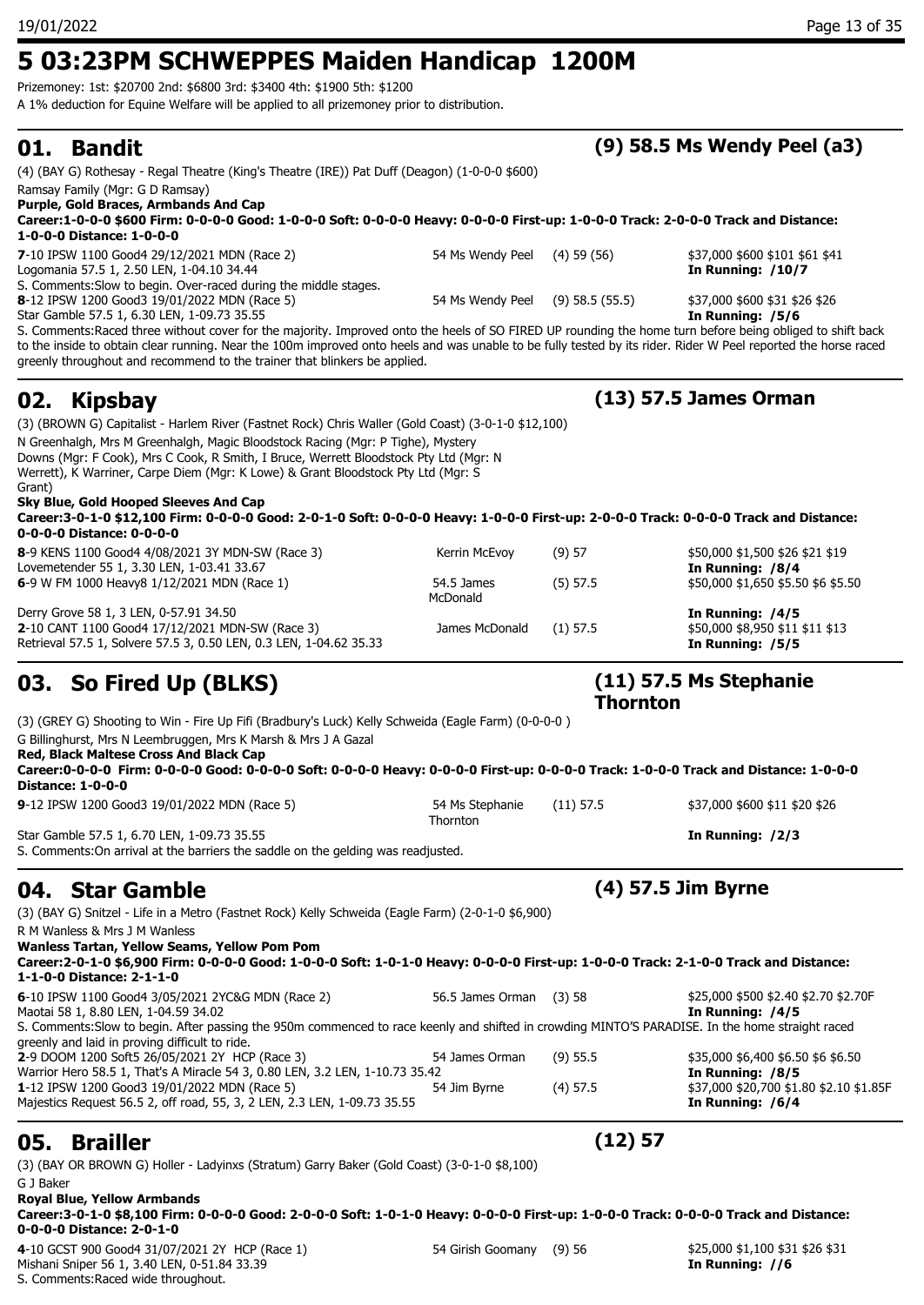| 19/01/2022                                                                                                                                                                                                                                                                                                                                                                                                                                                                 |                        |            | Page 14 of 35                                            |
|----------------------------------------------------------------------------------------------------------------------------------------------------------------------------------------------------------------------------------------------------------------------------------------------------------------------------------------------------------------------------------------------------------------------------------------------------------------------------|------------------------|------------|----------------------------------------------------------|
| 2-11 DOOM 1200 Soft5 18/08/2021 3YC&G MDN-SW (Race 4)<br>Weneiri 57 1, That's A Miracle 54 3, 1.80 LEN, 0.7 LEN, 1-12.82 35.39                                                                                                                                                                                                                                                                                                                                             | Michael Cahill         | $(10)$ 57  | \$35,000 \$6,400 \$6 \$6.50 \$6<br>In Running: $/1/1$    |
| 6-9 DOOM 1200 Good4 1/09/2021 MDN (Race 2)                                                                                                                                                                                                                                                                                                                                                                                                                                 | 54 Michael Cahill      | $(2)$ 56.5 | \$37,000 \$600 \$5 \$4.80 \$5                            |
| Vantina (NZ) 53.5 1, 7.90 LEN, 1-10.08 34.60<br>Trial - 3 1.7L GCST (Trial 8) Tuesday, January 4, 2022 (No Res) 1000m N Callow Soft7 1-01.48 1st-Rockin' Artie                                                                                                                                                                                                                                                                                                             |                        |            | In Running: /3/3                                         |
| 06. More To Adore (NZ) (BLKS)                                                                                                                                                                                                                                                                                                                                                                                                                                              |                        |            | (6) 57 Ben Thompson                                      |
| (4) (BROWN OR BLACK G) Real Impact (JPN) - Cortado (More Than Ready (USA)) Tony Gollan (Eagle Farm) (2-0-0-0 \$500)                                                                                                                                                                                                                                                                                                                                                        |                        |            |                                                          |
| D Lesjak, Dr D A Worthley, D J Bates, Mrs M D Bates, M A Grills, T M Hanley, R F Cook,<br>P L Rayner, K W Mcleod, A R George, R J Harvey, Mrs G Harvey, D J Sutherland, Mrs J<br>P Stevens, Obes Nobodies (Mgr: G O'Brien), Thefifthhole Racing (D Dwyer), EBR Racing<br>(M English) & Ontrack Cortado (G Morgan)<br>Gold                                                                                                                                                  |                        |            |                                                          |
| Career:2-0-0-0 \$500 Firm: 0-0-0-0 Good: 0-0-0-0 Soft: 2-0-0-0 Heavy: 0-0-0-0 First-up: 2-0-0-0 Track: 1-0-0-0 Track and Distance:<br>1-0-0-0 Distance: 2-0-0-0                                                                                                                                                                                                                                                                                                            |                        |            |                                                          |
| 11-11 DOOM 1200 Soft5 7/01/2021 3Y MDN-SW (Race 4)<br>Gdansk 57 1, 21.50 LEN, 1-11.41 35.67                                                                                                                                                                                                                                                                                                                                                                                | <b>Brad Stewart</b>    | (5) 57     | \$35,000 \$3.50 \$3.60 \$3.40F<br>In Running: /5/3       |
| 7-9 GCST 1100 Soft6 13/11/2021 MDN-SW (Race 3)<br>I'm A Foxygirl 54 1, 9.70 LEN, 1-04.17 33.50                                                                                                                                                                                                                                                                                                                                                                             | Jake Bayliss           | $(6)$ 57.5 | \$27,000 \$500 \$1.40 \$2.35 \$2.45F<br>In Running: /3/3 |
| relation to the below market expectation performance jockey J Bayliss reported that after being subject to interference in the early stages, the gelding never<br>travelled comfortably throughout the event and when placed under pressure in the home straight failed to respond to his riding.<br>7-12 IPSW 1200 Good3 19/01/2022 MDN (Race 5)<br>Star Gamble 57.5 1, 6.10 LEN, 1-09.73 35.55<br>S. Comments: Began awkwardly. Inclined to lay out over the final 100m. | 54 Ben Thompson (6) 57 |            | \$37,000 \$600 \$6 \$5 \$10<br>In Running: /3/2          |
| 07. Amphawa                                                                                                                                                                                                                                                                                                                                                                                                                                                                |                        |            | (5) 56.5 Matthew McGuren                                 |
| (3) (BROWN G) Epaulette - Dolphus (Dylan Thomas (IRE)) Allan Chau (Gold Coast) (1-0-0-0 \$500)<br>A List Stud Pty Ltd<br><b>Pink, Navy Blue Seams</b><br>Career:1-0-0-0 \$500 Firm: 0-0-0-0 Good: 1-0-0-0 Soft: 0-0-0-0 Heavy: 0-0-0-0 First-up: 1-0-0-0 Track: 1-0-0-0 Track and Distance:<br>1-0-0-0 Distance: 2-0-0-0                                                                                                                                                   |                        |            |                                                          |
| 7-8 E FM 1200 Good4 14/01/2021 2Y MDN-SW (Race 1)<br>Balmaurice 57 1, 8.30 LEN, 1-11.52 35.44                                                                                                                                                                                                                                                                                                                                                                              | Mr Allan Chau          | $(1)$ 57   | \$35,000 \$500 \$17 \$21 \$31<br>In Running: /3/4        |
| 5-12 IPSW 1200 Good3 19/01/2022 MDN (Race 5)                                                                                                                                                                                                                                                                                                                                                                                                                               | 54 Matthew<br>McGuren  | $(5)$ 56.5 | \$37,000 \$1,200 \$21 \$26 \$21                          |
| Star Gamble 57.5 1, 4.50 LEN, 1-09.73 35.55<br>S. Comments: Laid in under pressure in the home straight.                                                                                                                                                                                                                                                                                                                                                                   |                        |            | In Running: /4/5                                         |
| 08. Majestics Request (BLKS)                                                                                                                                                                                                                                                                                                                                                                                                                                               |                        |            | (8) 56.5 Boris Thornton                                  |
| (3) (BAY G) Sebring - She's a Rainbow (Redoute's Choice) Chris Munce (Eagle Farm) (4-0-0-1 \$3,400)<br>Whitby Bloodstock Pty Ltd & Werrett Bloodstock Pty Ltd                                                                                                                                                                                                                                                                                                              |                        |            |                                                          |
| Emerald Green, Red And White Checked Epaulettes, Gold Star And Armbands, Checked Stripes On Cap<br>Career:4-0-0-1 \$3,400 Firm: 0-0-0-0 Good: 3-0-0-1 Soft: 1-0-0-0 Heavy: 0-0-0-0 First-up: 2-0-0-1 Track: 2-0-1-1 Track and Distance:<br>2-0-1-1 Distance: 4-0-1-1                                                                                                                                                                                                       |                        |            |                                                          |
| 3-7 IPSW 1200 Good4 9/12/2020 2Y MDN-SW (Race 1)<br>Portobello Road 57 1, Son Of Pharoah, 57, 2, 1 LEN, 0.2 LEN, 1-11.21 36.03                                                                                                                                                                                                                                                                                                                                             | Justin Huxtable        | (5) 57     | \$21,000 \$1,900 \$8 \$12 \$10<br>In Running: /2/2       |
| S. Comments: Hampered at the start. Laid out rounding the home-turn. Inclined to shift out under pressure in the home straight. Rider J Huxtable was advised<br>to stop riding and straighten his mounts sooner than he did on this occasion.                                                                                                                                                                                                                              |                        |            |                                                          |
| 6-8 E FM 1200 Good4 14/01/2021 2Y MDN-SW (Race 1)<br>Balmaurice 57 1, 5 LEN, 1-11.52 35.44                                                                                                                                                                                                                                                                                                                                                                                 | Bobby El-Issa          | $(7)$ 57   | \$35,000 \$500 \$3.60 \$3.40 \$4.40<br>In Running: /2/2  |
| S. Comments: Contacted and taken wider by DUYFKEN on jumping. Raced wide in the early stages.<br>6-11 DOOM 1200 Good4 2/06/2021 2Y HCP (Race 3)<br>Derani 55 1, 4.20 LEN, 1-10.89 35.21                                                                                                                                                                                                                                                                                    | 54 Glen Boss           | $(4)$ 55.5 | \$35,000 \$500 \$26 \$31 \$26<br>In Running: /4/4        |
| S. Comments: Slow to begin. Held up rounding the home turn and the early stages of the home straight until a point near the 250 metres. Rider G Boss                                                                                                                                                                                                                                                                                                                       |                        |            |                                                          |

explained after initially being unable to shift wider on the track rounding the home turn when SITUATION ROOM was racing to his outside he was unable to improve in the early stages of the home straight between LEBANESE TRADER and BLUE PACIFIC. He added when BLUE PACIFIC was inclined to lay in at that stage he elected to shift to the outside of that runner and became awkward at the heels of BLUE PACIFIC when shifting out to improve at the 250 metres. G Boss wen

| <b>9-</b> 9 DOOM 1350 Soft5 23/06/2021 2Y MDN (Race 1)                           | 54 Jim Byrne      | (7) 56.5   | \$35,000 \$500 \$9 \$9.50 \$9 |
|----------------------------------------------------------------------------------|-------------------|------------|-------------------------------|
| Our Red Planet 57 1, 15.60 LEN, 1-20.48 35.61                                    |                   |            | In Running: /3/7              |
| S. Comments: Slow to begin. Raced three wide without cover throughout the event. |                   |            |                               |
| <b>2-12 IPSW 1200 Good3 19/01/2022 MDN (Race 5)</b>                              | 54 Boris Thornton | $(8)$ 56.5 | \$37,000 \$6,800 \$21 \$21    |
| Star Gamble 57.5 1, off road 55 3, 2 LEN, 2.3 LEN, 1-09.73 35.55                 |                   |            | In Running: $/10/8$           |
| S. Comments: Slow to begin.                                                      |                   |            |                               |

(4) (BAY G) Pride of Dubai - Emira (Commands) Bryan & Daniel Guy (Gold Coast) (5-0-0-1 \$3,400)

R Bain, B A Sully, P J McDonald, L C Henderson, M Cole, D Cole, Mrs S G Farrugia, D J

Simmons, B Campbell, M G Sharpe, G E Sharpe, B Innes, P Harbrow, Mrs B E Harbrow, B

S Kenyon, O Karpaz, Mrs P Karpaz, A J Marsh, Ms G Marsh & Mrs M L Kenyon

**Red, Black Chevrons, Hourglass Design Sleeves And Quartered Cap**

**Career:5-0-0-1 \$3,400 Firm: 0-0-0-0 Good: 4-0-0-1 Soft: 1-0-0-0 Heavy: 0-0-0-0 First-up: 2-0-0-0 Track: 1-0-0-0 Track and Distance: 1-0-0-0 Distance: 3-0-0-0**

### **09. Afsoon (NZ) (2) 55.5 Chris Whiteley**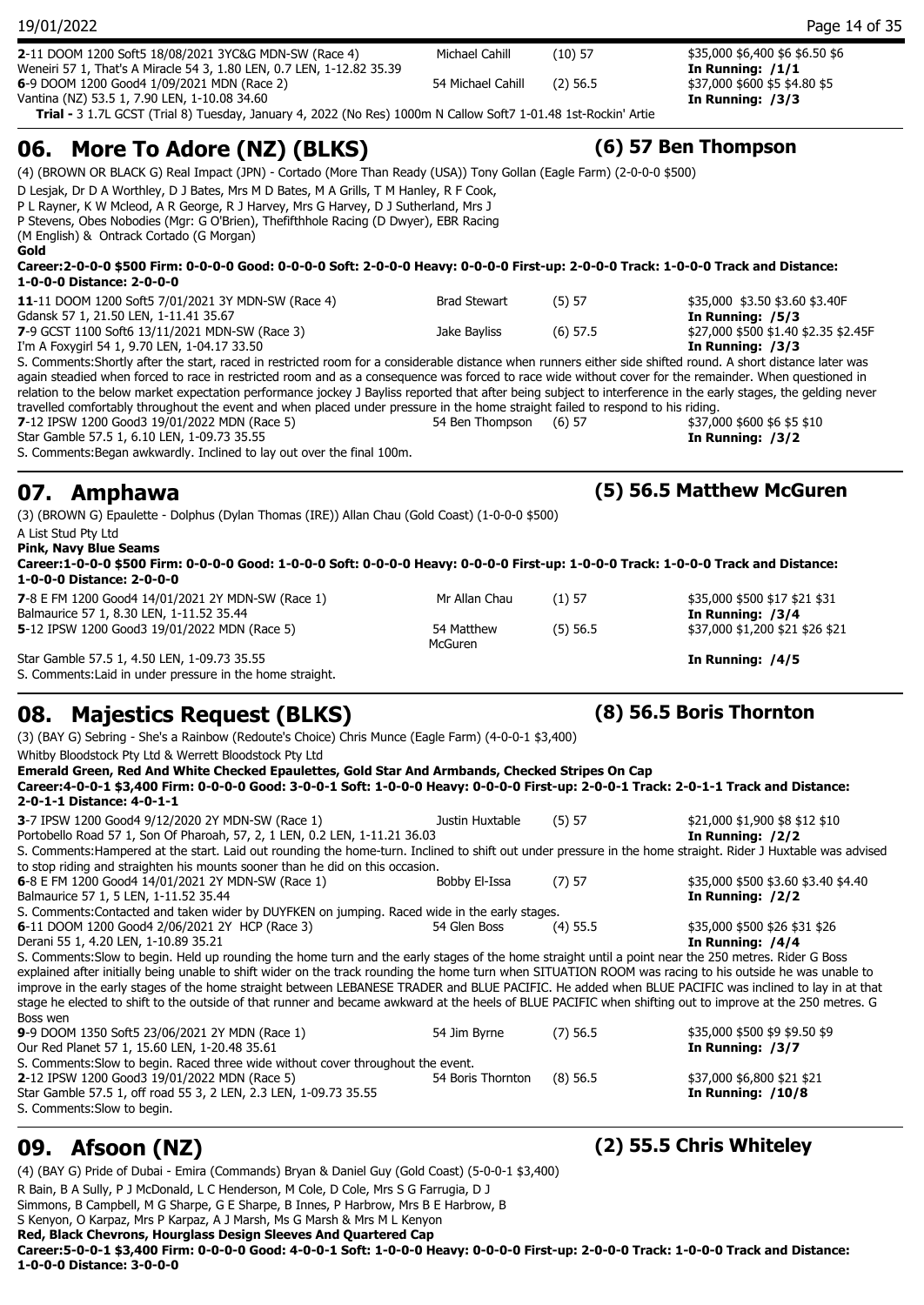| 19/01/2022                                                                                                                                                                                                                                                                                                                                                   |                          |                     | Page 15 of 35                                               |
|--------------------------------------------------------------------------------------------------------------------------------------------------------------------------------------------------------------------------------------------------------------------------------------------------------------------------------------------------------------|--------------------------|---------------------|-------------------------------------------------------------|
| 3-10 GCST 1400 Good4 21/08/2021 MDN-SW (Race 2)<br>Early Thoughts 55 1, Tango Tino, 55.5, 2, 0.3 LEN, 1.3 LEN, 1-23.85 35.35<br>S. Comments: Began awkwardly.                                                                                                                                                                                                | <b>Noel Callow</b>       | (3) 57.5            | \$25,000 \$2,400 \$3.40 \$4 \$3.70<br>In Running: /3/3      |
| 9-13 SCST 1600 Good4 12/09/2021 MDN (Race 5)<br>Doubles Choice 55 1, 9.50 LEN, 1-38.29 38.67                                                                                                                                                                                                                                                                 | 54 James Orman           | $(9)$ 58.5          | \$27,000 \$500 \$3.40 \$3.30 \$3.70F<br>In Running: $3/3/3$ |
| 13-13 GCST 1400 Good3 25/09/2021 MDN (Race 3)<br>Miss Hustle 54 1, 10.90 LEN, 1-23.46 36.33                                                                                                                                                                                                                                                                  | 54 Chris Whiteley        | $(6)$ 57.5          | \$24,000 \$4.80 \$5 \$6<br>In Running: /1/1                 |
| 12-14 DOOM 1200 Soft5 5/01/2022 MDN-SW (Race 3)<br>Starzam 56.5 1, 7.30 LEN, 1-11.30 35.10                                                                                                                                                                                                                                                                   | Chris Whiteley           | $(14)$ 57.5         | \$37,000 \$31 \$41 \$61<br><b>In Running: /13/10</b>        |
| <b>10-12 IPSW 1200 Good3 19/01/2022 MDN (Race 5)</b><br>Star Gamble 57.5 1, 8.70 LEN, 1-09.73 35.55                                                                                                                                                                                                                                                          | 54 Chris Whiteley        | $(2)$ 55.5          | \$37,000 \$600 \$41 \$51 \$61<br>In Running: $/9/10$        |
| <b>Dubai Dee</b><br>10.                                                                                                                                                                                                                                                                                                                                      |                          |                     | (10) 55.5 Ryan Maloney                                      |
| (3) (CHESTNUT F) Pride of Dubai - Fiery Dee (Fraar (USA)) David Vandyke (Sunshine Coast) (0-0-0-0)                                                                                                                                                                                                                                                           |                          |                     |                                                             |
| Worthey, P C Mcclintock, Mrs M D Bates, D J Bates, Ms P C Johnson, M J Ostermeyer,<br>Dr A M Morrison-Galt, Mrs L Blades, K Vincent, G A Henry, B J Muller & Mrs D S<br>Newhouse<br>Gold<br>Career:0-0-0-0 Firm: 0-0-0-0 Good: 0-0-0-0 Soft: 0-0-0-0 Heavy: 0-0-0-0 First-up: 0-0-0-0 Track: 1-0-0-0 Track and Distance: 1-0-0-0<br><b>Distance: 1-0-0-0</b> |                          |                     |                                                             |
| 4-12 IPSW 1200 Good3 19/01/2022 MDN (Race 5)<br>Star Gamble 57.5 1, 4.40 LEN, 1-09.73 35.55<br>S. Comments: Began awkwardly. Steadied near the 100m when MORE TO ADORE laid out.                                                                                                                                                                             | 54 Ryan Maloney          | $(10)$ 55.5         | \$37,000 \$1,900 \$7 \$5 \$4.60<br>In Running: /7/7         |
|                                                                                                                                                                                                                                                                                                                                                              |                          |                     |                                                             |
| off road (BLKS)<br>11.                                                                                                                                                                                                                                                                                                                                       |                          |                     | (12) 55 Micheal Hellyer                                     |
| (4) (BAY G) Deep Field - Benatina (Bernardini (USA)) Scott Morrisey (Gold Coast) (11-0-2-0 \$20,100)                                                                                                                                                                                                                                                         |                          |                     |                                                             |
| Gundaroo Stud (Mgrs: L Hoyle & R K Lees)<br>Yellow, Blue Diamonds, Red Sleeves, Red And Yellow Quartered Cap<br>Career:11-0-2-0 \$20,100 Firm: 0-0-0-0 Good: 8-0-1-0 Soft: 1-0-1-0 Heavy: 2-0-0-0 First-up: 2-0-0-0 Track: 4-0-2-1 Track and Distance:<br>4-0-2-1 Distance: 9-0-2-1                                                                          |                          |                     |                                                             |
| 4-9 DOOM 1200 Good4 1/09/2021 MDN (Race 2)<br>Vantina (NZ) 53.5 1, 7.20 LEN, 1-10.08 34.60                                                                                                                                                                                                                                                                   | 54 Micheal Hellyer       | $(9)$ 54.5          | \$37,000 \$1,900 \$15 \$14 \$17<br>In Running: /2/2         |
| S. Comments:Due to COVID-19 restrictions, permission was granted for M Hellyer to ride 1/2 kg over his allotted weight. Laid out under pressure over the                                                                                                                                                                                                     |                          |                     |                                                             |
| concluding stages.<br>2-10 IPSW 1200 Good4 7/10/2021 CG&E MDN-SW (Race 1)<br>Gauntlet 57 1, I Ponder 57 3, 1.80 LEN, 0.2 LEN, 1-10.45 33.79<br>S. Comments: Slow to begin. Raced keenly in the early stages.                                                                                                                                                 | Ms Wendy Peel            | $(1)$ 57 $(55)$     | \$24,000 \$4,100 \$8 \$9 \$10<br>In Running: /3/2           |
| 7-10 IPSW 1200 Good4 27/10/2021 MDN (Race 2)                                                                                                                                                                                                                                                                                                                 | 54 Kyle<br>Wilson-Taylor | (9) 54 (53)         | \$37,000 \$600 \$8.50 \$6.50 \$5.50                         |
| Mount Fuji 59 1, 3.20 LEN, 1-10.72 34.91                                                                                                                                                                                                                                                                                                                     |                          |                     | In Running: /6/6                                            |
| S. Comments: Over-raced in the early. Raced three wide throughout.                                                                                                                                                                                                                                                                                           |                          |                     |                                                             |
| <b>2-10 IPSW 1200 Soft7 10/11/2021 MDN-SW (Race 2)</b><br>Anarchy 57.5 1, The Power Of One 54.5 3, 3.30 LEN, 0.2 LEN, 1-11.22 36.03                                                                                                                                                                                                                          | Ms Wendy Peel            | $(7)$ 57.5 $(54.5)$ | \$37,000 \$6,800 \$15 \$16 \$9.50<br>In Running: $/1/1$     |
| 3-12 IPSW 1200 Good3 19/01/2022 MDN (Race 5)                                                                                                                                                                                                                                                                                                                 | 54 Micheal Hellyer       | $(12)$ 55           | \$37,000 \$3,400 \$11 \$11 \$13                             |

S. Comments:– Raced three wide in the early stages before progressing forward to lead the event from the 800m.

**12. Fleckerl (7) 54 Ms Rikki Jamieson** 

(5) (BAY OR BROWN M) Adelaide (IRE) - Viennese Waltz (IRE) (Danehill (USA)) Des Trindall (Deagon) (23-0-0-0 \$11,570) P D & P M Gray

**Black, Red Heart Career:23-0-0-0 \$11,570 Firm: 0-0-0-0 Good: 11-0-0-0 Soft: 10-0-0-0 Heavy: 2-0-0-0 First-up: 4-0-0-0 Track: 1-0-0-0 Track and Distance: 1-0-0-0 Distance: 6-0-0-0**

Star Gamble 57.5 1, Majestics Request, 56.5, 2, 2 LEN, 2.3 LEN, 1-09.73 35.55 **In Running: /1/1** 

| 13-15 SCST 1400 Good4 5/11/2021 MDN (Race 4)                             | 54 Ms Georgina<br>Cartwright | $(13)$ 54         | \$27,000 \$151 \$101 \$201    |
|--------------------------------------------------------------------------|------------------------------|-------------------|-------------------------------|
| Deep Tempest (NZ) 57.5 1, 7.90 LEN, 1-24.87 36.63                        |                              |                   | In Running: $/7/10$           |
| 6-8 MWBH 1550 Heavy9 7/12/2021 MDN-SW (Race 2)                           | Jon Grisedale                | (3) 57            | \$24,000 \$550 \$31 \$21 \$21 |
| Majestic Rapture 59 1, 6.60 LEN, 1-38.92 39.37                           |                              |                   | In Running: /6/6              |
| 11-12 LISM 1410 Soft5 17/12/2021 MDN (Race 2)                            | 55.5 Ms Olivia<br>Pickering  | $(9)$ 55.5 $(54)$ | \$24,000 \$81 \$91 \$101      |
| Puerto Rico 56 1, 12 LEN, 1-23.65 36.12                                  |                              |                   | In Running: /2/6              |
| 11-11 DOOM 1640 Soft5 5/01/2022 MDN (Race 1)                             | 54 Andrew Spinks             | (9)54             | \$37,000 \$101 \$101          |
| Style Seeker (NZ) 56.5 1, 20.90 LEN, 1-40.38 36.12                       |                              |                   | In Running: $6/1/7$           |
| S. Comments: Raced three wide in the early and middle stages until 800m. |                              |                   |                               |
| 11-12 IPSW 1200 Good3 19/01/2022 MDN (Race 5)                            | 54 Ms Rikki<br>Jamieson      | $(7)$ 54          | \$37,000 \$101 \$151          |
| Star Gamble 57.5 1, 15.50 LEN, 1-09.73 35.55                             |                              |                   | <b>In Running: /12/11</b>     |
| S. Comments: Slow to begin.                                              |                              |                   |                               |

## **13. Taucity (BLKS) (1) 54 Brendon Newport**

(4) (CHESTNUT M) Ilovethiscity - Taut (Strategic) Tim Gillespie (Ipswich) (8-0-0-0 \$3,200) Mrs D J Gillespie & Mrs C K R Hall **Black, Royal Blue Diamonds, Yellow Cap**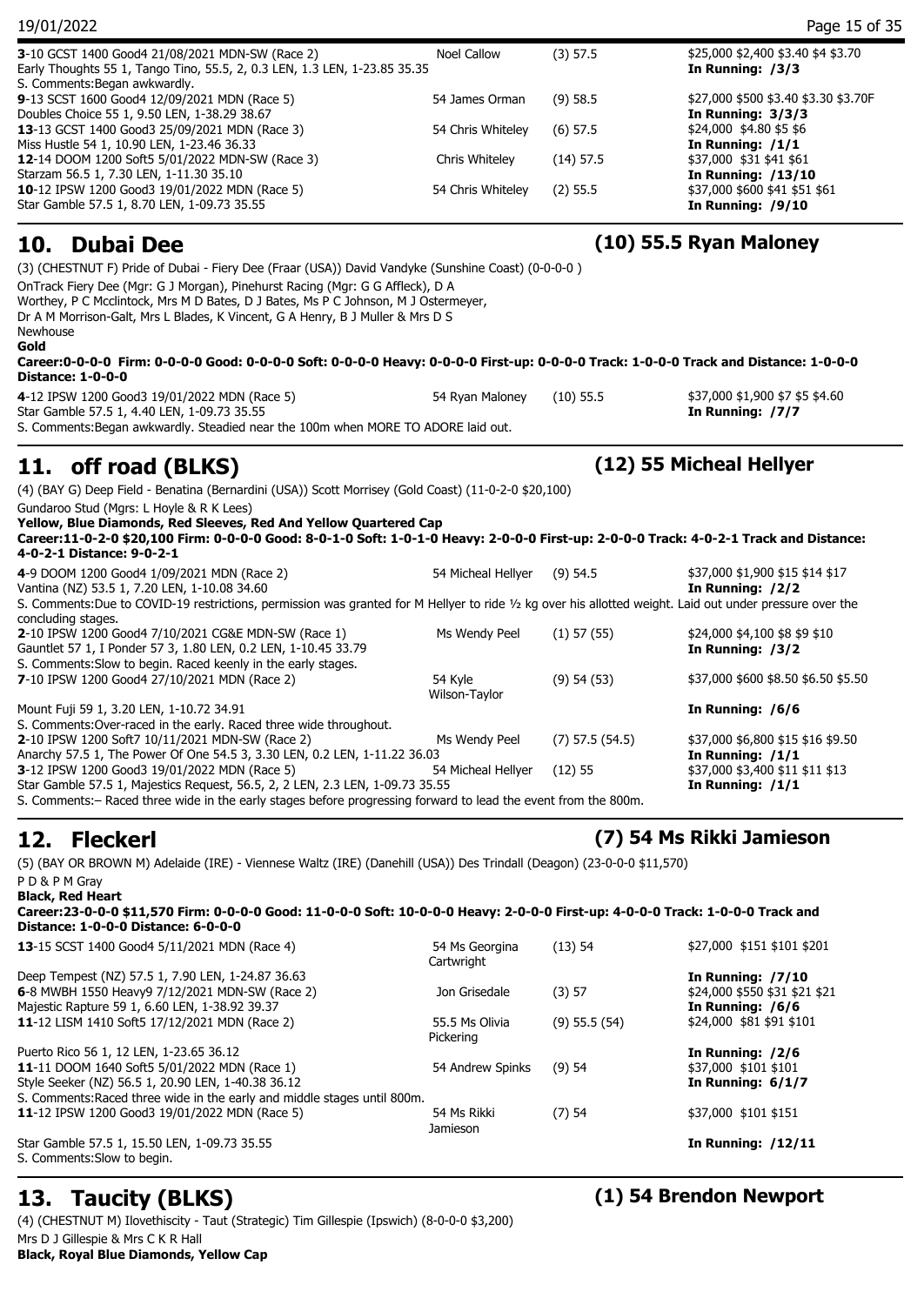| Career:8-0-0-0 \$3,200 Firm: 0-0-0-0 Good: 6-0-0-0 Soft: 2-0-0-0 Heavy: 0-0-0-0 First-up: 2-0-0-0 Track: 2-0-0-0 Track and Distance:<br>1-0-0-0 Distance: 5-0-0-0 |                              |                   |                               |
|-------------------------------------------------------------------------------------------------------------------------------------------------------------------|------------------------------|-------------------|-------------------------------|
| 8-11 TWBA 1000 Good4 1/04/2021 MDN (Race 3)                                                                                                                       | 54 Ms Georgina<br>Cartwright | $(7)$ 54          | \$20,000 \$400 \$41 \$31 \$26 |
| My Girl Sky 54.5 1, 4.70 LEN, 1-01.44 36.14                                                                                                                       |                              |                   | In Running: /6/8              |
| 9-9 KCOY 1200 Good4 17/04/2021 MDN (Race 2)                                                                                                                       | 54 Ms Cecily Eaton           | $(2)$ 54          | \$15,000 \$300 \$26 \$31 \$41 |
| The Raging Prince RETIRED 2021 58 1, 6.70 LEN, 1-11.30 36.47                                                                                                      |                              |                   | In Running: /8/8              |
| 7-7 IPSW 1350 Good4 3/05/2021 MDN (Race 5)                                                                                                                        | 54 Ms Kate Cowan             | $(2)$ 54 $(52.5)$ | \$25,000 \$500 \$41 \$61 \$81 |
| Sequoideae (NZ) 59 1, 8.70 LEN, 1-23.07 36.04                                                                                                                     |                              |                   | In Running: /4/7              |
| 10-12 KCOY 1200 Soft5 20/06/2021 F&M MDN-SW (Race 2)                                                                                                              | Ms Cecily Eaton              | $(3)$ 56.5        | \$17,000 \$300 \$91 \$101     |
| Miss Moscato 56.5 1, 19.50 LEN, 1-12.31 36.43                                                                                                                     |                              |                   | In Running: /5/8              |
| 12-12 IPSW 1200 Good3 19/01/2022 MDN (Race 5)                                                                                                                     | 54 Brendon                   | $(1)$ 54          | \$37,000 \$61 \$101 \$201     |
|                                                                                                                                                                   | Newport                      |                   |                               |
| Star Gamble 57.5 1, 16.80 LEN, 1-09.73 35.55                                                                                                                      |                              |                   | In Running: $/11/12$          |
| S. Comments: - Fractious after being loaded into the barriers.                                                                                                    |                              |                   |                               |

### **14. The Power Of One (BLKS) (3) 54 Mark Du Plessis**

(5) (BROWN H) Love Conquers All - Gwenive (Lance (USA)) Peter Gardner (Eagle Farm) (16-0-2-4 \$29,770)

| P G Gardner                                                        |                                                                                               |                                    |                     | ******* Includes total Bonuses Of: \$4,700                                                                                                                  |
|--------------------------------------------------------------------|-----------------------------------------------------------------------------------------------|------------------------------------|---------------------|-------------------------------------------------------------------------------------------------------------------------------------------------------------|
|                                                                    | Royal Blue, Red Sleeves, Yellow Armbands, Red And Yellow Quartered Cap                        |                                    |                     |                                                                                                                                                             |
|                                                                    |                                                                                               |                                    |                     | Career:16-0-2-4 \$29,770 Firm: 0-0-0-0 Good: 6-0-1-0 Soft: 7-0-0-3 Heavy: 3-0-1-1 First-up: 4-0-1-1 Track: 4-0-0-2 Track and Distance:                      |
| 3-0-0-2 Distance: 9-0-0-3                                          |                                                                                               |                                    |                     |                                                                                                                                                             |
| 3-10 IPSW 1200 Soft7 10/11/2021 MDN-SW (Race 2)                    |                                                                                               | Marnu Potgieter                    | $(9)$ 57.5 $(54.5)$ | \$37,000 \$3,400 \$14 \$9.50 \$11                                                                                                                           |
| Anarchy 57.5 1, off road, 54.5, 2, 3.3 LEN, 0.2 LEN, 1-11.22 36.03 |                                                                                               |                                    |                     | In Running: /2/2                                                                                                                                            |
| 6-9 IPSW 1100 Heavy9 3/12/2021 MDN-SW (Race 1)                     |                                                                                               | Ms Melea Castle                    | $(5)$ 57.5 $(54.5)$ | \$24,000 \$470 \$7 \$7.50 \$6                                                                                                                               |
| Miss Clicquot 54 1, 2.60 LEN, 1-04.82 35.08                        |                                                                                               |                                    |                     | In Running: /3/5                                                                                                                                            |
|                                                                    |                                                                                               |                                    |                     | S. Comments: Connections advised that they will be instructing Apprentice M Castle to use minimal whip on the horse. Raced 3 wide without cover throughout. |
|                                                                    | Near the 900m, shifted in and away from JUST GIGI which shifted in when not completely clear. |                                    |                     |                                                                                                                                                             |
| 12-12 SCST 1200 Good3 22/12/2021 CG&E MDN (Race 5)                 |                                                                                               | 54 Marnu Potgieter (1) 55.5 (52.5) |                     | \$37,000 \$8 \$9.50 \$11                                                                                                                                    |
| LE FORCE 54 1, 5.70 LEN, 1-11.27 35.01                             |                                                                                               |                                    |                     | <b>In Running: /11/10</b>                                                                                                                                   |
|                                                                    |                                                                                               |                                    |                     | S. Comments: Attempted to buck a short distance after the start and lost considerable ground. Trainer P Gardiner was advised THE POWER OF ONE must trial    |
| satisfactorily prior to its next race start.                       |                                                                                               |                                    |                     |                                                                                                                                                             |
| 11-14 DOOM 1200 Soft5 5/01/2022 MDN-SW (Race 3)                    |                                                                                               | Adin Thompson                      | $(9)$ 57.5 $(55.5)$ | \$37,000 \$31 \$41                                                                                                                                          |
| Starzam 56.5 1, 6 LEN, 1-11.30 35.10                               |                                                                                               |                                    |                     | In Running: /7/5                                                                                                                                            |
| S. Comments: Raced three wide without cover throughout.            |                                                                                               |                                    |                     |                                                                                                                                                             |
| 6-12 IPSW 1200 Good3 19/01/2022 MDN (Race 5)                       |                                                                                               | 54 Mark Du Plessis                 | $(3)$ 54            | \$37,000 \$600 \$26 \$21                                                                                                                                    |
| Star Gamble 57.5 1, 5.30 LEN, 1-09.73 35.55                        |                                                                                               |                                    |                     | In Running: /8/9                                                                                                                                            |
|                                                                    |                                                                                               |                                    |                     |                                                                                                                                                             |
|                                                                    |                                                                                               |                                    |                     |                                                                                                                                                             |
|                                                                    |                                                                                               |                                    |                     |                                                                                                                                                             |
|                                                                    |                                                                                               |                                    |                     |                                                                                                                                                             |
|                                                                    |                                                                                               |                                    |                     |                                                                                                                                                             |
|                                                                    |                                                                                               |                                    |                     |                                                                                                                                                             |
| <b>Match Ups:</b>                                                  |                                                                                               |                                    |                     |                                                                                                                                                             |
| 19/01/2022 IPSW MDN (Race 5) 1,200M                                |                                                                                               |                                    |                     |                                                                                                                                                             |
| <b>Star Gamble</b>                                                 | $1 - 12$                                                                                      | $(4)$ 57.5                         |                     |                                                                                                                                                             |
| <b>Majestics Request</b>                                           | $2 - 12$                                                                                      | (8) 56.5 2LEN                      |                     |                                                                                                                                                             |
| off road                                                           | $3 - 12$                                                                                      | (12) 55 4.3LEN                     |                     |                                                                                                                                                             |
| Dubai Dee                                                          | $4 - 12$                                                                                      | (10) 55.5 4.4LEN                   |                     |                                                                                                                                                             |
| Amphawa                                                            | $5 - 12$                                                                                      | (5) 56.5 4.5LEN                    |                     |                                                                                                                                                             |
| The Power Of One                                                   | $6 - 12$                                                                                      | (3) 54 5.3LEN                      |                     |                                                                                                                                                             |
| More To Adore (NZ)                                                 | $7 - 12$                                                                                      | (6) 57 6.1LEN                      |                     |                                                                                                                                                             |
| Bandit                                                             | 8 - 12                                                                                        | (9) 58.5 6.3LEN                    |                     |                                                                                                                                                             |
| So Fired Up                                                        | $9 - 12$                                                                                      | $(11)$ 57.5 6.7LEN                 |                     |                                                                                                                                                             |
| Afsoon (NZ)                                                        | $10 - 12$                                                                                     | (2) 55.5 8.7LEN                    |                     |                                                                                                                                                             |
| Fleckerl                                                           | $11 - 12$                                                                                     | (7) 54 15.5LEN                     |                     |                                                                                                                                                             |
| Taucity                                                            | $12 - 12$                                                                                     |                                    |                     |                                                                                                                                                             |
| 5/01/2022 DOOM MDN-SW (Race 3) 1,200M                              |                                                                                               | (1) 54 16.8LEN                     |                     |                                                                                                                                                             |
| The Power Of One                                                   | $11 - 14$                                                                                     | (9) 57.5 6LEN                      |                     |                                                                                                                                                             |
| Afsoon (NZ)                                                        | $12 - 14$                                                                                     |                                    |                     |                                                                                                                                                             |
| 10/11/2021 IPSW MDN-SW (Race 2) 1,200M                             |                                                                                               | (14) 57.5 7.3LEN                   |                     |                                                                                                                                                             |
| off road                                                           | 2 - 10                                                                                        | (7) 57.5 3.3LEN                    |                     |                                                                                                                                                             |
| The Power Of One                                                   | $3 - 10$                                                                                      | (9) 57.5 3.5LEN                    |                     |                                                                                                                                                             |
|                                                                    |                                                                                               |                                    |                     |                                                                                                                                                             |
| 1/09/2021 DOOM MDN (Race 2) 1,200M<br>off road                     | $4 - 9$                                                                                       |                                    |                     |                                                                                                                                                             |
| <b>Brailler</b>                                                    | $6 - 9$                                                                                       | (9) 54.5 7.2LEN                    |                     |                                                                                                                                                             |
|                                                                    |                                                                                               | (2) 56.5 7.9LEN                    |                     |                                                                                                                                                             |
| 14/01/2021 E FM 2Y MDN-SW (Race 1) 1,200M                          | $6 - 8$                                                                                       |                                    |                     |                                                                                                                                                             |
| Majestics Request<br>Amphawa                                       | $7 - 8$                                                                                       | (7) 57 5LEN                        |                     |                                                                                                                                                             |
|                                                                    |                                                                                               | $(1)$ 57 8.3LEN                    |                     |                                                                                                                                                             |
|                                                                    |                                                                                               |                                    |                     |                                                                                                                                                             |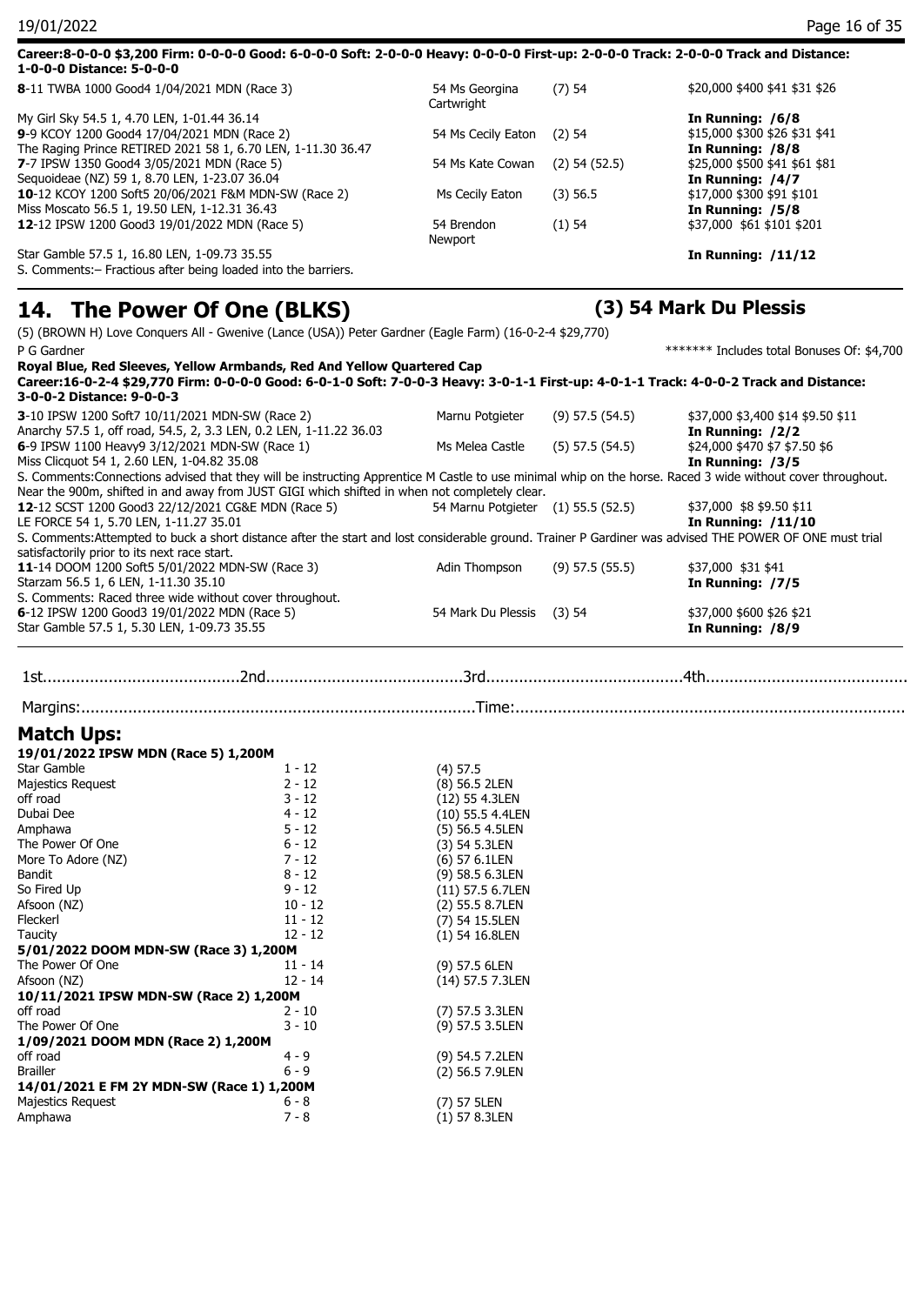## **6 03:58PM GREAT NORTHERN RATINGS BAND 0 - 65 Handicap 1200M**

Prizemoney: 1st: \$19800 2nd: \$6400 3rd: \$3200 4th: \$1900 5th: \$1200 A 1% deduction for Equine Welfare will be applied to all prizemoney prior to distribution.

## **01. First Crown (BLKS) (7) 59 Larry Cassidy R65**

| <u>.</u>                                                                                                                                                             |                          |                     |                                       |
|----------------------------------------------------------------------------------------------------------------------------------------------------------------------|--------------------------|---------------------|---------------------------------------|
| (5) (BAY G) Hallowed Crown - Miss Lombardi (Testa Rossa) Brett Baker (Toowoomba) (22-2-5-4 \$76,070)                                                                 |                          |                     |                                       |
| C Fegan, T A Scholes, M E Fegan, T W Fegan, R Fegan, J G Fitchett, C B Fitchett, S<br>Gabbert, C Fegan, Miss A G Collings, J Fegan, Mrs J M Fegan, Ms M Hurst, Mrs S |                          |                     |                                       |
| Georgalis, M Hayson & L R Fegan                                                                                                                                      |                          |                     |                                       |
| Maroon And White Chequered Diamonds, White Sleeves And Cap                                                                                                           |                          |                     |                                       |
| Career:22-2-5-4 \$76,070 Firm: 0-0-0-0 Good: 15-1-2-2 Soft: 7-1-3-2 Heavy: 0-0-0-0 First-up: 6-1-1-1 Track: 2-0-1-1 Track and                                        |                          |                     |                                       |
| Distance: 2-0-1-1 Distance: 8-0-3-3                                                                                                                                  |                          |                     |                                       |
| 4-13 E FM 1400 Good4 8/09/2021 CL2 (Race 8)                                                                                                                          | 54 Kyle<br>Wilson-Taylor | $(4)$ 57 $(54)$ R63 | \$35,000 \$1,900 \$4.20 \$4.40 \$4.40 |
| Sienna's Choice 54 1, 2.50 LEN, 1-26.22 35.04                                                                                                                        |                          |                     | In Running: $/3/3$                    |
| 3-7 DOOM 1200 Soft5 26/09/2021 CL2 (Race 9)                                                                                                                          | 54 Taylor Marshall       | $(2)$ 56.5 R62      | \$35,000 \$3,200 \$9 \$10 \$7.50      |
| Salateen 56 1, Cotton Fields, 57, 2, 3.3 LEN, 1.0 LEN, 1-10.84 34.09                                                                                                 |                          |                     | In Running: $/4/4$                    |
| <b>2-8 TWBA 1210 Soft5 19/10/2021 CL3-SW (Race 3)</b>                                                                                                                | Ms Kate Cowan            | $(5)$ 57.5 (56) R62 | \$20,000 \$3,500 \$4 \$4.40 \$4       |
| Motomiss 54 1, Exceed Rock 57.5 3, 2.30 LEN, 0.2 LEN, 1-13.75 36.74                                                                                                  |                          |                     | In Running: $/1/2$                    |
| 2-8 DOOM 1050 Soft6 1/01/2022 CL3-SW (Race 1)                                                                                                                        | Mark Du Plessis          | $(2)$ 57.5 R63      | \$55,000 \$10,000 \$31 \$31           |
| Kingston's Here 59 1, Parksville 59 3, 1.30 LEN, 0.2 LEN, 1-01.91 35.11                                                                                              |                          |                     | In Running: /6/5                      |
| 3-10 IPSW 1200 Good3 19/01/2022 0 - 65 (Race 6)                                                                                                                      | 54 Larry Cassidy         | $(7)$ 59 R65        | \$35,000 \$3,200 \$3.60 \$4 \$4.40    |
| Bella Royale 54.5 1, Magic In Me, 55, 2, 0.1 LEN, 0.8 LEN, 1-09.75 35.15                                                                                             |                          |                     | In Running: //                        |
| S. Comments: Raced three wide in the early stages.                                                                                                                   |                          |                     |                                       |

## **02. Magnitudo**

### **(4) 58.5 Ms Wendy Peel (a3) R64**

(4) (BAY G) Denman - Loose'n'lovely (NZ) (Fast 'n' Famous) Lindsay Gough (Eagle Farm) (8-2-1-2 \$41,820) Mrs N J Ruse, J Smith, M L Wurth, Mrs J Ruse, R J Albin, A Goodchild, T J Howlett, S C O'Keeffe, P G Ruse, B Marsland & M A Griffiths **Royal Blue, Yellow Sash, White Sleeves, Yellow Cap Career:8-2-1-2 \$41,820 Firm: 0-0-0-0 Good: 4-1-0-2 Soft: 3-0-1-0 Heavy: 1-1-0-0 First-up: 2-0-0-1 Track: 3-2-0-0 Track and Distance: 2-1-0-0 Distance: 3-1-0-0 3**-12 SCST 1000 Good4 7/11/2021 CG&E MDN-SW (Race 3) Ms Wendy Peel (5) 57 (55) \$24,000 \$2,300 \$2.35 \$3.80 \$3.80 Super Famous 55.5 1, Ambitious Spirit, 57, 2, 0.5 LEN, 0.5 LEN, 0-57.17 33.86 **In Running: /1/1**<br>1-7 IPSW 1200 Heavy10 27/11/2021 MDN (Race 3) 54 Ms Wendy Peel (7) 58.5 (56.5) \$24,000 \$13,400 \$2.05 \$2.20 \$1.75F **1**-7 IPSW 1200 Heavy10 27/11/2021 MDN (Race 3) 54 Ms Wendy Peel (7) 58.5 (56.5) Captured In Time 51.5 2, Puerto Rico, 55.5, 3, 3.5 LEN, 0.1 LEN, 1-11.85 36.23 **In Running: /1/1 3**-7 SCST 1000 Good3 22/12/2021 CL1 (Race 2) 54 Ms Wendy Peel (1) 57 (54) R60 \$35,000 \$3,200 \$4.20 \$3.50 \$4 Hakkai Maru 54 1, All Stashed Up, 53, 2, 0.2 LEN, 0.5 LEN, 0-57.22 33.74 **In Running: /2/1 1**-7 IPSW 1100 Good4 31/12/2021 CG&E CL1 (Race 3) 54.5 Ms Wendy Peel (6) 58 (56) R60 \$25,000 \$14,000 \$2.30 \$2.60 \$2.60 Regal Conqueror 54.5 2, Titanium, 59.5, 3, 0.8 LEN, 0.5 LEN, 1-03.99 34.56 **In Running: /1/1** S. Comments:Raced keenly in the early stages. **8**-10 IPSW 1200 Good3 19/01/2022 0 - 65 (Race 6) 54 Ms Wendy Peel (4) 58.5 (55.5) R64 \$35,000 \$500 \$3.60 \$4.60 \$4.60 Bella Royale 54.5 1, 2.70 LEN, 1-09.75 35.15 **In Running: //**

### **03. Magic In Me (2) 58 Marnu Potgieter (a3) R63**

(4) (BROWN OR BLACK G) Holy Roman Emperor (IRE) - Cuban (Iglesia) Garry Schwenke (Warwick) (18-3-0-1 \$66,850) G R Schwenke, Mrs J L Schwenke, D R Amedee, Mrs S M Amedee, J A Barr, Mrs D P Barr, R M Cavanagh, Mrs A Cavanagh, D W Reid & Miss P Geddes \*\*\*\*\*\*\* Includes total Bonuses Of: \$18,200 **Red, Yellow Diamonds, Armbands And Cap Career:18-3-0-1 \$66,850 Firm: 0-0-0-0 Good: 14-2-0-1 Soft: 3-0-0-0 Heavy: 1-1-0-0 First-up: 3-1-0-1 Track: 2-0-1-0 Track and Distance: 2-0-1-0 Distance: 10-2-1-0 1**-9 NNGO 1000 Good3 22/05/2021 CL2 (Race 3) 55 Ty Wheeler (2) 61 (58) R60 \$12,000 \$6,700 (\$8,500), \$4 \$4.80 \$3.40 Bay of Dragons 55.5 2, Sherwood Prince, 60.5, 3, 1.5 LEN, 0.8 LEN, 0-57.78 00.00<br>**FF**-14 MKAY 1300 Good4 29/05/2021 3Y HCP (Race 4) 54 Scott Sheargold (13) 55.5 R64 \$105,000 \$15 \$18 \$21 **FF**-14 MKAY 1300 Good4 29/05/2021 3Y HCP (Race 4) 54 Scott Sheargold (13) 55.5 R64 35.85 **In Running: // 4**-11 DOOM 1200 Soft5 23/06/2021 CG&E CL3 (Race 7) Big Bad Bruce 56.5 1, 1.60 LEN, 1-10.72 35.11 **In Running: /1/1 5**-8 E FM 1200 Good4 7/07/2021 3Y BM65 (Race 8) Tomlinson Kudu 54 1, 3.70 LEN, 1-12.48 35.92 **In Running: /2/2 2**-10 IPSW 1200 Good3 19/01/2022 0 - 65 (Race 6) 54 Marnu Potgieter (2) 58 (55) R63 \$35,000 \$6,400 \$11 \$12 \$13 Bella Royale 54.5 1, First Crown 59 3, 0.10 LEN, 0.8 LEN, 1-09.75 35.15 **In Running: //** S. Comments:Bumped on jumping. Had difficulty obtaining clear running in the early stages of the home straight.

### **04. Heavenly Journey \***

## **(6) 57.5 Adin Thompson (a2)**

(7) (BAY G) Longhorn - Amidala Diva (Greenwood Lake (USA)) Bruce Brown (Eagle Farm) (14-1-4-3 \$40,500) M O Price, G A Jacobs, D L Pullman, B W Brown, D J Kelley, K Redenbach, Mana Racing (Mgr: M Mana), Ms R Creese, A O'Neill & A Paolino

**Red, White Stars, Royal Blue Armbands And Cap**

### (4) 58.5 (55.5) R64 \$35,000 \$1,200 \$19 \$18 \$19

**R62**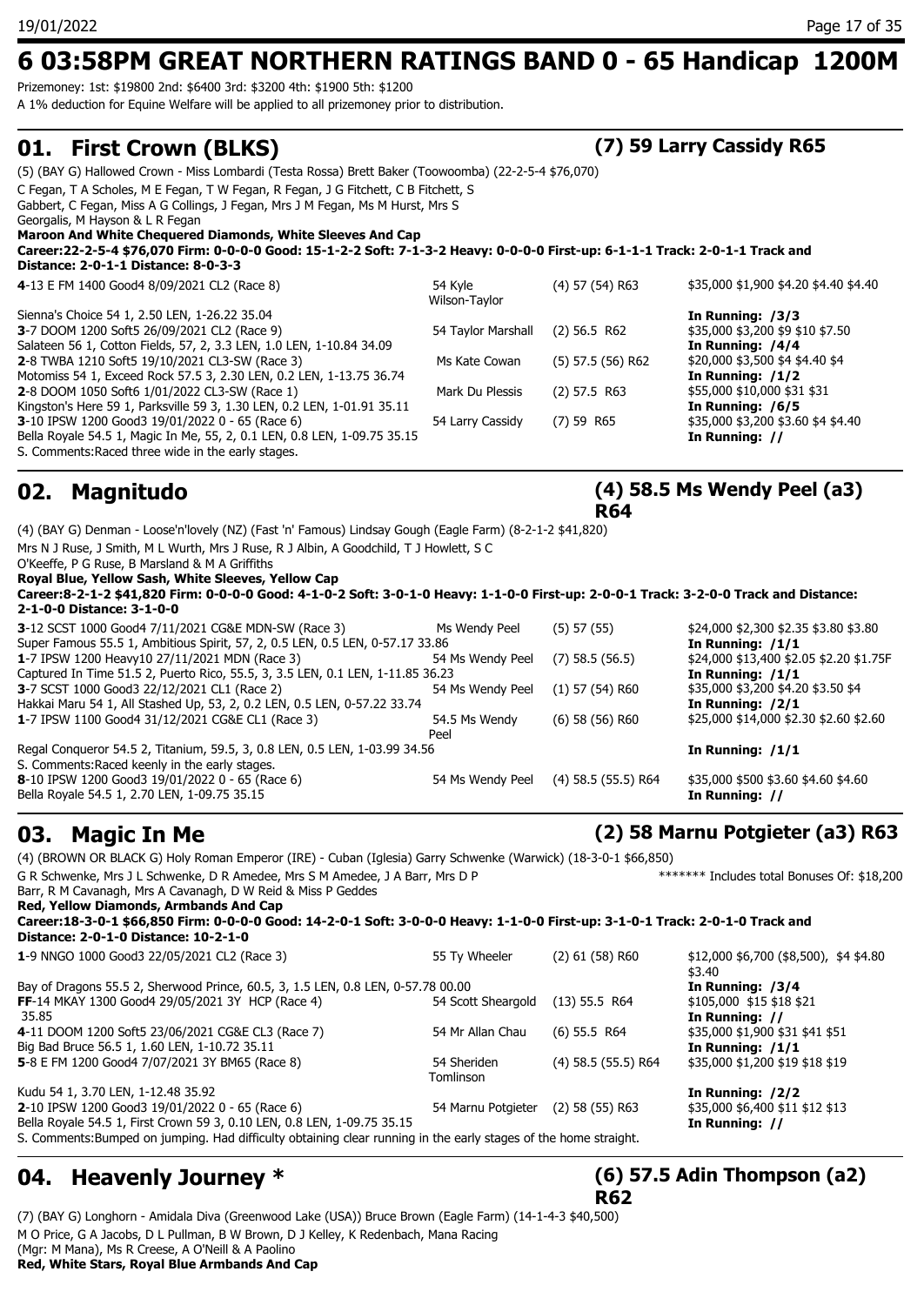| 19/01/2022                                                                                                                                                          |                                  |                          | Page 18 of 35                   |
|---------------------------------------------------------------------------------------------------------------------------------------------------------------------|----------------------------------|--------------------------|---------------------------------|
| Career:14-1-4-3 \$40,500 Firm: 0-0-0-0 Good: 8-0-3-1 Soft: 6-1-1-2 Heavy: 0-0-0-0 First-up: 4-0-1-1 Track: 4-0-1-1 Track and Distance:<br>4-0-1-1 Distance: 6-0-2-2 |                                  |                          |                                 |
| 11-12 SCST 1400 Good4 1/11/2019 CL1 (Race 4)                                                                                                                        | 54 Ms Madeleine<br>Wishart       | $(3)$ 59 $(57)$ R63      | \$30,000 \$4.40 \$4.60 \$5EF    |
| Real Elusive 54 1, 7.40 LEN, 1-23.98 35.59                                                                                                                          |                                  |                          | In Running: /10/11              |
| S. Comments: Was restrained from heels after passing the 1000m and raced wide from that point onwards.                                                              |                                  |                          |                                 |
| 9-12 DOOM 1350 Good4 3/06/2020 CL1 (Race 6)                                                                                                                         | 55 Adin Thompson (1) 59 (57) R62 |                          | \$35,000 \$500 \$12 \$21 \$19   |
| Expert Eye 56 1, 7.80 LEN, 1-19.90 34.97                                                                                                                            |                                  |                          | In Running: /6/5                |
| S. Comments: Began fairly before mustering speed.                                                                                                                   |                                  |                          |                                 |
| <b>SB-11 DOOM 1350 Good4 27/06/2020 CL6-SW (Race 6)</b>                                                                                                             | Adin Thompson                    | $(14)$ 55.5 $(53.5)$ R61 | \$65,000                        |
| 34.18                                                                                                                                                               |                                  |                          | In Running: //                  |
| 2-10 IPSW 1200 Good3 24/12/2021 CL1-SW (Race 4)                                                                                                                     | Ms Jasmine                       | $(1)$ 59 (56) R61        | \$22,000 \$3,900 \$21 \$19 \$26 |
|                                                                                                                                                                     | Cornish                          |                          |                                 |
| Le Heros 59 1, Mistress Of Doom 57 3, 1 LEN, 0.8 LEN, 1-09.85 33.83                                                                                                 |                                  |                          | In Running: /6/5                |
|                                                                                                                                                                     |                                  |                          |                                 |

**05. Checkers (NZ) (10) 56.5 R60**

Bella Royale 54.5 1, 2.50 LEN, 1-09.75 35.15

| $(8)$ 57.5 R59<br>\$22,000 \$3,900 \$12 \$15 \$17<br>54 Jake Bayliss<br>In Running: /8/7<br>$(3)$ 57.5 R59<br>\$22,000 \$3,900 \$5 \$5.50 \$5.50<br>54 Jake Bayliss<br>In Running: /7/7<br>(2) 59 R60<br>\$22,000 \$3,900 \$10 \$17 \$15<br>Jake Bayliss<br>In Running: /5/6<br>$(4)$ 59 R60<br>\$22,000 \$1,050 \$6 \$5.50 \$6<br>Jake Bayliss<br>In Running: /4/3<br>$(7)$ 58 R60<br>54 Jake Bayliss<br>In Running: /7/7<br>S. Comments:Trainer D Hansen was fined \$200 under LR67 for the late declaration of rider on the gelding.                                                                                                                                                                                                                                                                                                                                                                                                     | 06.<br><b>Hodgson (BLKS)</b> |  | (8) 55 Ben Thompson R60           |
|---------------------------------------------------------------------------------------------------------------------------------------------------------------------------------------------------------------------------------------------------------------------------------------------------------------------------------------------------------------------------------------------------------------------------------------------------------------------------------------------------------------------------------------------------------------------------------------------------------------------------------------------------------------------------------------------------------------------------------------------------------------------------------------------------------------------------------------------------------------------------------------------------------------------------------------------|------------------------------|--|-----------------------------------|
| Kendrick Racing (Mgr: S W Kendrick)<br>Black, Gold Cup And Striped Sleeves, Quartered Cap<br>Career:27-1-7-5 \$48,507 Firm: 0-0-0-0 Good: 15-0-3-2 Soft: 6-1-2-2 Heavy: 5-0-1-1 First-up: 6-0-1-2 Track: 2-0-1-0 Track and<br>Distance: 1-0-1-0 Distance: 10-1-4-3<br>2-8 SCST 1200 Soft7 12/11/2021 BM62 (Race 4)<br>Dejanova 56.5 1, Hot Escort 58.5 3, 1.50 LEN, 0.4 LEN, 1-11.35 35.15<br>2-11 SCPT 1100 Synthetic 26/11/2021 CL1 (Race 4)<br>Keeta 57.5 1, Durundur Lad 54 3, 0.20 LEN, 0.3 LEN, 1-05.17 34.46<br>S. Comments:Bumped on jumping. Held up rounding the home turn.<br>2-12 SCST 1200 Good4 12/12/2021 CL1-SW (Race 7)<br>Mystic Aroma 55.5 1, I Am Superior 59 3, 2.50 LEN, 0.2 LEN, 1-11.41 34.64<br>4-11 SCST 1400 Good4 19/12/2021 CL1-SW (Race 4)<br>Evita La Vie 54 1, 1 LEN, 1-25.00 35.65<br>3-7 SCST 1200 Heavy9 7/01/2022 CL1 (Race 7)<br>Hot Escort 58.5 1, Finnicky, 56.5, 2, 0.1 LEN, 2.8 LEN, 1-12.70 35.70 |                              |  |                                   |
|                                                                                                                                                                                                                                                                                                                                                                                                                                                                                                                                                                                                                                                                                                                                                                                                                                                                                                                                             |                              |  |                                   |
|                                                                                                                                                                                                                                                                                                                                                                                                                                                                                                                                                                                                                                                                                                                                                                                                                                                                                                                                             |                              |  | \$24,000 \$2,300 \$11 \$10 \$9.50 |
|                                                                                                                                                                                                                                                                                                                                                                                                                                                                                                                                                                                                                                                                                                                                                                                                                                                                                                                                             |                              |  |                                   |
|                                                                                                                                                                                                                                                                                                                                                                                                                                                                                                                                                                                                                                                                                                                                                                                                                                                                                                                                             |                              |  |                                   |
|                                                                                                                                                                                                                                                                                                                                                                                                                                                                                                                                                                                                                                                                                                                                                                                                                                                                                                                                             |                              |  |                                   |
|                                                                                                                                                                                                                                                                                                                                                                                                                                                                                                                                                                                                                                                                                                                                                                                                                                                                                                                                             |                              |  |                                   |
|                                                                                                                                                                                                                                                                                                                                                                                                                                                                                                                                                                                                                                                                                                                                                                                                                                                                                                                                             |                              |  |                                   |
|                                                                                                                                                                                                                                                                                                                                                                                                                                                                                                                                                                                                                                                                                                                                                                                                                                                                                                                                             |                              |  |                                   |
|                                                                                                                                                                                                                                                                                                                                                                                                                                                                                                                                                                                                                                                                                                                                                                                                                                                                                                                                             |                              |  |                                   |
|                                                                                                                                                                                                                                                                                                                                                                                                                                                                                                                                                                                                                                                                                                                                                                                                                                                                                                                                             |                              |  |                                   |
|                                                                                                                                                                                                                                                                                                                                                                                                                                                                                                                                                                                                                                                                                                                                                                                                                                                                                                                                             |                              |  |                                   |
|                                                                                                                                                                                                                                                                                                                                                                                                                                                                                                                                                                                                                                                                                                                                                                                                                                                                                                                                             |                              |  |                                   |
|                                                                                                                                                                                                                                                                                                                                                                                                                                                                                                                                                                                                                                                                                                                                                                                                                                                                                                                                             |                              |  |                                   |
|                                                                                                                                                                                                                                                                                                                                                                                                                                                                                                                                                                                                                                                                                                                                                                                                                                                                                                                                             |                              |  |                                   |
| Jimmieson, A R Waller, M Moeliker, S D Armstrong, We Speak Jive (Mgr: L Condie) &                                                                                                                                                                                                                                                                                                                                                                                                                                                                                                                                                                                                                                                                                                                                                                                                                                                           |                              |  |                                   |
| G B Morton, Mrs L A Morton, J P Morton, G M Morton, P R P Bell, G N Watterston, S L                                                                                                                                                                                                                                                                                                                                                                                                                                                                                                                                                                                                                                                                                                                                                                                                                                                         |                              |  |                                   |
| (5) (GREY G) Nom du Jeu (NZ) - Tibouchina (Exceed And Excel) Stuart Kendrick (Sunshine Coast) (27-1-7-5 \$48,507)                                                                                                                                                                                                                                                                                                                                                                                                                                                                                                                                                                                                                                                                                                                                                                                                                           |                              |  |                                   |
| $\frac{1}{2}$                                                                                                                                                                                                                                                                                                                                                                                                                                                                                                                                                                                                                                                                                                                                                                                                                                                                                                                               |                              |  |                                   |

(3) (BAY G) Hinchinbrook - Waterspell (Magic Albert) Bryan & Daniel Guy (Gold Coast) (7-1-0-0 \$36,000)

G J Moore & J Moore

**White, Maroon Band And Armband, Checked Cap**

| Career:7-1-0-0 \$36,000 Firm: 0-0-0-0 Good: 5-0-0-0 Soft: 2-1-0-0 Heavy: 0-0-0-0 First-up: 2-0-0-0 Track: 2-0-0-0 Track and Distance:<br>1-0-0-0 Distance: 2-0-0-0 |                  |                     |                                         |
|--------------------------------------------------------------------------------------------------------------------------------------------------------------------|------------------|---------------------|-----------------------------------------|
| 7-11 DOOM 1200 Good4 2/06/2021 2Y HCP (Race 3)                                                                                                                     | 54 Robbie Fradd  | $(11)$ 55.5         | \$35,000 \$500 \$3.90 \$4.40 \$4.80     |
| Derani 55 1, 4.50 LEN, 1-10.89 35.21                                                                                                                               |                  |                     | In Running: $/10/9$                     |
| 6-9 IPSW 1350 Good4 19/06/2021 2Y HCP (Race 1)                                                                                                                     | 55 Robbie Fradd  | $(9)$ 55.5          | \$77,000 \$1,000 \$7.50 \$9 \$6         |
| Bayerische 56.5 1, 1 LEN, 1-22.49 36.75                                                                                                                            |                  |                     | In Running: /7/3                        |
| S. Comments: Raced three-wide with cover throughout.                                                                                                               |                  |                     |                                         |
| 1-8 GCST 1400 Soft6 17/07/2021 2Y MDN (Race 2)                                                                                                                     | 54.5 Jaden Lloyd | $(3)$ 58 (56.5)     | \$25,000 \$14,000 \$1.65 \$1.85 \$1.95F |
| Real Divine 54.5 2, The Love Of Mary, 57, 3, 3.5 LEN, 0.3 LEN, 1-25.93 36.63                                                                                       |                  |                     | In Running: $/1/1$                      |
| <b>10-10 E FM 1600 Good4 4/08/2021 CL1 (Race 7)</b>                                                                                                                | 54 James Orman   | $(7)$ 56 (56.5) R60 | \$35,000 \$500 \$5.50 \$6               |
| Flensburg 58.5 1, 24.40 LEN, 1-38.98 38.86                                                                                                                         |                  |                     | In Running: $1/1/2$                     |

S. Comments:Due to current covid 19 restrictions Stewards permitted J Orman to ride the gelding 0.5kg over its allocated weight. J Orman was of the opinion something may have been amiss with the gelding in the home straight and for this reason he desisted from pressuring the horse over the concluding stages. A post-race veterinary examination revealed the gelding to making an abnormal respiratory noise following the race. Trainer J Moore was advised HODGSON would require a veterinary clearance including satisfactory results of an endoscopic examination prior to its next race start.

**4**-10 IPSW 1200 Good3 19/01/2022 0 - 65 (Race 6) 54 Ben Thompson (8) 55 R60 \$35,000 \$1,900 \$6 \$8 \$9<br>Bella Royale 54.5 1, 1.90 LEN, 1-09.75 35.15 Bella Royale 54.5 1, 1.90 LEN, 1-09.75 35.15

S. Comments:Began awkwardly and shifted out bumping REAL EMPRESS.

## **07. Bella Royale (BLKS)**



(4) (CHESTNUT M) Written Tycoon - Royal Lineup (Viscount) Brenton Andrew (Gatton) (12-1-2-2 \$52,435) B J Andrew, Mrs G F Alexander, B A Arndt, J W Harrison, Mrs K R Curtis, Mrs T G Derbyshire, B H Endicott-Davies & Mrs M Kraut \*\*\*\*\*\*\* Includes total Bonuses Of: \$13,020 **White, Dark Green Diagonal Stripes Career:12-1-2-2 \$52,435 Firm: 0-0-0-0 Good: 8-1-0-1 Soft: 2-0-1-1 Heavy: 1-0-0-0 First-up: 4-1-1-0 Track: 2-1-0-1 Track and Distance: 2-1-0-1 Distance: 5-1-0-2 5**-10 MOE 1117 Heavy10 30/09/2021 BM58 (Race 9) 54 Zac Spain (6) 61.5 R61 \$35,000 \$1,050 \$2.70 \$3.60 \$3.80F Miss Sarasota 61.5 1, 2.10 LEN, 1-11.97 38.68 **In Running: /10/9 4**-11 ECHA 1200 Good4 22/10/2021 BM58 (Race 7) 54 Zac Spain (7) 61.5 R61 King Dick 61.5 1, 1.90 LEN, 1-11.64 35.24 **In Running: /10/10 9**-10 MRPK 1300 Good4 6/11/2021 BM60 (Race 5) 55 Ben Price (7) 58 (55) R60 \$40,250 \$985 \$4 \$3.70 \$3.90

S. Comments:Obliged to race in restricted room from the 900m and made contact with the running rail on a number of occasions.<br>7-10 IPSW 1200 Good3 19/01/2022 0 - 65 (Race 6) 58 Adin Thompson (6) 57.5 (55.5) R62 \$35,000 \$50 **7**-10 IPSW 1200 Good3 19/01/2022 0 - 65 (Race 6) 54 Adin Thompson (6) 57.5 (55.5) R62 \$35,000 \$500 \$20 \$20 \$20<br>|**// Bella Royale 54.5 1, 2.50 LEN, 1-09.75 35.15** 

Addictions 58 1, 4.40 LEN, 1-17.93 35.89 **In Running: /8/8**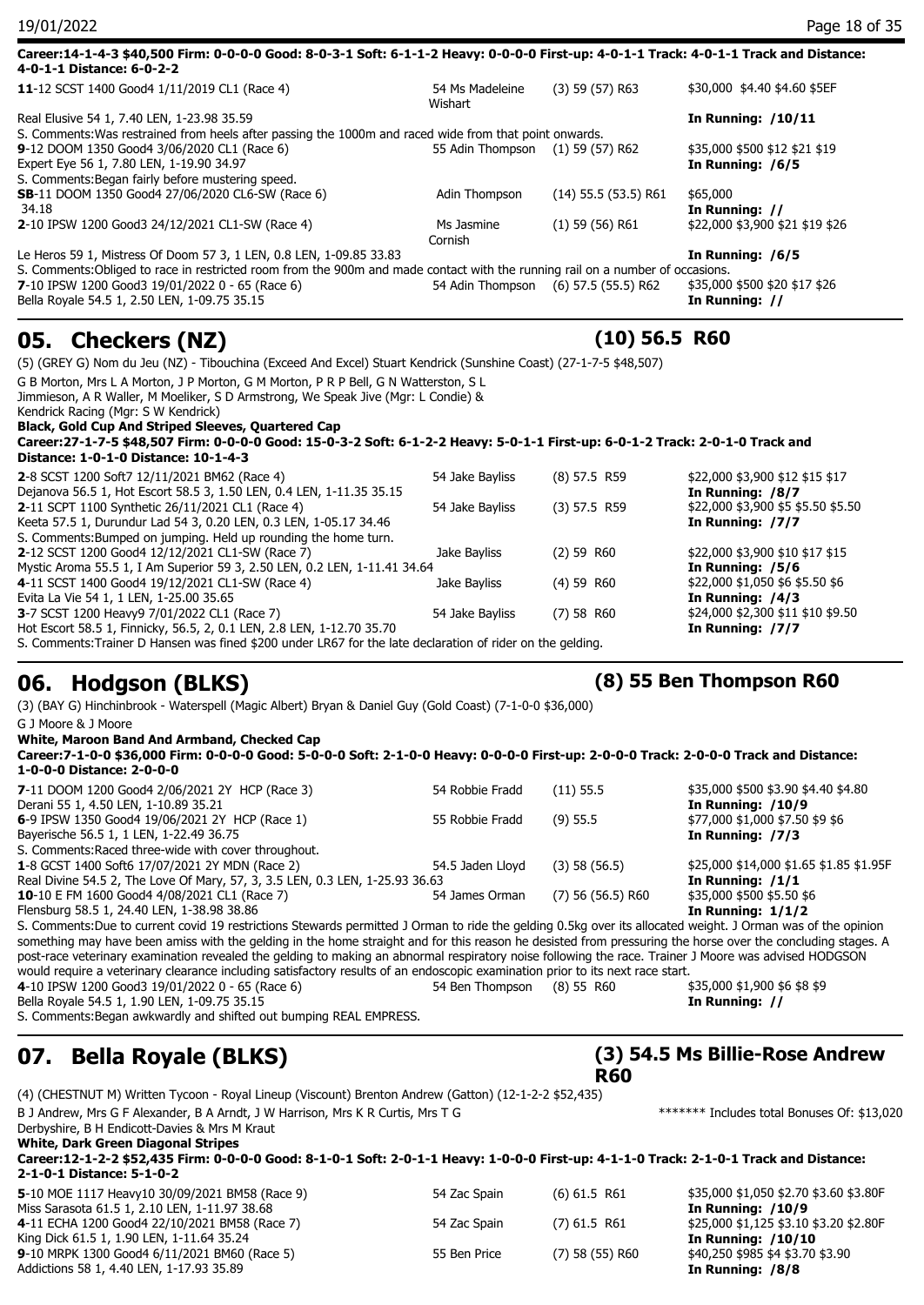| 19/01/2022                                                                                                                                                                                                                                                                                |                              |                                        | Page 19 of 35                                                |
|-------------------------------------------------------------------------------------------------------------------------------------------------------------------------------------------------------------------------------------------------------------------------------------------|------------------------------|----------------------------------------|--------------------------------------------------------------|
| 3-10 IPSW 1200 Good4 29/12/2021 F&M CL2 (Race 6)                                                                                                                                                                                                                                          | 54 Ms Billie-Rose<br>Andrew  | (2) 55.5 R60                           | \$35,000 \$3,200 \$18 \$20 \$20                              |
| Fall On A Star 56.5 1, Little Miss Pixie, 57, 2, 2 LEN, 0.5 LEN, 1-09.86 34.00<br>1-10 IPSW 1200 Good3 19/01/2022 0 - 65 (Race 6)                                                                                                                                                         | 54 Ms Billie-Rose            | $(3)$ 54.5 R60                         | In Running: /4/4<br>\$35,000 \$19,800 \$5.50 \$3.90 \$3.70F  |
| Magic In Me 55 2, First Crown, 59, 3, 0.1 LEN, 0.8 LEN, 1-09.75 35.15<br>S. Comments: Jumped in at the start. Had difficulty obtaining clear running in the early stages of the home straight.                                                                                            | Andrew                       |                                        | In Running: //                                               |
| 08. Von Saga (BLKS)                                                                                                                                                                                                                                                                       |                              | $(a3)$ R60                             | (10) 54.5 Sheriden Tomlinson                                 |
| (7) (BAY M) Von Costa de Hero - Vontastic (Fantastic Light (USA)) John Durston (Sunshine Coast) (27-5-3-5 \$88,195)                                                                                                                                                                       |                              |                                        |                                                              |
| Azra Racing (Mgr: M W Linford), Mrs G Keogh & B C Owen                                                                                                                                                                                                                                    |                              |                                        |                                                              |
| <b>Gold White Hoops And Sleeves, Gold Armbands</b><br>Career:27-5-3-5 \$88,195 Firm: 0-0-0-0 Good: 15-1-2-4 Soft: 9-3-1-0 Heavy: 3-1-0-1 First-up: 3-0-0-2 Track: 2-1-0-0 Track and<br>Distance: 1-0-0-0 Distance: 7-1-0-0                                                                |                              |                                        |                                                              |
| 3-8 KCOY 1100 Good4 29/10/2021 F&M BM55 (Race 5)                                                                                                                                                                                                                                          |                              | 54 Ms Isabella Teh (4) 59.5 (57.5) R56 | \$17,000 \$1,650 \$3.80 \$4.40 \$5                           |
| The Bumblebee 57.5 1, Global Factor, 57.5, 2, 0.2 LEN, 0.2 LEN, 1-03.94 35.55<br>1-12 IPSW 1100 Good4 19/11/2021 0 - 58 (Race 8)                                                                                                                                                          | 54 Ms Isabella Teh           | $(7)$ 56 (53) R56                      | In Running: /5/5<br>\$25,000 \$14,000 \$4.40 \$3.70 \$4F     |
| The Bumblebee 56 2, Me Mum's Foxy, 54, 3, 0.1 LEN, 0.1 LEN, 1-04.57 34.91                                                                                                                                                                                                                 |                              |                                        | <b>In Running: /10/11</b>                                    |
| 2-7 SCST 1000 Good4 19/12/2021 F&M BM62 (Race 1)                                                                                                                                                                                                                                          | 54 Nathan Thomas             | $(4)$ 58 R60                           | \$22,000 \$3,900 \$8.50 \$14 \$16<br>In Running: /7/5        |
| Cossie 57 1, Foxy Rippa 58 3, 0.30 LEN, 0.5 LEN, 0-58.22 34.40<br>S. Comments:Momentarily held up for clear running on entering the home straight and had to shift out in an attempt to improve. Passing the 300m raced in                                                                |                              |                                        |                                                              |
| restricted room for a number a strides and had to shift wider on the track after being carried out by COSSIE.                                                                                                                                                                             |                              |                                        |                                                              |
| 6-10 TWBA 1210 Soft5 1/01/2022 F&M 0 - 62 (Race 3)<br>Alert And Ready 55.5 1, 6.30 LEN, 1-14.69 36.81                                                                                                                                                                                     | 54 Nathan Thomas (10) 59 R61 |                                        | \$21,500 \$400 \$8 \$9.50 \$11<br>In Running: /6/8           |
| 9-10 IPSW 1200 Good3 19/01/2022 0 - 65 (Race 6)                                                                                                                                                                                                                                           | 54 Sheriden<br>Tomlinson     | $(10)$ 54.5 $(51.5)$ R60               | \$35,000 \$500 \$19 \$20 \$20                                |
| Bella Royale 54.5 1, 2.80 LEN, 1-09.75 35.15                                                                                                                                                                                                                                              |                              |                                        | In Running: //                                               |
| S. Comments: Apprentice S Tomlinson was fined \$300 pursuant to AR143(14)(a) for failing to claim his full allowance. Held up on heels near the 100m and<br>obliged to alter course                                                                                                       |                              |                                        |                                                              |
| <b>Real Empress (BLKS)</b><br>09.                                                                                                                                                                                                                                                         |                              |                                        | (9) 54 Jim Byrne R59                                         |
| (4) (BAY OR BROWN M) Real Saga - Viennese Beauty (Snitzel) Desleigh Forster (Eagle Farm) (11-1-0-3 \$53,750)                                                                                                                                                                              |                              |                                        |                                                              |
| Gtc Girls Racing (Mgr: Mrs J E Gleeson), Ms R Lackie, Ms S Ma, Ms K A Stevenson, Snj<br>Racing (Mgr: J Mcgowan), Dr B Engel, Ms S A Bardsley, Dr C Mills, Ms B King, Mrs A<br>Mauger, Ms E Elliott, Ms A Elliott & Ms J Bills<br>Navy Blue And Light Blue Quarters, White Sleeves And Cap |                              |                                        | ******* Includes total Bonuses Of: \$16,350                  |
| Career:11-1-0-3 \$53,750 Firm: 0-0-0-0 Good: 8-1-0-3 Soft: 3-0-0-0 Heavy: 0-0-0-0 First-up: 3-0-0-2 Track: 1-0-0-0 Track and Distance:<br>1-0-0-0 Distance: 4-0-0-2                                                                                                                       |                              |                                        |                                                              |
| 3-12 E FM 1200 Good4 30/06/2021 CL2 (Race 5)<br>Nordicus RETIRED 2021 59.5 1, Dynamic Duo, 56.5, 2, 1 LEN, 1.8 LEN, 1-12.76 35.45<br>S. Comments: Change of tactics to be ridden back with cover. Ridden accordingly.                                                                     | 54 Mark Du Plessis           | $(12)$ 54 R59                          | \$35,000 \$3,200 \$21 \$26 \$31<br><b>In Running: /12/11</b> |
| 4-9 DOOM 1350 Soft7 10/07/2021 3Y HCP (Race 9)<br>Starosa RETIRED 2022 57.5 1, 1.80 LEN, 1-22.62 37.75<br>S. Comments: Raced three wide with cover from the 700m.                                                                                                                         | 54 Jim Byrne                 | (3) 54 R59                             | \$75,000 \$3,500 \$41 \$31 \$61<br>In Running: /9/9          |

| 54 Jim Byrne | (8) 54 R59                                                                                 | \$35,000 \$1,900 \$6.50 \$8.50 \$9.50 |
|--------------|--------------------------------------------------------------------------------------------|---------------------------------------|
|              |                                                                                            | In Running: /7/7                      |
|              |                                                                                            |                                       |
|              |                                                                                            | \$75,000 \$1,000 \$81 \$61 \$41       |
|              |                                                                                            | In Running: /7/6                      |
| 54 Jim Byrne | $(9)$ 54 R59                                                                               | \$35,000 \$1,200 \$9 \$7.50 \$6.50    |
|              |                                                                                            | In Running: //                        |
|              | S. Comments: Was restrained from the wide barrier to obtain a position closer to the rail. | 54 Mark Du Plessis (1) 54 R59         |

### **10. Rock On Destiny (BLKS) (5) 54 Andrew Spinks R53**

(9) (BAY G) Easy Rocking - Rose of Destiny (Irgun (USA)) Kim Anderson (Eagle Farm) (44-3-4-7 \$79,275)

M A O'brien & Ms K C Anderson **Pink, Black C, Pink Cap**

**5**-10 IPSW 1200 Good3 19/01/2022 Bella Royale 54.5 1, 2.20 LEN, 1-09. S. Comments:Bumped on jumping.

### **Career:44-3-4-7 \$79,275 Firm: 0-0-0-0 Good: 20-1-2-4 Soft: 21-2-2-3 Heavy: 3-0-0-0 First-up: 9-0-1-2 Track: 8-2-0-0 Track and Distance: 3-1-0-0 Distance: 18-2-3-1 12**-12 SCST 1200 Soft5 13/07/2021 CG&E BM58 (Race 7) 54 Andrew Spinks (7) 59 R58 \$25,000 \$13 \$13 Abdicating 62 1, 7.80 LEN, 1-12.97 36.52 **In Running: /12/11 11**-11 SCST 1000 Good4 12/12/2021 CL3 (Race 5) 54 Andrew Spinks (10) 54 R56 \$22,000 \$101 \$101 All Stars 56 1, 4.70 LEN, 0-57.84 33.82 **In Running: /11/11**

**10**-11 SCST 1300 Heavy8 27/12/2021 BM62 (Race 8) 54 Andrew Spinks (5) 55.5 R55 \$22,000 \$400 \$71 \$81 \$61 Doomani (NZ) 57 1, 5.70 LEN, 1-19.39 36.63 **In Running: /9/9** S. Comments:Tightened between runners a short distance after the start and lost ground. **4**-6 SCST 1200 Soft7 9/01/2022 0 - 60 (Race 6) 54 Andrew Spinks (2) 56 R54 \$24,000 \$1,075 \$12 \$9.50 \$8.50 Miraclesfromheaven 53 1, 2.40 LEN, 1-13.05 35.02 **In Running: /5/3 6**-10 IPSW 1200 Good3 19/01/2022 0 - 65 (Race 6) 54 Southern Spinks (5) 54 R53 \$35,000 \$500 \$71 \$61 Bella Royale 54.5 1, 2.40 LEN, 1-09.75 35.15 Bella Royale 54.5 1, 2.40 LEN, 1-09.75 35.15

### **11. Silverbrook Lad \* (BLKS) (1) 54 Micheal Hellyer R46**

(7) (BAY G) Husson (ARG) - Fasten (Bel Esprit) Ron Peterson (Booval) (27-1-0-2 \$26,950) S Stephenson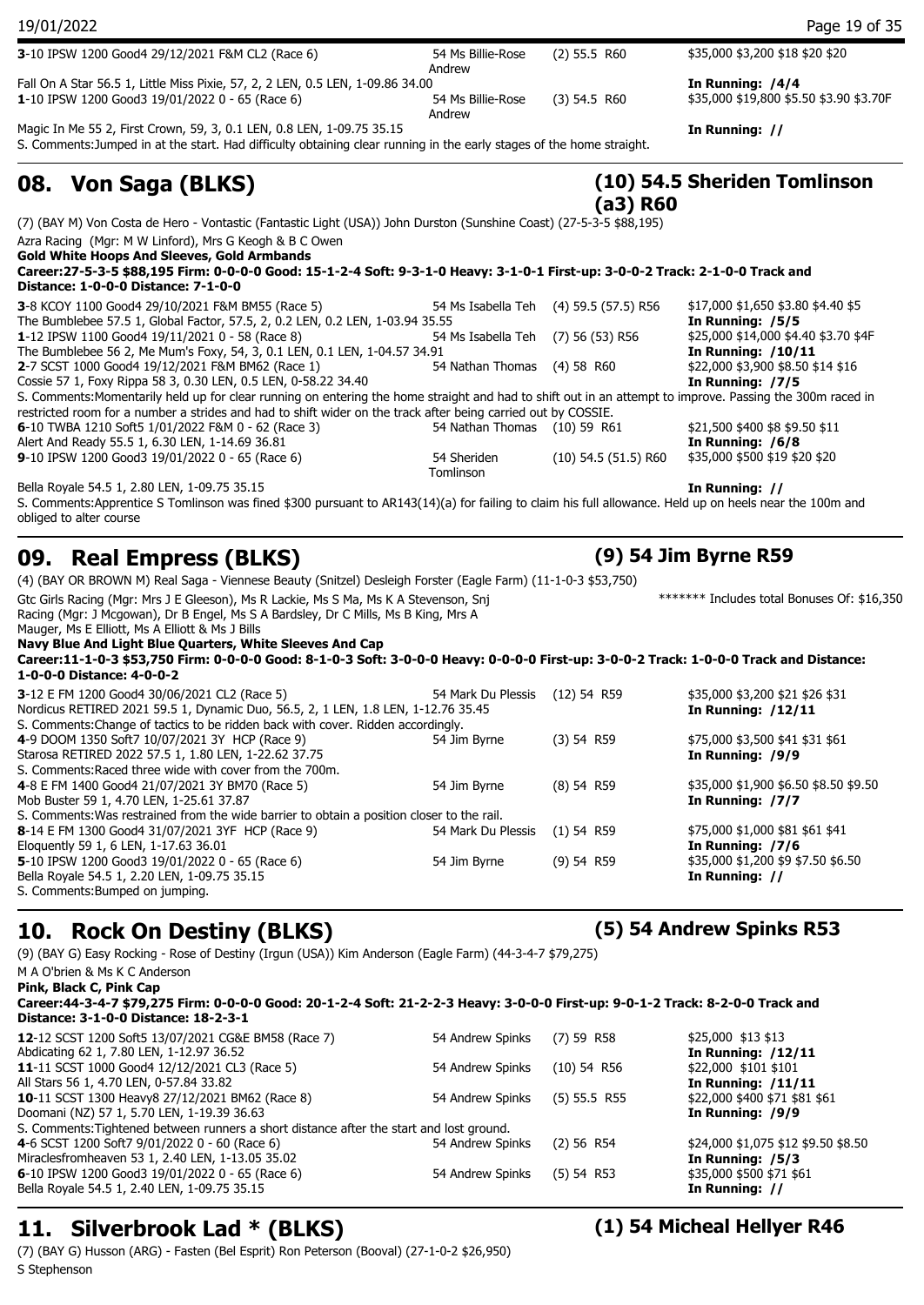| Distance: 6-0-0-0 Distance: 8-0-0-1                                                                                                                                                                                                        | Red, Royal Blue Crossed Sashes, White Sleeves, Quartered Cap<br>Career:27-1-0-2 \$26,950 Firm: 0-0-0-0 Good: 15-1-0-2 Soft: 7-0-0-0 Heavy: 5-0-0-0 First-up: 5-0-0-1 Track: 19-1-0-0 Track and |                             |                               |                                                         |  |
|--------------------------------------------------------------------------------------------------------------------------------------------------------------------------------------------------------------------------------------------|------------------------------------------------------------------------------------------------------------------------------------------------------------------------------------------------|-----------------------------|-------------------------------|---------------------------------------------------------|--|
| 11-11 IPSW 800 Good3 7/10/2021 CL1 (Race 4)<br>Hidden Spring 55.5 1, 11.60 LEN, 0-45.16 31.86<br>S. Comments: Slow to begin.                                                                                                               |                                                                                                                                                                                                | 54 Ms Stephanie<br>Thornton | $(2)$ 54 R48                  | \$22,000 \$101 \$61 \$101                               |  |
|                                                                                                                                                                                                                                            |                                                                                                                                                                                                |                             |                               | In Running: $//11$                                      |  |
| 6-6 IPSW 1200 Good4 19/11/2021 CL2 (Race 4)<br>In Awe Of Me 55.5 1, 6.50 LEN, 1-09.97 33.91                                                                                                                                                |                                                                                                                                                                                                | 54 Corey Bayliss            | $(6)$ 54 R47<br>$(10)$ 54 R47 | \$25,000 \$500 \$81 \$91 \$81<br>In Running: /2/2       |  |
|                                                                                                                                                                                                                                            | 9-14 IPSW 1350 Soft7 3/12/2021 CG&E BM58 (Race 7)                                                                                                                                              | 54 Ms Stephanie<br>Thornton |                               | \$22,000 \$400 \$101 \$101                              |  |
| East Esplanade 59 1, 3.30 LEN, 1-21.62 36.32                                                                                                                                                                                               | S. Comments: Forced 3 wide by another runner near the 850m.                                                                                                                                    |                             |                               | <b>In Running: /13/12</b>                               |  |
| 6-14 IPSW 1350 Heavy8 8/01/2022 CL1 (Race 10)<br>Powerwolf (NZ) 51 1, 3.40 LEN, 1-22.52 36.89<br>10-10 IPSW 1200 Good3 19/01/2022 0 - 65 (Race 6)<br>Bella Royale 54.5 1, 2.90 LEN, 1-09.75 35.15<br>S. Comments: Jumped out at the start. |                                                                                                                                                                                                | 54 Ms Laura<br>Cheshire     | (4) 54 R46                    | \$50,000 \$1,000 \$61 \$61<br><b>In Running: /11/10</b> |  |
|                                                                                                                                                                                                                                            |                                                                                                                                                                                                |                             |                               |                                                         |  |
|                                                                                                                                                                                                                                            |                                                                                                                                                                                                | 54 Micheal Hellyer          | $(1)$ 54 R46                  | \$35,000 \$500 \$91 \$101                               |  |
|                                                                                                                                                                                                                                            |                                                                                                                                                                                                |                             |                               | In Running: //                                          |  |
|                                                                                                                                                                                                                                            |                                                                                                                                                                                                |                             |                               |                                                         |  |
|                                                                                                                                                                                                                                            |                                                                                                                                                                                                |                             |                               |                                                         |  |
| <b>Match Ups:</b>                                                                                                                                                                                                                          |                                                                                                                                                                                                |                             |                               |                                                         |  |
| 19/01/2022 IPSW 0 - 65 (Race 6) 1,200M                                                                                                                                                                                                     |                                                                                                                                                                                                |                             |                               |                                                         |  |
| Bella Royale                                                                                                                                                                                                                               | $1 - 10$                                                                                                                                                                                       | $(3)$ 54.5                  |                               |                                                         |  |
| Magic In Me                                                                                                                                                                                                                                | $2 - 10$                                                                                                                                                                                       | (2) 58 0.1LEN               |                               |                                                         |  |
| <b>First Crown</b>                                                                                                                                                                                                                         | $3 - 10$                                                                                                                                                                                       | (7) 59 0.9LEN               |                               |                                                         |  |
| Hodgson                                                                                                                                                                                                                                    | $4 - 10$                                                                                                                                                                                       | (8) 55 1.9LEN               |                               |                                                         |  |
| Real Empress                                                                                                                                                                                                                               | $5 - 10$                                                                                                                                                                                       | (9) 54 2.2LEN               |                               |                                                         |  |
| Rock On Destiny                                                                                                                                                                                                                            | $6 - 10$                                                                                                                                                                                       | (5) 54 2.4LEN               |                               |                                                         |  |
| Heavenly Journey                                                                                                                                                                                                                           | $7 - 10$                                                                                                                                                                                       | (6) 57.5 2.5LEN             |                               |                                                         |  |
| Magnitudo                                                                                                                                                                                                                                  | $8 - 10$                                                                                                                                                                                       | (4) 58.5 2.7LEN             |                               |                                                         |  |
| Von Saga                                                                                                                                                                                                                                   | $9 - 10$                                                                                                                                                                                       | (10) 54.5 2.8LEN            |                               |                                                         |  |
| Silverbrook Lad                                                                                                                                                                                                                            | $10 - 10$                                                                                                                                                                                      | (1) 54 2.9LEN               |                               |                                                         |  |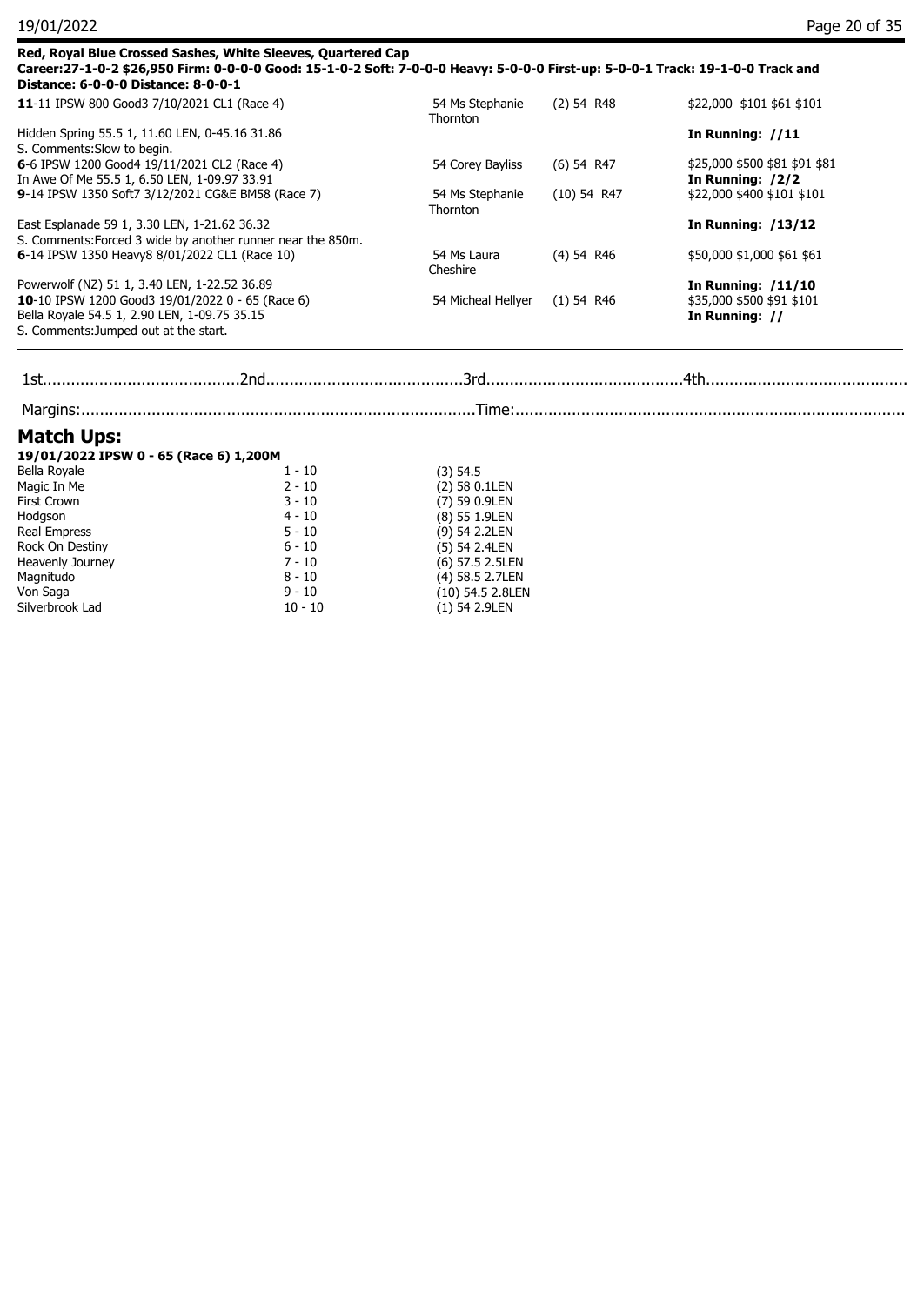Prizemoney: 1st: \$19800 2nd: \$6400 3rd: \$3200 4th: \$1900 5th: \$1200

A 1% deduction for Equine Welfare will be applied to all prizemoney prior to distribution.

### **01. Mr So And So**

### **(4) 61 Sheriden Tomlinson (a3) R69**

(7) (BAY G) So You Think (NZ) - Danesty (Danehill (USA)) Chris Anderson (Eagle Farm) (43-3-5-5 \$565,439) C Leung

| Red, Black And White Checked Sash, White Pom Pom<br>Career:43-3-5-5 \$565,439 Firm: 0-0-0-0 Good: 35-3-3-5 Soft: 6-0-1-0 Heavy: 1-0-1-0 First-up: 7-0-1-1 Track: 1-0-0-1 Track and<br>Distance: 1-0-0-1 Distance: 7-0-1-1 |                   |                   |                                    |
|---------------------------------------------------------------------------------------------------------------------------------------------------------------------------------------------------------------------------|-------------------|-------------------|------------------------------------|
| 8-10 GCST 1400 Good4 20/11/2021 CL5 (Race 9)                                                                                                                                                                              | 54 Jake Molloy    | $(1)$ 58 (55) R72 | \$22,000 \$400 \$7 \$6.50 \$6.50   |
| Brook Hill 54.5 1, 2.80 LEN, 1-21.20 35.89                                                                                                                                                                                |                   |                   | In Running: /6/7                   |
| S. Comments: Approaching the 1000m, got its head up when over racing. Near the 400m, eased when awkwardly placed on the heels of DYNAMIC THINKER.                                                                         |                   |                   |                                    |
| 4-9 GCST 1400 Soft6 11/12/2021 CL3 (Race 7)                                                                                                                                                                               | 54 Noel Callow    | $(7)$ 60 R70      | \$22,000 \$1,050 \$11 \$12 \$11    |
| Alpha Go 57.5 1, 0.90 LEN, 1-24.43 34.39                                                                                                                                                                                  |                   |                   | In Running: /4/3                   |
| S. Comments: Raced three wide without cover throughout.                                                                                                                                                                   |                   |                   |                                    |
| 2-7 SCST 1400 Soft7 27/12/2021 CL4 (Race 6)                                                                                                                                                                               | 54 Boris Thornton | $(2)$ 58.5 R70    | \$22,000 \$3,900 \$6.50 \$7 \$7.50 |
| Puntura (NZ) 61 1, Zawadi (NZ) 55.5 3, 1.50 LEN, 0.2 LEN, 1-25.21 36.88                                                                                                                                                   |                   |                   | In Running: /5/4                   |
| 5-11 DOOM 1640 Soft5 5/01/2022 BM70 (Race 6)                                                                                                                                                                              | 54 Boris Thornton | $(2)$ 59 R70      | \$35,000 \$1,200 \$8 \$8.50 \$5.50 |
| Louie La'joy 56.5 1, 2.10 LEN, 1-40.46 34.92                                                                                                                                                                              |                   |                   | In Running: $4/6/6$                |
| 3-10 IPSW 1690 Good3 19/01/2022 BM65 (Race 7)                                                                                                                                                                             | 54 Sheriden       | $(4)$ 61 R69      | \$35,000 \$3,200                   |
|                                                                                                                                                                                                                           | Tomlinson         |                   |                                    |
| Valley Of Dreams 56 1, Tilly's Star, 56.5, 2, LEN, 0.0 LEN, 1-43.12 37.09                                                                                                                                                 |                   |                   | In Running: //                     |

## **02. Elizano (BLKS) (10) 60 Ms Wendy Peel (a3) R67**

(6) (BAY G) Equiano (FR) - Lady Liz (Intergaze) Dale Groves (Toowoomba) (34-5-4-5 \$94,420) Ms K M Banks, M V Dorge & M J Duncan **Turquoise, White Seams, White And Turquoise Seams Sleeves And Cap, White Pom Pom Career:34-5-4-5 \$94,420 Firm: 0-0-0-0 Good: 20-4-3-3 Soft: 11-1-1-2 Heavy: 3-0-0-0 First-up: 6-0-0-1 Track: 1-0-0-0 Track and Distance: 1-0-0-0 Distance: 1-0-0-0 1**-10 DALB 1788 Soft5 11/06/2021 BM65 (Race 1) 54 Nozi Tomizawa (10) 59 R65 \$17,000 \$9,450 \$5 \$5.50 \$5.50 \$5.50

| $\frac{1}{2}$ 10 B/ (10 17 00 SORS 11/00/2021 BROS) (RGCC 17          | 3119211011120110  | 1497 JJ 110J       | $+1,000 + 7,100 + 7,40.00 + 0.00$   |
|-----------------------------------------------------------------------|-------------------|--------------------|-------------------------------------|
| Resonare 54 2, Hellava Babe, 62.5, 3, 0.1 LEN, 0.1 LEN, 1-50.91 36.75 |                   |                    | In Running: $1/1/1$                 |
| S. Comments: Laid out under pressure in the home straight             |                   |                    |                                     |
| 9-12 GATT 2000 Good4 26/06/2021 BM65 (Race 6)                         | 54 Ms Olivia Webb | $(12)$ 61 (58) R69 | \$30,000 \$500 \$11 \$12            |
| Hellava Babe 62.5 1, 5.20 LEN, 2-02.39 37.01                          |                   |                    | In Running: $1/1/2$                 |
| 6-6 ROCK 2213 Soft5 10/07/2021 BM65 (Race 1)                          | 54 James Orman    | $(6)$ 61 R69       | \$25,000 \$500 \$4.80 \$4.20 \$3.90 |
| Art Attack 58 1, 21.60 LEN, 2-18.21 37.72                             |                   |                    | In Running: $1/1/4$                 |
| 9-9 GATT 1400 Soft7 1/01/2022 BM62 (Race 7)                           | 55 Mr Todd Banks  | $(4)$ 62 R68       | \$19,000 \$400 \$13 \$11 \$16       |
| Eskdale Girl 55.5 1, 12.30 LEN, 1-24.59 00.00                         |                   |                    | In Running: /2/2                    |
| 4-10 IPSW 1690 Good3 19/01/2022 BM65 (Race 7)                         | 54 Ms Wendy Peel  | $(10)$ 60 (57) R67 | \$35,000 \$1,900                    |
| Valley Of Dreams 56 1, 0 LEN, 1-43.12 37.09                           |                   |                    | In Running: //                      |
|                                                                       |                   |                    |                                     |

## **03. Winter Rain (BLKS)**

(4) (CHESTNUT M) Rubick - Albadeen (General Nediym) Kevin Kemp (Toowoomba) (20-4-5-2 \$76,750) Mrs J H Kemp, P R Reedy, Mrs Y F Reedy, Mrs G C Reedy, Mrs C T Reedy, Miss A T Reedy, A F Coble, P J Brown & Mrs E M Kiepe **Red, Yellow Sash, Hooped Sleeves Career:20-4-5-2 \$76,750 Firm: 0-0-0-0 Good: 12-3-3-0 Soft: 6-1-2-1 Heavy: 2-0-0-1 First-up: 3-1-1-0 Track: 4-1-1-0 Track and Distance: 1-0-0-0 Distance: 1-0-0-0 10**-13 DOOM 1200 Soft5 13/11/2021 BM72 (Race 7) 54 Ms Samantha (5) 55.5 R69 Collett (5) 55.5 R69 \$55,000 \$1,000 \$41 \$81 \$81 Salateen 55.5 1, 4.60 LEN, 1-10.54 35.81 **In Running: /12/12 7**-11 IPSW 1350 Heavy10 27/11/2021 BM75 (Race 9) 54 Ms Wendy Peel (9) 54 (52) R69 \$30,000 \$500 \$6.50 \$9 \$7.50 Jakama 55.5 1, 2.50 LEN, 1-22.29 35.90 **In Running: /9/11 7**-10 SCST 1200 Good4 17/12/2021 BM65 (Race 4) 54.5 Ms Montanna (6) 58.5 (56.5) R68 Savva  $$25,000$  \$500 \$14 \$18 \$16 Princess Tenko 57.5 1, 1.70 LEN, 1-12.18 35.29 **In Running: /7/9** S. Comments:Tightened between runners and inconvenienced. **2**-7 SCST 1400 Soft7 2/01/2022 BM68 (Race 8) 54 Ms Montanna (4) 56.5 (54.5) R67 Savva \$24,000 \$4,100 \$12 \$15 \$15 Gave Us Up 57.5 1, Starsonic 55 3, 1.50 LEN, 0.5 LEN, 1-25.54 36.25 **In Running: /3/3 5**-10 IPSW 1690 Good3 19/01/2022 BM65 (Race 7) 54 Ms Montanna Savva (5) 58 (55) R67 \$35,000 \$1,200 Valley Of Dreams 56 1, 0 LEN, 1-43.12 37.09 **In Running: //**

### **04. Bondurant (9) 57 Matthew McGuren R61**

(4) (BAY G) Contributer (IRE) - Off And On (NZ) (Cape Cross (IRE)) Stephen Lee (Ballina) (15-3-0-1 \$45,740)

D Dollimore & Ms R M Bennett **Orange, Black Maltese Cross, Black Cap Career:15-3-0-1 \$45,740 Firm: 0-0-0-0 Good: 9-2-0-1 Soft: 4-1-0-0 Heavy: 2-0-0-0 First-up: 3-1-0-0 Track: 3-0-0-1 Track and Distance: 3-0-0-1 Distance: 4-1-0-1**

### **(5) 58 Ms Montanna Savva (a3) R67**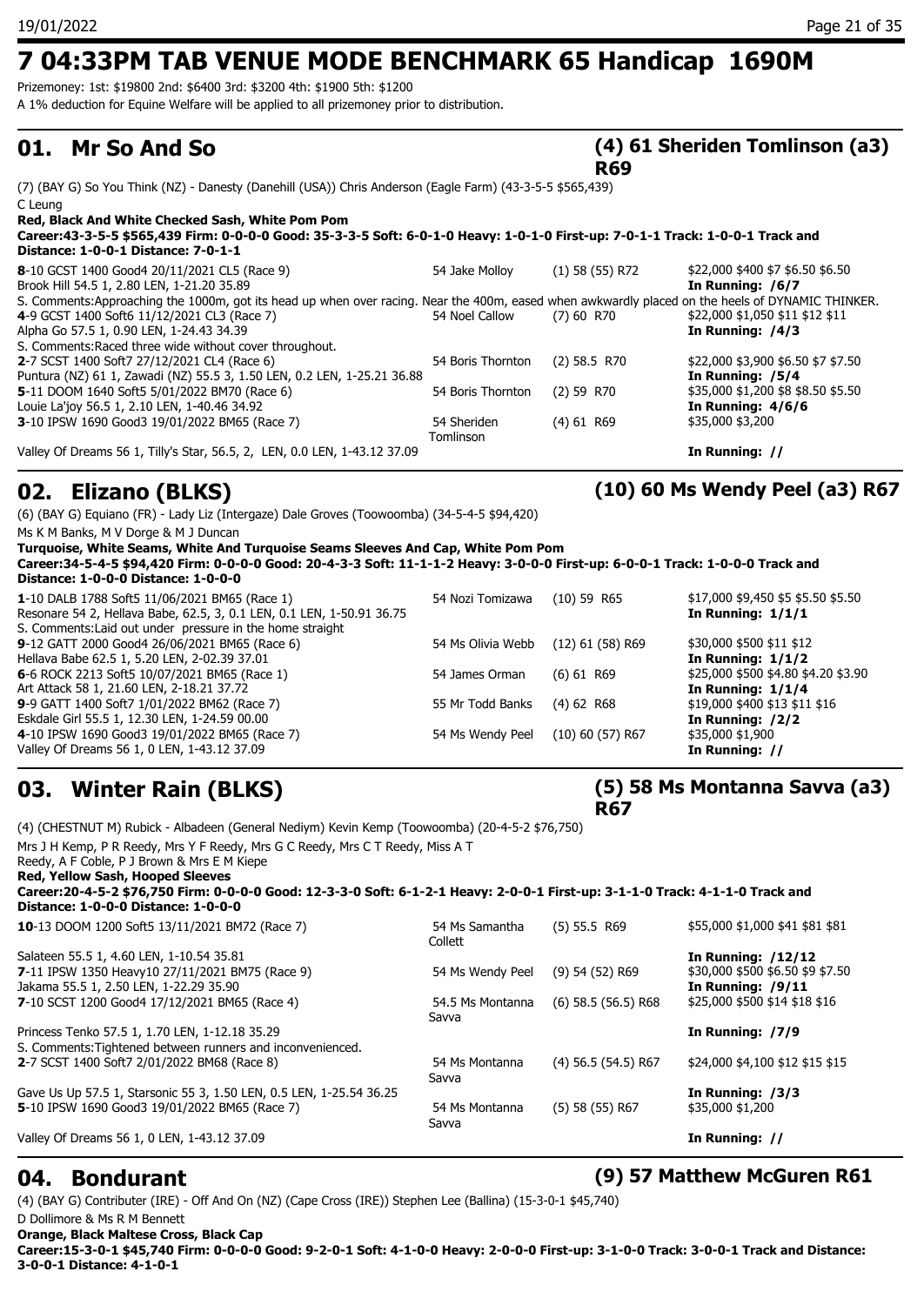| 05.<br>Ellastra (BLKS)                                                                                                                                  |                  |                | (3) 56.5 Boris Thornton R64          |
|---------------------------------------------------------------------------------------------------------------------------------------------------------|------------------|----------------|--------------------------------------|
| Valley Of Dreams 56 1, 0 LEN, 1-43.12 37.09                                                                                                             |                  |                | In Running: //                       |
|                                                                                                                                                         | McGuren          |                |                                      |
| 6-10 IPSW 1690 Good3 19/01/2022 BM65 (Race 7)                                                                                                           | 54 Matthew       | (9) 57 R61     | \$35,000 \$500                       |
| Toots Is Tops 55 1, 14.40 LEN, 1-43.90 40.16                                                                                                            |                  |                | In Running: $2/2/4$                  |
|                                                                                                                                                         | <b>McGuren</b>   |                |                                      |
| 5-6 BLNA 1600 Heavy10 2/01/2022 BM66 (Race 2)                                                                                                           | 55 Matthew       | $(4)$ 56.5 R57 | \$24,000 \$750 \$2.25 \$2.70 \$2.90F |
| Atomic Bomb 57 2, Above The Lot, 56.5, 3, 0.2 LEN, 2.0 LEN, 1-39.43 37.21                                                                               |                  |                | In Running: $1/1/1$                  |
|                                                                                                                                                         | <b>McGuren</b>   | $(9)$ 58.5 R53 | \$24,000 \$12,280 \$5 \$4 \$4.40F    |
| in his opinion this had a detrimental effect on the horses performance.<br>1-9 BLNA 1600 Good4 27/12/2021 BM58 (Race 6)                                 | 55 Matthew       |                |                                      |
| S. Comments:Over-raced passing the 1200m and shifted wider on the track. Continued to over-race during the middle stages, J Byrne advised stewards that |                  |                |                                      |
| Elegant Drover 54.5 1, 6 LEN, 1-42.29 35.34                                                                                                             |                  |                | In Running: $5/5/4$                  |
| 10-12 IPSW 1700 Good3 15/12/2021 CL3 (Race 6)                                                                                                           | 54 Jim Byrne     | $(2)$ 54 R58   | \$35,000 \$500 \$8.50 \$9.50 \$8     |
| Red Beryl 56.5 1, 2.40 LEN, 1-22.81 35.45                                                                                                               |                  |                | In Running: /8/5                     |
| 5-13 GRAF 1400 Good3 19/11/2021 CL3 (Race 10)                                                                                                           | 55 Ashley Morgan | $(7)$ 55 R54   | \$24,000 \$750 \$19 \$18 \$16        |
| 19/01/2022                                                                                                                                              |                  |                | Page 22 of 35                        |

(4) (BROWN M) Stratum - Gabriella (GB) (Cape Cross (IRE)) Brian Crowley (Gold Coast) (17-4-1-2 \$74,070)

Ms P A Crowley, M Zingleman, S T Dawe, B Crowley, Ms V L Janita, Miss R G Singleton,

T Kodo, F Wilcock & Mrs J K Salisbury **Orange, Green Horseshoe And Sleeves With Orange Stars, Orange And Green Seams Cap**

**Career:17-4-1-2 \$74,070 Firm: 0-0-0-0 Good: 10-3-1-2 Soft: 4-1-0-0 Heavy: 2-0-0-0 First-up: 4-0-0-0 Track: 5-1-0-1 Track and Distance: 4-1-0-1 Distance: 5-1-0-1** 2-5 GCST 1800 Good4 30/10/2021 BM62 (Race 2) 54 Scott Galloway (2) 54.5 R57 \$25,000 \$4,200 \$17 \$18 \$16

| $\sim$ 3 889 1 1000 8000 1 30, 10, 2021 BL 102 (TWCC 2)                          | $\frac{1}{2}$ . Scott Galloway (2) 3 $\frac{1}{2}$ |            | $420000 + 1200 + 1700$           |
|----------------------------------------------------------------------------------|----------------------------------------------------|------------|----------------------------------|
| Becandleni 59 1, Deal Of Power 55 3, 6.30 LEN, 1.5 LEN, 1-48.80 35.48            |                                                    |            | In Running: $1/1/2$              |
| 1-10 GCST 1800 Good4 20/11/2021 CL2 (Race 7)                                     | 54 Scott Galloway (1) 54 R57                       |            | \$22,000 \$12,200 \$31 \$26      |
| Madame Mo 56 2, Toni Too (NZ), 52.5, 3, 1 LEN, 0.4 LEN, 1-50.59 36.72            |                                                    |            | In Running: $1/1/1$              |
| 5-9 SCPT 2000 Synthetic 1/12/2021 BM65 (Race 4)                                  | 54 Scott Galloway                                  | (6) 55 R61 | \$35,000 \$1,200 \$11 \$15 \$15  |
| Continuation 59.5 1, 11.70 LEN, 2-01.83 36.70                                    |                                                    |            | In Running: $2/2/3$              |
| 1-7 IPSW 1666 Good4 31/12/2021 CL3-SW (Race 6)                                   | Boris Thornton                                     | (3) 57 R60 | \$25,000 \$14,000 \$5 \$5.50 \$4 |
| Lord Lennox (GER) 57.5 2, Little Jerry, 57.5, 3, 0.8 LEN, 1.0 LEN, 1-42.82 35.95 |                                                    |            | In Running: $1/1/1$              |
| 10-10 IPSW 1690 Good3 19/01/2022 BM65 (Race 7)                                   | 54 Boris Thornton (3) 56.5 R64                     |            | \$35,000 \$500                   |
| Valley Of Dreams 56 1, 0 LEN, 1-43.12 37.09                                      |                                                    |            | In Running: //                   |
|                                                                                  |                                                    |            |                                  |

### **06. Tilly's Star (BLKS) (7) 56.5 Robbie Fradd R64**

(5) (BAY OR BROWN M) So You Think (NZ) - Follow the Till (General Nediym) Darryl Hansen (Sunshine Coast) (22-4-3-2 \$72,270) B England, W J Power, Dr M D Duff, K W Baker, P Miller, B Cunningham, D Cottrill, R Leaman, Mrs M K Brown, S Brown, D J Sharpe, Mrs S D Power, Dr B Flegg, D Mccoy, Woulda Coulda Shoulda (Mgr: M E Busby) & Boom (Mgr: Mrs P M Schloss) \*\*\*\*\*\*\* Includes total Bonuses Of: \$5,625 **Black, Purple Boom Racing Logo And Cap, Black Pom Pom Career:22-4-3-2 \$72,270 Firm: 0-0-0-0 Good: 9-3-1-1 Soft: 11-1-2-1 Heavy: 2-0-0-0 First-up: 6-0-1-0 Track: 10-2-1-2 Track and Distance: 5-1-1-0 Distance: 5-1-1-0 4**-8 IPSW 1690 Soft5 29/09/2021 BM68 (Race 3) 54 Kyle Wilson-Taylor \$35,000 \$1,900 \$14 \$20 \$17 Alderman 57.5 1, 1.30 LEN, 1-43.66 35.99 **In Running: 4/4/5** S. Comments:Approaching the 1500 metres, after over-racing and improving onto the heels of ALDERMAN, shifted out and bumped KARLSTAD. Had difficulty obtaining clear running between the 250 metres and 100 metres. **9**-10 SCST 1000 Soft7 3/12/2021 CL4-SW (Race 5) Ms Tiffani Brooker (2) 57 R65 \$22,000 \$400 \$41 \$71 \$71 Iolite 59 1, 10.70 LEN, 0-57.31 33.32 **In Running: /8/9 3-9 IPSW 1350 Good3 24/12/2021 BM65 (Race 7) 54 Robbie Fradd (7) 57 R65** Expert Eye 54.5 1, In Great Nic, 55, 2, 0.2 LEN, 0.2 LEN, 1-19.15 35.50 **In Running: /6/5** S. Comments:Over-raced during the middle stages. Raced wide throughout. **5**-11 IPSW 1350 Heavy8 8/01/2022 BM65 (Race 9) 54 Micheal Hellyer (9) 57 R65 \$24,000 \$775 \$14 \$19 \$21 Serena (NZ) 53.5 1, 4.10 LEN, 1-22.09 36.31 Serena (NZ) 53.5 1, 4.10 LEN, 1-22.09 36.31 **2**-10 IPSW 1690 Good3 19/01/2022 BM65 (Race 7) 54 Robbie Fradd (7) 56.5 R64 \$35,000 \$6,400<br>1**/ 1 In Running: 17** Valley Of Dreams 56 1, Mr So And So 61 3, 0 LEN, 0.0 LEN, 1-43.12 37.09

Valley Of Dreams 56 1, Mr So And So 61 3, 0 LEN, 0.0 LEN, 1-43.12 37.09

(6) (BAY G) Tavistock (NZ) - Perky 'N' Ready (NZ) (Keeper) Robert Lyford (Beaudesert) (22-2-7-2 \$68,650)

R & Mrs B G Lyford

**Blue, Gold Fern, Quartered Cap**

**Career:22-2-7-2 \$68,650 Firm: 0-0-0-0 Good: 10-0-5-0 Soft: 11-2-2-2 Heavy: 1-0-0-0 First-up: 5-0-2-0 Track: 5-0-2-0 Track and Distance: 1-0-0-0 Distance: 3-0-0-0**

**7**-8 GCST 1800 Good4 17/04/2021 CL3-SW (Race 6) Kyle Wilson-Taylor (5) 57.5 (56) R63 \$22,000 \$400 \$4.60 \$5 \$5

Ruru 54.5 1, 4.90 LEN, 1-53.52 34.59 **In Running: 6/5/5** S. Comments:Passing the 1400m when in a training position commenced to overraced and proved difficult to restrain until passing the 900m. Rider K Wilson-Taylor pleaded guilty to a charge pursuant to AR132(7)(a)(ii) for using his whip six time prior to the 100m, one more than permitted. Apprentice K Wilson-Taylor's licence to ride in races was suspended for a period of eight days to commence midnight 2nd May 21 until midnight 10th May 21, which is to follow a recent suspension yesterday. In determining penalty stewards were mindful of his recent record included three breeches yesterday including a suspensi **4**-12 TWBA 1850 Good4 28/04/2021 BM68 (Race 5) 54 Michael Rodd (5) 56 R62 \$35,000 \$1,900 \$7.50 \$8 \$8

Better Ethics 59 1, 0.90 LEN, 1-55.40 37.40 **In Running: 1/1/1 6**-8 GCST 2200 Heavy8 15/05/2021 CL2 (Race 3) 54 Ms Georgina (5) 59 R62

Marecat (NZ) 54 1, 13.30 LEN, 2-23.62 38.42 **In Running: 1/1/2**

S. Comments:Rider reported that overall it was a disappointing performance and felt that the gelding may be best served being ridden with cover in the future.

**Cartwright** 

**07. Toucan Sam (NZ) (1) 56.5 Ms Rikki Jamieson R60**

(5) 59 R62 \$25,000 \$500 \$3.60 \$3.90 \$3.40

\*\*\*\*\*\*\* Includes total Bonuses Of: \$11,250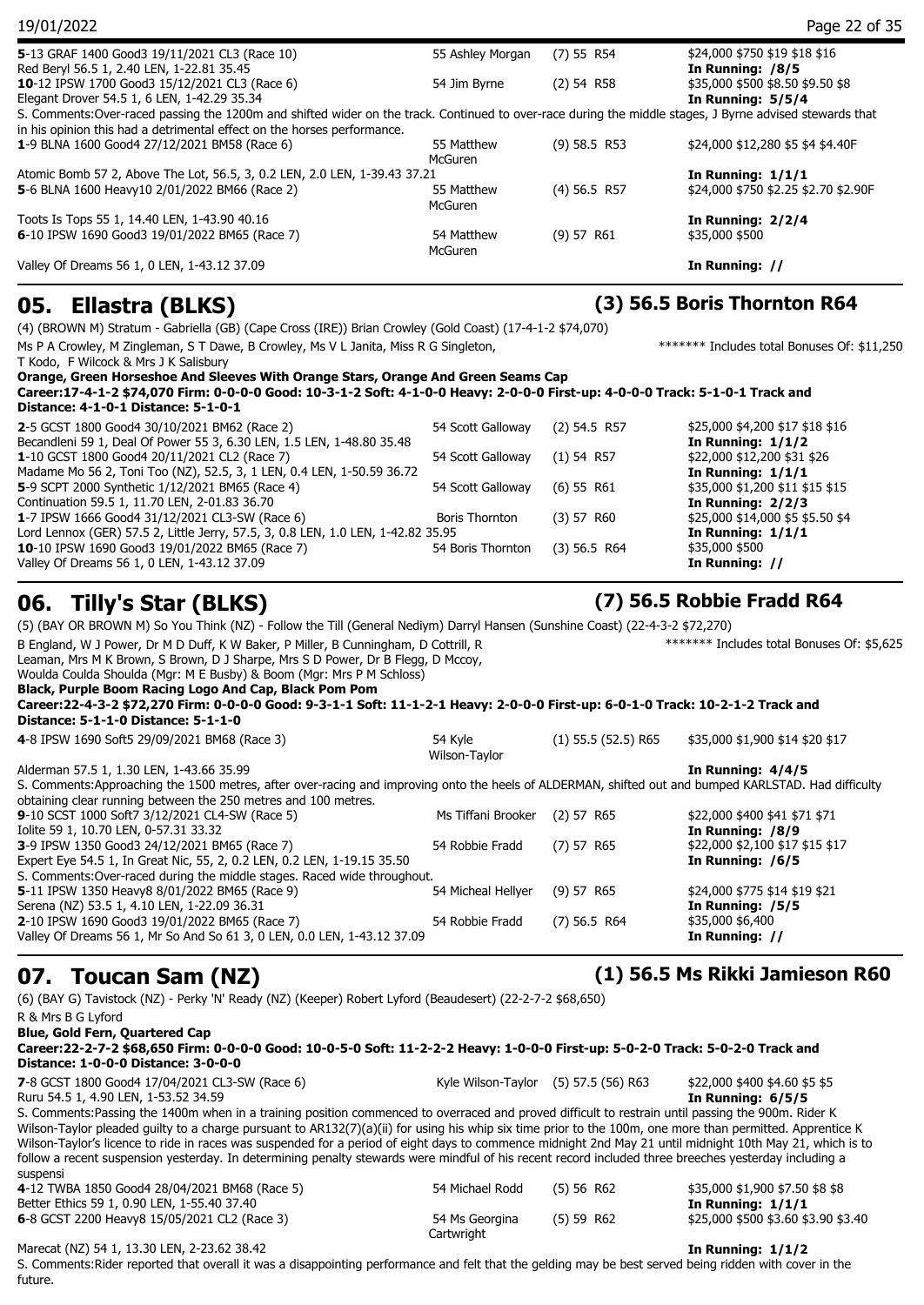| 12-12 GCST 1400 Good3 18/12/2021 BM58 (Race 8)<br>54 Ms Rikki<br>$(11)$ 60.5 R61<br>\$22,000 \$31 \$41 \$51<br>Jamieson<br>Liability 59 1, 11.50 LEN, 1-21.91 34.55<br>In Running: $/11/10$<br>S. Comments: Tightened for room at the start and lost ground.<br>8-10 IPSW 1690 Good3 19/01/2022 BM65 (Race 7)<br>$(1)$ 56.5 R60<br>\$35,000 \$500<br>54 Ms Rikki<br>Jamieson<br>Valley Of Dreams 56 1, 0 LEN, 1-43.12 37.09<br>In Running: // | 19/01/2022 |  | Page 23 of 35 |
|-----------------------------------------------------------------------------------------------------------------------------------------------------------------------------------------------------------------------------------------------------------------------------------------------------------------------------------------------------------------------------------------------------------------------------------------------|------------|--|---------------|
|                                                                                                                                                                                                                                                                                                                                                                                                                                               |            |  |               |
|                                                                                                                                                                                                                                                                                                                                                                                                                                               |            |  |               |
|                                                                                                                                                                                                                                                                                                                                                                                                                                               |            |  |               |
|                                                                                                                                                                                                                                                                                                                                                                                                                                               |            |  |               |
|                                                                                                                                                                                                                                                                                                                                                                                                                                               |            |  |               |

### **08. Valley Of Dreams (2) 56 Mark Du Plessis R63**

(5) (BROWN M) Falvelon - Valley of Success (Monashee Mountain (USA)) Chris Munce (Eagle Farm) (16-2-5-1 \$53,150) Hancox Bloodstock Dreams (Mgr: R J Peacock), Hancox Bloodstock Valley (Mgr: R J Peacock), D Blackstock, A Collins, J B Ford, J G Jenkins, R J Kennelly & K G Thwaites **Pink, White Quarters Career:16-2-5-1 \$53,150 Firm: 0-0-0-0 Good: 8-2-1-1 Soft: 7-0-3-0 Heavy: 1-0-1-0 First-up: 4-0-1-0 Track: 4-2-1-0 Track and Distance: 4-2-1-0 Distance: 5-2-1-0 2**-10 SCST 1400 Soft7 28/11/2021 F&M BM62 (Race 6) 54 Zac Lloyd (9) 60.5 (58.5) R65 \$25,000 \$4,200 \$14 \$10 \$10 Sienna's Award 57 1, Cool Intelligence 58.5 3, 1 LEN, 1.8 LEN, 1-25.32 35.85 **In Running: /9/7** S. Comments:Held up for clear running between the 600 meters and the 500 metres. Difficulty obtaining clear running during the early stages of the home straight. **7**-9 GCST 1400 Soft6 11/12/2021 CL3 (Race 7) 54 Zac Lloyd (6) 55.5 (53.5) R65 \$22,000 \$400 \$5 \$4 \$4.80 Alpha Go 57.5 1, 2 LEN, 1-24.43 34.39 **In Running: /8/6** S. Comments:Raced three wide from the 800m. **4**-10 SCST 1400 Good3 22/12/2021 CL2 (Race 8) 54 Larry Cassidy (1) 56.5 R64 \$35,000 \$1,900 \$17 \$18 \$17 Capri Of Tuffy 55.5 1, 4.40 LEN, 1-22.98 36.18 **In Running: /7/4** S. Comments:Began awkwardly and lost ground. **4**-11 DOOM 1640 Soft5 5/01/2022 CL2 (Race 5) 54 Larry Cassidy (4) 55 R63 \$35,000 \$1,900 \$10 \$11 Daintree Diva 52 1, 1.20 LEN, 1-39.79 35.78 **In Running: 6/5/5** S. Comments: Raced three wide throughout. **1**-10 IPSW 1690 Good3 19/01/2022 BM65 (Race 7) 54 Mark Du Plessis (2) 56 R63 \$35,000 \$19,800<br>1**//** Tilly's Star 56.5 2, Mr So And So, 61, 3, LEN, 0.0 LEN, 1-43.12 37.09 Tilly's Star 56.5 2, Mr So And So, 61, 3, LEN, 0.0 LEN, 1-43.12 37.09

(5) (CHESTNUT M) Sebring - Queen's Fashion (Encosta de Lago) Bevan Laming & Melissa Laming (Jacobs Well) (24-2-7-3 \$85,230) G R Lechte, J Lechte & S B Laming

**Fluorescent Yellow**

**Career:24-2-7-3 \$85,230 Firm: 0-0-0-0 Good: 11-1-2-1 Soft: 8-1-1-1 Heavy: 1-0-1-0 First-up: 6-1-1-1 Track: 3-0-1-0 Track and Distance: 2-0-1-0 Distance: 3-0-2-0**

| 2-12 GCST 1800 Heavy8 15/05/2021 CL3 (Race 7)                                                                                                            | 54 Scott Galloway | $(7)$ 55.5 R62 | \$25,000 \$4,200 \$6 \$6.50 \$7 |
|----------------------------------------------------------------------------------------------------------------------------------------------------------|-------------------|----------------|---------------------------------|
| Monaafasah (IRE) RETIRED 2021 55 1, Achieve Victory 56 3, 0.80 LEN, 0.7 LEN, 1-54.94 38.32                                                               |                   |                | In Running: $7/7/6$             |
| S. Comments: Near the 600m, improved onto heels of a tiring runner and had to check. Shifted out under hard riding near the 200m bumping another runner. |                   |                |                                 |
| <b>13-13 SCST 2400 Soft5 4/06/2021 BM75 (Race 7)</b>                                                                                                     | 54 Michael Cahill | $(12)$ 54 R63  | \$30,000 \$15 \$14 \$19         |
| Isabella's Spring 54 1, 25.60 LEN, 2-33.07 37.15                                                                                                         |                   |                | In Running: 11/11/11            |
| 10-13 GCST 1400 Good4 20/11/2021 BM65 (Race 10)                                                                                                          | 54 Scott Galloway | $(8)$ 55.5 R62 | \$22,000 \$400 \$71 \$51 \$51   |
| Vistabelle (NZ) 56.5 1, 8.90 LEN, 1-20.68 35.54                                                                                                          |                   |                | In Running: /8/9                |
| 8-9 GCST 1400 Soft6 11/12/2021 CL3 (Race 7)                                                                                                              | 54 Scott Galloway | (3) 54 R60     | \$22,000 \$400 \$71 \$51 \$31   |
| Alpha Go 57.5 1, 2.10 LEN, 1-24.43 34.39                                                                                                                 |                   |                | In Running: /7/8                |
| S. Comments: Steadied from heels near the 800m.                                                                                                          |                   |                |                                 |
| 2-11 DOOM 1640 Soft5 5/01/2022 CL2 (Race 5)                                                                                                              | 54 Jim Byrne      | $(1)$ 54 R59   | \$35,000 \$6,400 \$21 \$19 \$19 |
| Daintree Diva 52 1, Applications (NZ) 55 3, 0.10 LEN, 1.0 LEN, 1-39.79 35.78                                                                             |                   |                | In Running: $3/4/4$             |
| S. Comments: Held up in the home straight and was disappointed for a run near the 200m.                                                                  |                   |                |                                 |

## **10. Lady Tavista (NZ) (8) 54 Micheal Hellyer R57**

(5) (BAY M) Tavistock (NZ) - Rockadubai (Fastnet Rock) Scott Morrisey (Gold Coast) (18-2-2-3 \$60,050) I T Gitsham

**Cerise, Gold Sash And Cap**

**Career:18-2-2-3 \$60,050 Firm: 0-0-0-0 Good: 8-0-0-1 Soft: 5-1-1-1 Heavy: 3-0-1-0 First-up: 5-2-0-1 Track: 2-0-0-0 Track and Distance: 1-0-0-0 Distance: 1-0-0-0**

| 3-8 BRTS 1200 Synthetic 24/08/2021 BM58 (Race 8)                              | 54 Fred Kersley                 | $(7)$ 60.5 R59 | \$25,000 \$2,000 \$4.80 \$5   |
|-------------------------------------------------------------------------------|---------------------------------|----------------|-------------------------------|
| Hunka Hunka Harry 62 1, Snappy Magnus, 65, 2, 1.3 LEN, 1.2 LEN, 1-12.24 35.94 |                                 |                | In Running: /5/4              |
| 7-11 MORN 1200 Good4 9/09/2021 BM64 (Race 9)                                  | 54 Jack Hill                    | $(2)$ 55.5 R59 | \$35,000 \$700 \$21 \$26 \$31 |
| Zion (NZ) 6 1, 6.40 LEN, 1-13.21 35.58                                        |                                 |                | In Running: /6/6              |
| 8-8 GCST 1200 Soft6 11/12/2021 CL2 (Race 8)                                   | 54 Travis Wolfgram (8) 54.5 R60 |                | \$22,000 \$400 \$19 \$21 \$31 |
| Mix 58.5 1, 20.80 LEN, 1-10.23 34.29                                          |                                 |                | In Running: /8/8              |
| 7-10 IPSW 1200 Good4 29/12/2021 F&M CL2 (Race 6)                              | 54 Micheal Hellyer              | (8) 54.5 R58   | \$35,000 \$500 \$41 \$31 \$61 |
| Fall On A Star 56.5 1, 4.80 LEN, 1-09.86 34.00                                |                                 |                | In Running: /2/2              |
| 9-10 IPSW 1690 Good3 19/01/2022 BM65 (Race 7)                                 | 54 Micheal Hellyer              | (8) 54 R57     | \$35,000 \$500                |
| Valley Of Dreams 56 1, 0 LEN, 1-43.12 37.09                                   |                                 |                | In Running: //                |
|                                                                               |                                 |                |                               |

(4) (CHESTNUT M) Dissident - Flirty Gertey (NZ) (Thorn Park) James Healy (Sunshine Coast) (15-1-2-4 \$35,975) M Johnston, Mrs A J Johnston, N A Johnston & Miss J J Johnston

**Baby Pink, White Hoops, Navy Blue Sleeves, Navy Blue Cap, White Spots Career:15-1-2-4 \$35,975 Firm: 0-0-0-0 Good: 8-1-1-1 Soft: 5-0-1-2 Heavy: 1-0-0-1 First-up: 3-0-1-0 Track: 0-0-0-0 Track and Distance: 0-0-0-0 Distance: 1-0-0-1**

**11. Laudeylou (9) 54 Ms Leah Kilner (a2) R54**

**09. Edinburgh (BLKS) (2) 54.5 Jim Byrne R60**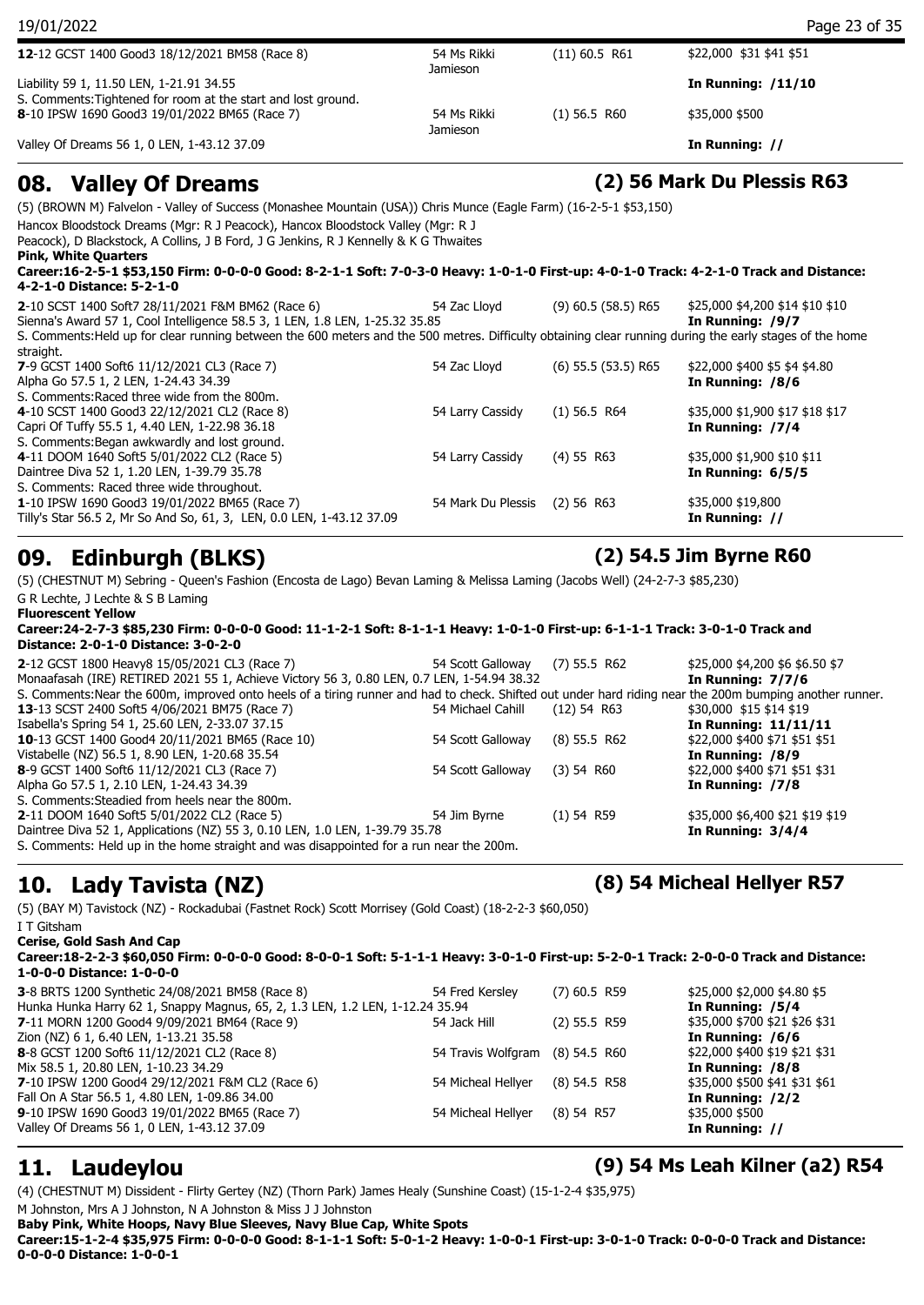| 19/01/2022                                                             |                                 |                          | Page 24 of 35                        |
|------------------------------------------------------------------------|---------------------------------|--------------------------|--------------------------------------|
| 5-13 SCST 1600 Good4 2/11/2021 BM55 (Race 4)                           | 54 Ms Tiffani<br><b>Brooker</b> | $(4)$ 58 R57             | \$22,000 \$750 \$11 \$10 \$9         |
| Says Who 59 1, 1.80 LEN, 1-37.95 36.49                                 |                                 |                          | In Running: $1/3/3$                  |
| 3-11 BLNA 1590 Soft7 23/11/2021 CL1 (Race 5)                           | 55 Anthony Allen                | (2) 57 R56               | \$24,000 \$2,300 \$13 \$12 \$17      |
| Praeferox 55.5 1, Portafortuna, 55, 2, 0.1 LEN, 0.4 LEN, 1-39.08 37.19 |                                 |                          | In Running: $4/4/4$                  |
| 6-12 TWBA 1625 Soft7 27/11/2021 BM58 (Race 4)                          | 54 Ms Angela                    | $(10)$ 56.5 $(54.5)$ R57 | \$20,000 \$400 \$3.60 \$3.20 \$3.90F |
|                                                                        | Jones                           |                          |                                      |
| Waitakere 58 1, 6.50 LEN, 1-42.74 40.09                                |                                 |                          | In Running: $6/6/7$                  |
| 10-11 SCST 1400 Good4 19/12/2021 CL1-SW (Race 4)                       | Anthony Allen                   | (8) 57 R56               | \$22,000 \$400 \$51 \$41 \$61        |
| Evita La Vie 54 1, 8.90 LEN, 1-25.00 35.65                             |                                 |                          | In Running: $/1/1$                   |
| 3-9 BLNA 1600 Heavy10 2/01/2022 CL1-SW (Race 6)                        | Anthony Allen                   | (1) 57 R53               | \$24,000 \$2,300 \$7.50 \$8 \$5.50   |
| Brave Nick 57 1, Squeeze Dis, 56, 2, 3 LEN, 2.9 LEN, 1-45.00 39.87     |                                 |                          | In Running: $5/7/6$                  |
|                                                                        |                                 |                          |                                      |

### **12. The Fairytale (BLKS) (6) 54 Ben Thompson R53**

(4) (BAY OR BROWN M) Real Saga - La Zap (Elnadim (USA)) Ken Jones (Toowoomba) (12-1-2-1 \$26,575)

K J Jones, Dr J W Gleeson & Gleeson Thoroughbreds (Mgr: W A Gleeson)

**Black, Lime Green Hoops, Hooped Sleeves, Quartered Cap**

**Career:12-1-2-1 \$26,575 Firm: 0-0-0-0 Good: 8-1-2-1 Soft: 4-0-0-0 Heavy: 0-0-0-0 First-up: 2-0-1-0 Track: 2-0-0-0 Track and Distance: 1-0-0-0 Distance: 3-0-0-1**

| 3-7 TWBA 1640 Good4 18/12/2021 F&M BM58 (Race 5)<br>Black Monaco 57 1, Hallo Poppet, 59, 2, 1.3 LEN, 0.3 LEN, 1-40.91 37.79<br><b>10-11 DOOM 1640 Soft5 5/01/2022 CL2 (Race 5)</b> | 54 Jake Bayliss<br>54 Mark Du Plessis | $(4)$ 57 R54<br>$(8)$ 54 R54 | \$20,000 \$1,900 \$11 \$7.50 \$9<br>In Running: $5/6/6$<br>\$35,000 \$500 \$71 \$81 \$101 |
|------------------------------------------------------------------------------------------------------------------------------------------------------------------------------------|---------------------------------------|------------------------------|-------------------------------------------------------------------------------------------|
| Daintree Diva 52 1, 7.70 LEN, 1-39.79 35.78<br>S. Comments: Jumped awkwardly.<br>7-10 IPSW 1690 Good3 19/01/2022 BM65 (Race 7)                                                     | 54 Ben Thompson                       | $(6)$ 54 R53                 | In Running: $9/7/9$<br>\$35,000 \$500                                                     |
| Valley Of Dreams 56 1, 0 LEN, 1-43.12 37.09                                                                                                                                        |                                       |                              | In Running: //                                                                            |

### **13. Spurious (BLKS) (7) 54 R50**

(5) (GREY G) Jet Spur - Empress of Rome (Holy Roman Emperor (IRE)) Pat Duff (Deagon) (49-3-4-6 \$139,145)

G M Quirk & Ramsay Family (Mgr: G D Ramsay)  $*******$  Includes total Bonuses Of: \$29,300 **Purple, Gold Braces, Armbands And Cap**

**Career:49-3-4-6 \$139,145 Firm: 0-0-0-0 Good: 29-2-3-3 Soft: 17-1-1-2 Heavy: 3-0-0-1 First-up: 4-0-0-0 Track: 12-1-1-2 Track and Distance: 9-1-1-2 Distance: 11-1-1-2 7**-12 IPSW 1350 Good4 19/11/2021 0 - 55 (Race 7) 54 Chris Meehan (2) 58 R53 \$25,000 \$500 \$10 \$14 \$14

| Whistlin' Arrow 51 1, 2.60 LEN, 1-20.87 34.80                                                                                                                |                                |                | In Running: /7/9                |
|--------------------------------------------------------------------------------------------------------------------------------------------------------------|--------------------------------|----------------|---------------------------------|
| 9-11 IPSW 1666 Heavy10 27/11/2021 CL3 (Race 7)                                                                                                               | 54 Taylor Marshall (11) 54 R52 |                | \$22,000 \$400 \$21 \$16 \$16   |
| Accardo 56 1, 4.40 LEN, 1-43.67 37.19                                                                                                                        |                                |                | <b>In Running: 9/10/8</b>       |
| 8-9 KCOY 1900 Soft5 14/12/2021 BM55 (Race 4)                                                                                                                 | 55 Chris Meehan                | (5) 57 R51     | \$17,000 \$300 \$7.50 \$9 \$10  |
| Star Centre 57.5 1, 13.70 LEN, 1-56.85 00.00                                                                                                                 |                                |                | In Running: 8/8/9               |
| 4-8 IPSW 1710 Good4 29/12/2021 CL4 (Race 4)                                                                                                                  | 54 Nathan Thomas (1) 54 R51    |                | \$35,000 \$1,900 \$51 \$61 \$81 |
| In Agreement 54 1, 6.30 LEN, 1-42.78 35.54                                                                                                                   |                                |                | In Running: $5/4/4$             |
| 6-9 SCST 1600 Soft7 $9/01/2022$ 0 - 58 (Race 5)                                                                                                              | 54 Chris Meehan                | $(6)$ 55.5 R51 | \$24,000 \$470 \$12 \$14 \$16   |
| Kippax 58.5 1, 2.60 LEN, 1-39.69 37.12                                                                                                                       |                                |                | In Running: 9/9/9               |
| S. Comments:Buffeted between runners shortly after the start and lost ground, in this incident Jockey C Meehan lost the use of his nearside iron for a short |                                |                |                                 |

S. Comments:Buffeted between runners shortly after the start and lost ground, in this incident Jockey C Meehan lost the use of his nearside iron for a short distance.

1st..........................................2nd..........................................3rd..........................................4th............................................ Margins:....................................................................................Time:....................................................................................

### **Match Ups:**

| 19/01/2022 IPSW BM65 (Race 7) 1,690M |           |                 |
|--------------------------------------|-----------|-----------------|
| Valley Of Dreams                     | 1 - 10    | (2)56           |
| Tilly's Star                         | $2 - 10$  | (7) 56.5 OLEN   |
| Mr So And So                         | 3 - 10    | (4) 61 OLEN     |
| Elizano                              | $4 - 10$  | (10) 60 OLEN    |
| Winter Rain                          | $5 - 10$  | (5) 58 OLEN     |
| Bondurant                            | $6 - 10$  | (9) 57 OLEN     |
| The Fairytale                        | $7 - 10$  | (6) 54 OLEN     |
| Toucan Sam (NZ)                      | $8 - 10$  | (1) 56.5 OLEN   |
| Lady Tavista (NZ)                    | $9 - 10$  | (8) 54 OLEN     |
| Ellastra                             | $10 - 10$ | (3) 56.5 OLEN   |
| 5/01/2022 DOOM CL2 (Race 5) 1,640M   |           |                 |
| Edinburgh                            | 2 - 11    | $(1)$ 54 0.1LEN |
| Valley Of Dreams                     | $4 - 11$  | (4) 55 1.2LEN   |
| The Fairytale                        | $10 - 11$ | (8) 54 7.7LEN   |
| 11/12/2021 GCST CL3 (Race 7) 1,400M  |           |                 |
| Mr So And So                         | 4 - 9     | (7) 60 0.9LEN   |
| Valley Of Dreams                     | $7 - 9$   | (6) 55.5 2LEN   |
| Edinburgh                            | $8 - 9$   | (3) 54 2.1LEN   |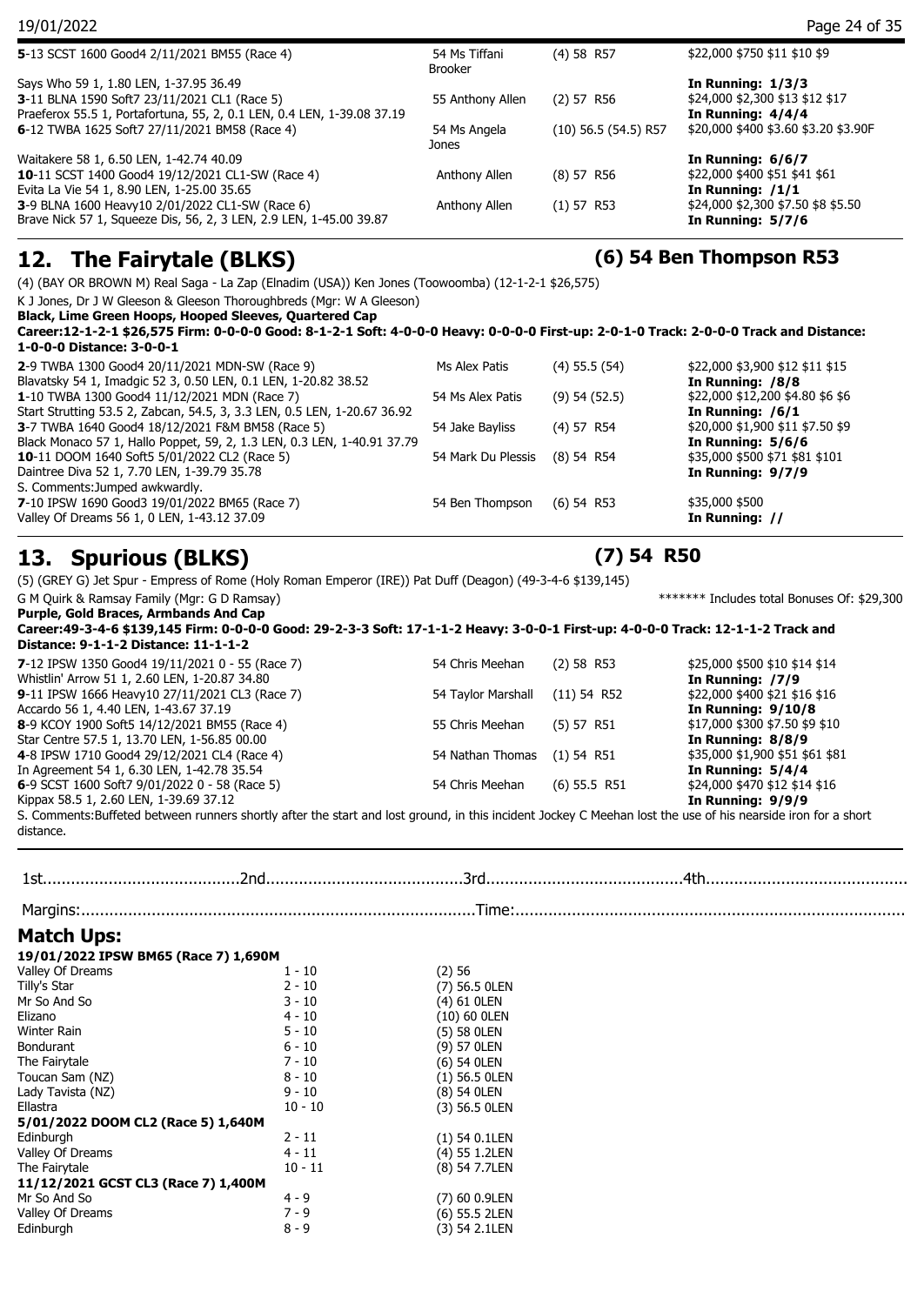## **8 05:10PM EVENTS AT IEEC.COM.AU BENCHMARK 68 Handicap 1350M**

Prizemoney: 1st: \$19800 2nd: \$6400 3rd: \$3200 4th: \$1900 5th: \$1200

A 1% deduction for Equine Welfare will be applied to all prizemoney prior to distribution.

### **01. Camp Rifle (BLKS) (8) 61.5 Matthew McGuren R73**

| Red Bloom 53.5 1, 2.90 LEN, 1-19.30 34.41                                                                                       |                    |                    | In Running: $/1/1$                          |
|---------------------------------------------------------------------------------------------------------------------------------|--------------------|--------------------|---------------------------------------------|
|                                                                                                                                 | McGuren            |                    |                                             |
| 10-12 DOOM 1350 Good4 15/01/2022 BM78 (Race 8)                                                                                  | 54 Matthew         | $(12)$ 56.5 R73    | \$35,000 \$500 \$14 \$20 \$18               |
| RENEGADE 61.5 1, Trogir, 52, 2, 1.3 LEN, 0.3 LEN, 1-23.36 36.90                                                                 |                    |                    | In Running: $/4/3$                          |
|                                                                                                                                 | <b>McGuren</b>     |                    |                                             |
| 3-12 INVL 1400 Soft5 1/01/2022 INVL CUP BM84 (Race 6)                                                                           | 55 Matthew         | $(11)$ 56.5 R75    | \$45,000 \$4,000 \$3.10 \$3.20 \$3.30F      |
| Ready To Humble 55 1, 11.60 LEN, 1-27.80 39.88                                                                                  |                    |                    | In Running: $/9/10$                         |
| 6-11 GUND 1400 Heavy10 12/11/2021 SNAKEGULLY BM92 (Race 7)                                                                      | 55 Michael Travers | $(6)$ 55 R76       | $$100,000$ \$3,000 \$10 \$11 \$8.50         |
| Top Me Up Again (NZ) 57 2, Righthere Rightnow, 55, 3, 1.8 LEN, 1.6 LEN, 1-26.44 35.81                                           |                    |                    | In Running: $/3/3$                          |
|                                                                                                                                 | McGuren            |                    | \$40,900 \$20,150 \$4.40 \$4.60 \$4         |
| Lady Riz 55 1, Lucky Banner 58.5 3, 0.40 LEN, 0.9 LEN, 1-22.76 00.00<br>1-11 KEMP 1450 Good4 5/11/2021 KEMPSEYCUP BM83 (Race 7) | 55 Matthew         | $(11)$ 55 (56) R70 | In Running: /7/6                            |
| 2-12 CBLE 1400 Good3 10/10/2021 BM66 (Race 6)                                                                                   | 55 Mathew Cahill   | $(12)$ 62.5 R69    | \$30,000 \$5,300 \$2.25 \$3.30 \$3.50F      |
| Distance: 1-0-1-0 Distance: 17-2-6-1                                                                                            |                    |                    |                                             |
| Career:33-5-7-3 \$165,615 Firm: 0-0-0-0 Good: 15-5-3-1 Soft: 14-0-4-1 Heavy: 4-0-0-1 First-up: 4-1-0-0 Track: 1-0-1-0 Track and |                    |                    |                                             |
| Yellow, Red Strawberry, Red Armbands                                                                                            |                    |                    |                                             |
| Racing (Mgr: G Wilson), L Windshuttle & D Meers                                                                                 |                    |                    |                                             |
| Cold Racing (Mgr: P Hatchell), J Fulwood, GTP Racing (Mgr: P Hangan), Beeanbee                                                  |                    |                    |                                             |
| Macdonald, T McKenzie, L Mooney, B Riley, B Sandford, M Sandford, M Slocum, Stone                                               |                    |                    |                                             |
| Sj Racing (Mgr: G Wilson), D Sampson, Mrs R Auld, T Auld, A Cooper, S Haldane, N                                                |                    |                    | ******* Includes total Bonuses Of: \$11,250 |
| (5) (BAY G) Shooting to Win - Mead (Galileo (IRE)) Tony Newing (Gosford) (33-5-7-3 \$165,615)                                   |                    |                    |                                             |
|                                                                                                                                 |                    |                    |                                             |

## **02. Tony's Decree (BLKS)**

(6) (BAY G) Duporth - Angel's Decree (Commands) Patrick Sexton (Oakey) (39-5-10-10 \$108,550) S P Mayer & Mrs M M Mayer

**Red, White Stripes, Dark Blue Sleeves, Red And White Striped Cap**

**Career:39-5-10-10 \$108,550 Firm: 0-0-0-0 Good: 29-4-8-8 Soft: 10-1-2-2 Heavy: 0-0-0-0 First-up: 5-1-1-0 Track: 9-1-3-3 Track and Distance: 7-1-1-3 Distance: 24-4-5-8**

**5**-8 SCST 1400 Soft5 14/03/2021 CL4-SW (Race 4) Michael Cahill (8) 59 R67 \$22,000 \$750 \$10 \$9.50 \$13 Red Doulton RETIRED 2021 57 1, 3.10 LEN, 1-25.31 35.54 **In Running: /3/4 5**-8 TWBA 1110 Soft5 13/11/2021 BM65 (Race 3) 54 Adin Thompson (8) 59.5 R66 \$20,000 \$650 \$26 \$31 \$31<br>Devil's Rite 53.5 1, 2.10 LEN, 1-07.29 36.39 **54 Adin Thompson** (8) 59.5 R66 **11 Running: /6/7** Devil's Rite 53.5 1, 2.10 LEN, 1-07.29 36.39 **3**-9 BBRG 1380 Good 11/12/2021 BM60 (Race 5) 55 Ms Hannah (5) 62.5 R65 Phillips \$8,500 \$750 \$2.20F Homecall 52 1, Express Dragon, 56, 2, 1.5 LEN, 3.3 LEN, 1-21.96 00.00<br>**1**-7 TWBA 1300 Good4 18/12/2021 BM62 (Race 1) 55.5 Paul Hamblin (1) 60.5 R65 \$20,000 \$11.000 \$10 \$10 \$9 **1**-7 TWBA 1300 Good4 18/12/2021 BM62 (Race 1) 55.5 Paul Hamblin (1) 60.5 R65 Rest Of The World 58.5 2, Perfect Encounter, 53.5, 3, 1.3 LEN, 0.8 LEN, 1-18.75 36.51 **In Running: /3/2**<br>**5.**9 IPSW 1350 Good4 29/12/2021 BM70 (Race 7) 54 Ryan Maloney (6) 58.5 R69 \$35,000 \$1,200 \$9 \$9.50 \$10 **5**-9 IPSW 1350 Good4 29/12/2021 BM70 (Race 7) 54 Ryan Maloney (6) 58.5 R69 Plutocrat 56 1, 1.30 LEN, 1-20.08 34.52 **In Running: /4/3**

### **03. Brook Hill (BLKS) (9) 59 Chris Whiteley R68**

**(11) 59.5 Ms Hannah Phillips** 

**R69**

(5) (BAY OR BROWN G) Hinchinbrook - Bellbird Hill (Ashkalani (IRE)) Bryan & Daniel Guy (Gold Coast) (23-4-4-2 \$91,525) K M D Chong & L Y H Chan **Gold Blue Collar and Cuffs Career:23-4-4-2 \$91,525 Firm: 0-0-0-0 Good: 14-2-3-1 Soft: 7-2-1-1 Heavy: 2-0-0-0 First-up: 3-0-0-1 Track: 5-0-2-0 Track and Distance: 1-0-0-0 Distance: 14-4-2-1 4**-7 GCST 1400 Heavy8 23/10/2021 CL4 (Race 5) 54 Chris Whiteley (6) 56.5 R66 \$22,000 \$1,050 \$2.70 \$2.60 \$3.10F Fish On 54 1, 1.40 LEN, 1-24.11 36.99 **In Running: /7/7** S. Comments:After being caught wide in the early stages, horse restrained to a rearward position near the 1200m **4**-6 GCST 1400 Heavy8 2/11/2021 CL4 (Race 3) 54 Chris Whiteley (5) 56.5 R66 \$22,000 \$1,050 \$3.70 \$3 \$3.50 Smooth Move 6 1, 4.60 LEN, 1-24.72 35.30 **In Running: /5/5** S. Comments:Near the 1100m, was steadied to avoid the heels of FAST THINKER, which shifted out to secure a position one off the fence. Raced keenly during the middle stages. Held up approaching the turn. Near the 200m was disappointed for a run and lost ground when SMART AS ATTACK laid in under pressure. Laid in under pressure in the home straight. **1**-10 GCST 1400 Good4 20/11/2021 CL5 (Race 9) 54 Chris Whiteley (2) 54.5 R65 \$22,000 \$12,200 \$7.50 \$9.50 \$9 Storm Attack 52.5 2, Pay With Cash, 56.5, 2, 0.1 LEN, 0.0 LEN, 1-21.20 35.89 **In Running: /7/6 5**-11 IPSW 1350 Good3 15/12/2021 CL5-SW (Race 7) Chris Whiteley (4) 57.5 R69 \$35,000 \$1,200 \$16 \$20 \$26 See Marie 55.5 1, 3.80 LEN, 1-18.85 34.89<br> **8**-9 GCST 1400 Soft7 26/12/2021 HCP (Race 5) **In Running: /6/4** 54 Jason Taylor (3) 54 R69 \$425,000 \$500 \$9 \$9.50 \$10 **8**-9 GCST 1400 Soft7 26/12/2021 HCP (Race 5) 54 Jason Taylor (3) 54 R69 Bold Warrior 55 1, 7.60 LEN, 1-23.08 34.95 **In Running: /7/6** S. Comments:Laid in during the early and middle stages.

### **04. Capri Of Tuffy (10) 58 Ms Leah Kilner (a2) R70**

(5) (BAY M) Zoffany (IRE) - Flibbertigibbet (Zabeel (NZ)) Robert Heathcote (Eagle Farm) (24-3-6-4 \$147,665) R D Tuffy **Example 2008** 2012 12:00 12:00 12:00 12:00 12:00 12:00 12:00 12:00 12:00 12:00 12:00 12:00 12:00 12:00 12:00 12:00 12:00 12:00 12:00 12:00 12:00 12:00 12:00 12:00 12:00 12:00 12:00 12:00 12:00 12:00 12:00 12:00

**Red, Yellow Lightning Bolt, Black Armbands, Yellow Lightning Bolts Cap Career:24-3-6-4 \$147,665 Firm: 0-0-0-0 Good: 14-3-4-1 Soft: 6-0-1-2 Heavy: 3-0-0-1 First-up: 6-0-1-0 Track: 1-1-0-0 Track and Distance: 1-1-0-0 Distance: 11-3-3-2**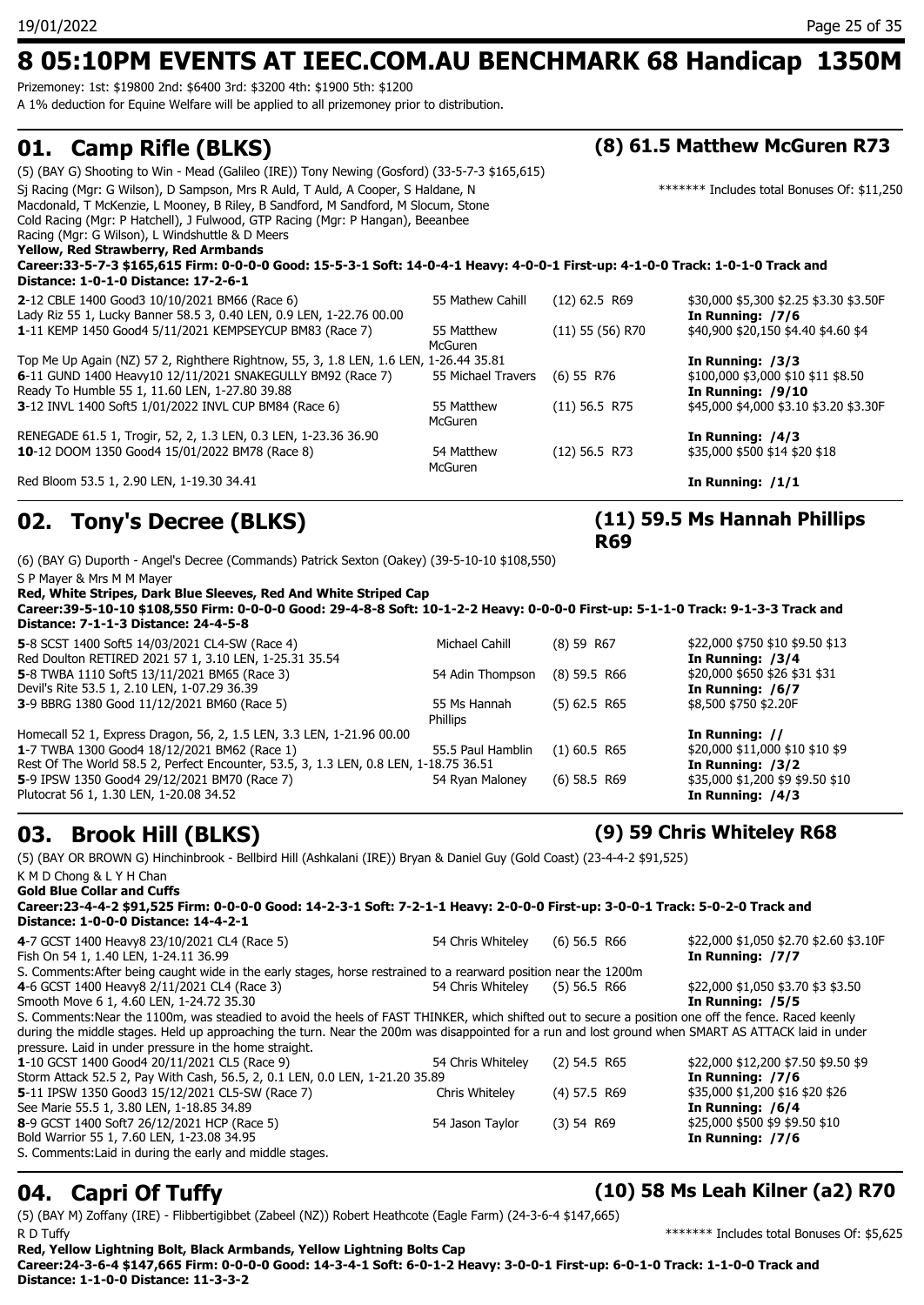| 19/01/2022                                                                                                                                                           |                   |                       | Page 26 of 35                                             |
|----------------------------------------------------------------------------------------------------------------------------------------------------------------------|-------------------|-----------------------|-----------------------------------------------------------|
| 2-4 RAND 1300 Good4 2/11/2021 F&M BM72 (Race 3)<br>The Crimson Idol 55 1, Hoover Lucy 56.5 3, 0.80 LEN, 0.8 LEN, 1-16.52 34.69                                       | 54 Brock Ryan     | (4) 54 (52) R57       | \$50,000 \$8,950 \$5.50 \$5<br>In Running: /4/4           |
| 5-6 RHIL 1500 Good3 17/11/2021 F&M BM72 (Race 4)<br>Nothinsweetaboutme 56.5 1, 2.90 LEN, 1-29.95 34.52                                                               | 54 Tyler Schiller | $(3)$ 54 $(51.5)$ R58 | \$50,000 \$2,000 \$6.50 \$6.50<br>In Running: /3/4        |
| 2-6 SCPT 1100 Synthetic 1/12/2021 F&M CL1 (Race 3)<br>Avolonte 54.5 1, Crymenotears 57.5 3, 0.50 LEN, 1.8 LEN, 1-04.83 00.00                                         | 54 Ryan Maloney   | $(2)$ 59 R61          | \$35,000 \$6,400 \$3.30 \$3.70 \$3.10<br>In Running: /5/4 |
| 1-12 IPSW 1350 Good3 15/12/2021 CL1 (Race 8)<br>COSMO KRAMER 57 2, Spirit's Charm, 55.5, 3, 2.3 LEN, 0.1 LEN, 1-19.49 34.77<br>S. Comments:Raced wide without cover. | 54 Ms Leah Kilner | $(9)$ 56 (54) R62     | \$35,000 \$19,800 \$4.40 \$6 \$6<br>In Running: $/3/3$    |
| 1-10 SCST 1400 Good3 22/12/2021 CL2 (Race 8)<br>Regimental Band 58.5 2, Yourjokingme Right, 58, 3, 0.1 LEN, 1.8 LEN, 1-22.98 36.18                                   | 54 Ms Leah Kilner | $(6)$ 57.5 (55.5) R66 | \$35,000 \$19,800 \$4.80 \$5 \$4.40<br>In Running: /6/7   |

### **05. Vitesse Francais (6) 58 Jim Byrne R66**

(4) (BROWN G) So You Think (NZ) - Returntosender (Elusive City (USA)) Kelly Schweida (Eagle Farm) (6-2-0-3 \$49,700) R M Wanless & Mrs J M Wanless

**Wanless Tartan, Yellow Seams, Yellow Pom Pom**

| Career:6-2-0-3 \$49,700 Firm: 0-0-0-0 Good: 3-2-0-1 Soft: 3-0-0-2 Heavy: 0-0-0-0 First-up: 1-0-0-0 Track: 0-0-0-0 Track and Distance:<br>0-0-0-0 Distance: 1-0-0-0 |  |            |                                 |
|--------------------------------------------------------------------------------------------------------------------------------------------------------------------|--|------------|---------------------------------|
| $\bullet$ 0.000111660.0.00010610001.01110111.10 01                                                                                                                 |  | $\sim$ $-$ | $+25.000 + 2.200 + 0.15 + 0.50$ |

| 3-9 DOOM 1660 Soft5 23/06/2021 3Y MDN-SW (Race 3)                                            | James Orman    | $(8)$ 57       | \$35,000 \$3,200 \$8 \$6 \$8.50         |
|----------------------------------------------------------------------------------------------|----------------|----------------|-----------------------------------------|
| She's An Eagle 55 1, Whodat, 57, 2, 1.3 LEN, 1.2 LEN, 1-41.28 36.57                          |                |                | In Running: $8/7/8$                     |
| 3-9 E FM 1800 Good4 7/07/2021 MDN-SW (Race 1)                                                | James Orman    | $(6)$ 57       | \$35,000 \$3,200 \$3.90 \$3.80 \$3.90   |
| Victoria Park 57 1, Whodat, 57, 2, 1.3 LEN, 1.2 LEN, 1-51.94 37.46                           |                |                | In Running: $6/6/3$                     |
| S. Comments: Inclined to race greenly under pressure in the home straight.                   |                |                |                                         |
| 1-8 DOOM 1650 Good4 28/07/2021 MDN-SW (Race 1)                                               | James Orman    | $(6)$ 57       | \$35,000 \$19,800 \$1.80 \$1.95 \$1.90F |
| Applications (NZ) 57 2, Green Protector, 57, 3, 0.2 LEN, 2.3 LEN, 1-39.99 35.44              |                |                | In Running: $2/2/2$                     |
| 1-11 DOOM 1630 Good4 11/08/2021 BM65 (Race 8)                                                | 54 James Orman | $(4)$ 57.5 R62 | \$35,000 \$19,800 \$3.10 \$3.90 \$4.20F |
| Wild Sheila 58.5 2, Cheers to All, 58, 3, 0.5 LEN, 0.3 LEN, 1-39.58 34.91                    |                |                | In Running: $3/3/2$                     |
| 3-8 DOOM 1650 Soft6 18/08/2021 BM72 (Race 6)                                                 | 54 James Orman | (3) 56 R66     | \$35,000 \$3,200 \$3.20 \$3.40 \$3.40F  |
| Montez 54 1, Lady Solerno, 52.5, 2, 1.8 LEN, 2.2 LEN, 1-41.74 35.77                          |                |                | In Running: $2/2/2$                     |
| Trial - 1 0L DEAG (Trial 1) Thursday, December 30, 2021 (No Res) 1200m J Byrne Soft5 1-10.39 |                |                |                                         |
|                                                                                              |                |                |                                         |

(5) (BAY G) Hidden Dragon - Royal Yangtze (Royal Academy (USA)) Les Ross (Eagle Farm) (29-3-5-2 \$114,250) Ms L Ung  $******$  Includes total Bonuses Of: \$20,100

**Sky Blue, White Sleeves And Cap**

**Career:29-3-5-2 \$114,250 Firm: 0-0-0-0 Good: 20-2-3-1 Soft: 7-1-1-1 Heavy: 2-0-1-0 First-up: 5-1-1-0 Track: 9-3-2-0 Track and Distance: 4-1-1-0 Distance: 11-1-2-2**

| 5-8 IPSW 1200 Soft5 29/09/2021 CG&E BM68 (Race 7)                            | 54 Sheriden      | $(4)$ 56.5 (53.5) R63   | \$35,000 \$1,200 \$18 \$18 \$20        |
|------------------------------------------------------------------------------|------------------|-------------------------|----------------------------------------|
|                                                                              | Tomlinson        |                         |                                        |
| Doctor Teekay 57 1, 3.80 LEN, 1-10.66 35.77                                  |                  |                         | In Running: $/2/2$                     |
| 2-9 IPSW 1350 Good4 20/10/2021 CG&E 0 - 65 (Race 7)                          | 54 Sheriden      | $(9)$ 57.5 (54.5) R62   | \$35,000 \$6,400 \$17 \$16 \$18        |
|                                                                              | Tomlinson        |                         |                                        |
| Mishani Conman 56.5 1, Danish Fortune 56 3, 0.50 LEN, 0.2 LEN, 1-21.20 35.17 |                  |                         | In Running: $/2/1$                     |
| S. Comments: Bumped on jumping. Raced 3 wide without cover for the majority. |                  |                         |                                        |
| <b>10-11 E FM 1400 Good4 6/11/2021 NMW (Race 7)</b>                          | 54 Sheriden      | $(6)$ 54 $(52)$ R63     | \$75,000 \$1,000 \$26 \$21 \$31        |
|                                                                              | Tomlinson        |                         |                                        |
| Nicci's Spirit 54 1, 7.40 LEN, 1-25.19 35.74                                 |                  |                         | In Running: /8/9                       |
| 8-10 SCST 1200 Good4 17/12/2021 BM65 (Race 4)                                | 54.5 Sheriden    | $(9)$ 57.5 (56) R62     | \$25,000 \$500 \$26 \$21 \$26          |
|                                                                              | Tomlinson        |                         |                                        |
| Princess Tenko 57.5 1, 1.90 LEN, 1-12.18 35.29                               |                  |                         | In Running: $/8/10$                    |
| 3-9 GATT 1400 Soft7 1/01/2022 BM62 (Race 7)                                  | 55 Ms Lilli Barr | $(3)$ 58.5 $(55.5)$ R61 | \$19,000 \$1,700 \$3.30 \$2.90 \$2.70F |
| Eskdale Girl 55.5 1, Poetic Choice, 55.5, 2, 0.1 LEN, 0.8 LEN, 1-24.59 00.00 |                  |                         | In Running: /3/3                       |
| S. Comments: Jumped awkwardly and shifted in.                                |                  |                         |                                        |

### **07. In Great Nic (BLKS) (3) 54.5 Taylor Marshall R63**

(5) (BROWN M) Nicconi - Laura Magne (King Charlemagne (USA)) Robert Heathcote (Eagle Farm) (28-3-4-5 \$97,300) R J Slade, S R Fisher, Ms A C Cox, Miss E J Seckington, T Seckington, G R Meyer, C H Burke, V L Woods, Ms B Woods, D C Benson, J Schier, W Spann, Mrs V A Cameron, G A S Cameron, Mrs P N Beesley, T D O'neill & R R Ling \*\*\*\*\*\*\* Includes total Bonuses Of: \$18,000 **White, Gold And Black Band, Black And Gold Stars Sleeves, Black Cap Career:28-3-4-5 \$97,300 Firm: 0-0-0-0 Good: 17-2-2-4 Soft: 9-0-1-1 Heavy: 2-1-1-0 First-up: 7-1-0-2 Track: 9-2-2-2 Track and Distance: 7-2-2-0 Distance: 13-2-3-0 4**-10 SCST 1200 Good4 24/10/2021 0 - 58 (Race 6) 54 Ms Leah Kilner (1) 57.5 (56) R58 \$25,000 \$1,100 \$3.80 \$2.30 \$2.60F Purple Diamond 57 1, 1.10 LEN, 1-11.78 35.57 **In Running: /9/9 5**-10 IPSW 1350 Soft7 10/11/2021 BM72 (Race 7) 54 Taylor Marshall (8) 54 R58 Spokesman 56 1, 4.10 LEN, 1-21.07 35.49 **In Running: /2/3 1**-9 IPSW 1350 Heavy8 3/12/2021 F&M BM58 (Race 5) 54.5 Taylor Marshall \$22,000 \$12,200 \$7.50 \$8.50 \$6.50 Hallo Poppet 58.5 2, Willinga Panache, 6, 3, 0.5 LEN, 0.5 LEN, 1-22.01 35.42 **In Running: /2/3 2**-9 IPSW 1350 Good3 24/12/2021 BM65 (Race 7) 54 Taylor Marshall (8) 55 R61 \$22,000 \$3,900 \$5.50 \$6 \$4.60 Expert Eye 54.5 1, Tilly's Star 57 3, 0.20 LEN, 0.2 LEN, 1-19.15 35.50 **In Running: /4/4**

S. Comments:Raced wide throughout without cover. **2-11 IPSW 1350 Heavy8 8/01/2022 BM65 (Race 9) 54 Travis Wolfgram (2) 55.5 R62 \$24,000 \$4,100 \$4.80 \$7.50 \$8.50** Serena (NZ) 53.5 1, Doomani (NZ) 57.5 3, 0.80 LEN, 1.0 LEN, 1-22.09 36.31 **In Running: /4/4**

### **06. River Rocket (1) 55.5 Ben Thompson R61**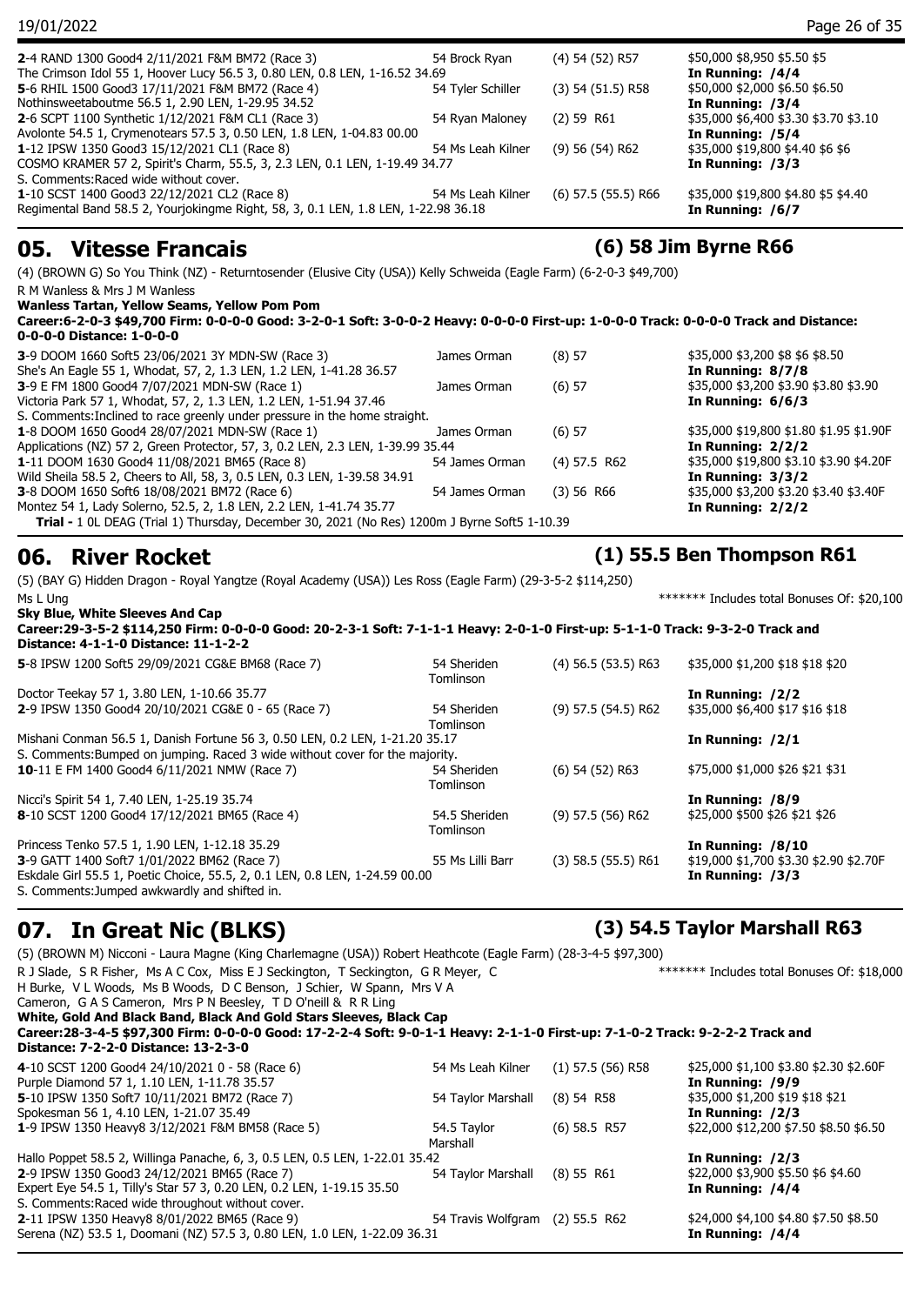**08. Rip City (BLKS) (4) 54.5 Mark Du Plessis R59** (6) (BAY OR BROWN G) Statue Of Liberty (USA) - Myers Rose (Henrythenavigator (USA)) Ken Jones (Toowoomba) (33-2-4-6 \$75,532)

C W Keating, Ms B L Burley, C J Spottiswood, G D Langmaid, C Brownhill, M A Poes, R \*\*\*\*\*\*\* Includes total Bonuses Of: \$1,850

W Ralph, N P Hammond, H Curry & Ms M A Seebold

**Black, Lime Green Hoops, Hooped Sleeves, Quartered Cap**

**Career:33-2-4-6 \$75,532 Firm: 0-0-0-0 Good: 19-2-3-4 Soft: 9-0-0-2 Heavy: 2-0-1-0 First-up: 6-0-0-1 Track: 2-0-0-0 Track and Distance: 0-0-0-0 Distance: 10-0-3-3**

| 3-9 GATT 1400 Soft5 21/10/2021 CL3 (Race 4)                            | 54 Jackson Murphy  | $(4)$ 57.5 R59      | \$17,000 \$1,650 \$9.50 \$9 \$20 |
|------------------------------------------------------------------------|--------------------|---------------------|----------------------------------|
| Fast Thinker 58.5 1, Lolarosie, 55, 2, 0.5 LEN, 2.5 LEN, 1-24.30 35.96 |                    |                     | In Running: /9/9                 |
| 7-10 TWBA 1100 Soft6 4/12/2021 BM62 (Race 1)                           | 54.5 Ms Alex Patis | $(4)$ 57.5 (56) R59 | \$20,000 \$400 \$21 \$26         |
| Ovidius 57 1, 6.50 LEN, 1-06.89 36.12                                  |                    |                     | In Running: /8/8                 |
| 5-7 TWBA 1300 Good4 18/12/2021 BM62 (Race 1)                           | 55.5 Jake Bayliss  | $(7)$ 57 R58        | \$20,000 \$650 \$12 \$19 \$21    |
| Tony's Decree 60.5 1, 5.20 LEN, 1-18.75 36.51                          |                    |                     | In Running: /7/6                 |
| 2-11 SCST 1300 Heavy8 27/12/2021 BM62 (Race 8)                         | 54 Ms Samantha     | $(7)$ 56.5 R57      | \$22,000 \$3,900 \$91 \$71 \$51  |
|                                                                        | Collett            |                     |                                  |
| Doomani (NZ) 57 1, Redstone 58.5 3, 0.10 LEN, 0.5 LEN, 1-19.39 36.63   |                    |                     | In Running: /6/5                 |
| S. Comments: Raced three wide without cover throughout the event.      |                    |                     |                                  |
| 5-7 DOOM 1350 Soft5 5/01/2022 CL4 (Race 2)                             | 54 Ms Samantha     | $(7)$ 54 R59        | \$35,000 \$1,200 \$51 \$71 \$71  |
|                                                                        | Collett            |                     |                                  |
| Moonan Me 55 1, 4.70 LEN, 1-20.39 34.17                                |                    |                     | In Running: /3/3                 |
| S. Comments: Hampered at the start when bumped by RICHETTI.            |                    |                     |                                  |

### **09. Round of Applause**

### **(5) 54.5 Ms Brooke Ainsworth R59**

| R Litton, Mrs C J Litton, A R Litton & Miss C A Litton                                                                        |                           |                |                                     |
|-------------------------------------------------------------------------------------------------------------------------------|---------------------------|----------------|-------------------------------------|
| Red And White Quarters, White Sleeves, Blue Armbands, White Cap                                                               |                           |                |                                     |
| Career:28-3-0-9 \$74,250 Firm: 0-0-0-0 Good: 17-2-0-6 Soft: 9-1-0-2 Heavy: 2-0-0-1 First-up: 6-0-0-3 Track: 4-0-0-2 Track and |                           |                |                                     |
| Distance: 1-0-0-1 Distance: 5-1-0-1                                                                                           |                           |                |                                     |
| 4-8 BDST 1650 Good4 25/04/2021 CL2 (Race 6)                                                                                   | 54 Ms Brooke<br>Ainsworth | $(8)$ 58.5 R58 | \$17,000 \$800 \$2.80 \$3.10 \$3.50 |
| Toffie Lady RETIRED 2022 56.5 1, 3.50 LEN, 1-41.01 37.40                                                                      |                           |                | In Running: $2/2/2$                 |
| S. Comments: Raced wide in the early stages. Rider B Ainsworth reported that her mount laid in throughout the event.          |                           |                |                                     |
| 1-14 LISM 1526 Soft5 22/06/2021 BM58 (Race 6)                                                                                 | 55 Ms Brooke<br>Ainsworth | $(12)$ 57 R50  | \$22,000 \$11,200 \$10 \$14 \$14    |
| Zavy's Hope RETIRED 2021 59 2, Autmed RETIRED 2021, 56.5, 3, 0.2 LEN, 0.2 LEN, 1-32.72 36.54                                  |                           |                | In Running: /2/2                    |
| 7-7 SCST 1600 Soft5 18/07/2021 CL3 (Race 4)                                                                                   | 54 Ms Brooke<br>Ainsworth | $(3)$ 55.5 R61 | \$22,000 \$400 \$11 \$17 \$19       |
| Fighting Commando 56.5 1, 8.10 LEN, 1-36.95 35.28                                                                             |                           |                | In Running: $1/1/2$                 |
| 4-5 GCST 1800 Good4 7/08/2021 CL4 (Race 2)                                                                                    | 54 Ms Brooke<br>Ainsworth | $(5)$ 55.5 R60 | \$22,000 \$1,050 \$15 \$19 \$21     |
| Honorable Spirit 57 1, 5 LEN, 1-49.58 34.44                                                                                   |                           |                | In Running: $5/5/5$                 |
| S. Comments: Change of tactics not reported to Stewards, ridden with cover.                                                   |                           |                |                                     |
| 3-6 IPSW 1350 Good4 31/12/2021 CL3 (Race 5)                                                                                   | 54 Ms Brooke<br>Ainsworth | $(6)$ 54.5 R59 | \$25,000 \$2,400 \$26 \$31          |
| Cold Hard Fact 54.5 1, Pay With Cash, 59.5, 2, 1.5 LEN, 0.5 LEN, 1-20.17 35.17<br>S. Comments: Over-raced when leading.       |                           |                | In Running: $/1/1$                  |

### **10. Dream Song (BLKS) (7) 54 Ms Wendy Peel (a3) R62**

(5) (BROWN M) Your Song - Dreams And Desires (Encosta de Lago) Pat Duff (Deagon) (22-3-4-5 \$82,760) P Duff  $******$  Includes total Bonuses Of: \$5,625

(6) (BAY G) Fruehling (IRE) - Great Cheer (Arena) Ray Litton (Beaudesert) (28-3-0-9 \$74,250)

**Purple, Yellow Sleeves, White Armbands And Cap Career:22-3-4-5 \$82,760 Firm: 0-0-0-0 Good: 10-1-2-0 Soft: 9-2-2-4 Heavy: 3-0-0-1 First-up: 4-1-0-1 Track: 3-2-0-0 Track and Distance: 2-1-0-0 Distance: 11-1-1-3 5**-13 E FM 1400 Good4 8/09/2021 CL2 (Race 8) 54 Ms Kate Cowan (8) 54 (51) R61 \$35,000 \$1,200 \$18 \$21 \$21 Sienna's Choice 54 1, 2.80 LEN, 1-26.22 35.04 **In Running: /8/8 5**-10 GCST 1400 Good3 25/09/2021 F&M CL2 (Race 7) 54 Ms Kate Cowan (8) 57.5 (56) R60 \$22,000 \$750 \$16 \$20 \$14 Ciccina (NZ) 59 1, 4.80 LEN, 1-23.05 34.63 **In Running: /9/10 3**-6 BDST 1400 Soft5 4/10/2021 F&M CL2-SW (Race 1) Ms Kate Cowan (4) 59 R59 \$17,000 \$1,650 \$2.25 \$2.50 \$2.35F Loburn Lass 57 1, Rozeira, 56, 2, 1.3 LEN, 0.1 LEN, 1-22.74 36.29 **In Running: /4/3 6**-14 SCST 1400 Good4 17/10/2021 BM58 (Race 8) 54 Ms Kate Cowan (7) 57.5 (56) R59 \$22,000 \$400 \$8 \$11 \$9 Torowoto 58.5 1, 2.70 LEN, 1-24.39 36.06 **In Running: /11/13 1**-8 IPSW 1680 Soft7 10/11/2021 CL2 (Race 5) 54 Ms Kate Cowan (4) 55 (52) R58 \$35,000 \$19,800 \$9 \$11 \$9.50 Northern Woods (NZ) 54.5 2, Jakkalberry Finn (NZ), 58.5, 3, 1 LEN, 0.2 LEN, 1-44.37 35.65 **In Running: 3/3/4**

(8) (BAY M) Zariz - Highly Elated (Fraar (USA)) Michael Hemmings (Warwick) (91-7-10-11 \$157,742)

B M Burgess, Mrs A Grills, P A Grills, R S Grills & Bileena Stud (Mgr: Mrs N R Hemmings)

**Dark Green, Orange Stripes And Sleeves, Dark Green Cap**

**Career:91-7-10-11 \$157,742 Firm: 4-0-0-0 Good: 67-4-8-10 Soft: 16-3-2-0 Heavy: 4-0-0-1 First-up: 7-0-0-0 Track: 12-1-0-0 Track and Distance: 8-1-0-0 Distance: 35-5-3-4**

**10**-12 E FM 1300 Good4 11/12/2021 SUMM PROV NMW (Race 9) 54 Sheriden (5) 54 R58

Tomlinson

(5) 54 R58 \$105,000 \$1,000 \$101 \$101

## **11. Abb Roy (2) 54 Micheal Hellyer R58**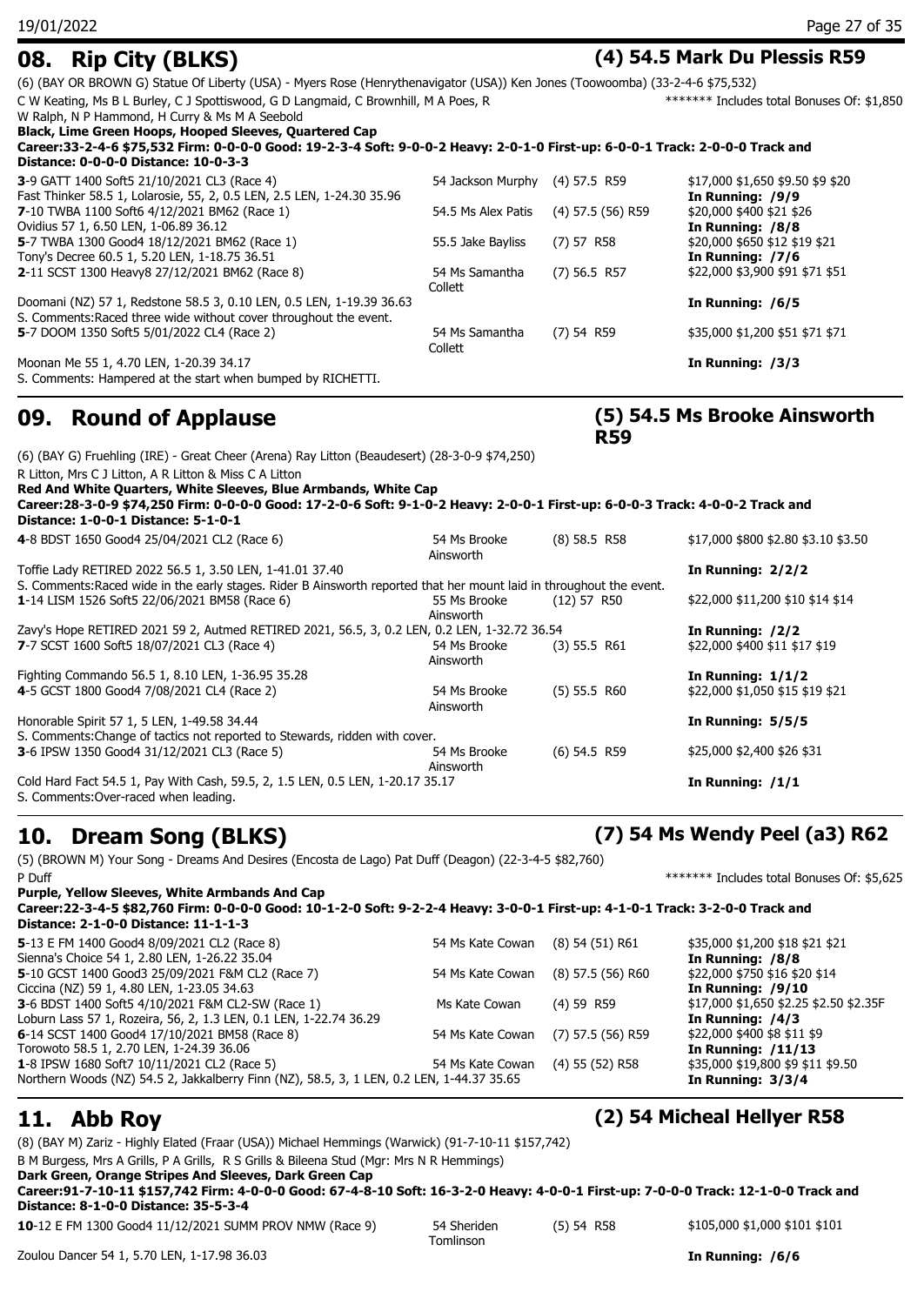| 7-8 WARW 1350 Good4 19/12/2021 HCP (Race 6)                                                                            |         | 55 Ms Isabella<br>Rabjones | $(6)$ 55 $(53.5)$ R58 | \$15,000 \$15                                      |  |
|------------------------------------------------------------------------------------------------------------------------|---------|----------------------------|-----------------------|----------------------------------------------------|--|
| Murless (NZ) 58 1, 9.20 LEN, 1-18.80 00.00                                                                             |         |                            |                       | In Running: //                                     |  |
| 2-9 TWBA 1300 Good4 23/12/2021 0 - 58 (Race 6)                                                                         |         | 54 Ms Stephanie<br>Lacy    | $(2)$ 57 R58          | \$20,000 \$3,500 \$8 \$6.50 \$5.50                 |  |
| Vladking 53.5 1, Gaius Julius 57 3, 1.80 LEN, 0.1 LEN, 1-19.74 36.46<br>S. Comments: Raced keenly in the early stages. |         |                            |                       | In Running: /5/4                                   |  |
| 4-8 TARM 1400 Good 1/01/2022 HCP (Race 4)                                                                              |         | 55 Ms Tessa<br>Townsend    | (3) 55 R58            | \$9,500 \$212 \$5                                  |  |
| Raiden 6 1, 4.30 LEN, 1-22.41 00.00                                                                                    |         |                            |                       | In Running: //                                     |  |
| 9-12 WARW 1350 Good4 15/01/2022 0 - 60 (Race 8)<br>Not Liable 54 1, 6.90 LEN, 1-19.82 35.68                            |         | 54 Ms Isabella Teh         | $(10)$ 56 (54) R58    | $$19,000$ \$400 \$14 \$16 \$18<br>In Running: /5/8 |  |
|                                                                                                                        |         |                            |                       |                                                    |  |
|                                                                                                                        |         |                            |                       |                                                    |  |
|                                                                                                                        |         |                            |                       |                                                    |  |
| <b>Match Ups:</b>                                                                                                      |         |                            |                       |                                                    |  |
| 18/12/2021 TWBA BM62 (Race 1) 1,300M                                                                                   |         |                            |                       |                                                    |  |
| Tony's Decree                                                                                                          | $1 - 7$ | $(1)$ 60.5                 |                       |                                                    |  |
| Rip City                                                                                                               | $5 - 7$ | (7) 57 5.2LEN              |                       |                                                    |  |
|                                                                                                                        |         |                            |                       |                                                    |  |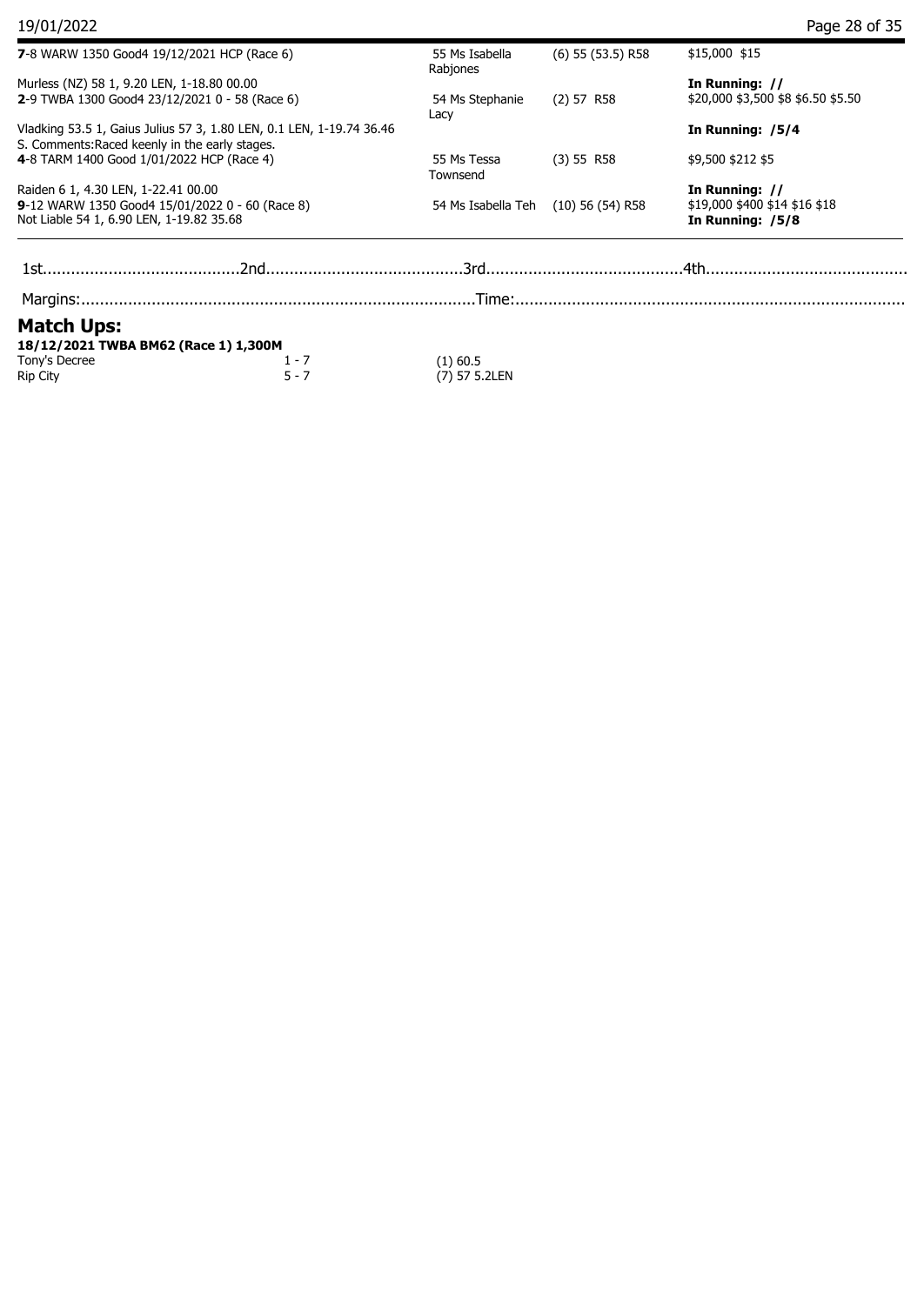Prizemoney: 1st: \$19800 2nd: \$6400 3rd: \$3200 4th: \$1900 5th: \$1200

A 1% deduction for Equine Welfare will be applied to all prizemoney prior to distribution.

## **01. Day Day Supreme (BLKS) (4) 59 Marnu Potgieter (a3) R62**

(4) (BAY G) Casino Prince - Poppy Red (Testa Rossa) Barry Baldwin (Eagle Farm) (8-1-1-2 \$35,775) Strike Thoroughbred (Mgr: A Chan) **Yellow, Red Vee, Lilac Checked Sleeves And Cap Career:8-1-1-2 \$35,775 Firm: 0-0-0-0 Good: 4-0-1-1 Soft: 1-0-0-0 Heavy: 3-1-0-1 First-up: 1-0-0-0 Track: 2-0-1-1 Track and Distance: 2-0-1-1 Distance: 6-1-1-2 2**-12 IPSW 1350 Good3 4/11/2021 MDN-SW (Race 4) Mark Du Plessis (12) 57.5 \$24,000 \$4,100 \$2 \$2.50 \$2.70 Eightythree Bricks 57.5 1, Vantan Express 56 3, 0.20 LEN, 0.3 LEN, 1-20.50 35.68 **In Running: /1/1 5**-13 SCST 1400 Heavy8 3/12/2021 MDN (Race 2) 54 Mark Du Plessis (3) 59 \$24,000 \$775 \$4.60 \$5 \$4.80 Vantan Express 57.5 1, 2.80 LEN, 1-24.81 37.27 **In Running: /4/4 1**-12 DOOM 1350 Heavy8 10/12/2021 MDN-SW (Race 4) Marnu Potgieter (1) 57.5 (54.5) \$37,000 \$20,700 \$5 \$2.90 \$2.70F Pushkin 57.5 2, Critical Thinker, 57.5, 3, 2 LEN, 2.5 LEN, 1-20.78 36.64 **In Running: /3/1 8**-10 GCST 1400 Soft7 26/12/2021 CL1 (Race 8) 54 Marnu Potgieter (9) 59 (57.5) R62 \$25,000 \$500 \$6 \$16 \$18 Sovereign Legend 56.5 1, 12.20 LEN, 1-24.20 36.08 S. Comments:Apprentice M Potgeiter was unable to offer any tangible explanation for the performance of the gelding, which drifted notably in betting other than it had a tendency to lay out throughout the event. A post-race veterinary examination failed to reveal any abnormalities.<br>3-14 IPSW 1350 Heavy8 8/01/2022 CL1 (Race 10) 54.500 559 R62 518 550,000 \$4,500 \$20 \$18 \$18 **3-14 IPSW 1350 Heavy8 8/01/2022 CL1 (Race 10) 54 Sairyn Fawke (7) 59 R62** Powerwolf (NZ) 51 1, Military Gambler, 6, 2, 0.1 LEN, 0.3 LEN, 1-22.52 36.89 **In Running: /3/3 02. Heavenly Journey \* (3) 59 R62** (7) (BAY G) Longhorn - Amidala Diva (Greenwood Lake (USA)) Bruce Brown (Eagle Farm) (14-1-4-3 \$40,500) M O Price, G A Jacobs, D L Pullman, B W Brown, D J Kelley, K Redenbach, Mana Racing (Mgr: M Mana), Ms R Creese, A O'Neill & A Paolino **Red, White Stars, Royal Blue Armbands And Cap Career:14-1-4-3 \$40,500 Firm: 0-0-0-0 Good: 8-0-3-1 Soft: 6-1-1-2 Heavy: 0-0-0-0 First-up: 4-0-1-1 Track: 4-0-1-1 Track and Distance: 0-0-0-0 Distance: 7-1-1-1 11**-12 SCST 1400 Good4 1/11/2019 CL1 (Race 4) 54 Ms Madeleine (3) 59 (57) R63 **Wishart** (3) 59 (57) R63 \$30,000 \$4.40 \$4.60 \$5EF Real Elusive 54 1, 7.40 LEN, 1-23.98 35.59 **In Running: /10/11**

S. Comments:Was restrained from heels after passing the 1000m and raced wide from that point onwards.<br>
9-12 DOOM 1350 Good4 3/06/2020 CL1 (Race 6) 55 Adin Thompson (1) 59 (57) R62 **9**-12 DOOM 1350 Good4 3/06/2020 CL1 (Race 6) 55 Adin Thompson (1) 59 (57) R62 \$35,000 \$500 \$12 \$21 \$19 Expert Eye 56 1, 7.80 LEN, 1-19.90 34.97 **In Running: /6/5** S. Comments:Began fairly before mustering speed. **SB-**11 DOOM 1350 Good4 27/06/2020 CL6-SW (Race 6) Adin Thompson (14) 55.5 (53.5) R61 \$65,000 34.18 **In Running: // 2**-10 IPSW 1200 Good3 24/12/2021 CL1-SW (Race 4) Ms Jasmine (1) 59 (56) R61 Cornish \$22,000 \$3,900 \$21 \$19 \$26 Le Heros 59 1, Mistress Of Doom 57 3, 1 LEN, 0.8 LEN, 1-09.85 33.83 **In Running: /6/5** S. Comments:Obliged to race in restricted room from the 900m and made contact with the running rail on a number of occasions.<br>7-10 IPSW 1200 Good3 19/01/2022 0 - 65 (Race 6) 59.54 Adin Thompson (6) 57.5 (55.5) R62 \$35,000 **7**-10 IPSW 1200 Good3 19/01/2022 0 - 65 (Race 6)

Bella Royale 54.5 1, 2.50 LEN, 1-09.75 35.15 **In Running: //**

A D Ross, J L Atkinson, H J Brown, C W Ross, Mrs A K Ross, M J Twomey, Mrs C A

**Lime Green, Purple Diagonal Stripes And Sleeves, White Armbands, Purple Seams Cap**

### **03. Ostermeier (BLKS) (5) 58 Taylor Marshall R60** (4) (BAY OR BROWN G) Lucas Cranach (GER) - Pinball Lass (NZ) (Pins) Alyssa & Troy Sweeney (Toowoomba) (9-1-5-0 \$35,100)

Twomey, G O Ross & Mrs S L Ross

**Career:9-1-5-0 \$35,100 Firm: 0-0-0-0 Good: 7-1-3-0 Soft: 2-0-2-0 Heavy: 0-0-0-0 First-up: 2-1-0-0 Track: 2-0-1-0 Track and Distance: 0-0-0-0 Distance: 2-0-1-0 5**-12 TWBA 1300 Good4 11/09/2021 CL1 (Race 1) 54 Jackson Morris (9) 56.5 R57 \$20,000 \$650 \$18 \$19 \$21 Dragon Pins 52 1, 3.80 LEN, 1-19.72 35.50 **In Running: /10/9 2**-9 DOOM 1660 Soft5 26/09/2021 CL1-SW (Race 7) Taylor Marshall (7) 59 R56 \$35,000 \$6,400 \$21 \$21 \$21 \$21 \$21<br>Blaze Seven (NZ) 57 1, Dear Sibling 56 3, 0.20 LEN, 0.4 LEN, 1-41.96 34.44 Blaze Seven (NZ) 57 1, Dear Sibling 56 3, 0.20 LEN, 0.4 LEN, 1-41.96 34.44 **2**-9 GCST 1800 Good4 9/10/2021 CL1 (Race 7) 54 Noel Callow (1) 58 R58 \$22,000 \$3,900 \$2.40 \$2.35 \$2.50F<br>Dear Sibling 59 1, Harmony Nation 58.5 3, 0.10 LEN, 0.3 LEN, 1-50.30 35.84 **10 and 58.64** In Running: 8/8/8 Dear Sibling 59 1, Harmony Nation 58.5 3, 0.10 LEN, 0.3 LEN, 1-50.30 35.84 **2**-11 IPSW 2150 Good4 27/10/2021 CL2 (Race 7) 54 Taylor Marshall (8) 55.5 R59 \$35,000 \$6,400 \$17 \$19 \$18<br>Rapaport (NZ) 59 1, Southern Stock (NZ) 55.5 3, 0.10 LEN, 2.0 LEN, 2-13.21 36.48 Rapaport (NZ) 59 1, Southern Stock (NZ) 55.5 3, 0.10 LEN, 2.0 LEN, 2-13.21 36.48 S. Comments:Slow to begin. **2**-9 SCST 2200 Soft7 12/11/2021 BM65 (Race 8) 54 Taylor Marshall (4) 57 R60 \$22,000 \$3,900 \$2.50 \$3.40 \$3.60 Shebringzit 59 1, Lady Solerno 55.5 3, 2 LEN, 0.8 LEN, 2-22.08 36.34 **In Running: 4/4/3 Trial -** 6 9.7L TWBI (Trial 4) Thursday, January 6, 2022 (CL2) 925m G Geran Soft5 0-55.99 1st-Red Wave **04. Dembe (15) 57 Les Tilley R61**

(3) (BAY G) Maurice (JPN) - Al Samoud (Desert Prince (IRE)) Kelly Schweida (Eagle Farm) (6-1-1-0 \$28,600) J D McDonald, Dalton Racing (Mgr: A B Dalton), A J Williams, Mrs S L Hamilton, J Capuzzo, Mrs L M Capuzzo, P R Hamilton, K M Schweida & NBTL (Mgr: B Dangerfield) **Red, Black Maltese Cross And Cap**

**Career:6-1-1-0 \$28,600 Firm: 0-0-0-0 Good: 1-1-0-0 Soft: 4-0-1-0 Heavy: 1-0-0-0 First-up: 2-0-0-0 Track: 2-1-0-0 Track and Distance: 1-1-0-0 Distance: 2-1-0-0**

**2**-11 SCST 1000 Soft5 4/06/2021 2Y MDN (Race 3) 55 Ron Stewart (7) 57.5 \$22,000 \$3,900 \$8.50 \$7 \$7

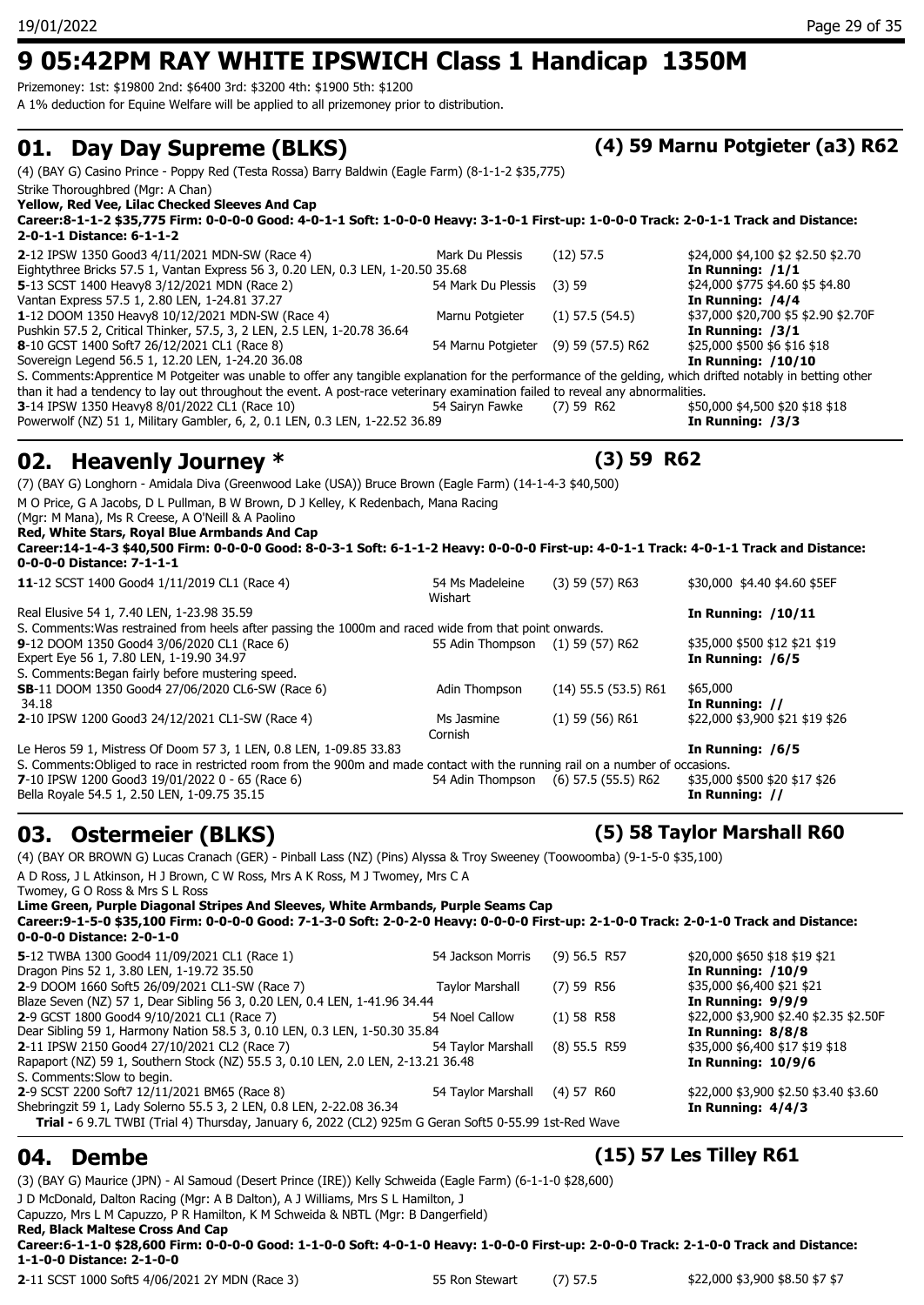| 19/01/2022                                                                                                                                                                                                                                                                                                                                                                                                   |                             |                         | Page 30 of 35                                     |
|--------------------------------------------------------------------------------------------------------------------------------------------------------------------------------------------------------------------------------------------------------------------------------------------------------------------------------------------------------------------------------------------------------------|-----------------------------|-------------------------|---------------------------------------------------|
| Sweet Margot May 56 1, Maximum Output 58.5 3, 1 LEN, 0.2 LEN, 0-59.20 35.31                                                                                                                                                                                                                                                                                                                                  |                             |                         | In Running: $/1/1$                                |
| 5-9 DOOM 1350 Soft5 23/06/2021 2Y MDN (Race 1)                                                                                                                                                                                                                                                                                                                                                               | 54 Ron Stewart              | (5) 57                  | \$35,000 \$1,200 \$5 \$6 \$5                      |
| Our Red Planet 57 1, 1.90 LEN, 1-20.48 35.61                                                                                                                                                                                                                                                                                                                                                                 |                             |                         | In Running: $/1/1$                                |
| 5-8 IPSW 1200 Soft7 10/11/2021 3Y MDN (Race 1)                                                                                                                                                                                                                                                                                                                                                               | 57 James Orman              | $(1)$ 58.5              | \$37,000 \$1,200 \$3.50 \$3.60 \$2.60F            |
| Ready For Anything 58.5 1, 5.80 LEN, 1-10.84 35.40                                                                                                                                                                                                                                                                                                                                                           |                             |                         | In Running: /3/2                                  |
| S. Comments:Approaching the 250m shifted out to obtain clear running. Rider J Orman reported that in his opinion, DEMBE failed to handle the rain effected                                                                                                                                                                                                                                                   |                             |                         |                                                   |
| track conditions. Post-race vet examination revealed a poor recovery and exhibiting signs of the Thumps.                                                                                                                                                                                                                                                                                                     |                             |                         |                                                   |
| 6-10 SCST 1200 Heavy8 28/11/2021 MDN-SW (Race 1)                                                                                                                                                                                                                                                                                                                                                             | James Orman                 | (6)56                   | \$27,000 \$500 \$7 \$6.50 \$8                     |
| Miss Pierro 54 1, 4.60 LEN, 1-12.02 35.53                                                                                                                                                                                                                                                                                                                                                                    |                             |                         | In Running: /2/2                                  |
| 1-11 IPSW 1350 Good4 15/12/2021 3Y MDN (Race 2)                                                                                                                                                                                                                                                                                                                                                              | 54 Les Tilley               | (10)58                  | \$37,000 \$20,700 \$12 \$9.50 \$8.50              |
| Dutch Gold 58.5 2, Huriwai, 58, 3, 0.5 LEN, 1.5 LEN, 1-20.44 34.87                                                                                                                                                                                                                                                                                                                                           |                             |                         | In Running: $/1/1$                                |
| Mrs M M Mothershaw, R F Livingston, G R Wyeth, T M Cuskelly, M B O'Sullivan, Mrs K J<br>Deane, S Fulton, Miss T L Bradley, P J Holmes, C Wehrman, L Cuskelly, Mrs L C Raverty<br>& T Deane<br>Purple, Orange Stripes, Sleeves And Cap<br>Career:17-2-2-4 \$40,825 Firm: 0-0-0-0 Good: 5-1-1-2 Soft: 8-1-1-1 Heavy: 4-0-0-1 First-up: 4-1-0-0 Track: 0-0-0-0 Track and Distance:<br>0-0-0-0 Distance: 4-0-0-1 |                             |                         |                                                   |
| 11-11 P MO 1500 Soft5 26/04/2021 CL2 (Race 5)                                                                                                                                                                                                                                                                                                                                                                | 55 Raymond<br><b>Spokes</b> | $(9)$ 55.5 R53          | \$22,000 \$11 \$10 \$11                           |
| Jaja Chaboogie 58.5 1, 6.50 LEN, 1-33.16 36.78                                                                                                                                                                                                                                                                                                                                                               |                             |                         | In Running: /3/4                                  |
| 8-12 TAR 1600 Heavy10 11/05/2021 CL1-SW (Race 5)                                                                                                                                                                                                                                                                                                                                                             | Raymond Spokes              | $(12)$ 57.5 R51         | \$22,000 \$500 \$26 \$31 \$41                     |
| Telfer 59 1, 9 LEN, 1-40.98 38.48                                                                                                                                                                                                                                                                                                                                                                            |                             |                         | In Running: 4/4/4                                 |
| 8-10 SCST 1200 Soft5 5/12/2021 0 - 58 (Race 7)                                                                                                                                                                                                                                                                                                                                                               | 54 Corey Bayliss            | $(3)$ 57.5 R55          | \$22,000 \$400 \$7 \$12 \$14                      |
| Bean Dancing 54 1, 6.40 LEN, 1-12.69 34.58                                                                                                                                                                                                                                                                                                                                                                   |                             |                         | In Running: /9/9                                  |
| 1-12 ESK 1200 Good4 18/12/2021 CLB (Race 5)                                                                                                                                                                                                                                                                                                                                                                  | 55 Ms Cecily Eaton          | $(6)$ 60.5 R55          | \$8,500 \$6,000 \$5.50                            |
| Rocket Ryan 57.5 2, Magic Moet, 56.5, 3, 2 LEN, 1.0 LEN, 1-09.88 00.00                                                                                                                                                                                                                                                                                                                                       |                             |                         |                                                   |
| 3-9 TWBA 1300 Soft5 1/01/2022 CL1 (Race 2)                                                                                                                                                                                                                                                                                                                                                                   | 54 Ms Minonette             | $(9)$ 57.5 $(55.5)$ R58 | In Running: //<br>\$21,500 \$2,000 \$16 \$19 \$12 |

Charged 55.5 1, Sheppey, 53, 2, 0.8 LEN, 2.0 LEN, 1-20.39 38.11 **In Running: /1/1**

### **06. She's An Eagle (18) 57 Ryan Maloney R62**

 $& 7$ 

(4) (BAY M) Spirit of Boom - Equality (Conatus) Tony Gollan (Eagle Farm) (10-1-4-1 \$45,400) Mrs H M Pascoe & Dr D R Pascoe **White, Pale Blue Maltese Cross, Lilac Cap Career:10-1-4-1 \$45,400 Firm: 0-0-0-0 Good: 4-0-1-1 Soft: 6-1-3-0 Heavy: 0-0-0-0 First-up: 4-0-1-0 Track: 3-0-1-0 Track and Distance: 0-0-0-0 Distance: 1-0-1-0 2**-10 GCST 1200 Soft5 22/05/2021 3YF MDN (Race 4) 54 Ms Georgina (1) 59 **Cartwright** (1) 59 \$25,000 \$4,200 \$1.85 \$1.75 \$1.90F Festivaa 59 1, Chicamo 58 3, 0.50 LEN, 1.8 LEN, 1-11.47 34.86 **In Running: /3/4** S. Comments:Held up rounding the home turn. **2-16 SCST 1400 Soft5 9/06/2021 MDN-SW (Race 2) Ms Georgina (9) 55 Cartwright** (9) 55 \$35,000 \$6,400 \$2.40 \$2.35 \$2.50F Roacci 57.5 1, Daulat Machtigamor 55.5 3, 0.20 LEN, 3.3 LEN, 1-25.64 36.93 **In Running: /1/1 1**-9 DOOM 1660 Soft5 23/06/2021 3Y MDN-SW (Race 3) Ben Thompson (3) 55 \$35,000 \$19,800 \$1.30 \$1.35 \$1.35F \$1.35F Whodat 57 2, Vitesse Francais, 57, 3, 1.3 LEN, 1.2 LEN, 1-41.28 36.57 **In Running: 1/1/1** S. Comments:Rider reported the filly raced very keenly in the early and middle stages. **11**-11 DOOM 1640 Soft6 14/07/2021 CL2 (Race 8) 54 Jake Bayliss (7) 55 R63 \$35,000 \$3 \$3.20 \$3.50F Alatar 56.5 1, 18.50 LEN, 1-41.89 38.77 **In Running: 2/2/2** S. Comments:Rider J Bayliss reported the filly pulled hard in the early and middle stages and refused to settle. A post-race veterinary examination revealed a poor post race recovery. **5**-10 IPSW 1200 Good4 29/12/2021 F&M CL2 (Race 6) 54 Ms Samantha (7) 57 R63 Collett (7) 57 R63 \$35,000 \$1,200 \$11 \$12 \$14 Fall On A Star 56.5 1, 3.70 LEN, 1-09.86 34.00 **In Running: /8/8 07. Flash Guru (NZ) (13) 56.5 Boris Thornton R57** (4) (BAY G) Gallant Guru - Stage Flash (Lake Coniston (IRE)) Greg Wright (Lockyer) (5-1-0-1 \$14,000)

Kennedy

A C Wright **Purple, White Maltese Cross, Green Sleeves And Cap Career:5-1-0-1 \$14,000 Firm: 0-0-0-0 Good: 3-1-0-0 Soft: 2-0-0-1 Heavy: 0-0-0-0 First-up: 1-0-0-0 Track: 1-0-0-0 Track and Distance: 0-0-0-0 Distance: 2-1-0-0 5**-12 IPSW 1700 Good4 20/08/2021 MDN (Race 4) 54 Ms Tiffani (10) 59 Brooker (10) 59 \$22,000 \$750 \$101 \$61 \$81 Torowoto 56.5 1, 3.60 LEN, 1-44.74 36.07 **In Running: 2/2/2** S. Comments:Checked when awkwardly placed at the heels of TOROWOTO, which shifted in near the 300m, Andrew Spinks the rider of TOROWOTO, was reprimanded for this incident. Lost the off hind plate in running. **9**-10 DOOM 1660 Good4 1/09/2021 MDN-SW (Race 1) Ms Tiffani Brooker (9) 57.5 \$37,000 \$600 \$16 \$18 \$20 Malibu Blaze RETIRED 2022 55.5 1, 5.70 LEN, 1-41.86 35.54 **In Running: 1/1/1** S. Comments:Rider T Brooker reported that her mount was inclined to hang and overrace throughout the event. **1**-12 GATT 1400 Good4 30/09/2021 MDN (Race 4) 54 Ms Tiffani (2) 58 Brooker (2) 58 \$19,000 \$10,500 \$5 \$6 \$6 Hoke's Run 54 2, Mr Dudwey, 55, 3, 0.8 LEN, 0.8 LEN, 1-25.02 35.77 **In Running: /1/1**

S. Comments:Connections advised it was the intention to rider the gelding with cover in todays event if circumstance permit. After beginning well obtained the leading position. Laid out under pressure in the home straight. **7**-9 DOOM 1350 Soft6 13/10/2021 CL1-SW (Race 8) Ms Tiffani Brooker (1) 59 R57 \$35,000 \$500 \$31 \$41 \$61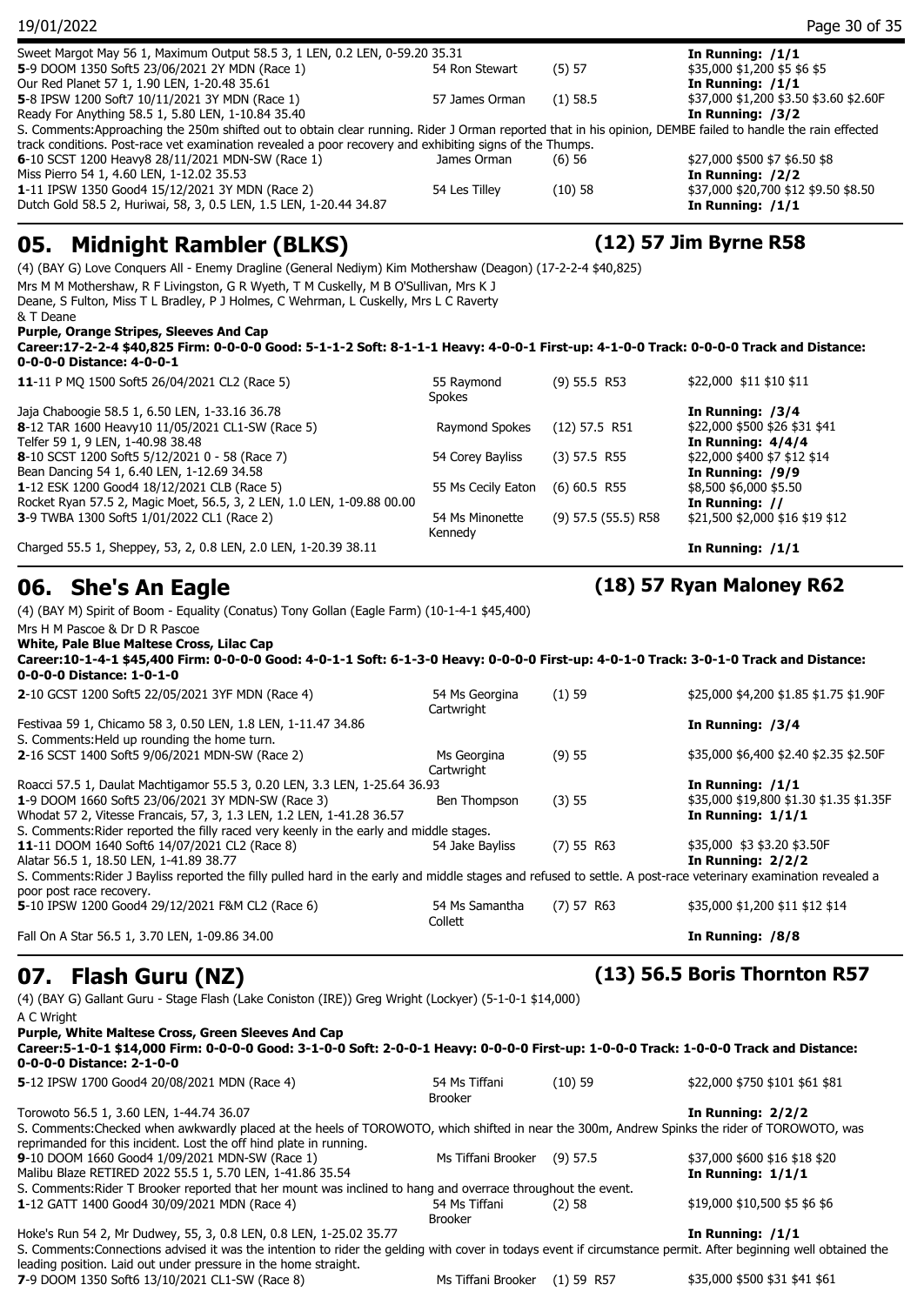HE KNOWS 59 1, 8 LEN, 1-22.58 36.86 **In Running: /1/1 3**-5 KCOY 1500 Soft5 29/10/2021 BM62 (Race 3) 54 Ms Tiffani (5) 56.5 R57

Dulcie Tie 54.5 1, Test of War, 61, 2, 0.1 LEN, 0.5 LEN, 1-30.01 36.56 **In Running: /2/2**

## **08. LE FORCE (BLKS) (17) 56.5 R60**

(3) (BAY G) Air Force Blue (USA) - La Bella Luisa (Clang) Darryl Hansen (Sunshine Coast) (8-1-0-1 \$30,388) Mrs L M Saunders

**White, Orange S, Sleeves And Cap**

| Career:8-1-0-1 \$30,388 Firm: 0-0-0-0 Good: 5-1-0-0 Soft: 3-0-0-1 Heavy: 0-0-0-0 First-up: 3-0-0-1 Track: 0-0-0-0 Track and Distance:<br>0-0-0-0 Distance: 1-0-0-0 |                    |            |                                                      |
|--------------------------------------------------------------------------------------------------------------------------------------------------------------------|--------------------|------------|------------------------------------------------------|
| 10-10 GCST 1200 Soft7 8/05/2021 KEN RUSSELL (Race 5)<br>SUBTERRANEAN 57 1, 27 LEN, 1-11.67 36.15                                                                   | G3 William Pike    | $(1)$ 57   | \$150,000 \$2,250 \$41 \$61 \$61<br>In Running: /4/4 |
| S. Comments: Struck the fence en route to the mounting yard. Underwent a pre-race veterinary examination and was cleared to start. Poor performance.               |                    |            |                                                      |
| Underwent a post-race veterinary examination which failed to reveal any abnormalities.                                                                             |                    |            |                                                      |
| 12-13 SCST 1000 Good4 23/05/2021 2YC&G CL1-SW (Race 2)                                                                                                             | Travis Wolfgram    | $(8)$ 55   | \$22,000 \$21 \$19 \$26                              |
| Carribean King (NZ) 58 1, 9.40 LEN, 0-58.88 36.56                                                                                                                  |                    |            | In Running: /4/8                                     |
| <b>3-8 SCST 1000 Soft7 3/12/2021 3Y MDN-SW (Race 4)</b>                                                                                                            | Ms Tiffani Brooker | $(8)$ 57   | \$24,000 \$2,300 \$6.50 \$6 \$10                     |
| Hakkai Maru 55 1, Bold Rumble, 57, 2, 4.8 LEN, 0.5 LEN, 0-57.94 33.82                                                                                              |                    |            | In Running: /3/3                                     |
| 1-12 SCST 1200 Good3 22/12/2021 CG&E MDN (Race 5)                                                                                                                  | 54 Robbie Fradd    | $(5)$ 54   | \$37,000 \$20,700 \$9.50 \$10 \$7.50                 |
| Doctor Jack 58 2, Daulat Taifun Aziz, 57, 3, 0.5 LEN, 0.8 LEN, 1-11.27 35.01                                                                                       |                    |            | In Running: $/1/1$                                   |
| 12-12 GCST 1300 Soft7 8/01/2022 3&4YCG&E CL4-SW (Race 6)                                                                                                           | Ms Stephanie       | (1) 53 R60 | \$244,000 \$1,263 \$61 \$81 \$101                    |
|                                                                                                                                                                    | Thornton           |            |                                                      |
|                                                                                                                                                                    |                    |            |                                                      |

Brooker

The Ritz 59 1, 24.40 LEN, 1-18.20 36.64 **In Running: /5/9** S. Comments:Near the 1000m was tightened for room and checked when racing to the inside of MISHANI FRAUDSTER which was tightened for room by SAFEWORK which shifted in and away from YARDSTICK.

### **09. Nokondi (6) 56 Ms Leah Kilner (a2) R56**

(4) (BAY G) Nicconi - Kosmic Karma (Show a Heart) Louise White (Sunshine Coast) (21-1-1-2 \$43,975)

D J Kelso, G Killen, G Michael, D A Phillips, G J A Platt, D H McLeod, A McKenna, S

Roche, J A Smith, R M Thomson, C Adams, B F Clifford, P A Davis, D J Edwards, R L

Emery, Ms D L Hendry, Ms L A White & Horsem Foursome (Mgr: Mrs T A Cuffe)

**Light Blue, Grey Diamond Checks, Diamond Armbands**

**Career:21-1-1-2 \$43,975 Firm: 0-0-0-0 Good: 11-1-1-2 Soft: 8-0-0-0 Heavy: 1-0-0-0 First-up: 4-0-0-1 Track: 3-0-0-1 Track and Distance: 2-0-0-0 Distance: 7-1-0-0**

| 54 Ms Wendy Peel  | $(15)$ 57.5 (55.5) R57 | \$25,000 \$800 \$9.50 \$9 \$11<br>In Running: $/2/1$                                                                                                                                                      |
|-------------------|------------------------|-----------------------------------------------------------------------------------------------------------------------------------------------------------------------------------------------------------|
| 54 Ms Leah Kilner | $(1)$ 54 $(51)$ R57    | \$35,000 \$500 \$31 \$41 \$51<br>In Running: /3/4                                                                                                                                                         |
|                   |                        |                                                                                                                                                                                                           |
| 54 Adam Spinks    | $(8)$ 55.5 R57         | \$22,000 \$400 \$19 \$18 \$31                                                                                                                                                                             |
|                   |                        | In Running: /5/6                                                                                                                                                                                          |
| Zac Lloyd         | $(11)$ 59 (57) R56     | \$25,000 \$500 \$15 \$16 \$19                                                                                                                                                                             |
|                   |                        | In Running: /6/6                                                                                                                                                                                          |
|                   |                        |                                                                                                                                                                                                           |
| 54 Ms Leah Kilner | $(3)$ 58 R56           | \$24,000 \$1,075 \$12 \$13 \$10<br>In Running: /5/5                                                                                                                                                       |
|                   |                        | S. Comments: Near the 850m had to be checked when crowded for room by KINGSTON'S HERE which shifted in<br>S. Comments: Began awkwardly. Raced three wide for the majority. Held up rounding the home turn |

## **10. Not Too Hard (NZ) (11) 56 Matthew McGuren R60**

(4) (BAY M) All Too Hard - Fille de France (Mossman) Billy Healey (Sunshine Coast) (7-1-4-0 \$31,820) Ezybonds No 1 (Mgr: A P Endresz) **Bottle Green, Red, Yellow And Royal Blue Diamond Band, Diamonds On Sleeves And Cap Career:7-1-4-0 \$31,820 Firm: 0-0-0-0 Good: 3-0-2-0 Soft: 2-0-1-0 Heavy: 2-1-1-0 First-up: 3-0-2-0 Track: 1-0-1-0 Track and Distance: 0-0-0-0 Distance: 2-1-0-0**

| 2-12 MWBH 1550 Heavy9 10/05/2021 MDN (Race 4)                                        | 56 Robbie Fradd    | (5)59      |
|--------------------------------------------------------------------------------------|--------------------|------------|
| Loco Mojo 56 1, Our Flaming Moes RETIRED 2022 57 3, 0.30 LEN, 0.7 LEN, 1-37.41 37.18 |                    |            |
| 2-8 SCST 1800 Good4 23/05/2021 MDN (Race 3)                                          | 54 Robbie Fradd    | $(2)$ 58.5 |
| Dutch Delight (NZ) 52.5 1, Royal Sky 58 3, 3 LEN, 0.4 LEN, 1-52.65 35.67             |                    |            |
| 7-8 SCST 1600 Soft5 4/06/2021 MDN (Race 1)                                           | 54 James Orman     | $(6)$ 57   |
| Jakkalberry Finn (NZ) 59 1, 4.60 LEN, 1-37.87 37.95                                  |                    |            |
| 2-6 LISM 1210 Soft6 17/12/2021 F&M MDN-SW (Race 1)                                   | Kyle Wilson-Taylor | (4)58      |
| Pretty Devine 56.5 1, Attestar 58 3, 0.20 LEN, 0.9 LEN, 1-11.17 35.30                |                    |            |
| 1-9 BLNA 1310 Heavy10 2/01/2022 F&M MDN-SW (Race 4)                                  | Matthew McGuren    | (2)58      |
| Door Into Summer 56.5 2, Chaotic Cranach, 56.5, 3, 4.7 LEN, 4.4 LEN, 1-25.47 39.62   |                    |            |
|                                                                                      |                    |            |

(4) (BAY M) Spirit of Boom - Love Charm (Falbrav (IRE)) Dale Groves (Toowoomba) (13-1-3-4 \$72,550) Ms K M Banks & M V Dorge **the Superintensity of the Superintensity of the Superintensity of the Superintensity of the Superintensity of the Superintensity of the Superintensity of the Superintensity of the Superintensity o** 

### **Turquoise, White Seams, White And Turquoise Seams Sleeves And Cap, White Pom Pom Career:13-1-3-4 \$72,550 Firm: 0-0-0-0 Good: 6-0-2-2 Soft: 7-1-1-2 Heavy: 0-0-0-0 First-up: 3-0-0-2 Track: 2-0-1-1 Track and Distance: 2-0-1-1 Distance: 6-0-2-1 3**-8 ROCK 1500 Soft5 10/07/2021 3Y HCP (Race 4) 54 Ms Samantha (4) 54 R60 (4) 54 R60 \$50,000 \$4,500 (\$1,800), \$10 \$13

Namazu 58 1, Maestoso, 55.5, 2, 1.5 LEN, 1.3 LEN, 1-28.91 35.93 **In Running: /7/7** 5<sup>-11</sup> E FM 1800 Good4 17/07/2021 3Y HCP (Race 5) 54 Bobby El-Issa (4) 54 R60 \$75,000 \$2,100 \$15 \$16 \$16

Collett

\$13

### **11. Spirit's Charm (14) 56 Robbie Fradd R60**

**2**-12 MWBH 1550 Heavy9 10/05/2021 MDN (Race 4) 56 Robbie Fradd (5) 59 \$22,000 \$3,900 \$2.50 \$2.60 \$2.40F

**2**-8 SCST 1800 Good4 23/05/2021 MDN (Race 3) 54 Robbie Fradd (2) 58.5 \$22,000 \$3,900 \$1.70 \$1.60 \$1.70F

**2**-6 LISM 1210 Soft6 17/12/2021 F&M MDN-SW (Race 1) Kyle Wilson-Taylor (4) 58 \$24,000 \$4,440 \$2.25 \$3.60 \$3.10F

\$24,000 \$12,280 \$1.75 \$1.90 \$1.80F

\*\*\*\*\*\*\* Includes total Bonuses Of: \$12,000

In Running: 6/7/4

**In Running: 3/3/3 7**-8 SCST 1600 Soft5 4/06/2021 MDN (Race 1) 54 James Orman (6) 57 \$22,000 \$400 \$2.90 \$6 \$5 In Running:  $1/1/1$ 

In Running: /4/3

In Running: /7/4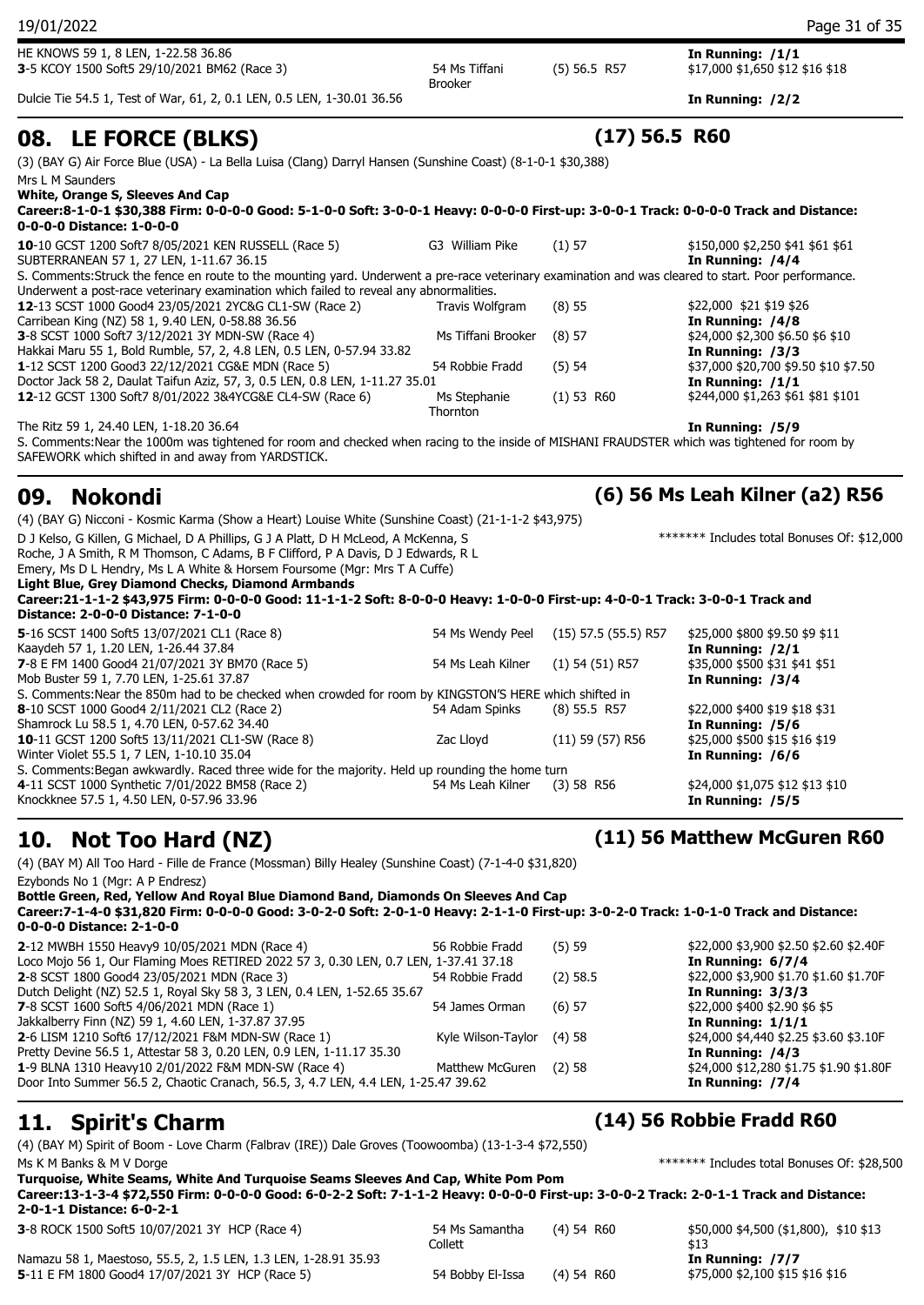| 19/01/2022                                                                                                                                                                                                                                                                                                                                      |                           |                       | Page 32 of 35                                                                   |
|-------------------------------------------------------------------------------------------------------------------------------------------------------------------------------------------------------------------------------------------------------------------------------------------------------------------------------------------------|---------------------------|-----------------------|---------------------------------------------------------------------------------|
| Victoria Park 55.5 1, 6.50 LEN, 1-50.94 37.83                                                                                                                                                                                                                                                                                                   |                           |                       | In Running: 7/7/7                                                               |
| S. Comments: Unable to obtain clear running between the 400 metres and the 100 metres.<br>2-9 DOOM 2060 Good4 28/07/2021 3Y HCP (Race 6)                                                                                                                                                                                                        | 54 Robbie Fradd           | $(4)$ 54 R60          | \$35,000 \$6,400 (\$3,450), \$7 \$5<br>\$6.50                                   |
| Eelloh 55.5 1, Lethal Warning (NZ) 54 3, 2.30 LEN, 0.1 LEN, 2-09.22 34.54<br>3-12 IPSW 1350 Good3 15/12/2021 CL1 (Race 8)<br>Capri Of Tuffy 54 1, COSMO KRAMER, 57, 2, 2.3 LEN, 0.1 LEN, 1-19.49 34.77                                                                                                                                          | 54 Robbie Fradd           | $(4)$ 55.5 R61        | In Running: $4/4/3$<br>\$35,000 \$3,200 \$7 \$7.50 \$5.50<br>In Running: /6/4   |
| S. Comments:Raced wide throughout.<br>7-9 TWBA 1300 Soft5 1/01/2022 CL1 (Race 2)                                                                                                                                                                                                                                                                | 54 Nathan<br>Fazackerley  | $(8)$ 57 $(55.5)$ R61 | \$21,500 \$400 \$3.90 \$3.40 \$4.20                                             |
| Charged 55.5 1, 4.50 LEN, 1-20.39 38.11                                                                                                                                                                                                                                                                                                         |                           |                       | In Running: /4/6                                                                |
| 12. Brief Sojourn                                                                                                                                                                                                                                                                                                                               |                           |                       | (20) 55 Nathan Thomas R54                                                       |
| (4) (BAY G) Mahisara - Isadjourned (Get Square) Kenneth Deacon (Beaudesert) (9-1-0-0 \$18,000)<br>H V Pratt & T Glynn<br><b>Purple, Yellow Crossed Sashes And Sleeves</b><br>Career:9-1-0-0 \$18,000 Firm: 0-0-0-0 Good: 4-0-0-0 Soft: 4-1-0-0 Heavy: 1-0-0-0 First-up: 3-0-0-0 Track: 6-1-0-0 Track and Distance:<br>4-1-0-0 Distance: 6-1-0-0 |                           |                       |                                                                                 |
| 4-11 IPSW 1350 Good4 30/07/2021 CL1 (Race 9)                                                                                                                                                                                                                                                                                                    | 54 Ms Brooke<br>Ainsworth | $(8)$ 58.5 R58        | \$22,000 \$1,050 \$21 \$21                                                      |
| Our Fraulein 58.5 1, 2.70 LEN, 1-20.88 35.42<br>4-12 IPSW 1690 Good4 13/08/2021 CL1 (Race 7)                                                                                                                                                                                                                                                    | 54 Ms Brooke<br>Ainsworth | $(6)$ 58 R58          | In Running: /3/3<br>\$25,000 \$1,100 \$7.50 \$8 \$8                             |
| Irish Ace (NZ) 54 1, 2.80 LEN, 1-44.29 35.97<br>6-12 KCOY 1200 Soft5 14/12/2021 CG&E BM55 (Race 7)<br>Archery Butts 60.5 1, 2.40 LEN, 1-09.47 00.00                                                                                                                                                                                             | 54 Jake Molloy            | $(7)$ 60.5 (57.5) R58 | In Running: 2/3/2<br>\$17,000 \$300 \$11 \$12 \$13<br><b>In Running: /11/12</b> |
| 8-9 GCST 1400 Soft7 26/12/2021 0 - 58 (Race 7)                                                                                                                                                                                                                                                                                                  | 54 Ms Brooke<br>Ainsworth | $(5)$ 58.5 R57        | \$25,000 \$500 \$10 \$8.50 \$7.50                                               |
| Rise'n'shine 57.5 1, 11.10 LEN, 1-24.92 35.54<br>S. Comments: Raced three-wide without cover throughout.                                                                                                                                                                                                                                        |                           |                       | In Running: /7/8                                                                |
| 7-14 IPSW 1350 Heavy8 8/01/2022 CL1 (Race 10)<br>Powerwolf (NZ) 51 1, 3.60 LEN, 1-22.52 36.89                                                                                                                                                                                                                                                   | 54 Nathan Thomas          | $(13)$ 55.5 R55       | \$50,000 \$1,000 \$26 \$21<br>In Running: /9/8                                  |
| 13.<br><b>King's Contract (BLKS)</b>                                                                                                                                                                                                                                                                                                            |                           |                       | (2) 55 Chris Whiteley R57                                                       |
| (3) (BROWN G) Husson (ARG) - Stories (Publishing) Bryan & Daniel Guy (Gold Coast) (10-1-1-1 \$34,300)<br>D B Guy, Unfergetables (Mgr: G Ferguson), Lads from Doveton (Mgr: A J Mcnamara), K<br>S Simpson, C S Simpson, C Martin, S Murphy, T Fleming, M Duncombe, C Jones & D J<br>Simmons                                                      |                           |                       | ******* Includes total Bonuses Of: \$4,200                                      |
| Blue, White Sash And Sleeves, Gold Cap<br>Career:10-1-1-1 \$34,300 Firm: 0-0-0-0 Good: 5-0-0-1 Soft: 3-0-1-0 Heavy: 2-1-0-0 First-up: 3-0-0-1 Track: 2-1-0-0 Track and Distance:                                                                                                                                                                |                           |                       |                                                                                 |

| 2-1-0-0 Distance: 5-1-0-0                                                                                                                                          |                               |            |                                                                                |
|--------------------------------------------------------------------------------------------------------------------------------------------------------------------|-------------------------------|------------|--------------------------------------------------------------------------------|
| 4-13 GCST 1400 Soft6 6/11/2021 3Y MDN-SW (Race 4)<br>Invinsible Tears 55 1, 2.20 LEN, 1-23.13 35.96                                                                | <b>Boris Thornton</b>         | (3) 57     | \$24,000 \$1,075 \$13 \$12 \$21<br>In Running: /6/5                            |
| S. Comments: Monetarily steadied when placed in restricted room in the early stages.                                                                               |                               |            |                                                                                |
| 4-11 DOOM 1640 Soft5 17/11/2021 3Y MDN-SW (Race 3)                                                                                                                 | Boris Thornton                | $(2)$ 57   | \$37,000 \$1,900 \$11 \$12 \$14                                                |
| Ashgrove 57 1, 6.20 LEN, 1-39.62 34.03                                                                                                                             |                               |            | In Running: $2/3/5$                                                            |
| 2-10 SCST 1600 Soft7 28/11/2021 3Y MDN-SW (Race 4)                                                                                                                 | <b>Boris Thornton</b>         | (5) 57     | \$27,000 \$4,600 (\$3,000), \$4.40<br>\$4.80 \$5.50                            |
| Kalpana 55 1, Gracie Blue 55 3, 0.50 LEN, 0.1 LEN, 1-39.29 37.37                                                                                                   |                               |            | In Running: $1/3/3$                                                            |
| 5-9 SCST 1800 Good4 12/12/2021 3Y MDN (Race 2)                                                                                                                     | 55.5 Boris<br><b>Thornton</b> | $(6)$ 57   | \$24,000 \$775 \$4 \$4.80 \$5.50                                               |
| Gracie Blue 56 1, 5.50 LEN, 1-51.11 36.74<br>1-11 IPSW 1350 Heavy8 8/01/2022 MDN (Race 7)<br>Tango Tino 53.5 2, Roman Heir, 57.5, 3, 4 LEN, 0.8 LEN, 1-22.30 36.71 | 54 Chris Whitelev             | $(6)$ 54.5 | In Running: $3/5/3$<br>\$26,000 \$14,500 \$3.40 \$4 \$3.40<br>In Running: /7/2 |
|                                                                                                                                                                    |                               |            |                                                                                |

## **14. Sheppey (BLKS) (10) 55 Ben Thompson R61**

(3) (BAY OR BROWN F) Bull Point - Single Dancer (Not a Single Doubt) Stephen Kirkwood (Toowoomba) (7-1-3-1 \$24,450)

| Gunsynd Lodge (Mgr: D G Yeates)                                                                                                                                                                                                                      |                         |                     |                                           |
|------------------------------------------------------------------------------------------------------------------------------------------------------------------------------------------------------------------------------------------------------|-------------------------|---------------------|-------------------------------------------|
| <b>Red, Blue Quartered Cap</b>                                                                                                                                                                                                                       |                         |                     |                                           |
| Career:7-1-3-1 \$24,450 Firm: 0-0-0-0 Good: 4-1-2-0 Soft: 3-0-1-1 Heavy: 0-0-0-0 First-up: 2-0-0-0 Track: 0-0-0-0 Track and Distance:<br>0-0-0-0 Distance: 1-0-1-0                                                                                   |                         |                     |                                           |
| 1-10 TWBA 1000 Good4 19/06/2021 2Y MDN (Race 5)                                                                                                                                                                                                      | 54 Ms Montanna<br>Savva | $(1)$ 56 (54)       | \$20,000 \$11,000 \$3.30 \$2.80 \$3F      |
| Autumn Daze 56 2, Hill Billy Flyer, 58, 3, 2 LEN, 1.0 LEN, 1-01.52 36.40                                                                                                                                                                             |                         |                     | In Running: /7/7                          |
| 6-6 TWBA 1000 Soft5 6/11/2021 CL1-SW (Race 4)                                                                                                                                                                                                        | Nathan<br>Fazackerley   | $(4)$ 55.5 R59      | \$20,000 \$400 \$8.50 \$9 \$10            |
| Dulc 'N' Len 55 1, 8 LEN, 1-00.44 35.12                                                                                                                                                                                                              |                         |                     | In Running: /6/6                          |
| S. Comments: On arrival at the barriers the saddle on the filly was readjusted. Bumped on jumping and lost ground.                                                                                                                                   |                         |                     |                                           |
| 3-6 TWBA 1100 Soft6 4/12/2021 3Y BM62 (Race 6)                                                                                                                                                                                                       | 54 Ms Kate Cowan        | $(3)$ 55.5 (54) R59 | \$20,000 \$1,900 \$17 \$19 \$21           |
| Mishani Untamed 51 1, Craiglea Icon, 54, 2, 0.2 LEN, 1.0 LEN, 1-07.41 36.34                                                                                                                                                                          |                         |                     | In Running: /4/5                          |
| 2-7 TWBA 1210 Good4 18/12/2021 CL2 (Race 2)                                                                                                                                                                                                          | 54 Ms Angela<br>Jones   | $(5)$ 55 (53) R59   | \$20,000 \$3,500 \$3.40 \$4.60 \$5        |
| $C-1 \rightarrow C-1 \rightarrow (N+1)$ $\Gamma C \Gamma$ + $D-1 \rightarrow 1$ $\Gamma$ $\Gamma$ $\rightarrow$ $D \Gamma$ $\Gamma$ $\rightarrow$ $D \Omega$ $\Gamma$ $\Gamma$ $\Gamma$ + $\rightarrow$ $D \Omega$ $\Gamma$ $\rightarrow$ $D \Omega$ |                         |                     | $\sim$ $\sim$ $\sim$ $\sim$ $\sim$ $\sim$ |

Calm Seeker (NZ) 56.5 1, Ralph's Honour 57.5 3, 0.80 LEN, 2.8 LEN, 1-12.96 37.70 **In Running: /7/6 2**-9 TWBA 1300 Soft5 1/01/2022 CL1 (Race 2) 54 Ms Montanna (2) 55 (53) R60 Savva

Charged 55.5 1, Midnight Rambler 55.5 3, 0.80 LEN, 2.0 LEN, 1-20.39 38.11 **In Running: /5/4**

(2) 55 (53) R60 \$21,500 \$3,850 \$2.25 \$3.60 \$3.80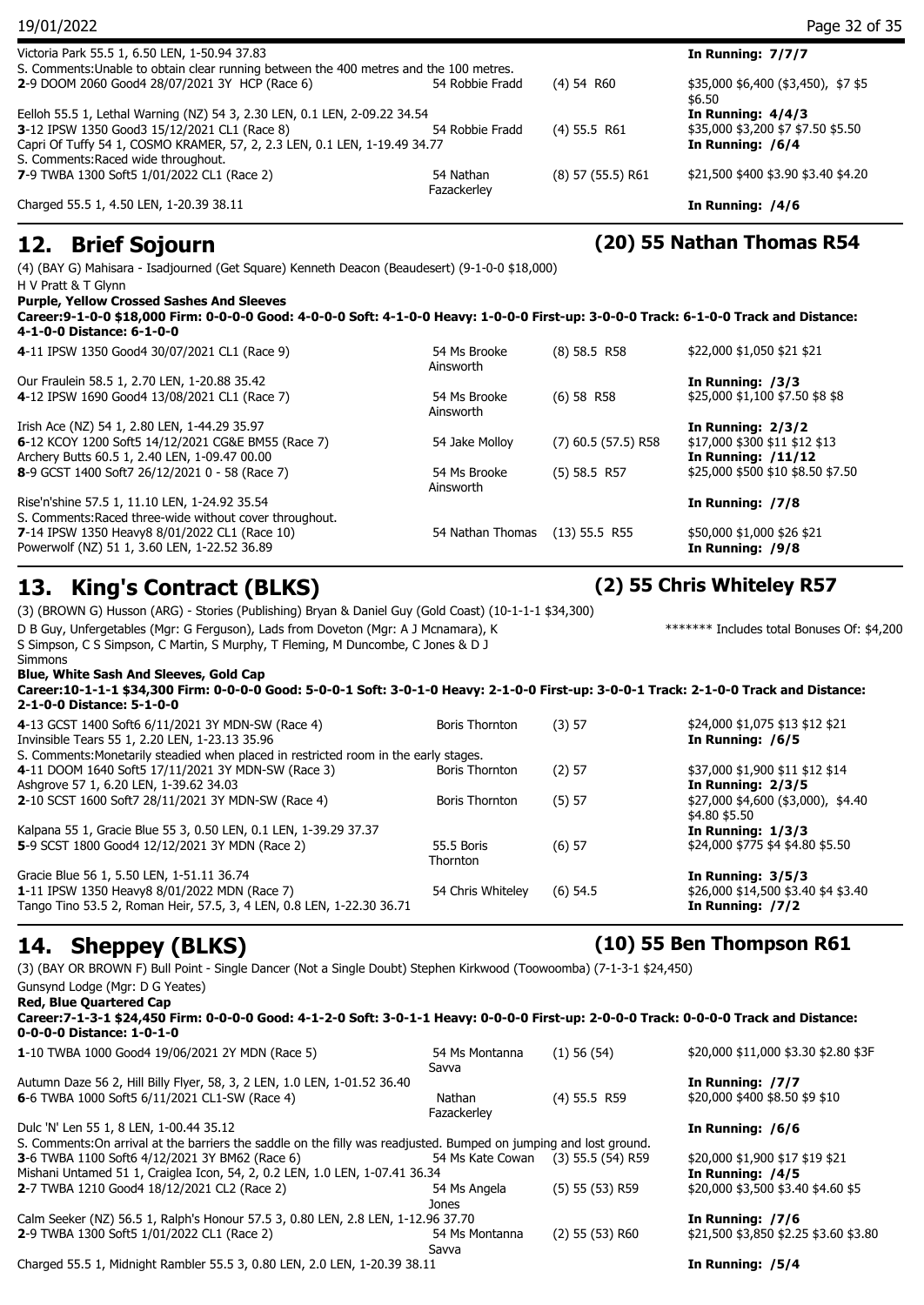### **15. Chicamo (8) 54.5 Ron Stewart R57**

(4) (GREY-BAY M) Exceed And Excel - Albanilla (GB) (Galileo (IRE)) Robert Heathcote (Eagle Farm) (16-1-2-5 \$50,135)

First Light Racing (T Wilson), S Canning, A Grant, W Glynn, C O'dea, M Russell, H

Russell, D Hambly Cripps, G Mercaldi, A Mercaldi, S Evans, B Turner, S J V (P Lennon),

Taormina Lodge (P Gallagher), Roolsapinin (S Bruno), Aussie Horse Club (M Trivett), T Busuttin & Taormina Lodge Racing

### **Navy Blue, Gold And White Crescent, Gold Cap**

**Career:16-1-2-5 \$50,135 Firm: 0-0-0-0 Good: 9-1-1-3 Soft: 5-0-1-2 Heavy: 2-0-0-0 First-up: 5-0-1-1 Track: 5-1-0-2 Track and Distance: 3-1-0-1 Distance: 6-1-1-3**

| S. Comments: On arrival at the barriers the saddle on the filly was readjusted.<br>\$22,000 \$12,200 \$4.20 \$3.60 \$3.60F<br>1-12 IPSW 1350 Good4 30/07/2021 3Y MDN-SW (Race 6)<br>Robbie Fradd<br>(2) 55<br>Te Jina Rose 55 2, Tango Tino, 55, 3, 0.2 LEN, 0.5 LEN, 1-21.04 35.05<br>In Running: /4/3<br>\$22,000 \$2,100 \$6 \$6.50<br>3-11 IPSW 1350 Good4 20/08/2021 BM60 (Race 6)<br>54 Robbie Fradd<br>(8) 56 R58<br>Strictly Physical 56.5 1, You're Next, 55, 2, 0.4 LEN, 0.5 LEN, 1-21.10 35.52<br>In Running: /3/3 |
|-------------------------------------------------------------------------------------------------------------------------------------------------------------------------------------------------------------------------------------------------------------------------------------------------------------------------------------------------------------------------------------------------------------------------------------------------------------------------------------------------------------------------------|
|                                                                                                                                                                                                                                                                                                                                                                                                                                                                                                                               |
|                                                                                                                                                                                                                                                                                                                                                                                                                                                                                                                               |
|                                                                                                                                                                                                                                                                                                                                                                                                                                                                                                                               |
|                                                                                                                                                                                                                                                                                                                                                                                                                                                                                                                               |
| S. Comments: Raced wide during the early stages. Steadied near the 900m.                                                                                                                                                                                                                                                                                                                                                                                                                                                      |
| \$22,000 \$2,100 \$12 \$13 \$15<br>3-9 IPSW 1200 Good3 24/12/2021 CL1-SW (Race 3)<br>(8) 57 R58<br>Luke Dittman                                                                                                                                                                                                                                                                                                                                                                                                               |
| Auron 59 1, Beauchamp, 59, 2, 0.8 LEN, 1.5 LEN, 1-08.87 34.03<br>In Running: $/1/1$                                                                                                                                                                                                                                                                                                                                                                                                                                           |
| \$50,000 \$1,000 \$4 \$4.60 \$5<br>8-14 IPSW 1350 Heavy8 8/01/2022 CL1 (Race 10)<br>54 Travis Wolfgram (6) 55 R58                                                                                                                                                                                                                                                                                                                                                                                                             |
| Powerwolf (NZ) 51 1, 5.40 LEN, 1-22.52 36.89<br>In Running: $/2/2$                                                                                                                                                                                                                                                                                                                                                                                                                                                            |

### **16. (Em) Mandeville Rocker (NZ) (BLKS)**

(4) (CHESTNUT G) El Roca - Mandeville (Hussonet (USA)) Bryan & Daniel Guy (Gold Coast) (16-1-1-1 \$26,450) D B Guy, D B Hurley, S W Ikin, P Harbrow, T R Hawthorne, G A Helliar, P Liddell, L A

Gilbert, A J Marsh & M J Gooden

**Gold, Blue Collar And Cuffs, Gold Cap**

**Career:16-1-1-1 \$26,450 Firm: 0-0-0-0 Good: 7-0-1-0 Soft: 4-0-0-1 Heavy: 5-1-0-0 First-up: 3-1-0-0 Track: 4-0-1-0 Track and Distance: 2-0-1-0 Distance: 11-1-1-1**

| 3-9 GCST 1400 Soft5 13/11/2021 CG&E BM58 (Race 7)                                                  | 54 Chris Whiteley | $(4)$ 58.5 R57    | \$25,000 \$2,400 \$9 \$19 \$15   |
|----------------------------------------------------------------------------------------------------|-------------------|-------------------|----------------------------------|
| Jett Austin (NZ) 57.5 1, Enrique, 59, 2, 0.2 LEN, 0.1 LEN, 1-24.47 36.24                           |                   |                   | In Running: $/4/3$               |
| 5-11 IPSW 1350 Heavy10 27/11/2021 CL1 (Race 10)                                                    | 54 Chris Whiteley | $(9)$ 56.5 R57    | \$22,000 \$750 \$7.50 \$8.50 \$6 |
| Kiss My Millo 55.5 1, 2.30 LEN, 1-22.97 36.45                                                      |                   |                   | In Running: /11/11               |
| 5-12 GCST 1400 Good3 18/12/2021 BM58 (Race 8)                                                      | 54 Adin Thompson  | $(12)$ 58 R56     | \$22,000 \$750 \$20 \$21 \$17    |
| Liability 59 1, 4.70 LEN, 1-21.91 34.55                                                            |                   |                   | In Running: /8/7                 |
| 8-11 IPSW 1710 Good4 29/12/2021 CL1-SW (Race 5)                                                    | Chris Whitelev    | (11) 59 R55       | \$35,000 \$500 \$11 \$14 \$14    |
| Flybridge 59 1, 6.20 LEN, 1-44.78 35.17                                                            |                   |                   | In Running: $7/7/8$              |
| S. Comments: Raced greenly during the early stages when inclined to over-race.                     |                   |                   |                                  |
| 6-11 DOOM 1650 Good4 12/01/2022 CL1 (Race 6)                                                       | 54 Adin Thompson  | $(5)$ 55 (53) R54 | \$35,000 \$500 \$61 \$41 \$61    |
| Kerchak (NZ) 57 1, 5 LEN, 1-40.08 35.55                                                            |                   |                   | In Running: $4/6/4$              |
| S. Comments: Crowded on jumping. Shifted and bumped with GIVEITALLALI approaching the 1400 metres. |                   |                   |                                  |

### **17. (Em) Zabcan (BLKS) (7) 54 Chris Meehan R51**

(5) (BAY G) Zabexpress - Pettican (Canny Lad) Phyllis Kalinowski (Toowoomba) (17-1-1-4 \$19,525) Mrs T L Baker

**Black, White Checks, Orange Sleeves, Checked Cap**

**Career:17-1-1-4 \$19,525 Firm: 1-1-0-0 Good: 9-0-1-3 Soft: 6-0-0-1 Heavy: 1-0-0-0 First-up: 2-0-0-0 Track: 2-0-0-0 Track and Distance: 0-0-0-0 Distance: 10-1-1-4**

| 4-11 TWBA 1210 Soft5 13/11/2021 MDN-SW (Race 7)                                                                                                            | Ms Tessa<br>Townsend | $(6)$ 57.5 $(54.5)$ | \$22,000 \$1,050 \$8.50 \$8 \$10      |
|------------------------------------------------------------------------------------------------------------------------------------------------------------|----------------------|---------------------|---------------------------------------|
| Little Mix 52.5 1, 2.80 LEN, 1-14.66 37.98                                                                                                                 |                      |                     | In Running: /6/6                      |
| 4-9 TWBA 1300 Good4 20/11/2021 MDN-SW (Race 8)                                                                                                             | Ms Stephanie Lacy    | $(7)$ 57.5          | \$22,000 \$1,050 \$4.40 \$4.20 \$7    |
| Package 54.5 1, 0.80 LEN, 1-21.14 36.83                                                                                                                    |                      |                     | In Running: $/1/1$                    |
| 3-10 TWBA 1300 Good4 11/12/2021 MDN (Race 7)                                                                                                               | 54 Chris Meehan      | $(6)$ 54 $(54.5)$   | \$22,000 \$2,100 \$4.20 \$6.50 \$7.50 |
| The Fairytale 52.5 1, Start Strutting, 53.5, 2, 3.3 LEN, 0.5 LEN, 1-20.67 36.92                                                                            |                      |                     | In Running: /7/6                      |
| 6-9 WARW 1350 Soft5 28/12/2021 MDN-SW (Race 2)                                                                                                             | Ms Stephanie Lacy    | $(6)$ 57.5          | \$17,000 \$300 \$3.50 \$2.60 \$2.45F  |
| Avoca 57.5 1, 5.10 LEN, 1-20.49 36.90                                                                                                                      |                      |                     | In Running: /6/6                      |
| S. Comments: Bumped on jumping away. Raced four wide in the early stages before being restrained to a three wide position with cover near the 800m. Rider  |                      |                     |                                       |
| S Lacy reported ZABCAN was not suited by the fast early tempo and in her opinion would be better suited in races over a longer distance than that of today |                      |                     |                                       |
| at this stage of its preparation.                                                                                                                          |                      |                     |                                       |
| 1-10 BELL 1300 Firm2 8/01/2022 2UP MDN-SW (Race 1)                                                                                                         | Chris Meehan         | $(3)$ 58.5          | \$9,500 \$6,400 \$3.40F               |
| Plan Cee 58.5 2, The Editorial, 58.5, 3, 0.8 LEN, 0.2 LEN, 1-18.70 00.00                                                                                   |                      |                     | In Running: //                        |
|                                                                                                                                                            |                      |                     |                                       |

## **18. (Em) Corbin (BLKS) (19) 54 R50**

(4) (BAY OR BROWN G) Holy Roman Emperor (IRE) - Margaret River (Brief Truce (USA)) Bette Harden (Sunshine Coast) (14-1-1-1 \$19,850)

L Harden, Mrs B A Harden, D Maclaren, Miss L H Howard, G Higginson, Mrs J Higginson,

Ms T Banks, J A Banks, S Lindsay & P Lindsay **White, Cerise Braces, Sleeves And Cap**

**Career:14-1-1-1 \$19,850 Firm: 0-0-0-0 Good: 10-0-1-1 Soft: 3-1-0-0 Heavy: 1-0-0-0 First-up: 4-0-1-0 Track: 2-0-0-0 Track and Distance: 0-0-0-0 Distance: 1-0-0-0**

**1**-10 KCOY 1200 Soft5 20/06/2021 CG&E MDN-SW (Race 1) Anthony Allen (5) 56.5 \$17,000 \$9,450 \$3.90 \$5 \$4.40 Daashur 55 2, Bull Dimple Rum, 55, 3, 0.2 LEN, 1.0 LEN, 1-11.86 37.76 **In Running: /7/6** 8-10 E FM 1200 Good4 7/07/2021 CL1 (Race 9) 54 Anthony Allen (4) 54 R54 \$35,000 \$500 \$31 \$81 \$101

**(1) 54.5 Adin Thompson (a2) R53**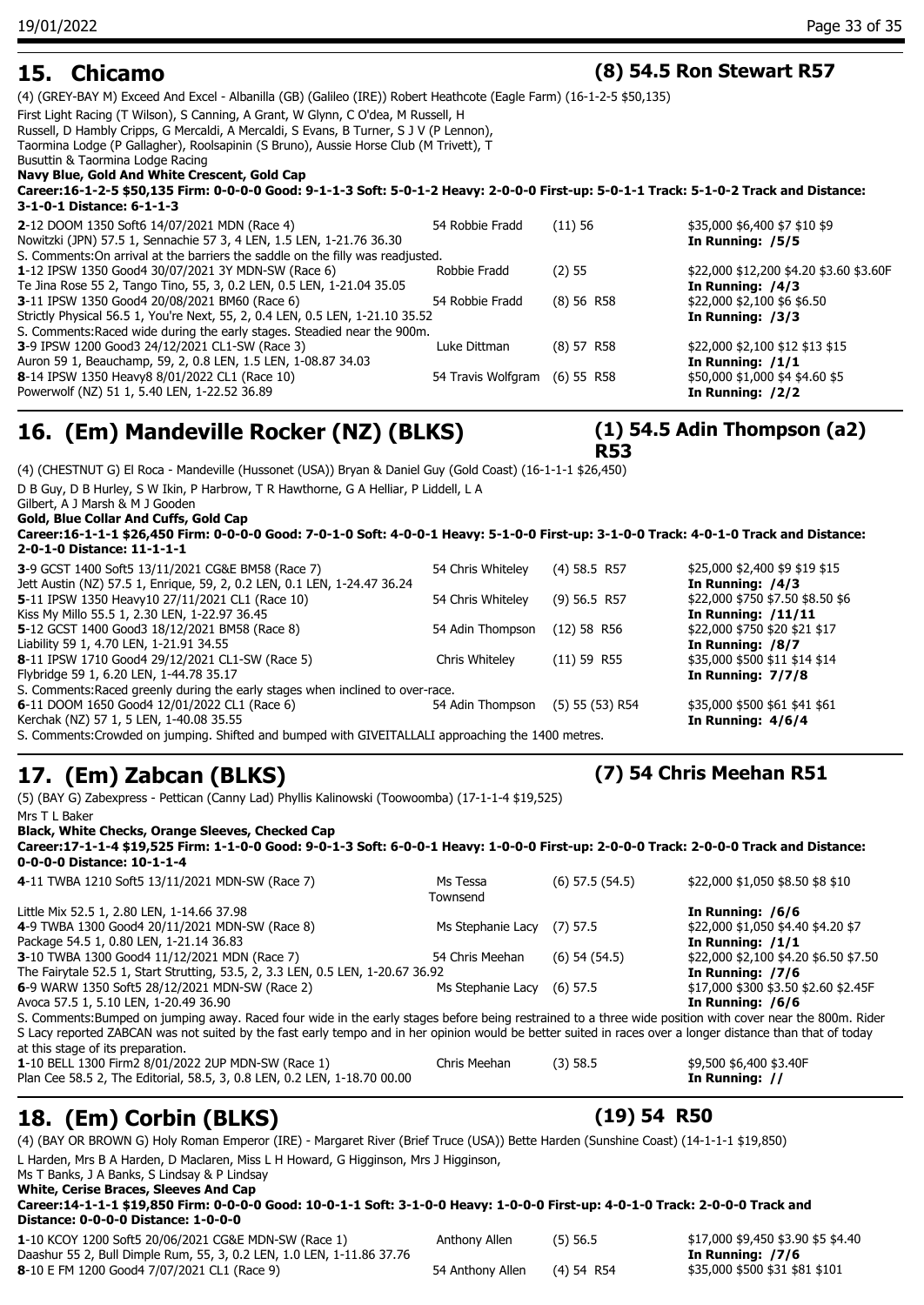| Keepmoving Forward 59.5 1, 4.40 LEN, 1-04.65 35.09<br>12-12 KCOY 1200 Soft5 14/12/2021 CG&E BM55 (Race 7)                              |           | 54 Micheal Hellyer          | $(10)$ 58 R53       | <b>In Running: /12/12</b><br>\$17,000 \$26 \$21 \$31    |
|----------------------------------------------------------------------------------------------------------------------------------------|-----------|-----------------------------|---------------------|---------------------------------------------------------|
| Archery Butts 60.5 1, 9.70 LEN, 1-09.47 00.00<br>7-9 TWBA 1300 Good4 23/12/2021 0 - 58 (Race 6)                                        |           | 54 Morgan Butler            | $(5)$ 55.5 R51      | In Running: $/10/8$<br>\$20,000 \$400 \$41 \$61 \$41    |
| Vladking 53.5 1, 4.70 LEN, 1-19.74 36.46<br>S. Comments: Hampered on jumping. Raced 3 wide with cover for the majority.                |           |                             |                     | In Running: /7/7                                        |
| 19. (Em) Bartalumba (BLKS)                                                                                                             |           |                             |                     | (9) 54 Mark Du Plessis R50                              |
| (5) (CHESTNUT G) Sammy Sequalo - Montesantos Star (Snippets) Diane Murphy (Beaudesert) (15-1-3-0 \$24,650)                             |           |                             |                     |                                                         |
| W W Markwell & R S Passmore                                                                                                            |           |                             |                     |                                                         |
| Pink, Brown Checks, White Sleeves, Checked Cap, White Pom Pom                                                                          |           |                             |                     |                                                         |
| Career:15-1-3-0 \$24,650 Firm: 0-0-0-0 Good: 8-1-2-0 Soft: 7-0-1-0 Heavy: 0-0-0-0 First-up: 3-1-0-0 Track: 1-0-0-0 Track and Distance: |           |                             |                     |                                                         |
| 0-0-0-0 Distance: 0-0-0-0                                                                                                              |           |                             |                     |                                                         |
| 5-11 TWBA 1625 Soft5 15/05/2021 CL2 (Race 6)<br>Mahussey 59 1, 4.20 LEN, 1-41.84 37.17                                                 |           | 54 Chris Meehan             | (7) 55 R52          | \$20,000 \$650 \$26 \$18 \$21<br>In Running: $5/5/6$    |
| 2-12 TWBA 1850 Good4 5/06/2021 0 - 58 (Race 4)                                                                                         |           | 54 Chris Meehan             | $(6)$ 56.5 R51      | \$20,000 \$3,500 \$12 \$11                              |
| Ego Dancer 56 1, Swing Shift RETIRED 2021 54 3, 0.80 LEN, 1.3 LEN, 1-59.37 38.86                                                       |           |                             |                     | In Running: $4/4/2$                                     |
| 2-12 KCOY 1900 Soft5 20/06/2021 BM58 (Race 8)<br>Puckish 57 1, Resonare 58.5 3, 1.50 LEN, 1.8 LEN, 2-01.52 39.58                       |           | 54 Chris Meehan             | $(2)$ 55.5 R51      | \$17,000 \$3,100 \$5 \$5 \$6                            |
| 5-10 TWBA 1850 Soft6 17/07/2021 CL1 (Race 4)                                                                                           |           | 54 Kyle                     | $(1)$ 57 (55.5) R52 | In Running: $4/4/7$<br>\$20,000 \$650 \$4 \$3.30 \$3.60 |
|                                                                                                                                        |           | Wilson-Taylor               |                     |                                                         |
| A'yun 58 1, 4.70 LEN, 2-00.07 39.58                                                                                                    |           |                             |                     | In Running: $1/1/1$                                     |
| 6-12 KCOY 1900 Soft5 8/08/2021 BM55 (Race 1)<br>Rains Aplenty 57 1, 5.60 LEN, 1-58.11 37.00                                            |           | 54 Chris Meehan             | (4) 57 R51          | \$15,000 \$300 \$8.50 \$8 \$7.50<br>In Running: $2/2/2$ |
| S. Comments: Passing the winning post on the first occasion had to be steadied to avoid heels.                                         |           |                             |                     |                                                         |
| Trial - 1 0L DEAG (Trial 2) Thursday, December 30, 2021 (CL2) 1200m Taylor Marshall Soft5 1-12.12                                      |           |                             |                     |                                                         |
| 20. (Em) Silverbrook Lad * (BLKS)                                                                                                      |           |                             | $(16)$ 54 R46       |                                                         |
| (7) (BAY G) Husson (ARG) - Fasten (Bel Esprit) Ron Peterson (Booval) (27-1-0-2 \$26,950)                                               |           |                             |                     |                                                         |
| S Stephenson                                                                                                                           |           |                             |                     |                                                         |
| Red, Royal Blue Crossed Sashes, White Sleeves, Quartered Cap                                                                           |           |                             |                     |                                                         |
| Career:27-1-0-2 \$26,950 Firm: 0-0-0-0 Good: 15-1-0-2 Soft: 7-0-0-0 Heavy: 5-0-0-0 First-up: 5-0-0-1 Track: 19-1-0-0 Track and         |           |                             |                     |                                                         |
| Distance: 7-0-0-0 Distance: 12-0-0-1                                                                                                   |           |                             |                     |                                                         |
| 11-11 IPSW 800 Good3 7/10/2021 CL1 (Race 4)                                                                                            |           | 54 Ms Stephanie<br>Thornton | $(2)$ 54 R48        | \$22,000 \$101 \$61 \$101                               |
| Hidden Spring 55.5 1, 11.60 LEN, 0-45.16 31.86                                                                                         |           |                             |                     | In Running: //11                                        |
| S. Comments: Slow to begin.                                                                                                            |           |                             |                     |                                                         |
| 6-6 IPSW 1200 Good4 19/11/2021 CL2 (Race 4)                                                                                            |           | 54 Corey Bayliss            | $(6)$ 54 R47        | \$25,000 \$500 \$81 \$91 \$81                           |
| In Awe Of Me 55.5 1, 6.50 LEN, 1-09.97 33.91<br>9-14 IPSW 1350 Soft7 3/12/2021 CG&E BM58 (Race 7)                                      |           | 54 Ms Stephanie             | (10) 54 R47         | In Running: /2/2<br>\$22,000 \$400 \$101 \$101          |
|                                                                                                                                        |           | Thornton                    |                     |                                                         |
| East Esplanade 59 1, 3.30 LEN, 1-21.62 36.32                                                                                           |           |                             |                     | <b>In Running: /13/12</b>                               |
| S. Comments: Forced 3 wide by another runner near the 850m.<br>6-14 IPSW 1350 Heavy8 8/01/2022 CL1 (Race 10)                           |           | 54 Ms Laura                 | (4) 54 R46          | \$50,000 \$1,000 \$61 \$61                              |
|                                                                                                                                        |           | Cheshire                    |                     |                                                         |
| Powerwolf (NZ) 51 1, 3.40 LEN, 1-22.52 36.89                                                                                           |           |                             |                     | <b>In Running: /11/10</b>                               |
| 10-10 IPSW 1200 Good3 19/01/2022 0 - 65 (Race 6)                                                                                       |           | 54 Micheal Hellyer          | $(1)$ 54 R46        | \$35,000 \$500 \$91 \$101                               |
| Bella Royale 54.5 1, 2.90 LEN, 1-09.75 35.15<br>S. Comments: Jumped out at the start.                                                  |           |                             |                     | In Running: //                                          |
|                                                                                                                                        |           |                             |                     |                                                         |
|                                                                                                                                        |           |                             |                     |                                                         |
|                                                                                                                                        |           |                             |                     |                                                         |
|                                                                                                                                        |           |                             |                     |                                                         |
| <b>Match Ups:</b>                                                                                                                      |           |                             |                     |                                                         |
| 19/01/2022 IPSW 0 - 65 (Race 6) 1,200M                                                                                                 |           |                             |                     |                                                         |
| Heavenly Journey                                                                                                                       | $7 - 10$  | (6) 57.5 2.5LEN             |                     |                                                         |
| Silverbrook Lad                                                                                                                        | $10 - 10$ | $(1)$ 54 2.9LEN             |                     |                                                         |
| 8/01/2022 IPSW CL1 (Race 10) 1,350M<br>Day Day Supreme                                                                                 | 3 - 14    | (7) 59 0.4LEN               |                     |                                                         |
| Silverbrook Lad                                                                                                                        | 6 - 14    | (4) 54 3.4LEN               |                     |                                                         |
| <b>Brief Sojourn</b>                                                                                                                   | 7 - 14    | (13) 55.5 3.6LEN            |                     |                                                         |
| Chicamo                                                                                                                                | 8 - 14    | (6) 55 5.4LEN               |                     |                                                         |
| 1/01/2022 TWBA CL1 (Race 2) 1,300M<br>Sheppey                                                                                          | $2 - 9$   | (2) 55 0.8LEN               |                     |                                                         |
| Midnight Rambler                                                                                                                       | $3 - 9$   | (9) 57.5 2.8LEN             |                     |                                                         |
| Spirit's Charm                                                                                                                         | $7 - 9$   | (8) 57 4.5LEN               |                     |                                                         |

So Clever 54.5 1, 8.70 LEN, 1-12.68 34.82<br> **8-12 GATT 1100 Good4 27/07/2021 BM55 (Race 8)** 54 Micheal Hellyer (12) 58 R54 \$17,000 \$300 \$26 \$20 \$18

8-12 GATT 1100 Good4 27/07/2021 BM55 (Race 8)

19/01/2022 Page 34 of 35